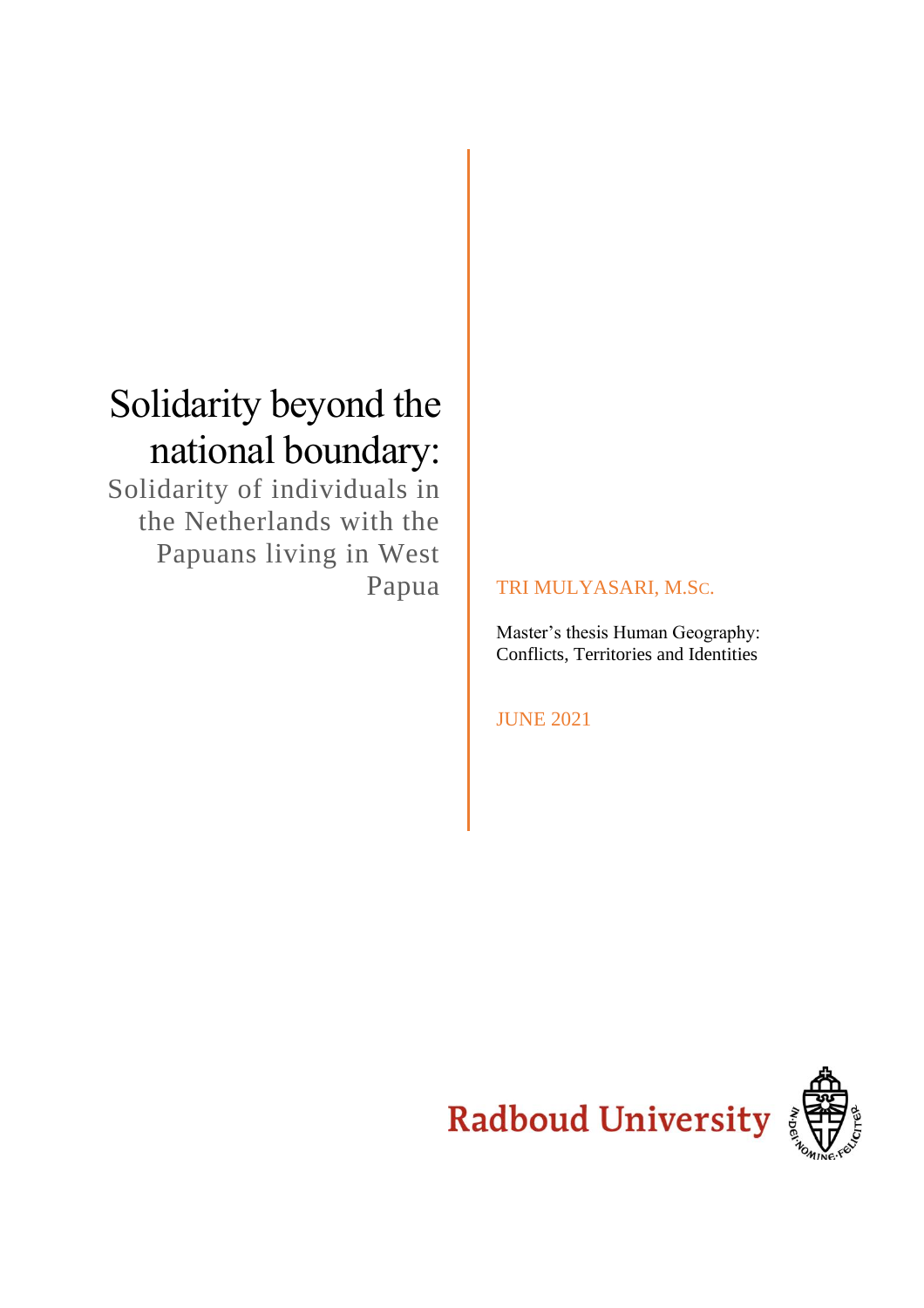# Solidarity beyond the national boundary:

Solidarity of individuals in the Netherlands with the Papuans living in West Papua

> Author: Tri Mulyasari, M.Sc. (s1027059)

Supervisors: Dr. B.M.R. van der Velde and A. Fajri, MA

words in core text: 32,515

A master's thesis Human Geography: Conflicts, Territories and Identities Submitted to the Department of Geography, Planning and Environment Nijmegen School of Management Radboud University In Partial Fulfilment of the Requirements for the Degree Master of Science June 2021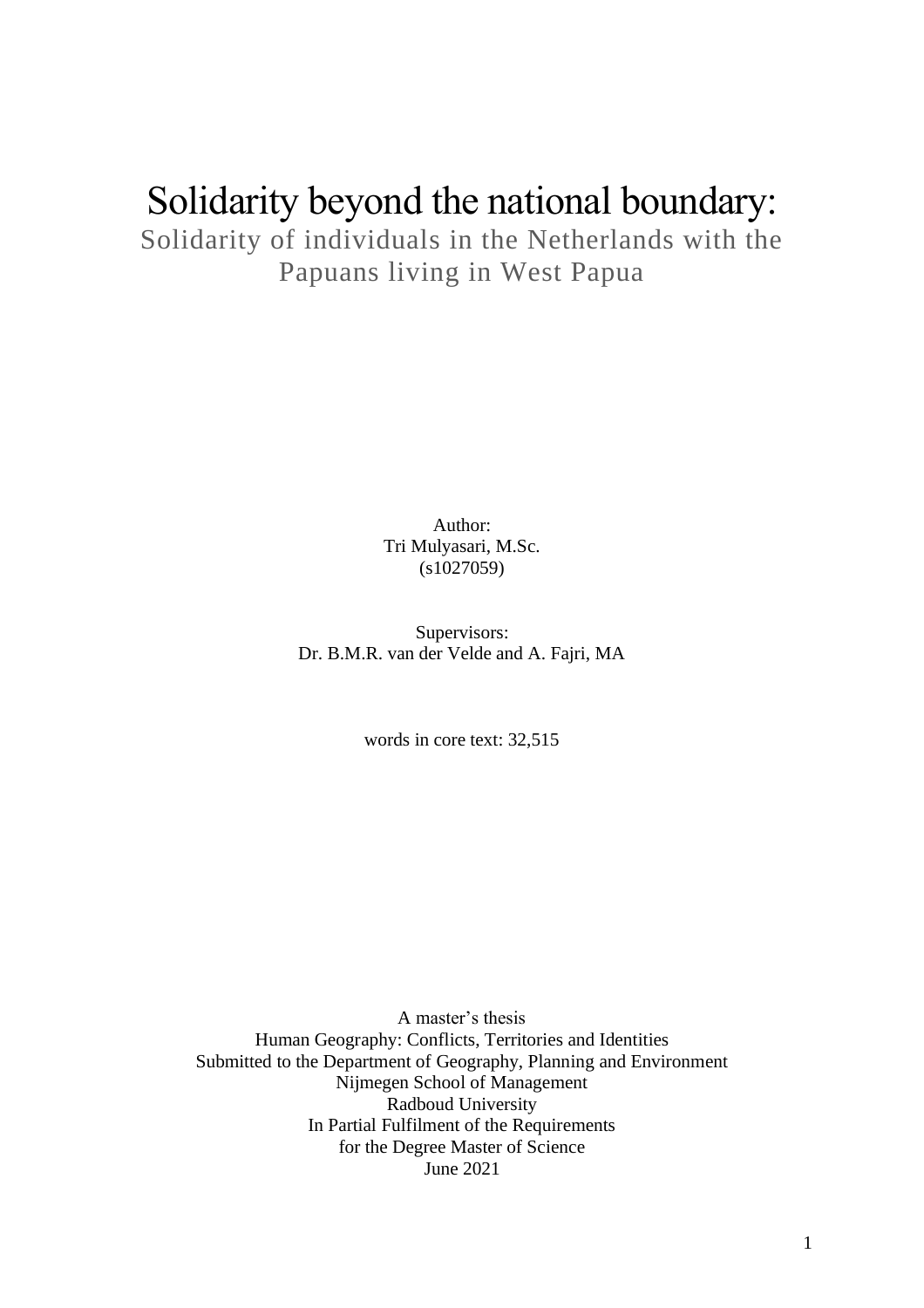### <span id="page-2-0"></span>Preface

Before you lies the master's thesis "Solidarity beyond the national boundary: Solidarity of individuals in the Netherlands with the Papuans living in West Papua", a phenomenology study about solidarity conducted among people in the Netherlands who have experienced solidarity with the Papuans. This master's thesis has been written to contribute to an MSc Human Geography degree from Radboud University.

On 8 February 2020, I attended a Papua Solidarity day in Amersfoort, the Netherlands. This year, the chosen topic was violence in West Papua. Actually, I came for my former first topic of my master's thesis. Before attending the event, I had assumed that this event would be attended mainly by Papuan Dutch, either first-generation or later generation, due to their identity who have Papuan origin and identification with West Papua as an imagined community (Anderson, 2006). However, this assumption was erroneous as there were many non-Papuan-Dutch that came to this event as well. My experience, having the reality versus initial hunch, made me aware that this event showed solidarity with rather than common solidarity among a group of people. More fascinating, it was solidarity with, in the dimension beyond the national boundary. So, a study about people's solidarity in the Netherlands with the Papuans living in West Papua provides insight into this 'particular' solidarity. For this study, I contacted HAPIN as a well-known Papua support foundation in the Netherlands, in which HAPIN then served as a facilitator in reaching respondents.

The research process of this master's thesis has been challenging and enriching for me. At the beginning of the research, I was worried about finding the research participants, thinking it would be difficult to find them. The fact, it was not the case. Once I contacted HAPIN and other organisations and used my network, despite the world pandemic of Coronavirus disease (COVID-19), I had several respondents willing to share their story and were enthusiastic about participating in my research. Moreover, they also contacted and recommended other people who might be interested in participating; despite its limitation, this contributed to the approaching of more respondents.

During collecting data, I enjoyed conducting the interviews and having conversations with the respondents. I found it very interesting to know different perspectives and obtain new information. The respondents mentioned that they enjoyed the interviews, as some questions made them think thoroughly as they never thought about the topic beforehand. Although I enjoyed the interviews, the process of transcribing the interviews was the slightest task I enjoyed.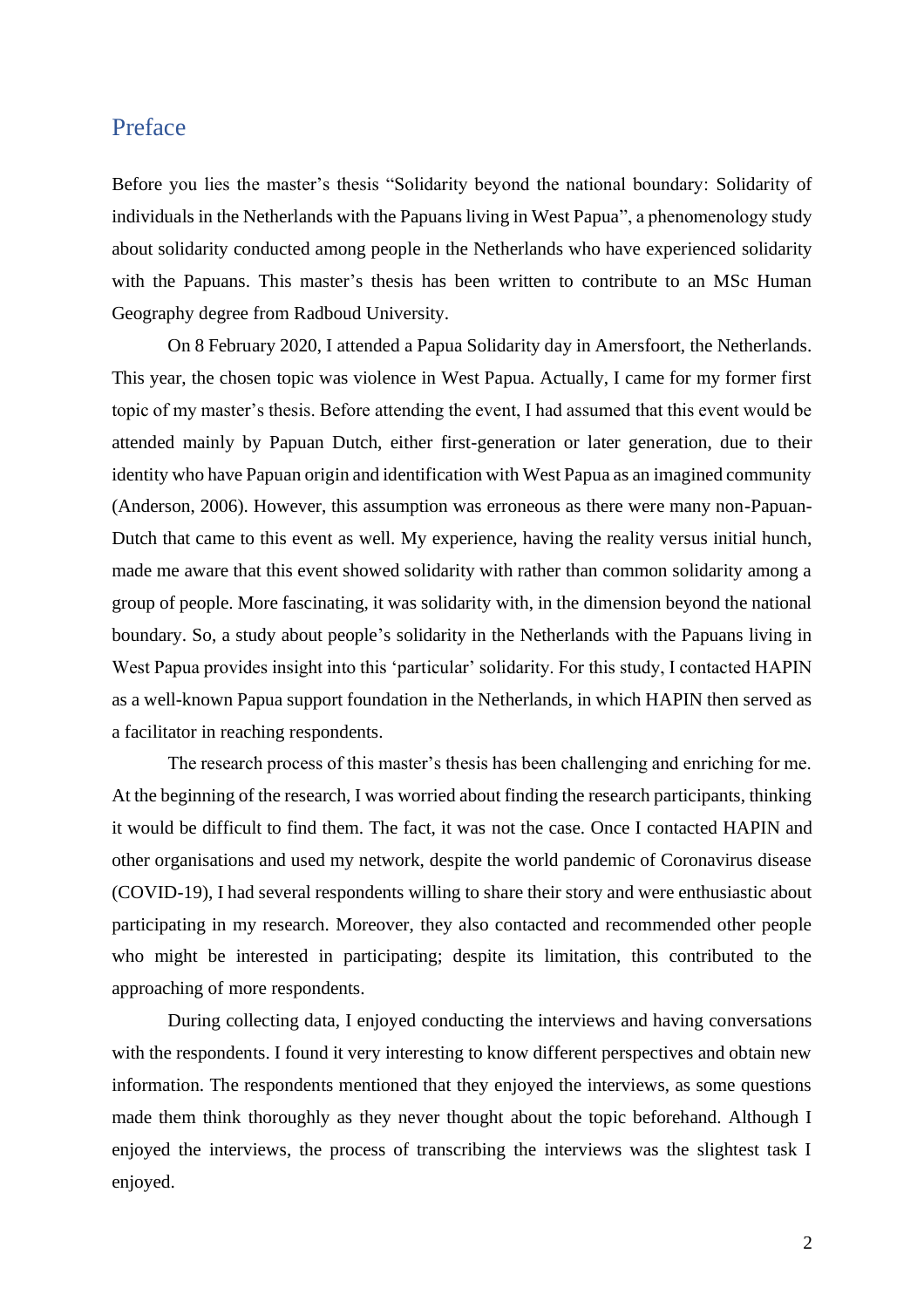The analysis and result writing were the most learning processes for me. As a student doing research, I doubted whether I had done the research correctly and adequately and had enough good data, and whether I analysed and presented the data thoroughly. In fighting this doubt, I am very grateful that my thesis supervisors made valuable comments, feedback, and supports and helped me through these processes. I realised that what I could do was just do it, keep writing, try to do better rather than try to do the best. I learned how to make and take the decision with bravery as a researcher. For this, I would like to thank my supervisors for their tremendous guidance and support during the research and writing process.

I also wish to thank Wietse Tolsma from HAPIN as my contact person. He answered my email and granted me access to opportunities in approaching respondents. Without him, it would not be easy to convince respondents considering my background as a female Javanese Indonesian researcher researching West Papua. Having conversations with him was also valuable, helped me in preparing data collection and writing the historical relations between the Netherlands and West Papua. Furthermore, I thank all of the respondents for participating in the research, sharing their stories of having solidarity with the Papuans, which made me able to collect data and carry out the analysis.

To my beloved husband "Cinta" and family, I would like to thank you for your wonderful support and trust in me that I could do it. You always kept me motivated every time I was down. My thesis writing buddy, Sayaka, I was glad that we supported each other. "Lift up our heads, princess! If not, the crowns fall." We were a proper sample of solidarity among students.

I hope you enjoy the thesis and have a new insight into solidarity *with*, from the Netherlands to West Papua.

Tri Mulyasari, M.Sc. Tilburg, June 11, 2021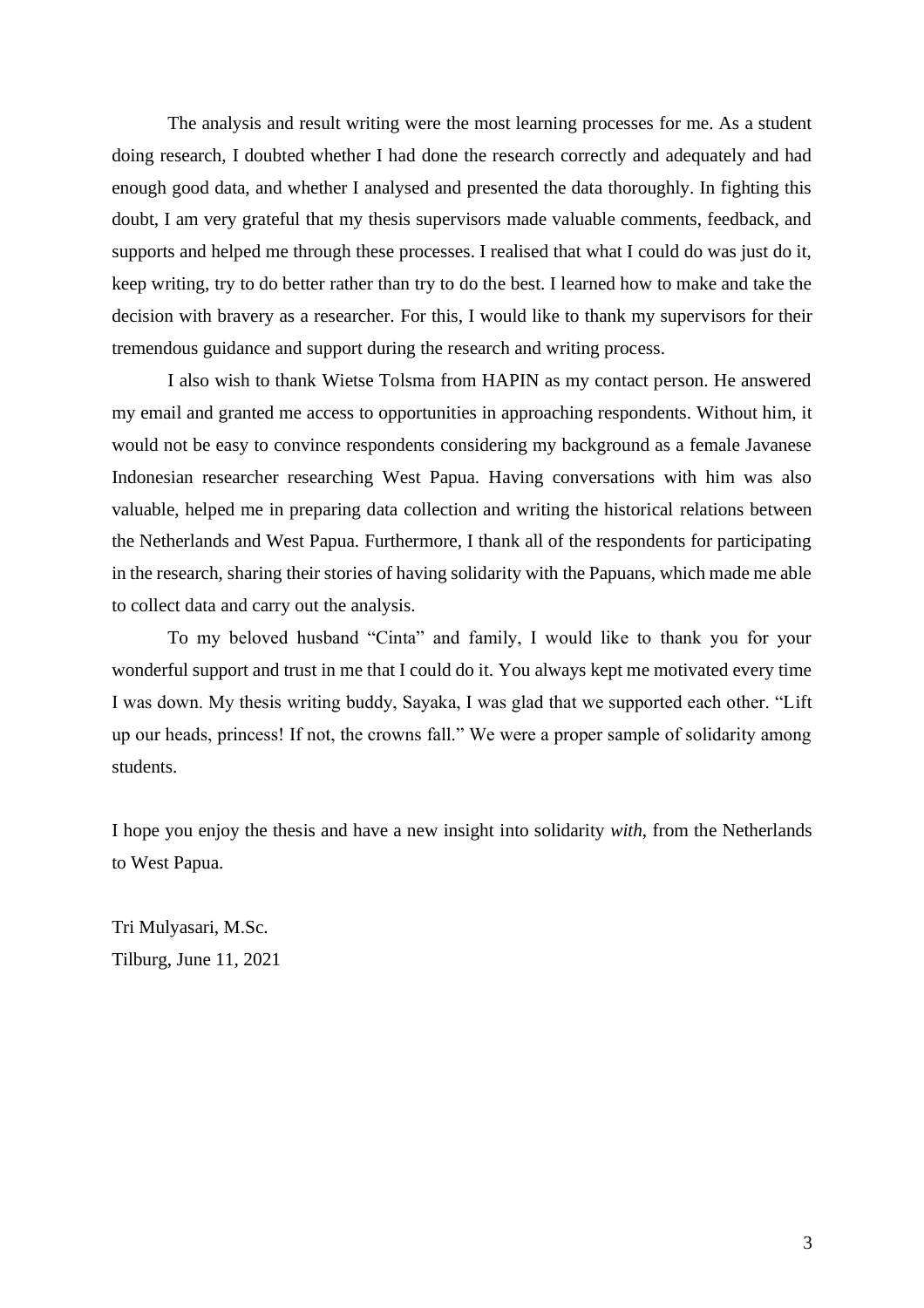### <span id="page-4-0"></span>Abstract

The objective is to understand the existence of solidarity of individual actors in the Netherlands with the Papuans. The qualitative research method with phenomenological strategy, collecting data through conducting semi-structured in-depth interviews, and grounded theory as a method of coding and analysing were employed to attain the objective. The research looked at the individual solidarity actors, their foundations and actions of solidarity, and their networks to understand the solidarity. The solidarity emerged because the individual solidarity actors had certain backgrounds and connection with West Papua and the Papuans. The solidarity also related to the foundations for solidarity, in which identity, brotherhood in struggle, place tie, and idealism combined with knowledge about West Papua and the Papuans, and empathy or sympathy, influenced the emergence of solidarity. The individual solidarity actor took actions from having solidarity feeling: giving financial donations, raising awareness, and/or joining demonstrations. The solidarity foundation affected taking certain actions when the foundation entailed issues or causes that required action. Because of the network possessed by individuals, solidarity emerged, strengthened, or solidarity actions could be performed.

*Keywords:* solidarity, individual solidarity actor, foundation for solidarity, solidarity action, network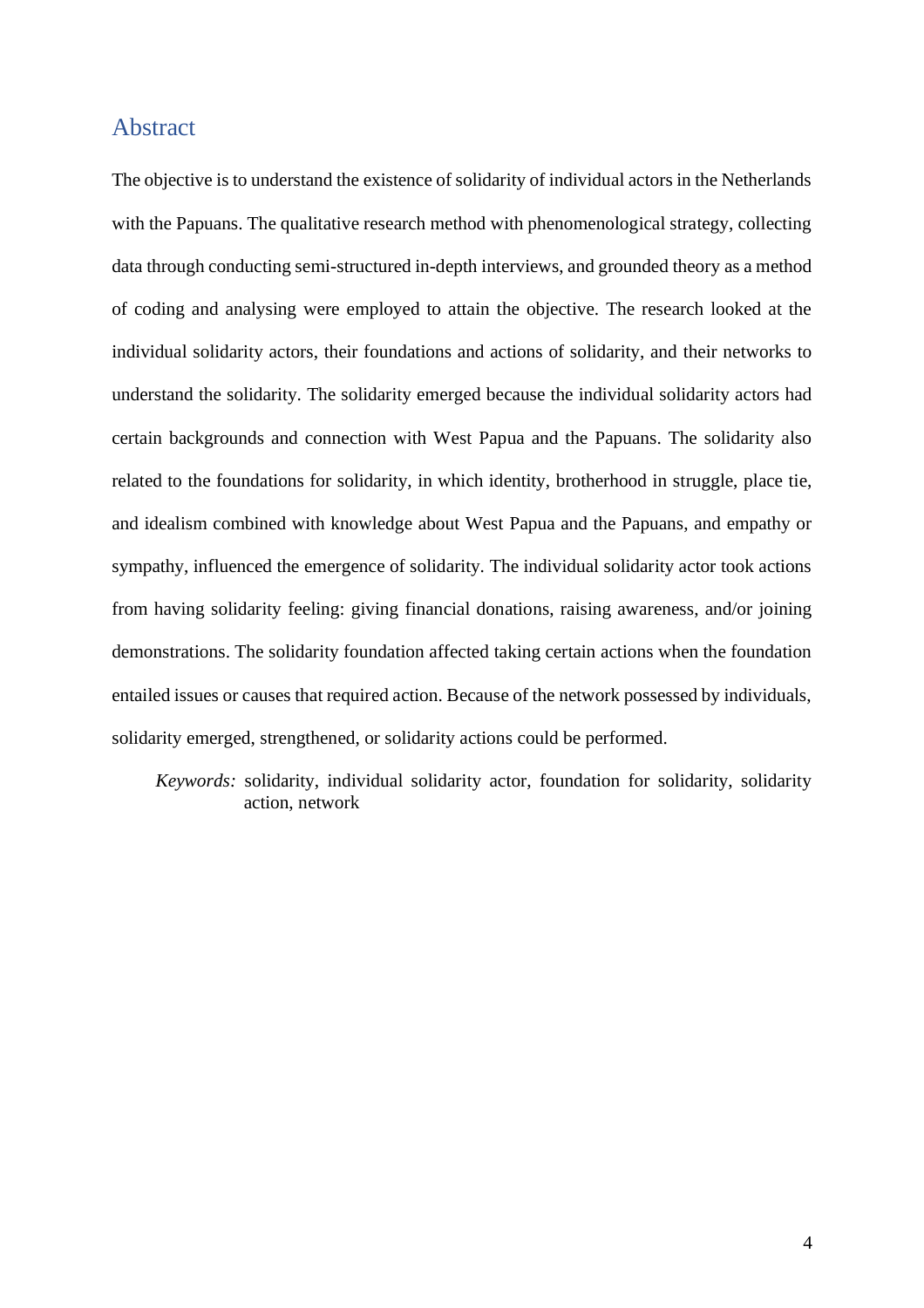# <span id="page-5-0"></span>Table of contents

| 2.1.2 Solidarity beyond national boundary: transnational and international solidarity 19 |  |
|------------------------------------------------------------------------------------------|--|
|                                                                                          |  |
|                                                                                          |  |
|                                                                                          |  |
|                                                                                          |  |
|                                                                                          |  |
|                                                                                          |  |
|                                                                                          |  |
|                                                                                          |  |
|                                                                                          |  |
|                                                                                          |  |
|                                                                                          |  |
|                                                                                          |  |
|                                                                                          |  |
| 4.2 The historical relationship between the Netherlands and West Papua  38               |  |
|                                                                                          |  |
|                                                                                          |  |
|                                                                                          |  |
|                                                                                          |  |
|                                                                                          |  |
|                                                                                          |  |
|                                                                                          |  |
|                                                                                          |  |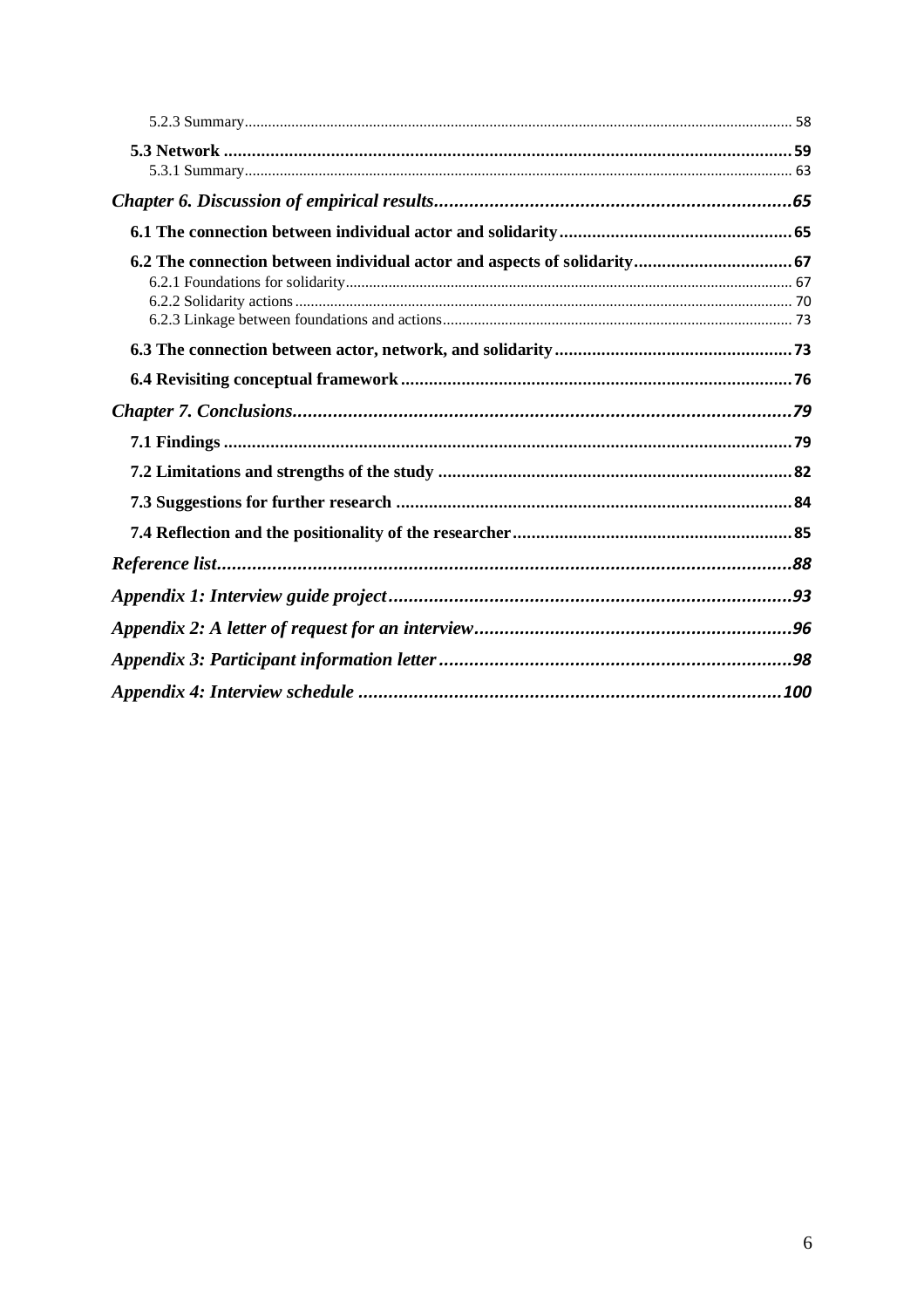# <span id="page-7-0"></span>List of figures

| Figure 2. West Papua Map. Blades, J. (2020). West Papua: the issue that won't go away for |
|-------------------------------------------------------------------------------------------|
| Melanesia. Lowy Institute Analysis, May 2020, 1-46. Retrieved from                        |
| https://www.lowyinstitute.org/publications/west-papua-issues-wont-go-away-melanesia37     |
|                                                                                           |
|                                                                                           |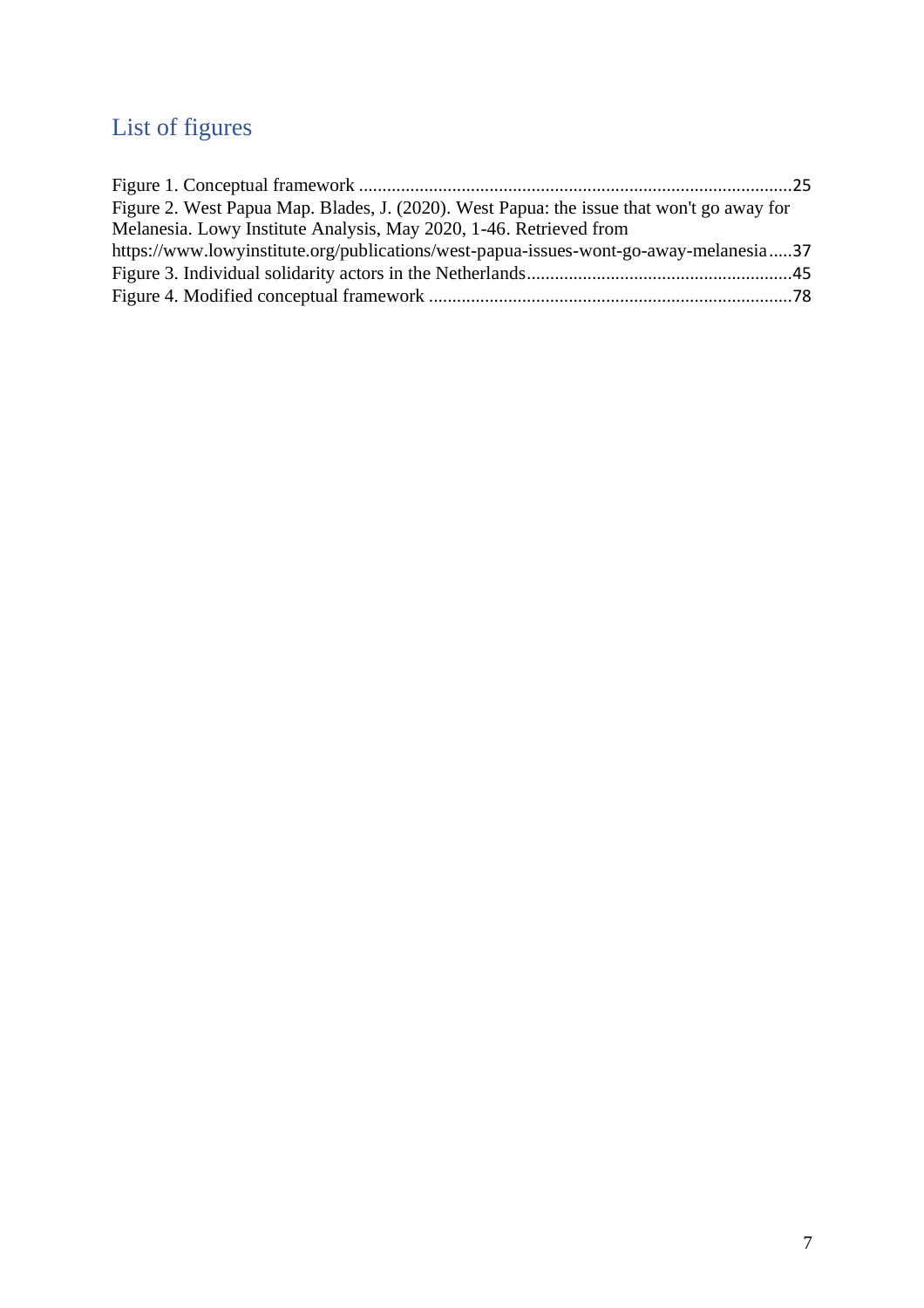# <span id="page-8-0"></span>List of tables

|--|--|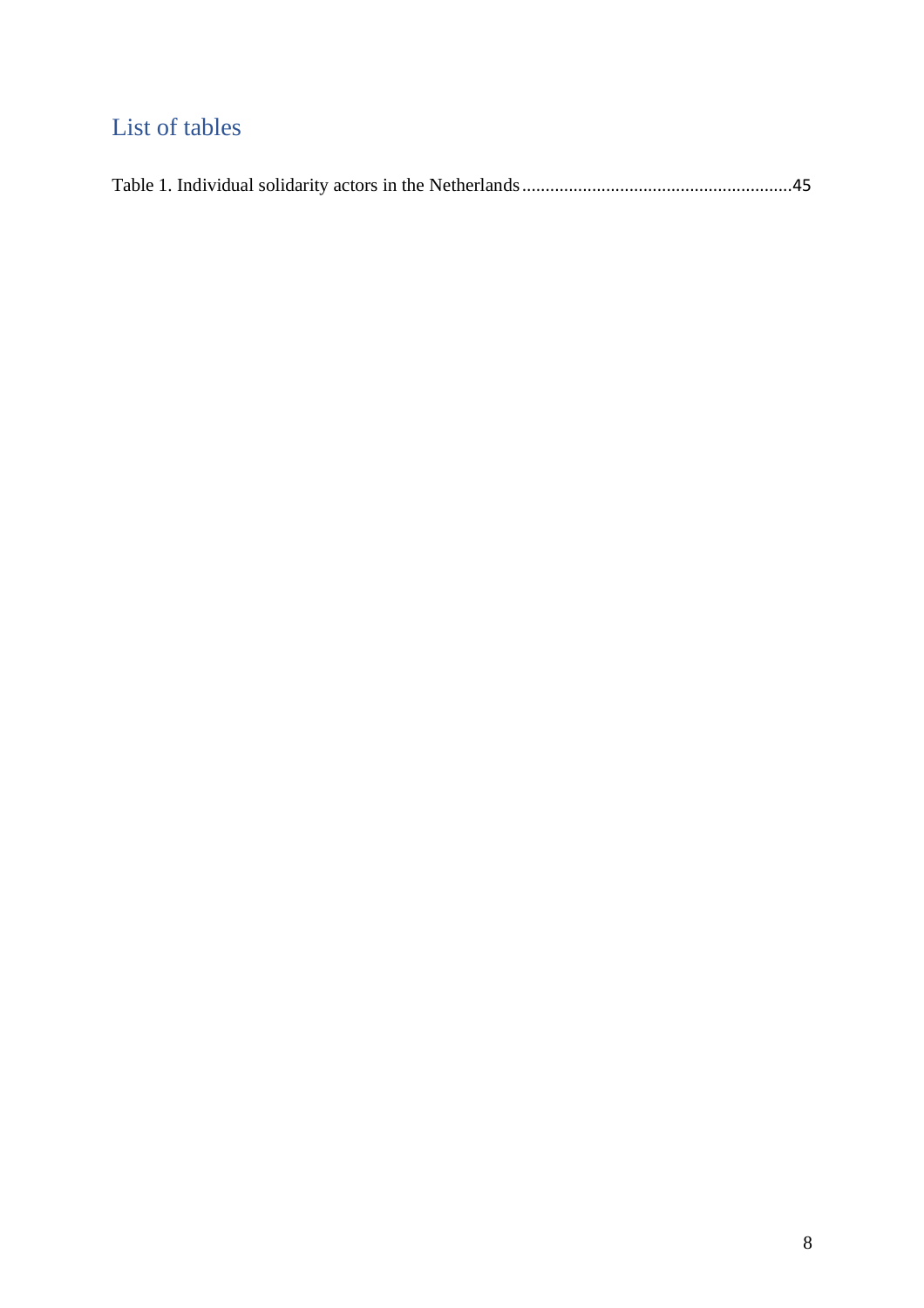## <span id="page-9-0"></span>Chapter 1. Introduction

#### <span id="page-9-1"></span>1.1 Background of the study

Solidarity is considered one of the major social phenomena under inquiry in the social sciences (Lahusen & Grasso, 2018). Conceptually there are three types of solidarity: 1) solidarity between members of a group (solidarity *among* a group of people), 2) solidarity towards outsiders of a group (solidarity *with* a group of people), and 3) solidarity independent of group memberships (solidarity towards *any individual*) (Laitinen & Pessi, 2014a, p. 211). Aside from that, the scopes of solidarity also vary. In the context of the scope, Lahusen and Grasso (2018) state that the focus of many discussions about solidarity is within the scope of national societies. Meaning, little has been written to delve into solidarity beyond the national border, transnational or even international. Hence, our knowledge about solidarity from people in a particular place with people in another specific territory; in other words, solidarity *with* a group of people in another place beyond the national boundary, in particular, is also then limited.

There are discussions in the literature about international solidarity for West Papua regarding such solidarity beyond the national border. Mentioning solidarity for West Papua means solidarity with the Papuans living in West Papua, considering that the authors often distinguish between "Papuans" and "Indonesians", focusing their attention on the Papuans. For instance, within these discussions, Martin Pelcher (2012) discusses the proper kind of international solidarity against injustice in West Papua and how to generate it without making the justification for the Indonesian government to repress further in the name of combating foreign conspiracy. Pelcher's writing was then responded by Jason Macleod (2013), proposing seven solidarity actions for the international solidarity community in supporting the struggle of the Papuans related to decolonisation and liberation. Besides both authors, LIPI (Indonesian Institute of Science) by its author, Elisabeth et al. (2004) and Peter King (2010), also shortly mention the topic of solidarity. However, both discussions only mention the international groups who have solidarity for West Papua.

If traced further, a deep discussion of solidarity itself for West Papua in a particular place outside West Papua, unfortunately, has never become a central focus of discussion. Furthermore, this research argues that before talking about what kind of solidarity for West Papua exists, it is logical to demystify the existence of solidarity at the outset. These two issues are the starting point of this research. It is also in line with the limited knowledge about solidarity *with* a group of people in another place beyond the national border, a cavity that this research study intends to fulfil.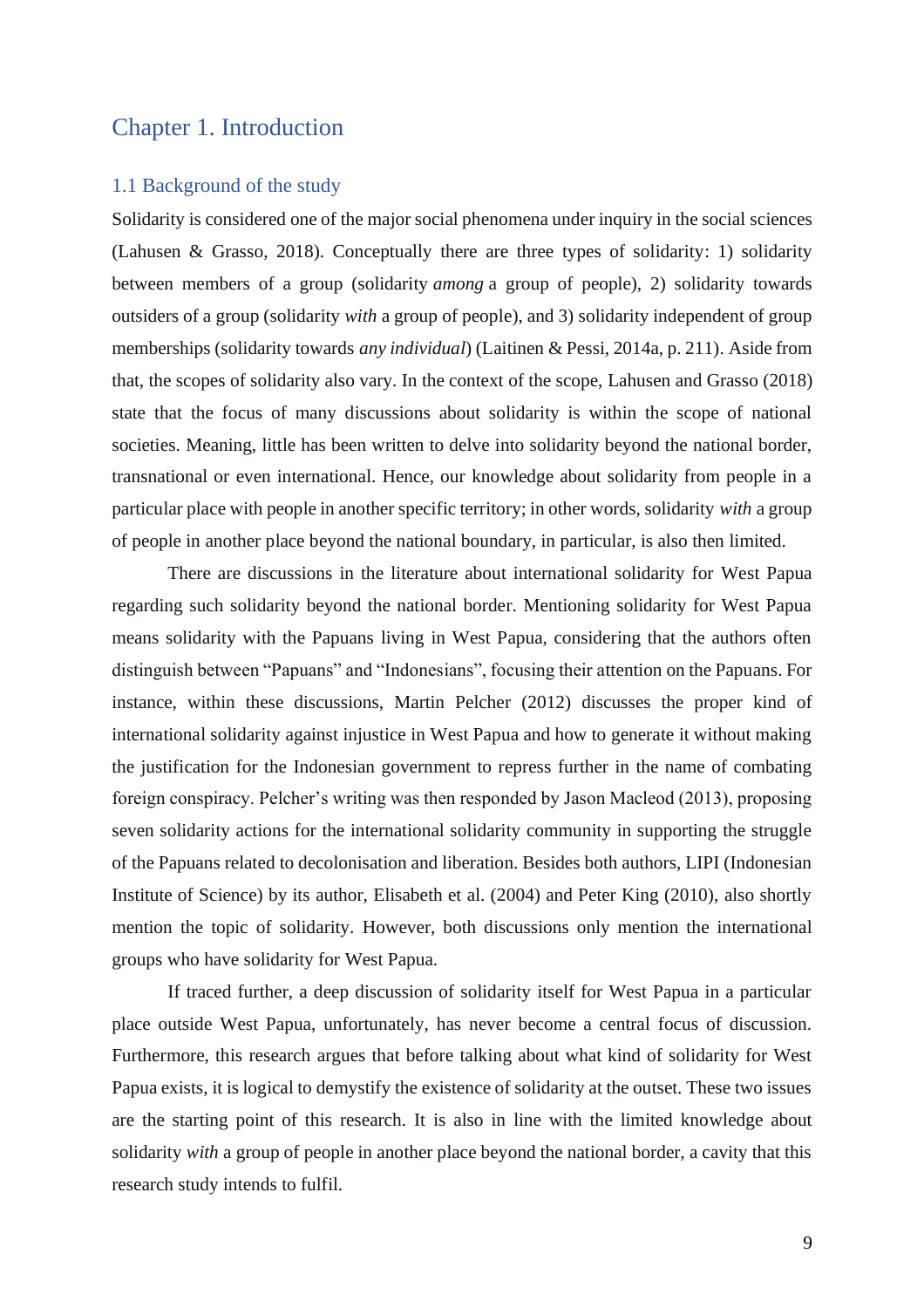Regarding international solidarity with the Papuans living in West Papua, in Europe, solidarity is present in Britain, Ireland, the Netherlands, Germany, and Sweden (King, 2010). Within these countries, King (2010) states that the epicentre of Papuan solidarity activities in Europe is in the Netherlands due to historical reasons. King (2010) does not explicitly explain the historical reasons; however, the Netherlands was the former coloniser of The Dutch East Indies (Indonesia) where West Papua was a part of. In the context of the Netherlands, Macleod (2013) argues that elites in western countries like in the Netherlands have created the problem in West Papua but continue to receive political and economic advantages from the situation. Consequently, it may generate a moral imperative for the people living in the Netherlands to act in solidarity with the Papuan people. By virtue of the thought of King (2010) and Macleod (2013), this research questions whether these rationales are of value precisely or the only explanation of the existence of solidarity in the Netherlands.

In the field, solidarity in the Netherlands does exist. Several solidarity-led activities are held, for example, the event of Papua Solidarity day in Amersfoort held by the *Werkgroep*  Papua Solidariteit<sup>1</sup> (the Papua Solidarity Workgroup, self-translation) (Papoea Solidariteitsdag 2020, n.d.). The solidarity in the Netherlands raises questions: who have solidarity and why they have solidarity, and how the solidarity looks like. With this background, the research focuses on the idea and practice of solidarity of individual actors in the Netherlands with West Papua. The focus is on the individual level because the knowledge of this level on transnational dimension is considered still scarce (Lahusen & Grasso, 2018). Furthermore, by focusing on this micro-level as the means of explaining solidarity, the solidarity of the Netherlands with West Papua can be understood considering the individual as a subject of solidarity itself has internal reasoning, motives and behaviour of solidarity.

#### <span id="page-10-0"></span>1.2 Research objective and research questions

This research investigates the second type of solidarity: solidarity *with* a group of people (Laitinen & Pessi, 2014a) (the concept of solidarity itself will be elaborated in chapter two). More precisely, solidarity from the people in the Netherlands with the Papuans living in West Papua. This research aims to understand the existence of solidarity of individual actors in the Netherlands with the Papuans living in West Papua by carrying out empirical research regarding the idea and practice of solidarity on an individual level. Having defined the focus and objective of this research, the main research question is developed as follow:

<sup>1</sup> In the time of thesis writing, the *Werkgroep Papua Solidariteit* became *Stichting Solidariteit met Papua* (Solidarity with Papua Foundation, self-translation).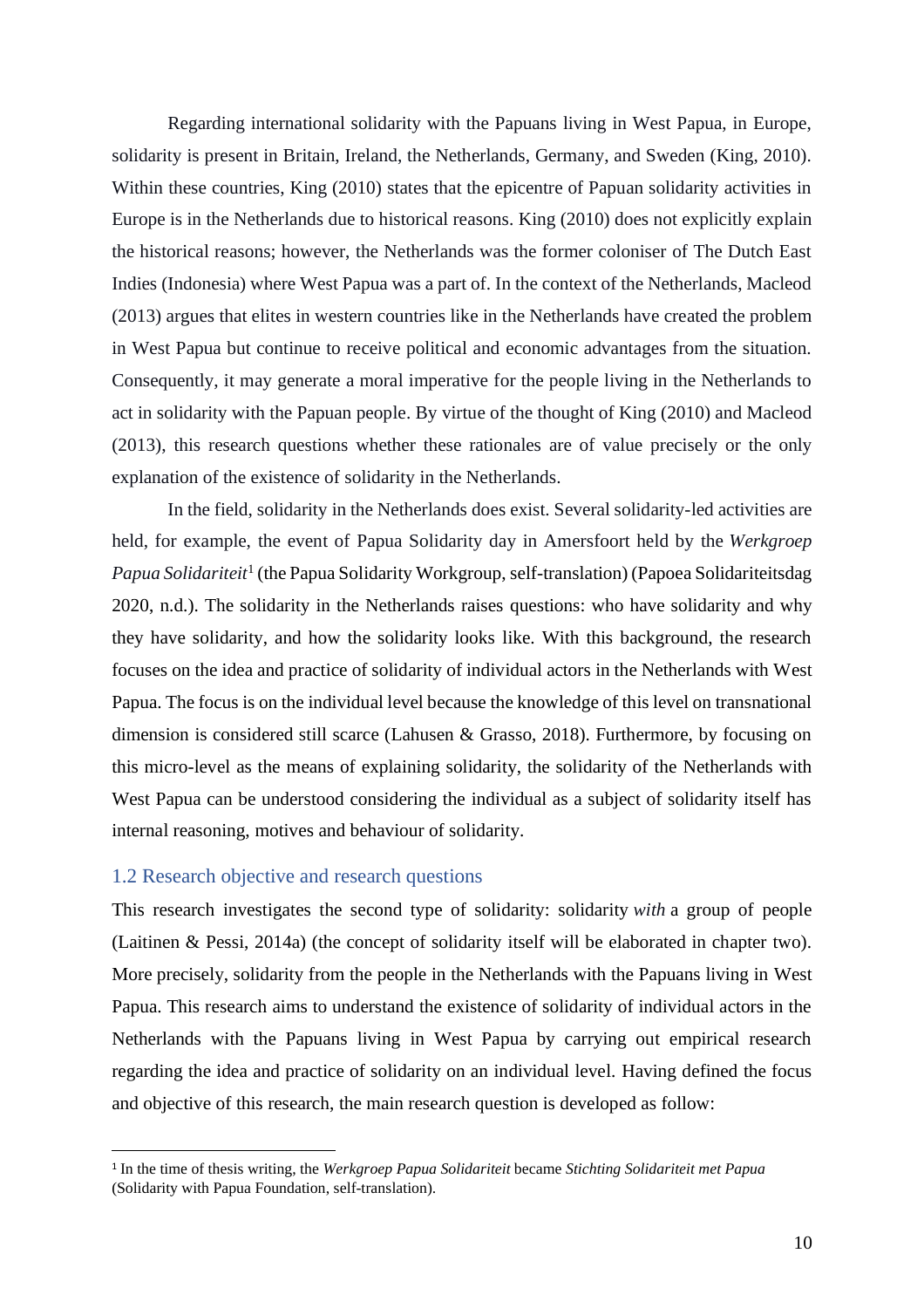## *How can the solidarity of individual solidarity actors in the Netherlands with the Papuans living in West Papua be explained?*

To explain solidarity, it is essential to explore the solidarity actors as they are the subject of solidarity. There will be no solidarity without them, as solidarity does not exist independently. Who they are, their reasons and actions for solidarity are pivotal to understanding their influence on the solidarity. Furthermore, considering that people have and build a network, and the network itself has values, this research will also explore whether a network plays a role in solidarity. Hence, to answer the main research question, the following sub-questions have been designed:

- *How do the backgrounds of individual solidarity actors influence the solidarity?*
- *How do the foundations for the solidarity of individual solidarity actors influence the solidarity?*
- *How can the solidarity actions be explained?*
- *How do the networks possessed by the individual actors influence the solidarity?*

#### <span id="page-11-0"></span>1.3 Societal and scientific relevance

Investigating the solidarity of individual actors in the Netherlands with the Papuans living in West Papua has societal and scientific relevance. Regarding societal relevance, first, an understanding of this solidarity gives an insight into the Dutch society that certain individuals in the Netherlands have solidarity towards certain people who live in another country. Solidarity is one of four core values of Dutch society (Ministerie van Sociale Zaken en Werkgelegenheid, 2014). Within this society, solidarity has a meaning that "we rekening houden met elkaar, en dat we weten dat anderen dat ook met ons doen." (we take each other into account, and that we know that others do the same to us, self-translation); Ministerie van Sociale Zaken en Werkgelegenheid, 2014, p. 11). Logically, this kind of solidarity is from the Dutch and for the Dutch, from and for community or society within the Netherlands. Nevertheless, the reality shows that solidarity also exists among individuals in the Netherlands for people beyond their national boundary. The acquired knowledge in this research contributes to broadening knowledge of Dutch society about solidarity, breaking an argument that the feeling of sympathy or empathy for solidarity cannot be extended beyond one's local community or national boundary (Scholz, 2011). The results prevail this existence of solidarity beyond the border of a nation-state. Additionally, it also relates to the current complicated questions of conflicting solidarities among people living in Western countries: "Should we always stand in solidarity with fellow citizens or other members of our own political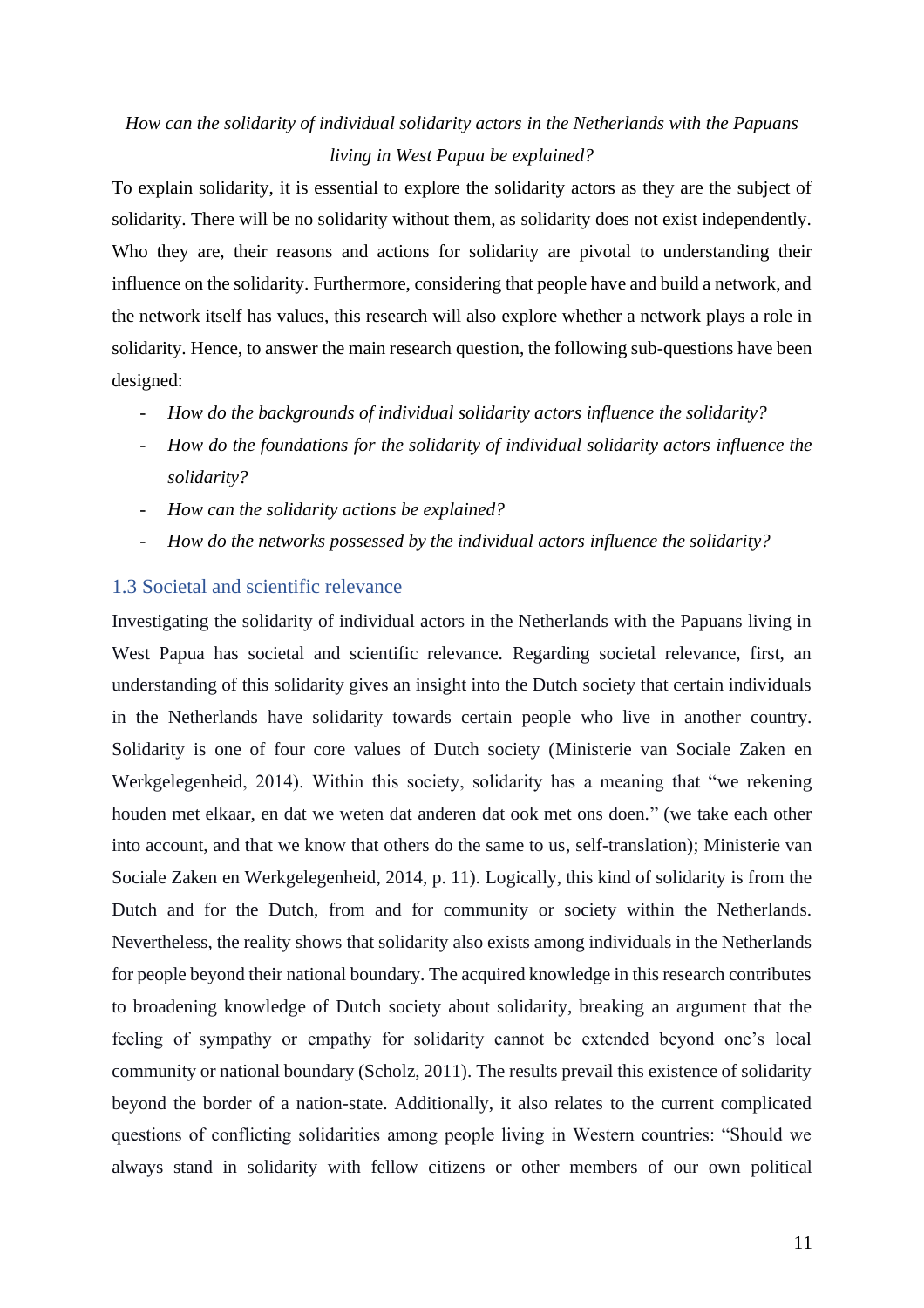communities, or should we equally prioritise solidarity with oppressed or suffering others outside our borders?" (Gould, 2020, p. 22).

Second, drawing on a contention that "we are all parts of multiple solidarities" (Laitinen & Pessi, 2014b, p. 9), this research can be a stepping stone for self-reflection. The findings of this research will be beneficial for the individuals under the study themselves. For them, it can contribute to the ways for introspection in the sense of why one has certain solidarity for specified people in the particularised territory, yet not for other people in another prominent territory. This introspection is pivotal because according to Roger Scruton, solidarity has a twofold character "can lend itself as easily to the expression of resentment as to the propagation of love" (2015, p. xii). The results of the study may build awareness of the dynamic of solidarity that they have.

Third, as this research is related to solidarity with the Papuans, this study is also relevant for the Papuans as the solidarity recipient. It will give an insight for solidarity recipients in the conditions of why other people have solidarity towards them and how the solidarity looks like. By this, they know what other people perceive concerning them so that other people from another corner of the globe have solidarity towards them and take solidarity actions. Eventually, the Papuans may assess the solidarity towards them, especially in the context of solidarity of people in the Netherlands. Being able to assess is essential as the receivers of solidarity are often stigmatised as a passive party. The evaluation makes the solidarity receivers no longer passive but empowers and activates them to rationalise the solidarity towards them.

Next to societal relevance, this research has scientific relevance as well. To begin with, it is contended that solidarity is a crucial concept in social theory, in modern political discourse, and in social policy research (Stjernø, 2005). Per contra, Schuermans et al. (2013) claim that as a concept, solidarity in human geography has never been a main concept. They then discuss this concept with issues that persist in the literature of human geography. Regarding this, the concept of solidarity should be a conception in human geography because of the significance of solidarity that may construct relations between or among places. Vice versa, the place relations may develop solidarity considering that geographers' position to place at the pivot of identity, community and identity-based solidarity (Schuermans et al., 2013). This study can contribute to more engagement with the concept in human geography research by having a case of solidarity in the context between two different far away-places, the Netherlands and West Papua.

Furthermore, the idea of sources of solidarity establishment, in general, has been described by several authors. Among others are Oosterlynck et al. (2015), who mention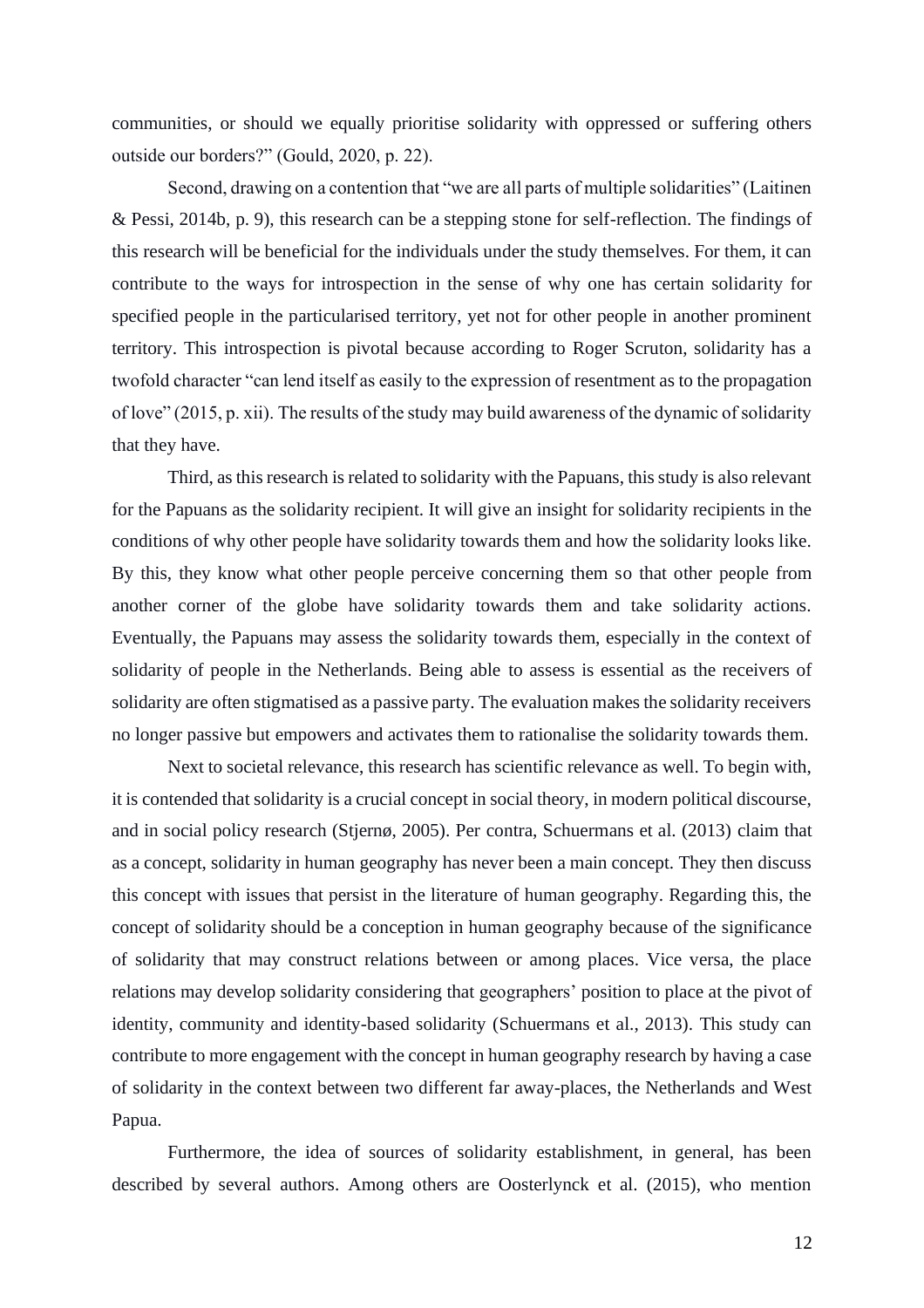interdependence, shared norms and values, struggle, and encounters. Stjernø (2005) also states that the basis or foundation for the feeling of solidarity is the self and its identification. Both discussions talk about solidarity within the group or *among* a group of people, but not about solidarity *with* outsiders or towards a group of people. The interest of this research is in 'solidarity *with*' in particular solidarity with outsiders beyond the national border, beyond the traditional conception of solidarity.

Nevertheless, the specific source(s) or foundation(s) for this solidarity remains unknown. This knowledge is crucial to understand what encourages solidarity beyond the boundary of the nation-state by seeing individual solidarity actors, their solidarity aspects, and their networks. It is because Bente B. Nicolaysen (2014) argues that one should relinquish solidarity as a general phenomenon but in a narrow sense. In this case, in an (inter/trans)national sense. Therefore, it is crucial to investigate the geographies of solidarity in such dimension, which is the research topic. This study can fill a cavity of the phenomenon of solidarity in an (inter/trans)national scope by providing empirical evidence using conceptual and/or theoretical thought on transnational solidarity of Gould (2007; 2020). This research can add more empirical research to merely conceptual and/or theoretical approach on this kind of solidarity.

#### <span id="page-13-0"></span>1.4 Chapters outline

To guide the readers, a brief summary of the chapters is given. After this Introduction chapter, chapter 2, "Theoretical framework", discusses the most important key concepts and presents the conceptual model. Definition of concepts of solidarity, the individual as an actor and network are explored. The relations of the concepts are then illustrated in the conceptual framework at the end of the chapter. Then, chapter 3, "Methodology", explains the used research strategy and method that is suitable for the study in pursuance of empirical evidence to answer the research questions. The explanations include how to approach research strategy, how to collect data, and how to analyse data.

Following the methodology chapter, chapter 4, "The Netherlands and West Papua: an overview", describes the historical relationship between the Netherlands and West Papua in the past, taken from secondary data sources such as in published books and articles. It contains how the Netherlands came to West Papua and vice versa. The description in this chapter functions as an initial understanding of how solidarity emerged in the Netherlands in the first place.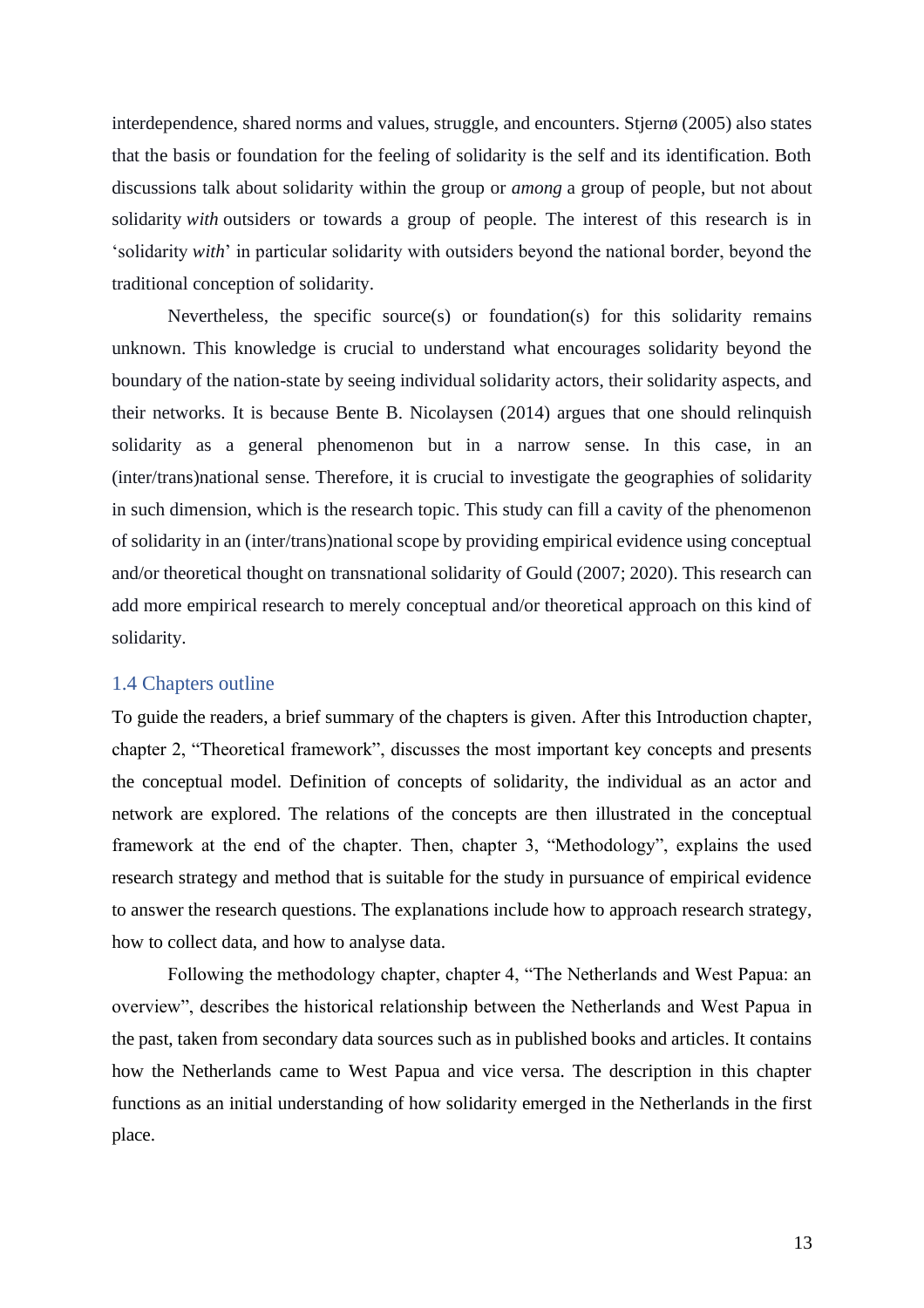Then, the results of this research are presented in two parts. Chapter 5, "Description of empirical results", presents the first part of empirical data from the interviews. The empirical evidence is revealed descriptively. Chapter 6, "Discussion of empirical results", presents the second part of empirical data from the interviews. The descriptive empirical evidence is analysed and discussed.

After that, the results chapter is followed by chapter 7, "Conclusions", which offers the answers to the research questions, as well as limitations and strengths of the study, and recommendations for follow-up research. Not less important, the positionality (role) of the researcher is described.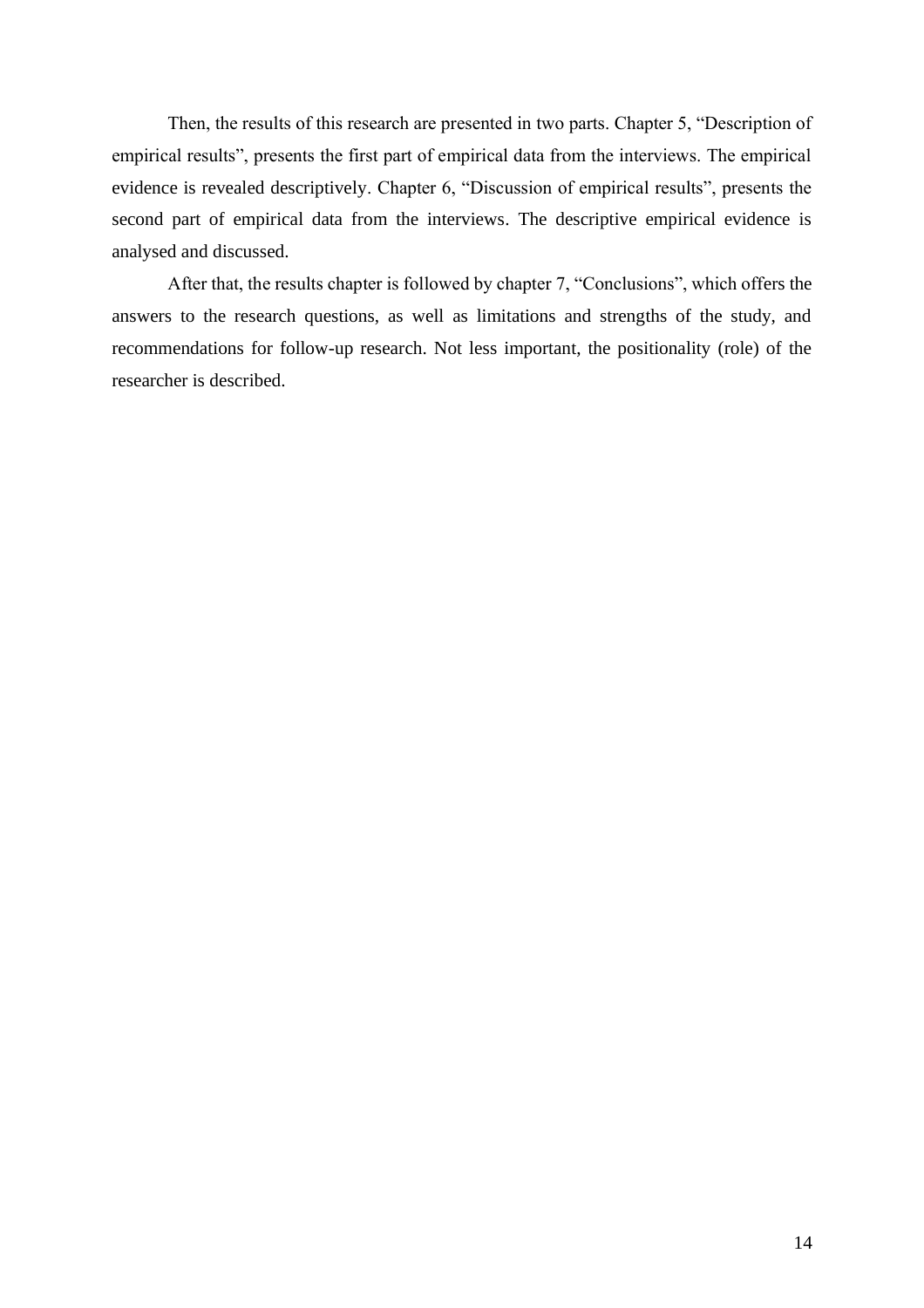### <span id="page-15-0"></span>Chapter 2. Theoretical framework

In this theoretical framework chapter, the key concepts that support the research are first given and explained based on the research questions. The concepts are the bedrock in supporting the analysis, interpreting the study results, and making a broader generalisation possible. Here, the concepts are employed as an up-front explanation to explain broadly behaviour and attitudes (Creswell, 2009). John W. Creswell (2009) states that usually phenomenological studies do not use any explicit theory as the researchers pursue to answer the research questions from participants' experience. Nevertheless, holding on to Schwandt's argument (1993, as cited in Creswell, 2009), that none of the qualitative studies starts from pure observation and theory and method provide the basis for all inquiries, the concepts are then used.

To answer the research questions, the core concept used is solidarity as a dependent variable. In what follows, this will first be discussed. After that, two independent variables, the individual as an "actor" and the network, will be introduced. Finally, the conceptual framework presents the relationship between the concepts.

All concepts mentioned above are essential for this study because each concept used has its unique logic. To begin with, the concept of solidarity is crucial because it is the phenomenon under study, explaining what solidarity in general is and eventually how solidarity between the Netherlands and West Papua can exist. Because of this, this concept will be explored intensively. Regarding solidarity, what is known is that solidarity has diverse meanings. Hence, it is essential to borrow a certain definition that is suitable for this study. It has then a consequence of its components, foundation and action, which will be explored. Further, as the solidarity of this study is about solidarity between the Netherlands and West Papua, particular attention will be given to the solidarity that transcends national boundary, namely the transnational or international dimension of solidarity. In addition to that, as West Papua is a conflict region, it is thus essential to explore a conceptual thought on solidarity in a conflict case. Next, another concept is the concept of individual. This concept is necessary because this is the unit of analysis of the research. That is to say, to understand how solidarity between the Netherlands and West Papua exists, one must look at the individual as the 'catalyst' for solidarity. Furthermore, this research is not interested in how solidaristic principles inspire crafting public policy, in which one must look at the public authorities or organisations as the unit of analysis. In this research, the individual as an "actor" is the subject of solidarity. Its definition and connection with the concept of solidarity will be shown. Finally, the last concept is the concept of network. This concept is of relevance in an attempt to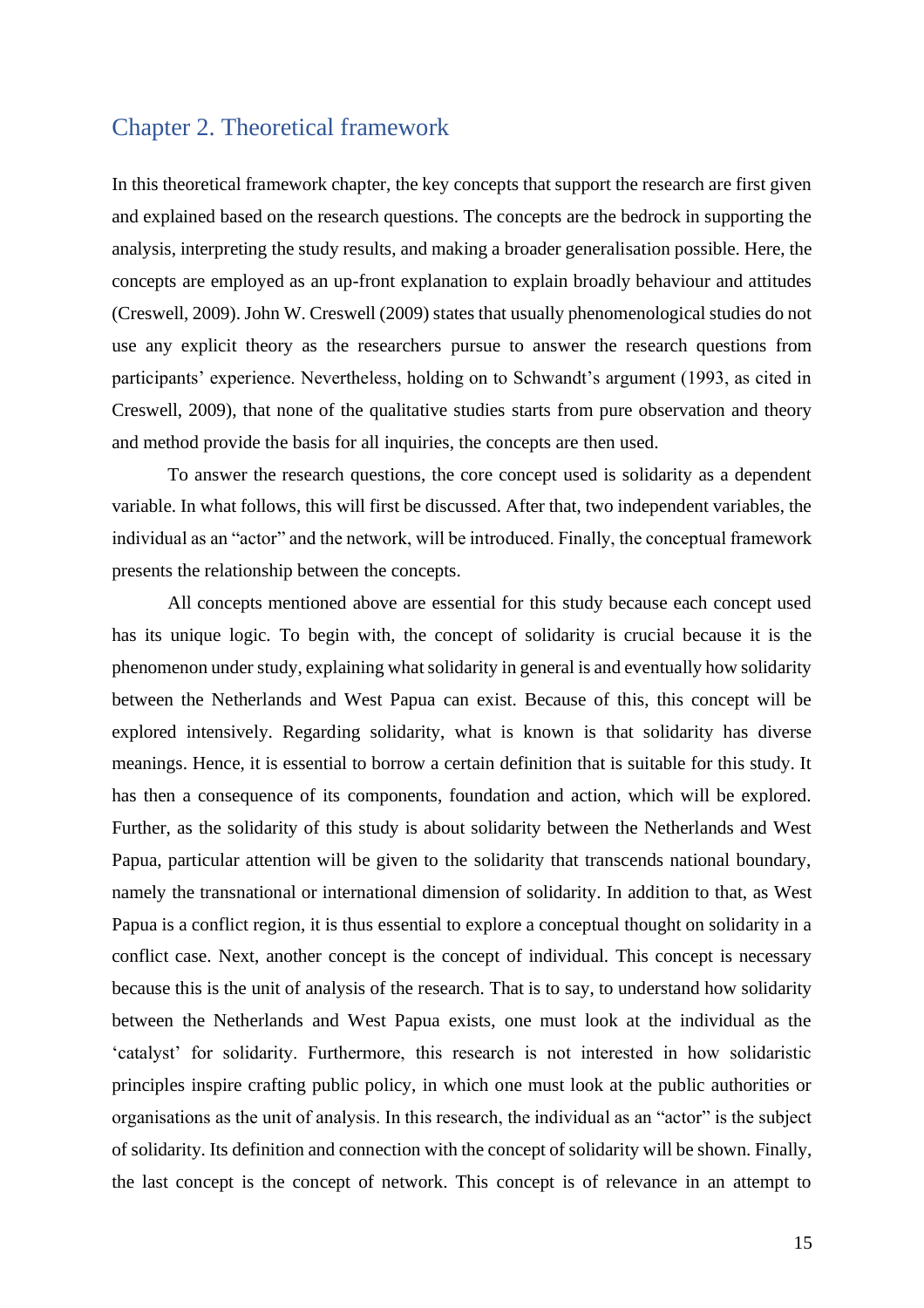understand the existence of solidarity due to the existence of a network. This study assumes that social network influences solidarity. Owing to this assumption, it is important to identify the concept. What it means and its connection with the concept of solidarity will be explored in this section.

#### <span id="page-16-0"></span>2.1 Solidarity

Solidarity is a core concept of this study. Solidarity is a watchword that has been pivotal around the last two centuries. But, as a concept, it began to draw attention at the end of the 20th century after its neglect in social and political theory (Wilde, 2013). The term 'solidarity' itself derives from Latin *solidare*, meaning "to make firm, to combine parts to form a strong whole" (Komter, 2010, p. 1461). It was used for the first time in the nineteenth century in *obligation in solidum* (the Roman law obligation) that held the group responsibility of joint debtors (Laitinen & Pessi, 2014b). Laitinen and Pessi (2014b) state that gradually, the term is used to describe a readiness for mutual support motivated by emotion and norm. This can be seen in the notion of Scholz (2008) that solidarity is a feeling that makes people act, and at the same time, this action arouses strong feelings. In everyday life, this word is frequently used normatively, for example, in humanitarian organisations and socialist jargon.

Today, in the Merriam-Webster Dictionary, solidarity is defined as "unity (as of a group or class) that produces or is based on community of interests, objectives, and standards" (n.d. a). Despite its general definition in the dictionary, it is argued that the concept of solidarity itself has no single definition (Banting & Kymlicka, 2017; Stjernø, 2005) and its meaning is elusive (Gaztambide-Fernández, 2020; Steinvorth, 1999; Vasiljević, 2017). It is because the diverse use of solidarity (Bayertz, 1999) and solidarity itself has various forms. The four examples of fundamental forms of solidarity are social (the bond among people in existing communities), civic (the bond among citizens of a welfare state that justifies redistribution mechanism by the state), political (the bond that politically unites people who have common interests), and universal solidarity (the universal bond among human beings as the members of humanity).

Solidarity as a concept pertains to both descriptive and normative senses. Laitinen & Pessi (2014b) state that in a descriptive sense, solidarity refers to a bond to other people, to a group's members, either large or small to some extent. It may be employed to describe different microphenomena, for instance, actions, motivations, and attitudes, to describe the normal order and normative social integration, and to refer to revolutionary critical social movements criticising the normal order and injustice. Solidarity may prevail in small communities, political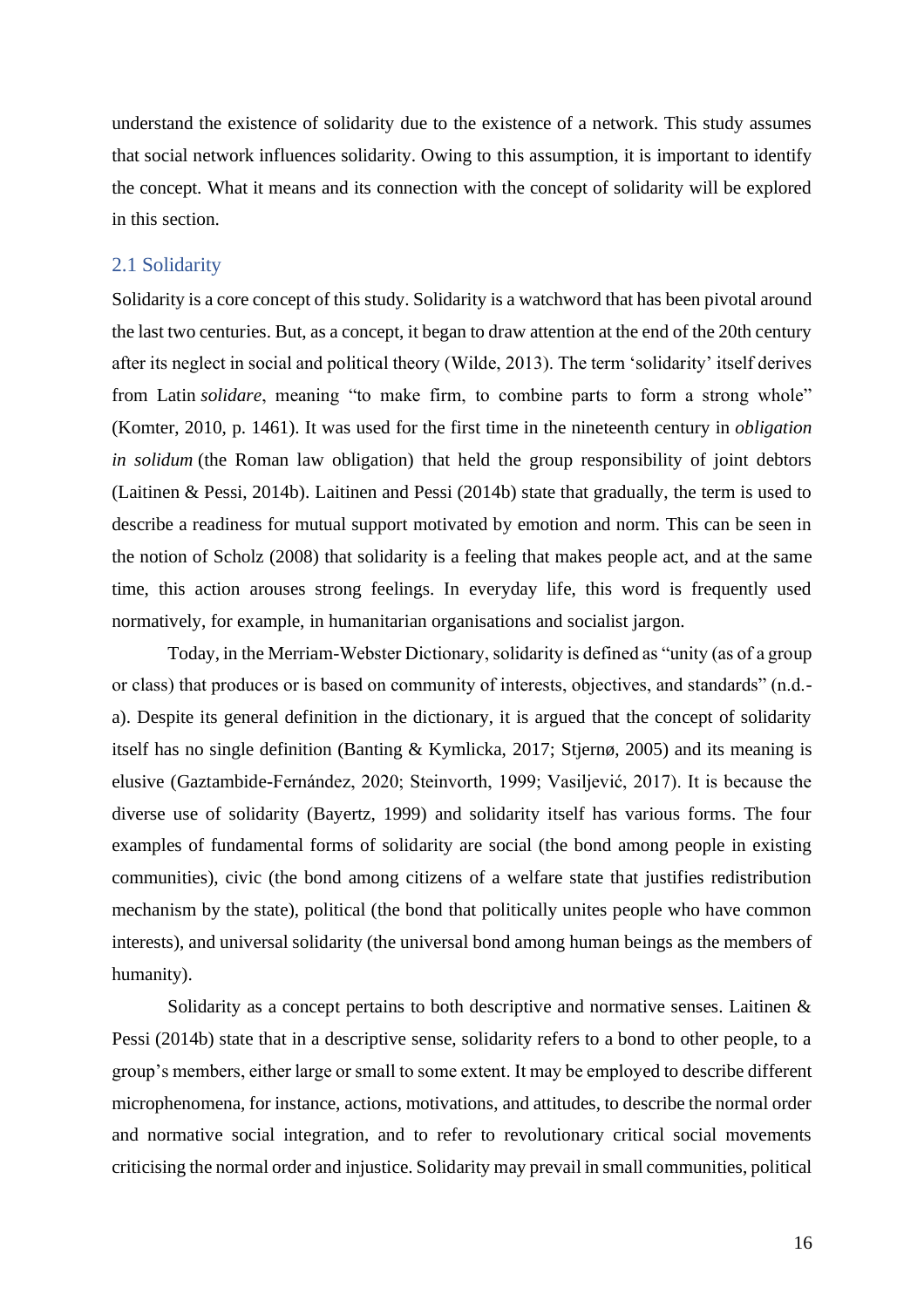movements or entire societies, even the whole humanity. In a normative sense, solidarity refers to the obligations of a moral relation (Scholz, 2015). The normative force for solidarity may be basic or inspirational. It encompasses positive duties, prosocial thought, or commitments to action, in which the focus is often recurring on the poor, the vulnerable, the oppressed, and victims of violence or tyranny.

Larry May (1996) sees solidarity as a motivational force that moves individuals to act under the moral demands or norms of a community. He proposes five elements of solidarity: 1) conscious identification with the group, 2) bonds of sentiment, 3) common interests in the group's well-being, 4) shared values and beliefs, and 5) readiness to show moral support (May, 1996, p. 44). However, according to May (1996), people do not always have solidarity with a community that resides on the other side of the globe. He contends that it relates to the involvement and identification of community with the commitment to the common good. Therefore, "the context does matter," according to May (1996, p. 46). Sally J. Scholz (2015) has a similar view that "understanding solidarity, then, requires an analysis of the context in which it is used as well as the background social, political, metaphysical, and epistemic assumptions at work in its invocation." (p. 725).

For this study, the definition of solidarity of Steiner Stjernø (2005) was borrowed because he gives a modern definition. According to him, solidarity is "the preparedness to share resources with others through personal contributions to those in struggle or in need" (Stjernø, 2005, p. 2). This definition is also in line with Bayertz's definition as "acts carried out in order to support others" or "a disposition to help and assist" (Bayertz 1996, p. 308, as cited in Rippe, 1998, p. 356). According to Stjernø (2005), the concept of solidarity for modern people in modern society means "standing up for those who are less privileged and different from oneself" (p. 326). He contends further that the emergence of solidarity is by communicative action and the competence to perform the role of the 'other(s)' (Stjernø, 2005, p. 326). Based on the borrowed definition, this definition emphasises that solidarity entangles leastwise two aspects, namely the foundation of the preparedness to share resources and the action of personal contribution, to be explained in the next section. Furthermore, the borrowed definition is suitable for this study that examines solidarity nowadays and covers the gap that other definitions do not.

#### <span id="page-17-0"></span>2.1.1 Aspects of solidarity: foundation and action

Different scholars have discussed various aspects of solidarity. First, Stjernø (2005) examines four different aspects of the notion of solidarity. These aspects are: 1) the basis or foundation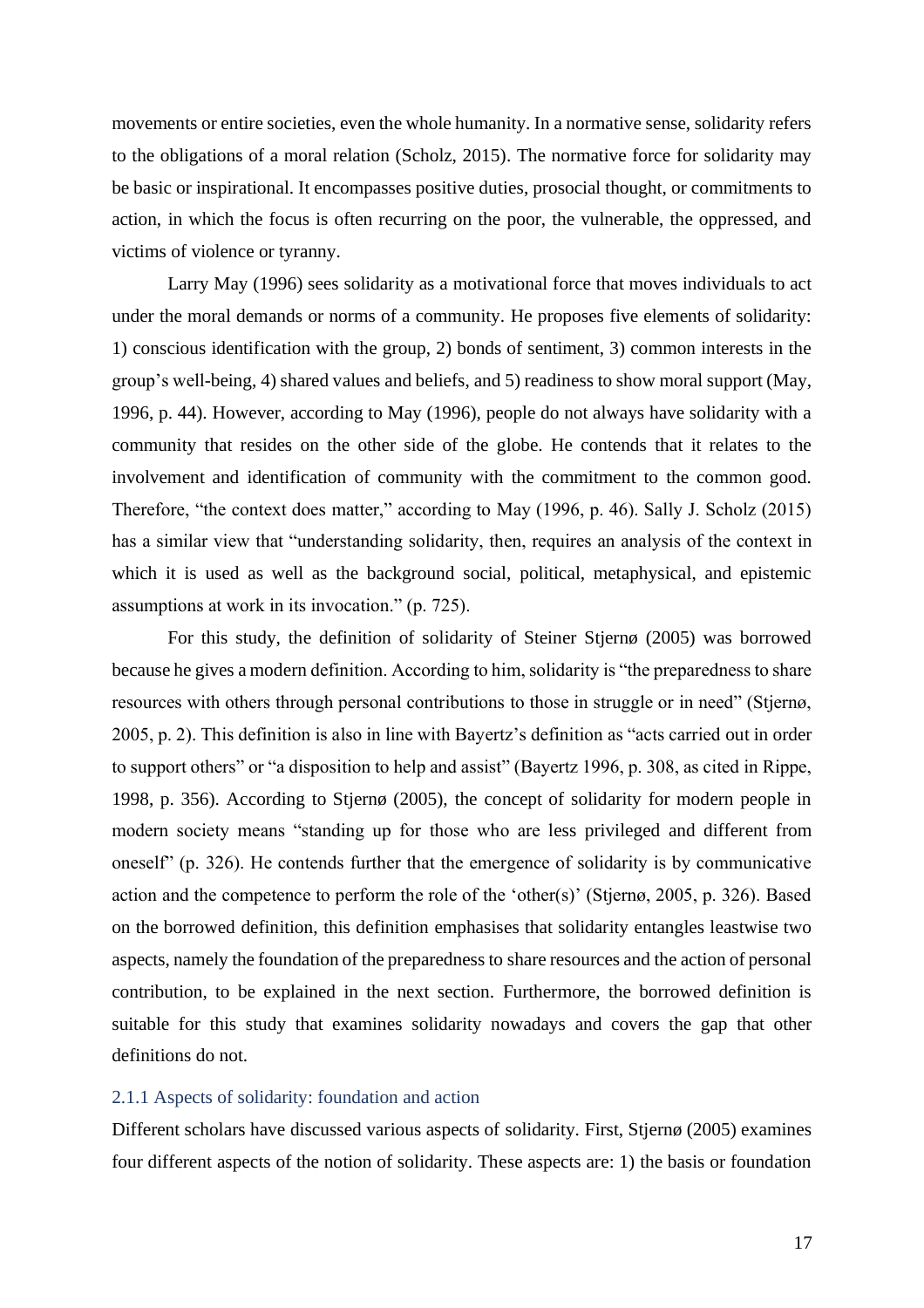of solidarity 2) the objective or function of solidarity, 3) the inclusiveness – who is included and who is excluded, and 4) the degree of collective orientation – to what degree does it allow for individuality and individual freedom (p. 16).

The first aspect shows that the self and its identification lay the foundation for solidarity, moveable from 'I' to 'All'. The basis for the feeling of solidarity rests on 'I' refers to self-interest, while the bedrock for the feeling of solidarity from 'all' refers to all human beings, interaction, or even empathy with who are suffered or oppressed. The second aspect lays out the goal or objective of solidarity that wants to be achieved. The third aspect points out that there is a boundary with whom we have solidarity. The last aspect exhibits the degree of collective orientation that occupies individual orientation. Although these four aspects are used to define the concept of solidarity, nevertheless, they also give an overview of the components of solidarity as a phenomenon.

In contrast with the four aspects examined by Stjernø (2005), Rubén A. Gaztambide-Fernández (2020) argues that there are three crucial aspects of solidarity. These are 1) the relationship for solidarity, 2) the sources of commitment of solidarity, and 3) the actions (or perhaps sacrifice) of solidarity. The first aspect contends that being in solidarity cannot be alone. Ones are in solidarity with others and based on a certain relationship. The second aspect reveals that being in solidarity has a motivation and sources of commitment. The third aspect shows that solidarity requires actions for the well-being of others. These three aspects establish solidarity no matter the form of solidarity people have (see section 2.1). Both discussions of Stjernø (2005) and Gaztambide-Fernández (2020) above discuss features of solidarity in general.

Rather than having the aspects of solidarity in a general sense, it is crucial to specify solidarity. Lahusen and Grasso state, "previous research has consistently shown that solidarity is of little analytic and practical use when conceived of as a generalized disposition or practice" (2018, p. 7). Next to this, specification is also based on Bayertz's (1999) contention that one is not automatically in solidarity with just anybody and solidarity ties to particular groups (Lahusen & Grasso, 2018). Furthermore, it is supported by three variations of solidarity as mentioned in the previous section. From these arguments, it follows that solidarity between people in the Netherlands with the Papuans living in West Papua falls under the second type of solidarity, which is specified solidarity. Thus, having aspects of solidarity in specific solidarity is essential.

Regarding aspects of specific solidarity, solidarity *with*, David Miller (2017) argues that standing in solidarity (from outside the group) with a certain group of people signifies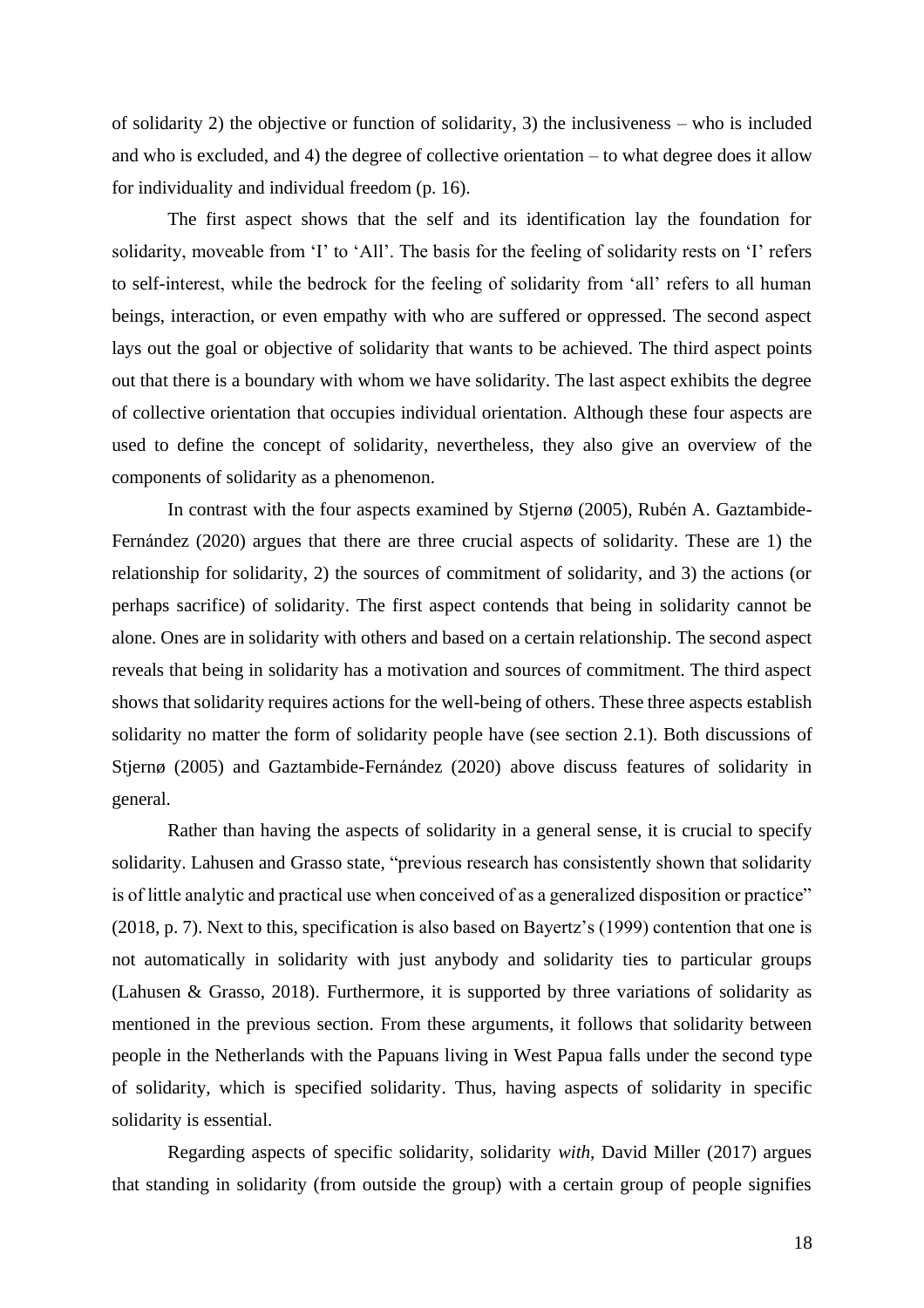"identifying with them emotionally, trying to imagine what it must be like to be in their place, and then taking symbolic or practical steps to help them" (p. 62). For the former, this study assumes that in order to be able to identify with the others' 'shoes', there must be a 'trigger' to generate that ability. This shows an aspect of solidarity: the foundation for solidarity. As regards the latter, in order to be in solidarity with the others, one must act. This shows another aspect of solidarity: the solidarity action. Thus, standing in solidarity with a group of people contains two aspects: a "specific" foundation and action of solidarity.

Based on the discussion of Stjernø (2005) and Gaztambide-Fernández (2020), and argument of Miller (2017), the foundation and action of solidarity always appear in a general and specific sense. It means, these two aspects are the most important and relevant aspects to analyse. Thus, the foundation and action of solidarity of individual actors in the Netherlands are what this research concentrates on. Other aspects than foundation and action of solidarity of Stjernø (2005) and Gaztambide-Fernández (2020) were ignored because those are least important and also irrelevant for the study.

#### <span id="page-19-0"></span>2.1.2 Solidarity beyond national boundary: transnational and international solidarity

As this research engages in solidarity between two different places, the Netherlands and West Papua, this solidarity goes beyond the traditional conception of solidarity. Traditionally, solidarity is social unity, a preparedness to act for the others among the members of a given concrete group. It depicts unitary solidarity, binding the members of a given pre-existing community, either in small groups or among citizens within a national boundary or nationstate. Solidarity between the Netherlands and West Papua is then evident in how this solidarity implies the sense of solidarity that concerns distant people, a phenomenon that crosses beyond the community or national border. Furthermore, Bente Blanche Nicolaysen (2014) argues that one should relinquish solidarity as a general term, but in a narrow sense: (trans/inter)national. Therefore, it is essential to discuss this dimension of solidarity.

Regarding solidarity beyond national border, this study argues that there are two dimensions, transnational and international, based on several discussions. For the former, only Carol C. Gould (2007; 2020) conceptualises transnational solidarity. According to her, transnational solidarity is "overlapping networks of relations between individuals or groups and distantly situated others (again, individuals or groups), in which the former aim to support the latter through actions to eliminate oppression or reduce suffering" (Gould, 2020, p. 22). Based on the conception of transnational solidarity and the research's focus on solidarity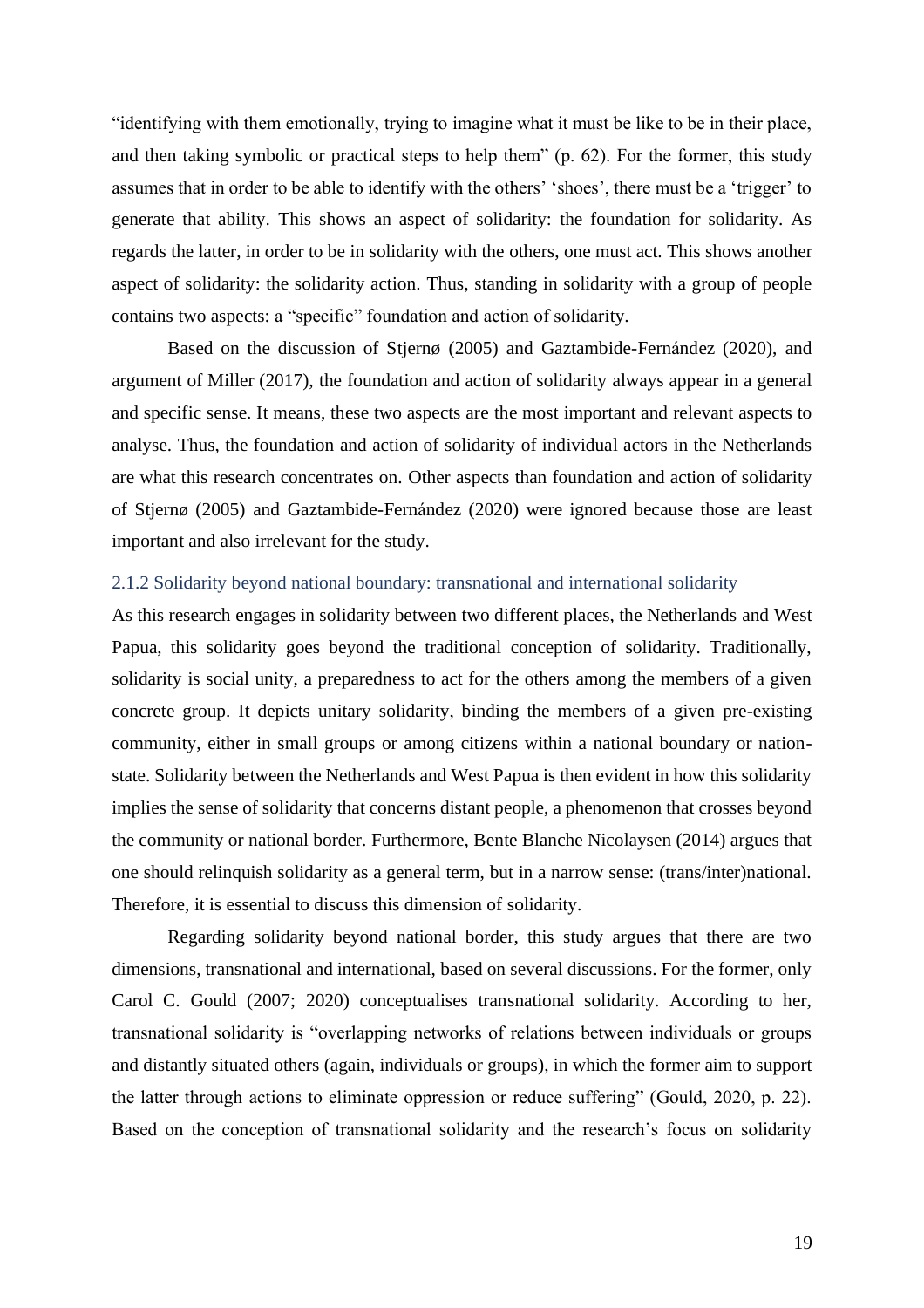between two places that transcend the nation-state border, the above definition will be used in this study.

Having defined what is meant by transnational solidarity, the important elements of transnational solidarity of Gould (2007; 2020) will be presented. In the first place, this kind of solidarity is particularistic in which the relations among actors are limited. It means that it is impossible that people feel or stand in solidarity with all individual human beings worldwide, as suggested by Richard Rorty (1989) for global or general human solidarity. To be more precise, one can act in solidarity with merely some others. Gould calls it 'a horizon of possibility' (2007). In the second place, this solidarity has shared values, i.e. shared commitment to the fulfilment of justice or basic needs or commitment to the elimination of suffering. It is in line with international political solidarity (Scholz, 2008). Such solidarity is labelled by Klaus P. Rippe (1998) as 'project-related solidarity', solidarity that relates to particular problems. In the third place, this cross-border solidarity may entangle a fellow feeling or an affective element of empathy as the foundation. The latter is an understanding of the concrete situation of the others and putting oneself to the others' feelings and needs. In the fourth place, solidarity involves a readiness to take action. Furthermore, it allows the others to determine the most beneficial forms of aid and support. Gould (2007) calls it 'deference', a way to take the lead from the others, solidarity recipients. In the last place, this kind of solidarity involves a reciprocal expectation of aids, even not always. When it does, usually it happens based on shared interests.

Next to transnational solidarity, solidarity beyond national boundary may also be international solidarity. Regarding this dimension, international solidarity is defined as:

"The union of interests or purpose among the countries of the world and social cohesion between them, based upon the dependence of States and other international actors on each other, to preserve the order and very survival of international society, to achieve collective goals, which require international cooperation and joint action" (Rizki, 2009, p. 4)

Another definition is "a foundational principle underpinning contemporary international law in order to preserve the international order and to ensure the survival of international society" (Askary & Fallah, 2020, p. 199). In the first definition, it is argued that the definition should not be confined to the action of states, but also the action between states and other actors, like, international organisations and civil society (Rizki, 2009). However,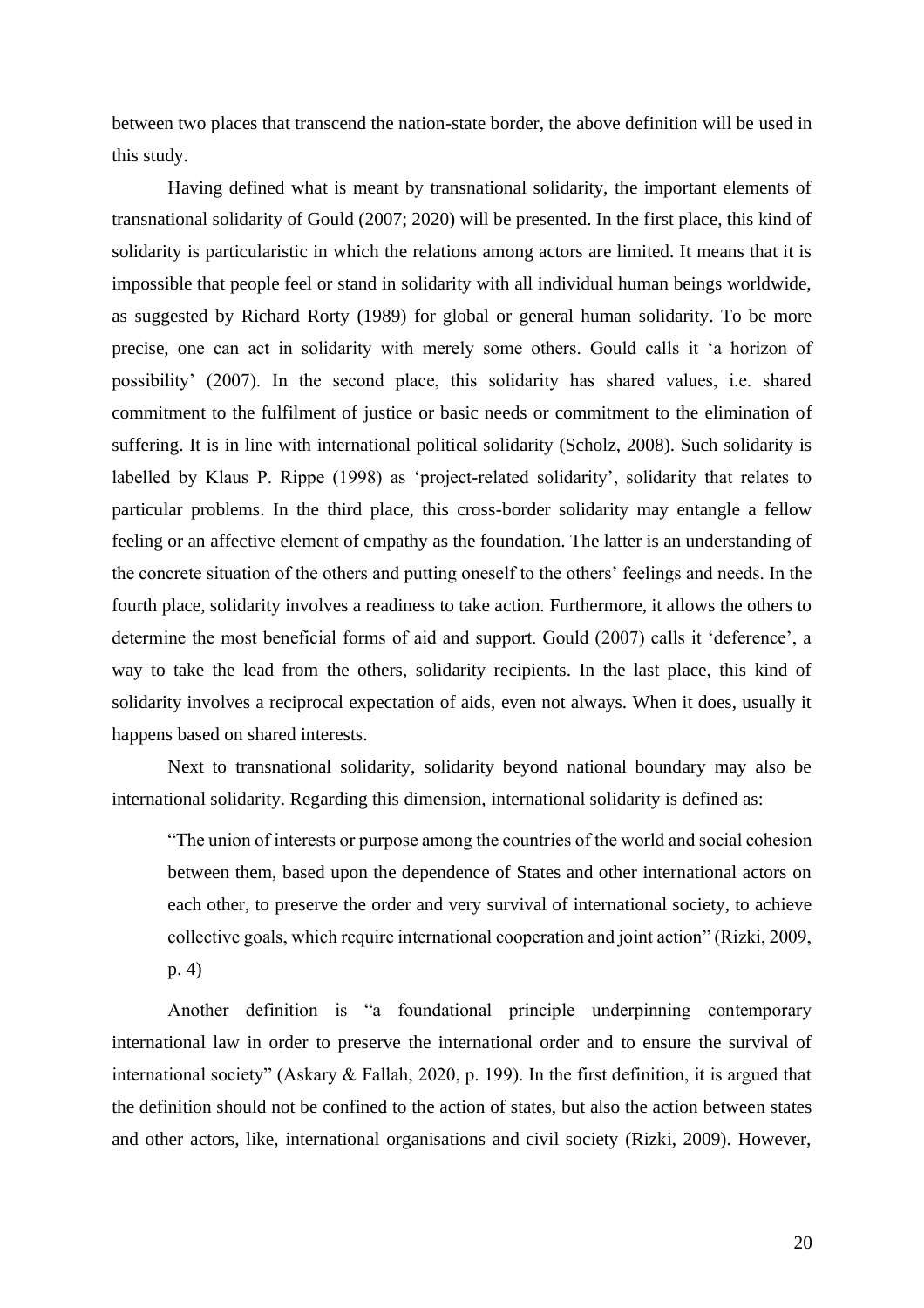from both definitions, this study argues that the use of the words 'countries' and 'international society', international solidarity implies its existence at the state practice level.

Nevertheless, Scholz (2008) contends that international (political) solidarity may hold three different forms within political solidarity. They are: individuals across the globe may take up a cause together that spans the world, individuals in one country or region may pledge solidarity with distant others, or nations or states may unify for a particular social justice aim (p. 64). The solidarity of individual actors in the Netherlands with the Papuans in West Papua then takes the second type. Herein, individuals in the Netherlands pledge solidarity with the Papuans in West Papua, responding to a particular situation or a cause. This study argues that there is no specific difference between transnational and international solidarity. The common thing is this solidarity transcends the national border.

#### <span id="page-21-0"></span>2.1.3 Solidarity in conflict situation

West Papua is a conflict region (elaborated in chapter 4). Considering this circumstance, it is important to discuss the connection between conflict and solidarity. Regarding this, in a conflict situation, Georg Simmel emphasises that an external conflict plays a role in unification and solidarity of people in a group (1955, as cited in Takacs, 2003), in which he stated:

"...the group as a whole may enter into an antagonistic relation with a power outside of it, and it is because of this that the tightening of the relations among its members and the intensification of its unity, in consciousness and in action, occur." (Simmel, 1955, as cited in Takacs, 2003, p. 115)

From the above statement, "an antagonistic with a power of it" means conflict. To be more precise, it is an external or intergroup conflict. Thus, an external conflict plays a role in cohesion. The cohesion itself causes internal solidarity, the solidarity of people within the group. Hence, in the connection between conflict and solidarity, he talks about the role of (external) conflict in relation to the first variant of solidarity that has been mentioned in this study, solidarity between members of a group (solidarity *among* a group of people). Related to this research, the notion of Simmel (1955, as cited in Takacs, 2003) described above will discuss solidarity between the Papuans themselves in a conflict situation, which is not the focus of this study.

Furthermore, Lewis A. Coser (2001), in his book 'The functions of social conflict' emphasises similarly that conflict has a unifying effect for a group (internal solidarity) by establishing and maintaining group identities and boundaries. Besides, he also argues that conflict may generate alliances and coalitions between discrete parties in facing a common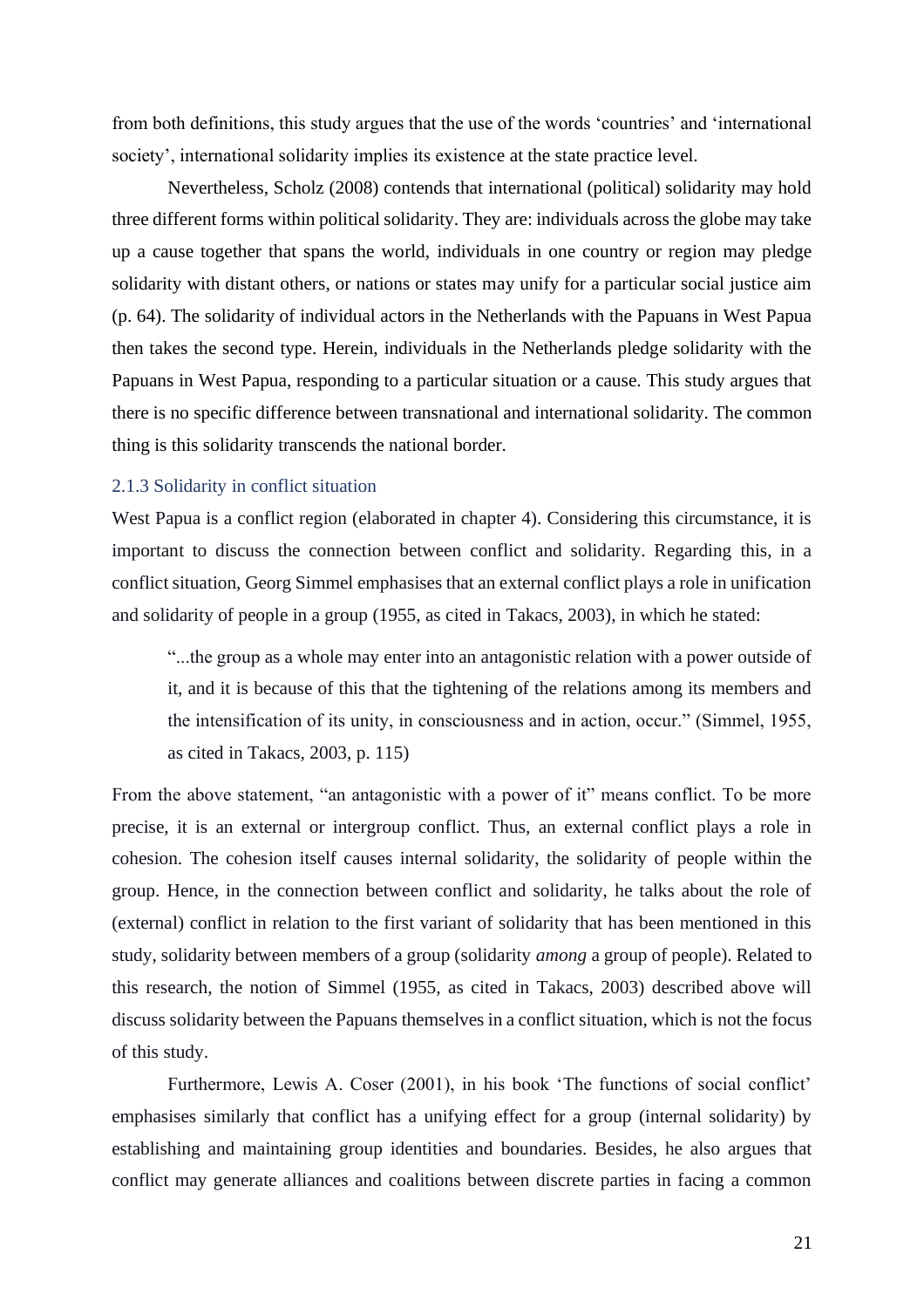enemy or opponent. It can be said that conflict creates external solidarity, the second variant of solidarity. Both discussions show the role of conflict in solidarity *among* and solidarity *with*.

The notion of Simmel (1955, as cited in Takacs, 2003) and Coser (2001) relate to 'struggle' as a source of solidarity (Oosterlynck et al., 2015). Based on this source, "solidarity is rooted in a joint struggle around common interests against a shared enemy" (Oosterlynck et al., 2015, p. 5). Herein, people maintain solidarity with other people in the face of a mutual enemy. The terms of struggle and mutual enemy are tightly connected to political solidarity (see section 2.1), which is also called 'fighting solidarity', a bond to respond to injustice and oppressive situations with the existence of an enemy or perhaps an oppressor (Laitinen & Pessi, 2014b; Scholz 2008).

It can be said then that little has been known about the role of conflict in the emergence of solidarity *with* people (or either seen as a group) who live in a conflict area by people who are not involved in the conflict and who even have no common enemy. Nevertheless, from Simmel (1955, as cited in Takacs, 2003) and Coser's (2001) notions, their view can help to see the function of conflict in having solidarity *with* a group of people who have and live in conflict from outsiders who are not involved in the conflict. That is to say; conflict might still play a role in solidarity *with* (external solidarity). A conflict promotes alliance from outsiders of that group of people, even from outsiders who are not involved in the conflict or have no mutual enemy.

#### <span id="page-22-0"></span>2.2 Actor: individual

Based on the research question "*how can solidarity of individual actors in the Netherlands with the Papuans living in West Papua be explained?*" a type of actor is identified. The actor is considered crucial as solidarity reveals at the micro-level phenomena (interaction of individuals) and at the macro-level phenomena (relations between various social groups and institutions) (Kuzmenko et al., 2017). From the phenomena level, the individual is one of the solidarity actors. Next to the individual, another solidarity actor can be a group, public authority or civil society organisation.

This study focuses on the former, the micro-level phenomena, with the individual as the subject of solidarity. Herein, the interest is the exploration of individual actors to describe the existence of solidarity in the Netherlands with West Papua. More specifically, it is the solidarity of individual actors in the Netherlands with the Papuans living in West Papua.

Regarding the focus of study, according to Merriam-Webster (n.d.-b), the individual is "a single human being as contrasted with a social group or institution". In another similar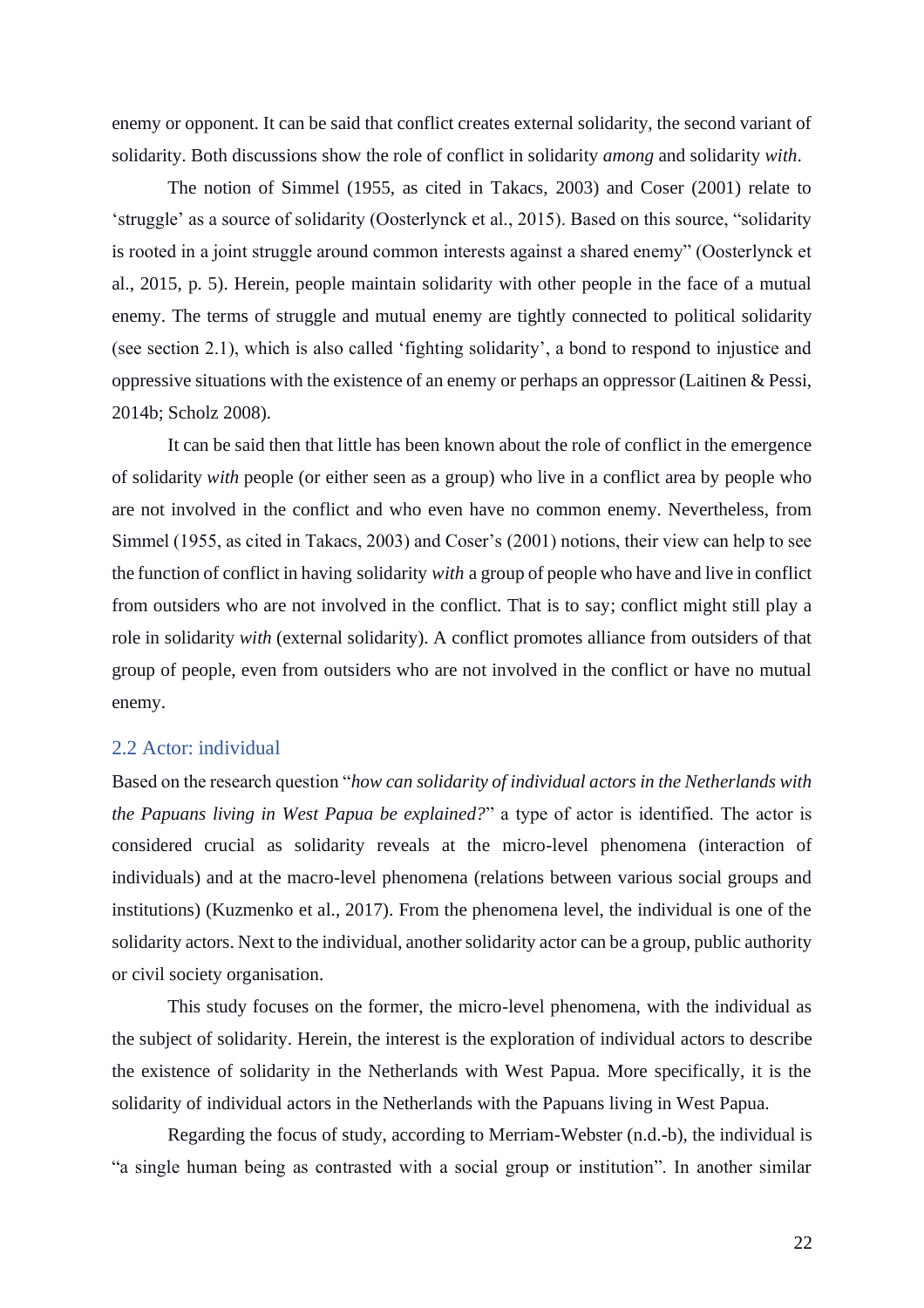definition, the individual is defined as "a single human, differentiated from a grouping or class of humans" (Vivanco, 2018). Herein, it can be stated that the individual as an actor is therefore considered as a person instead of a set of persons (social group) or organisation. Thus, the individual actor is a person as an acting agent. In solidarity, in other words, it can be qualified as an individual solidarity actor. Paolo Chiocchetti (2017) states that the individual as a subject of solidarity has internal reasoning with his/her relations and solidaristic behaviour. Specifically, Kuzmenko et al. (2017) state that the individual actor act in solidarity is determined by his/her social orientation based on his/her social worldview, a way of thinking about the world. The individual actor has distinct ideas and mindsets that might influence his/her decisions and behaviour in solidarity. Regarding solidarity *with*, Rippe (1998), who emphasises such solidarity as "project-related solidarity", contends that solidarity expression of this type is often based on, for instance, social background factor.

In this research, the focus of the analysis is on individual actors in the Netherlands. They are considered as individual actors at the 'sending' end. Meaning, they are individual solidarity actors in the Netherlands who have solidarity towards the Papuans living in West Papua at the 'receiving' end. These actors in the Netherlands have reasoning, subjective reality of solidarity experience, solidaristic feeling and solidaristic behaviour. Considering the concentration is on individual actors at the 'sending' end, discussion related to the Papuans at the 'receiving' end is beyond the analysis scope of this research.

#### <span id="page-23-0"></span>2.3 Network

The last discussion of concept concerns network. This concept is related to the sub-question "*How do the networks possessed by the individual actors influence the solidarity?*". This subquestion implies the consequences of the type of network, assuming that the type of structural elements of the network influences individuals' propensity to engage in solidarity.

The term of network is defined as "a set of nodes and the paths linking them together" (Rogers et al., 2013). In more simple words of Charles Kadushin (2012, p. 3), network is "a set of relations between objects". According to David Knoke and Song Yang (2008), the network perspective reiterates structural relations as its primary basis orientation. Within these structural relations, a social structure comprises "regularities in the patterns of relations among concrete entities" (White et al., 1976, as cited in Knoke & Yang, 2008, p. 2). These entities or objects may be individual human being or people, (small)groups, organisations, or even nations or nation-states. These structural relations in the end influence entities or objects' perceptions, beliefs, decisions, and actions (Knoke & Yang, 2008). Thus, patterned relations have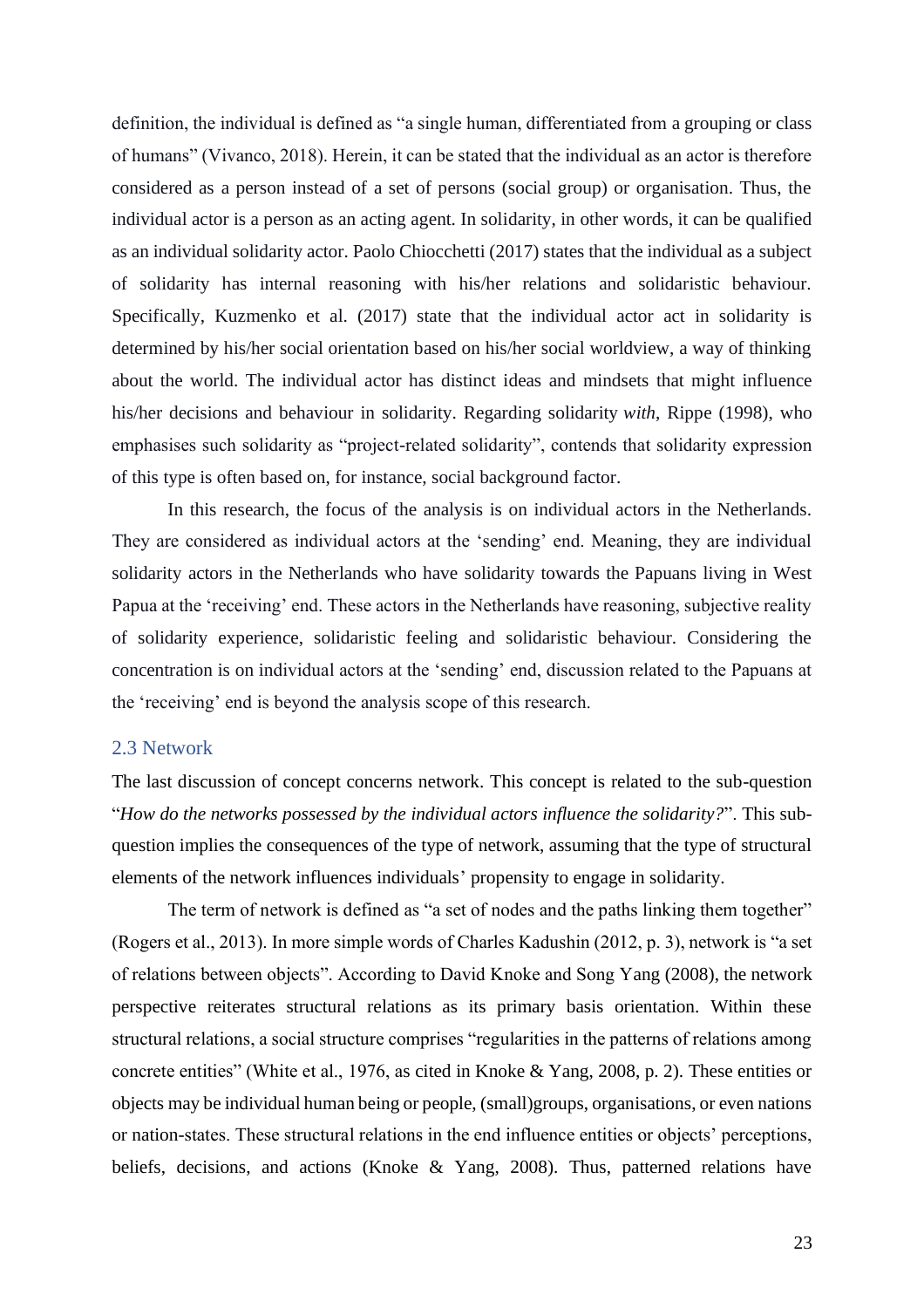consequences or effects. Regarding this, it is assumed that through various structural mechanisms, social network influences perceptions, beliefs, decisions, and actions. It is said further that "direct contacts and more intensive interactions dispose entities to better information, greater awareness, and higher susceptibility to influencing or being influenced by others" (Knoke & Yang, 2008, p. 3). In the words of Robert D. Putnam and Kristin A. Goss (2002), social network matters as it has values. They explain further with examples that network has internal return, which many people find jobs because of whom they know as much as what they know, and external return, which social connectedness makes crime rates low in a neighbourhood. Thus, a network benefits people who are part of it.

With regard to the focus of analysis on the entity of individual human beings or people and based on the above assumption, it can be said that (social) network influences individuals. In other words, in the case of solidarity, social network affects individuals in solidarity. It resonates with the work of Anna Kurowska and Maria Theiss (2018), who employed social capital in relation to solidarity in which social networks may cause solidarity action(s). The result shows that it indeed contributed to solidarity practices.

In connection with solidarity, the notion of network intertwines in the discussion of this concept. Barry Markovsky and Edward J. Lawler (1994) on 'group solidarity' argue that solidarity emerges "for a given set of actors to the degree that they are directly connected to each other and there is an absence of subgroups or cliques" (p. 2). Markovsky and Lawler (1994) see solidarity with regard to relational patterns among actors. In more detail, they define solidarity as two network properties, being the relative directness of ties amidst actors and these ties homogeneity. It shows the first variant of solidarity: solidarity between members of a group (solidarity *among* a group of people). Although this is about solidarity among members of a group, this view can help to see the network of individuals who have solidarity towards outsiders of a group (solidarity *with* a group of people), the focus of this research.

Meanwhile, within cross-border solidarity discussion, Gould (2007) on 'transnational solidarities' states that the entities that stand in transnational solidarity with others at a distance are conceived of as autonomous individuals or associations (or groups) who connect via networks of interrelations with other individuals or associations (or groups). In such a way, Gould (2007) argues that solidarity with every human being on every corner of the globe is considered impossible and perhaps utterly vague. The idea of 'network solidarity' relies on the relations to merely some others, "one that holds among particulars" (Gould, 2007, p. 155).

Therefore, discussion related to network of Gould (2007) is similar to network of Markovsky and Lawler (1994). However, I would like to challenge that people have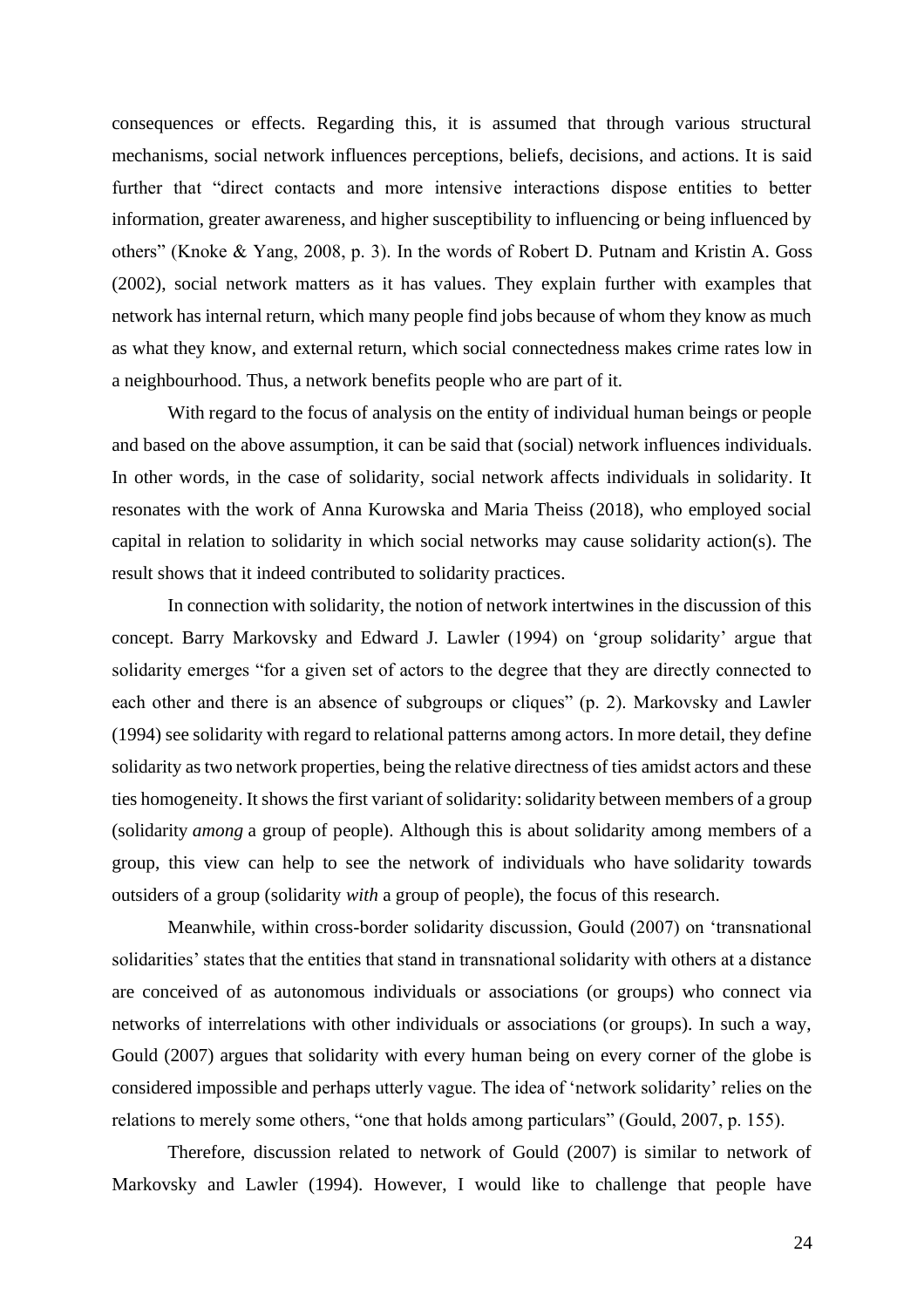network(s), and these network(s) affect(s) individuals in solidarity. I initially assume that there is a network between solidarity actor and solidarity recipient, and networks may cause an individual to have solidarity towards outsiders of a group (solidarity *with* a group of people). Accordingly, no matter the type of solidarity, either solidarity between members of a group (solidarity *among* a group of people) or solidarity towards outsiders of a group (solidarity *with* a group of people), the existence of solidarity is also helped by the consequence of the network possessed by people who have solidarity. This view becomes a starting vantage point of analysis of this study related network.

#### <span id="page-25-0"></span>2.4 Conceptual framework

To wrap up this chapter, a conceptual framework is illustrated below (see Figure 1), showing the assumed relationships of the core concepts of this research study. Visualising the key concepts in a conceptual framework can help the inquirer demarcate the research subject, support formulating the assumed relationships of concepts, and link the study to theories (Verschuren & Doorewaard, 2010).



<span id="page-25-1"></span>

In Figure 1, the three concepts, solidarity, individual, and network, are brought together in explaining the solidarity of individual actors in the Netherlands with the Papuans living in West Papua. This research will inquire the solidarity with the Papuans living in West Papua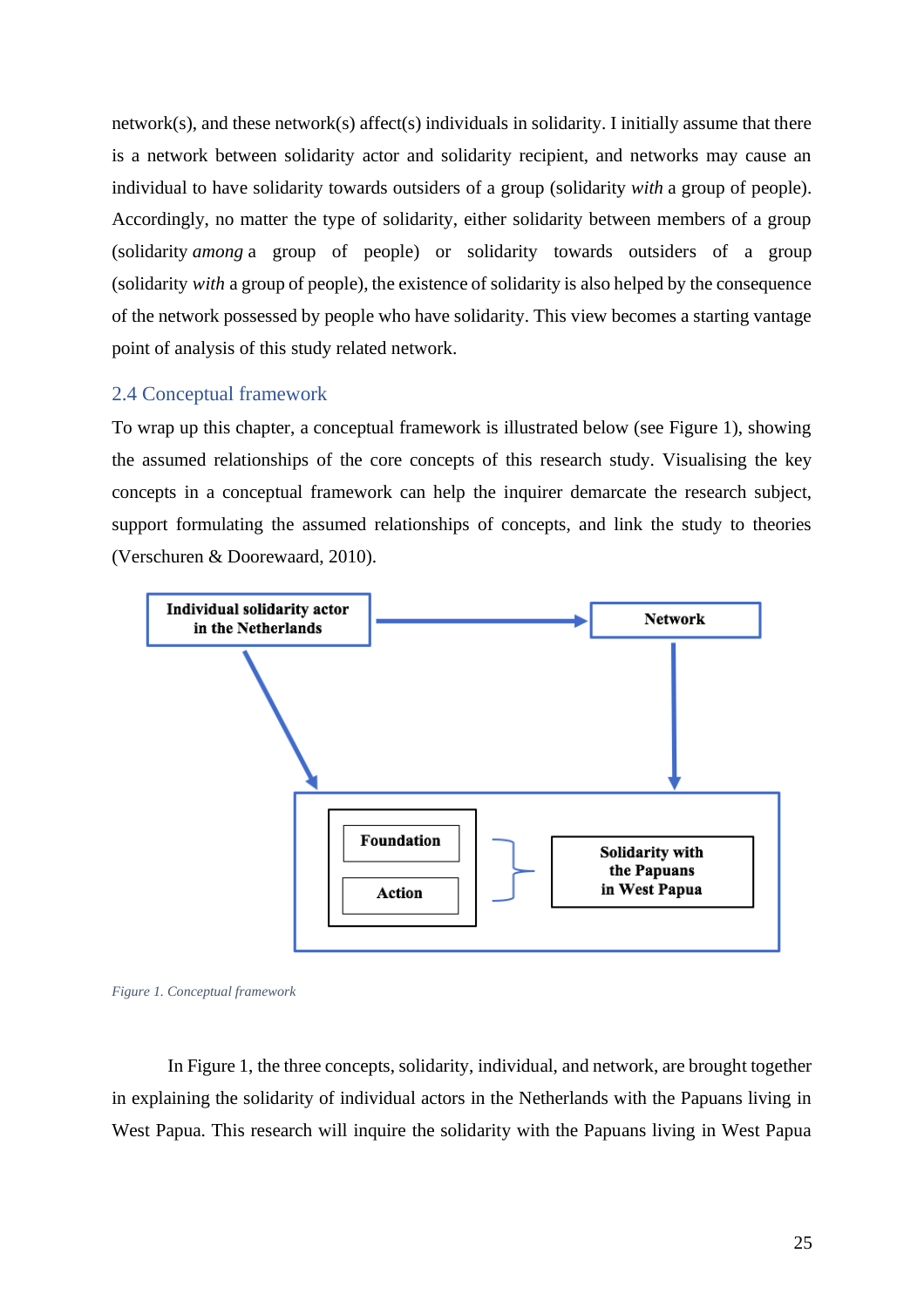(dependent variable) by linking up the individual solidarity actor and network (independent variable).

In the first place, solidarity is possessed by certain individual solidarity actors in the Netherlands. Who they are might be an important factor and possibly relate to having this specific solidarity. Therefore, the concept of individual solidarity actor has a direct link with the concept of solidarity. This is assumed to be a unilateral relation in which the background of individual solidarity actor might lead to the emergence of solidarity with the Papuans living in West Papua.

In addition, within solidarity towards the Papuans living in West Papua, the solidarity of individual solidarity actors in the Netherlands holds two solidarity aspects. These are the foundation(s) for solidarity and the action(s) of solidarity. Both deserve attention because the former pertains to the reasoning why individual actors have solidarity, a source of commitment for feelings of solidarity. The latter involves the activities of individual actors for their solidarity, the readiness to take any action of individual actors in the Netherlands for their solidarity, and whether the actions have been determined by themselves or individuals on the 'receiving' end. Both aspects of solidarity allude to the solidarity for the Papuans in West Papua. As both elements are the values of the concept of solidarity, they are brought together and are assumed to relate to solidarity with the Papuans singularly.

Furthermore, the concept of individual is assumed to have an immediate connection with the concept of network leading to the concept of solidarity. The concept of network itself is also considered to have a unidirectional linkage with the concept of solidarity. In more detail, individual actors own or build-up (social) network in social life. People have certain interaction or contact with certain people or organisation. Eventually, having a certain network might play a role in fostering solidarity. That is to say, a particular network among people might lead to the emergence of solidarity with the Papuans living in West Papua. In the linkages between the concept of individual, network and solidarity, it can be said then that the concept of individual might have an indirect link with the concept of solidarity, mediated by the concept of network.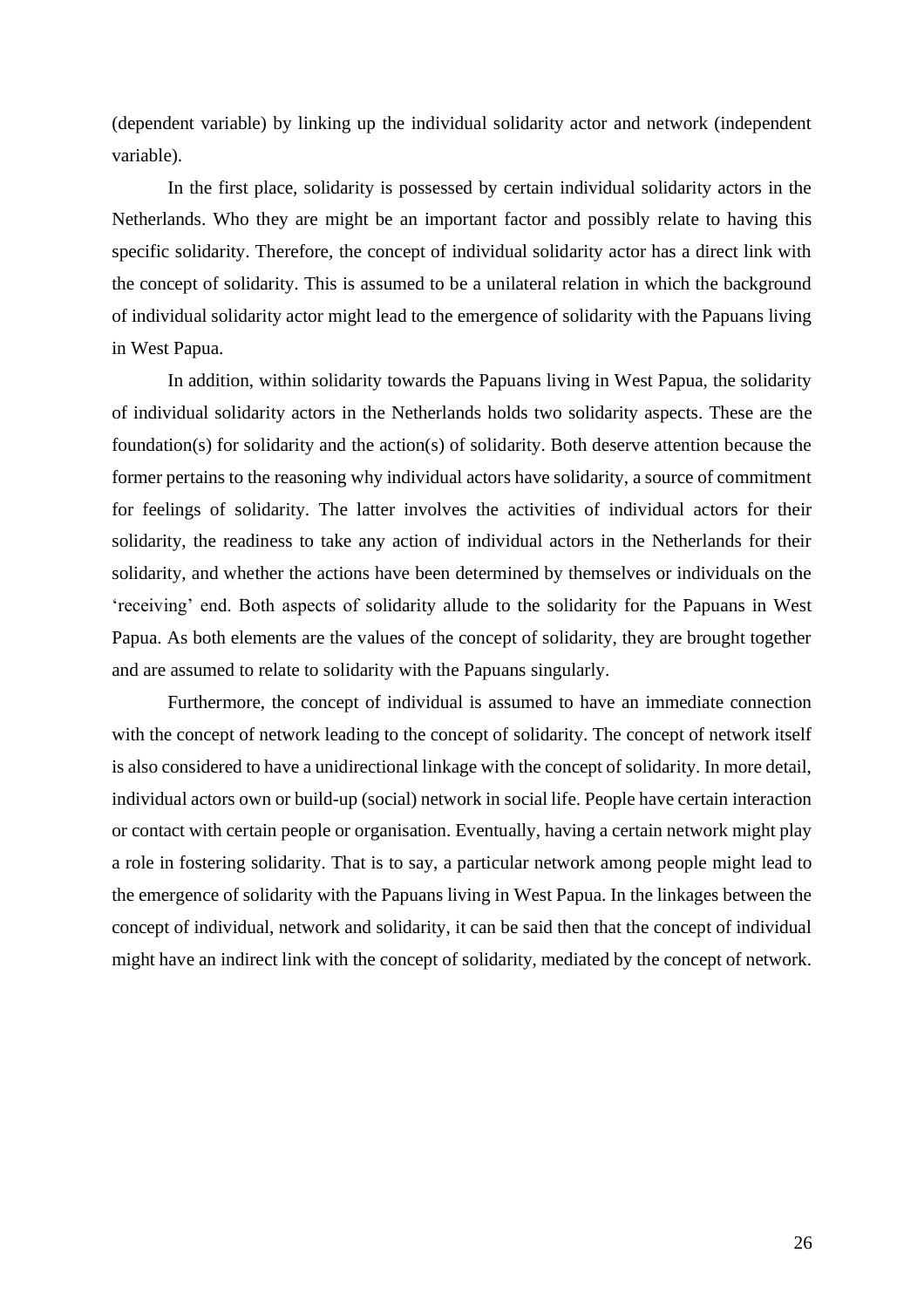## <span id="page-27-0"></span>Chapter 3. Methodology

This chapter describes the qualitative research method with phenomenological strategy is chosen, how data is collected, transcribed, coded and analysed.

#### <span id="page-27-1"></span>3.1 Qualitative research: phenomenological strategy

As mentioned in the research objective section, this research attempts to understand the solidarity of individual solidarity actors in the Netherlands with the Papuans living in West Papua. To achieve this objective, this research project is guided by a research strategy. The chosen research strategy was from the step-by-step approach of Verschuren and Doorewaard (2010, p. 156-157, p. 200) that is a set of crucial decisions taken by an inquirer. First, an indepth research is opted by using a small-scale approach to yield knowledge that enables a generalisation to a lesser extent. Second, for the previous option, a qualitative approach is chosen to acquire an in-depth understanding of human action, emphasising words in collecting, analysing, and reporting data. Third, the empirical type of research in which primary data will be gathered from the real world is chosen. Fourth, a phenomenology approach as a strategy to conduct the study is selected. Finally, transcendental phenomenology is preferred as this type focuses more on describing research participants' experiences that suit well with the research objective.

From the approach above, the chosen research strategy was qualitative research using a phenomenological strategy. John W. Creswell and Cheryl N. Poth (2018) argue that the qualitative method is used, inter alia, when we want to study a population, to explore a problem or issue in which variables identification is not easily measured as measuring known variables is done using quantitative research, and to achieve a detailed understanding of an issue which can be done by only talking directly with the people. Further, qualitative research is suitable to answer research questions why, how, when or who rather than what, how many, or how often. As this study has a how main question, therefore, the qualitative research method is fully relevant.

Within this qualitative research, a phenomenological research approach was adopted. The adoption was based on the research problem, that is, "to understand several individuals' common or shared experiences of a phenomenon" (Creswell & Poth, 2018, p. 79). Phenomenology is a research strategy that aims at describing people's perceptions, experiences, and also their feelings and emotions of their lived experiences of a concept or a phenomenon (Creswell & Poth, 2018; Johannesson & Perjons, 2014). Phenomenological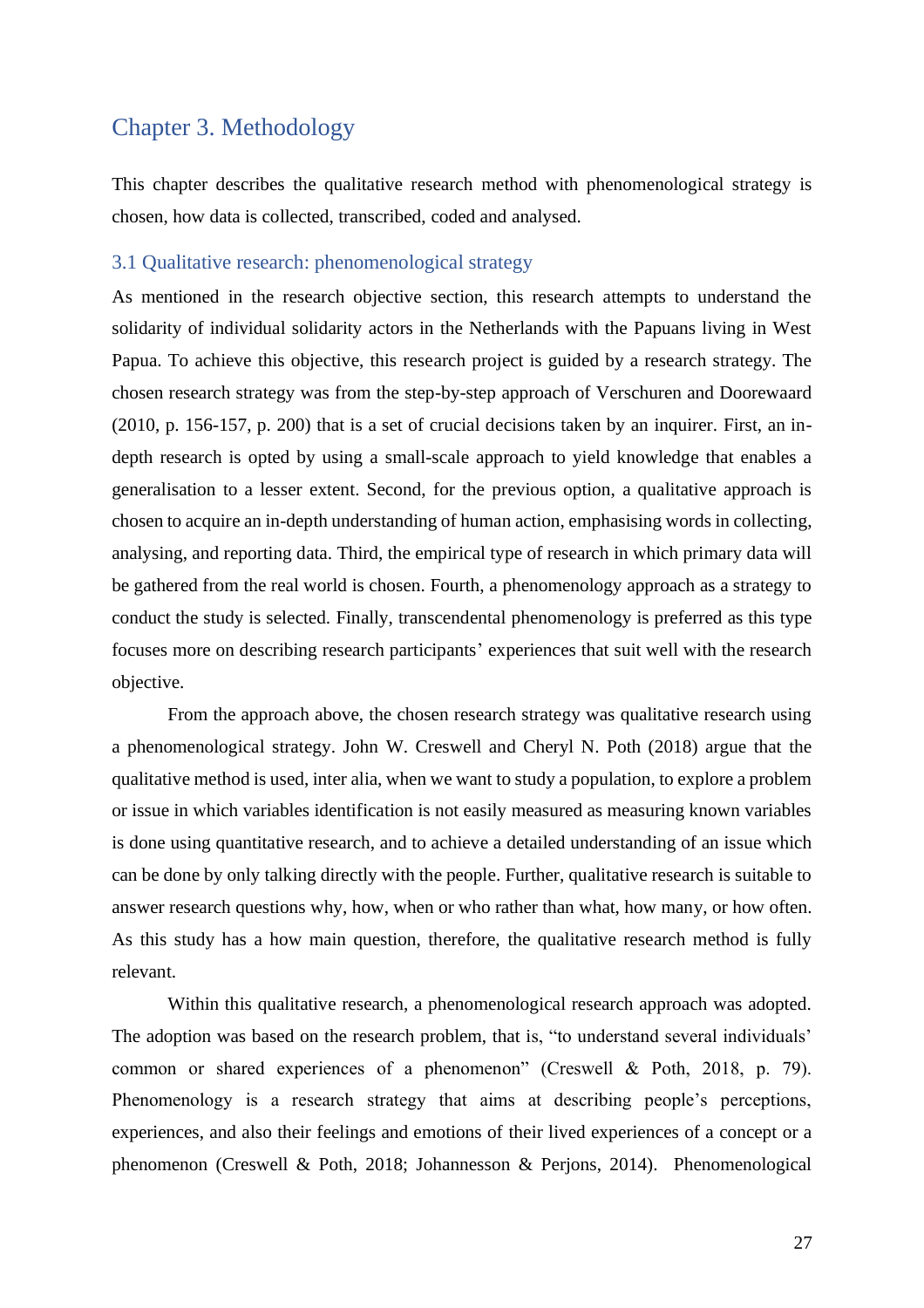research emphasises a phenomenon to be explored, focusing on what all research participants have in common in experiencing a concept or a phenomenon. The aim is to reduce individual experiences to a common meaning characterisation to yield insight into the topic under investigation. Besides presenting the similarities they have, the differences in experiencing the concept or phenomenon will also be discussed. In this matter, the phenomenon "solidarity" was explored with a case of solidarity in the Netherlands that focuses on West Papua. Within this approach, interviews were conducted for which individuals who have experienced the phenomenon were selected, recruited, and studied.

#### <span id="page-28-0"></span>3.2 Data collection

#### <span id="page-28-1"></span>3.2.1 Type of data

As this study is a phenomenological study to explore the solidarity phenomenon of individual actors in the Netherlands, the collected data was noteworthy statements, information or explanations expressed in words from people's stories related to solidarity with the Papuans living in West Papua. It included personal lived experiences, meanings, perceptions, feelings and emotions, and the practices related to the phenomenon.

These data were derived from a unit of observation and a unit of analysis. For the former, the decision on the unit of observation was based on the statement of Cresswell and Poth (2018) that a group of individuals who have experienced the phenomenon are explored. They were not distinguished by their age (as long as they were adults), sex, and race background, as long as they have experienced the phenomenon. For the latter, the unit of analysis was the solidarity of individual solidarity actors, in which data collection followed the rule suggestion of H. Russell Bernard "always collect data on the lowest-level unit of analysis possible" as it makes data aggregation possible (2011, p. 40).

In this study, the unit of observation is the same as the unit of analysis. Therefore, data were collected from individuals in the Netherlands who meet the essential criteria that they have experienced the phenomenon of solidarity with the Papuans living in West Papua (unit of observation) for the purpose of understanding individuals and their solidarity with the Papuans living in West Papua (unit of analysis).

#### <span id="page-28-2"></span>3.2.2 Selecting and recruiting respondents

Once the type of data and the unit of analysis had been set, research participants were selected and recruited. As this research is a phenomenological study of solidarity, individuals who have solidarity with the Papuans living in West Papua were selected. Before recruiting the participants, individuals in the Netherlands who have this solidarity were first being identified.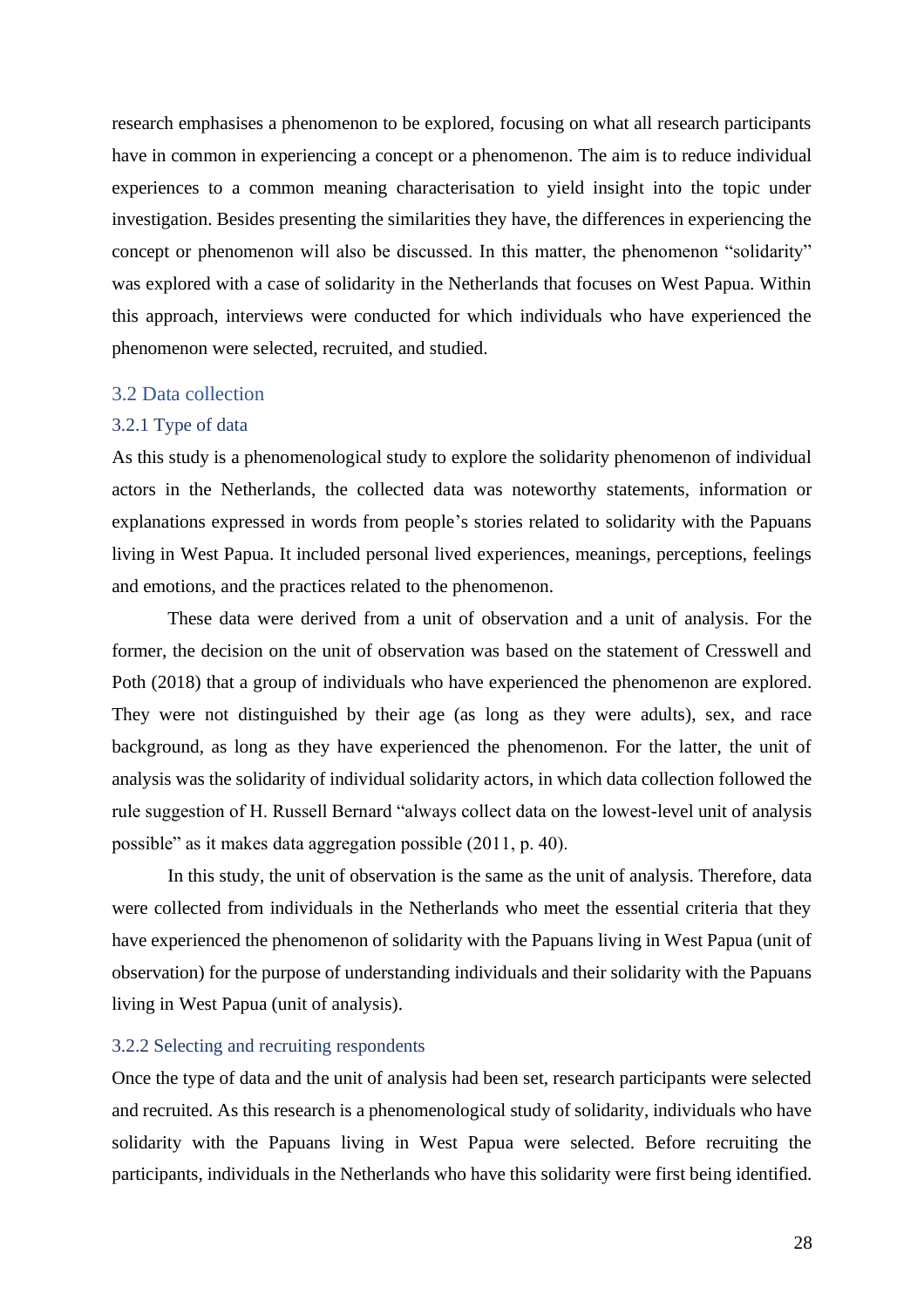In that respect, the identification was discussed with the contact person (informant) from HAPIN or *Hulp aan Papua's in Nood* (Aid for Papua in need), an organisation in Utrecht that focuses on development in West Papua, where an informal internship was done in which HAPIN served as a facilitator in contacting people. From the discussion, people in the Netherlands who were assumed to have solidarity with the Papuans living in West Papua are 1) Dutch people who have lived or worked in West Papua before the Dutch withdrawal in 1962, either civil servants, such as the army, teachers, and health care providers, and people from the Dutch missionaries stationed in West Papua; 2) Papuan community, specifically Papuan-Dutch with a background as Papuan in exile; and 3) Moluccan community. The Moluccan community was assumed to have solidarity because of their support for independence in West Papua. Thus, participants from this identification were recruited. Still, this study was also open for other candidates as long as the research participants met the essential criteria mentioned in the previous sub-chapter.

Various strategies were employed in order to find as many respondents as possible and to have a wide range background of respondents as well. There were five strategies. First, the informant from HAPIN was asked whether he knows persons who have solidarity with the Papuans living in West Papua from initial identification and would like to participate in the research. From him, several names and/or email addresses were obtained. Then, personal messages were sent to them by email asking whether they have indeed solidarity with the Papuans living in West Papua and would like to be a respondent by giving the general letter of request for an interview (see Appendix 2). Second, the boards of Papuan-Dutch organisations that focus on West Papua were contacted by email. They were asked whether one of the board members would like to be the respondent (if the essential criteria are met) and also whether their donor member(s) would like to participate in the research. Nevertheless, recruiting respondents by contacting organisations did not work unless trust existed; a list of names of people (contact details) could not be provided due to privacy.

Third, friends and acquaintances were asked whether they know people in and/or from the Netherlands who have solidarity with the Papuans living in West Papua. Also, the general letter of request for an interview was spread to them, especially the one who has parents and family members who lived or worked in West Papua. This general letter was also attached to a personal request when contacting organisations. Fourth, personal requests to individuals were sent by email and/or through their social media, in this case, Facebook. The latter was put into action when I did not find their email addresses. Facebook was chosen because this social media site is one of the most popular sites in the Netherlands (de Best, 2020; Statcounter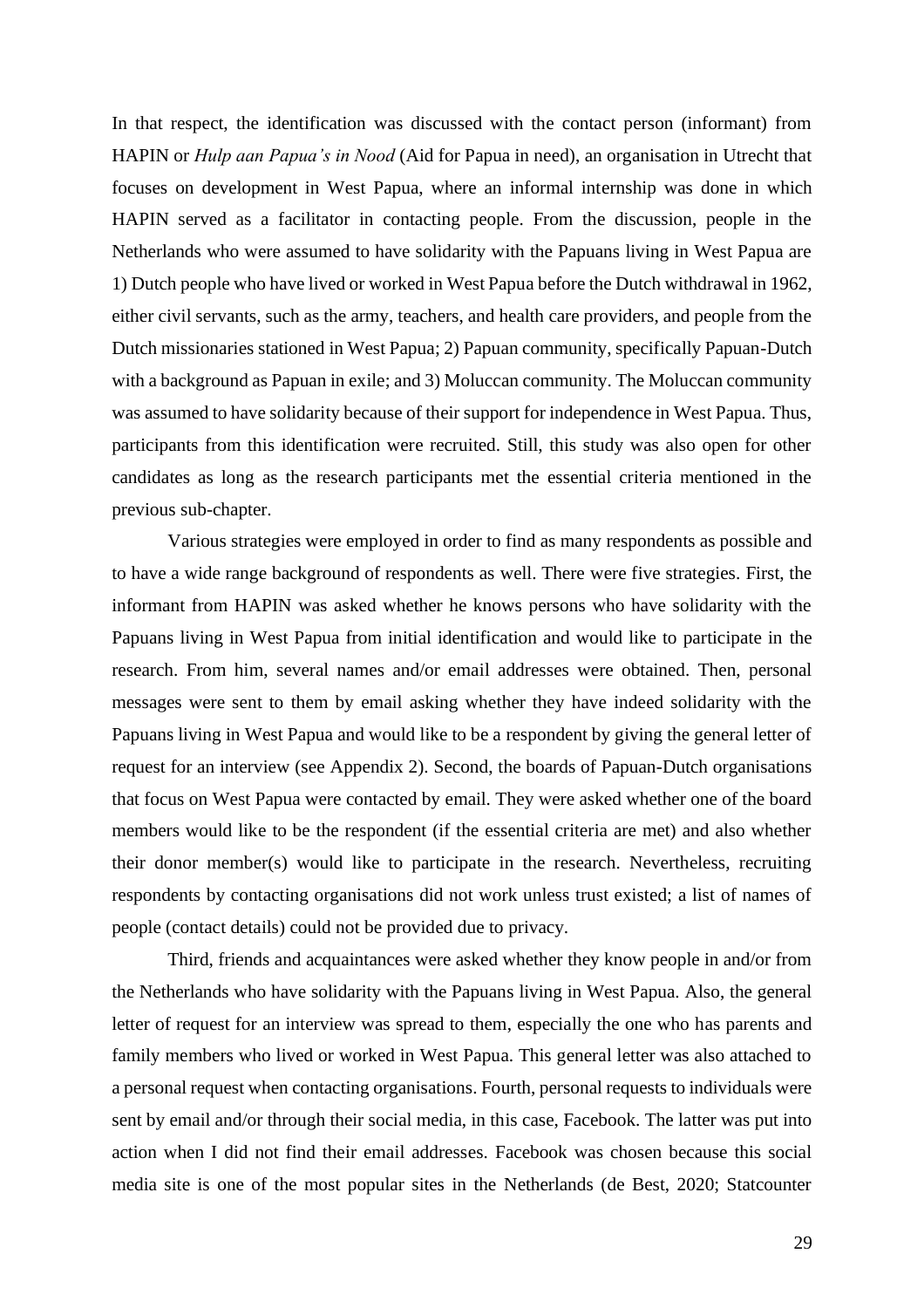GlobalStats, n.d.). Some of them were participants or speakers of the Papua Solidarity 2020 and their names were stated on the website of the Papua Solidarity. Using social media to recruit research participants is good but not great. It is because social media is quite broad, as many people have access to it. Despite this, some people set their account private. Thus, other users who are not friends of the account holder cannot find the users.

Lastly, once a participant was recruited, snowballing sampling method was implemented. After the participant answered that she/he is willing to participate, the participant was asked whether the participant knows other people who have solidarity with the Papuans living in West Papua and would like to participate. Snowballing strategy is "using one contact to help you recruit another contact, who in turn can put you in touch with someone else." (Valentine 2005, as cited in Longhurst, 2016, p. 149). However, a snowballing method to recruit respondents had a shortcoming, in the sense that 'snowball' participants often have the same social and/or cultural background. This had the consequence that the stories of the 'snowball' participants were similar, the number of participants with a certain background was more compared to other backgrounds, and more participants with a certain similar background instead of more participants with new dissimilar backgrounds considering that the expectation of participants to be found in this study is a wide range of respondents.

Nevertheless, the resulting sample remained useful as it met the first expectation to recruit as many participants as possible. The 'snowball' participants remained to have different experiences and subjectivity. Furthermore, this technique was effective to recruit other people considering that, in general, people who have solidarity with the Papuans living in West Papua were unknown. Also, the number of people in the Papuan community in the Netherlands is relatively small, around 1500-2000 people (Jouwe, 2012).

#### <span id="page-30-0"></span>3.2.3 Conducting interviews

In this qualitative research method with a phenomenology strategy, the data's collecting technique used was interviews. Interviews are verbal interchanges between the interviewer (researcher) and interviewee (respondent) to elicit information (Dunn, 2005, as cited in Longhurst, 2016). According to Steinar Kvale (2007), conducting interviews is the best way to understand why certain people or groups do or act because by talking with them, we can know how people understand their world and their lives. Interviewing is then important to obtain data to understand individuals' meanings, perspectives, feelings, and the practices of solidarity in the Netherlands and why they have taken those actions.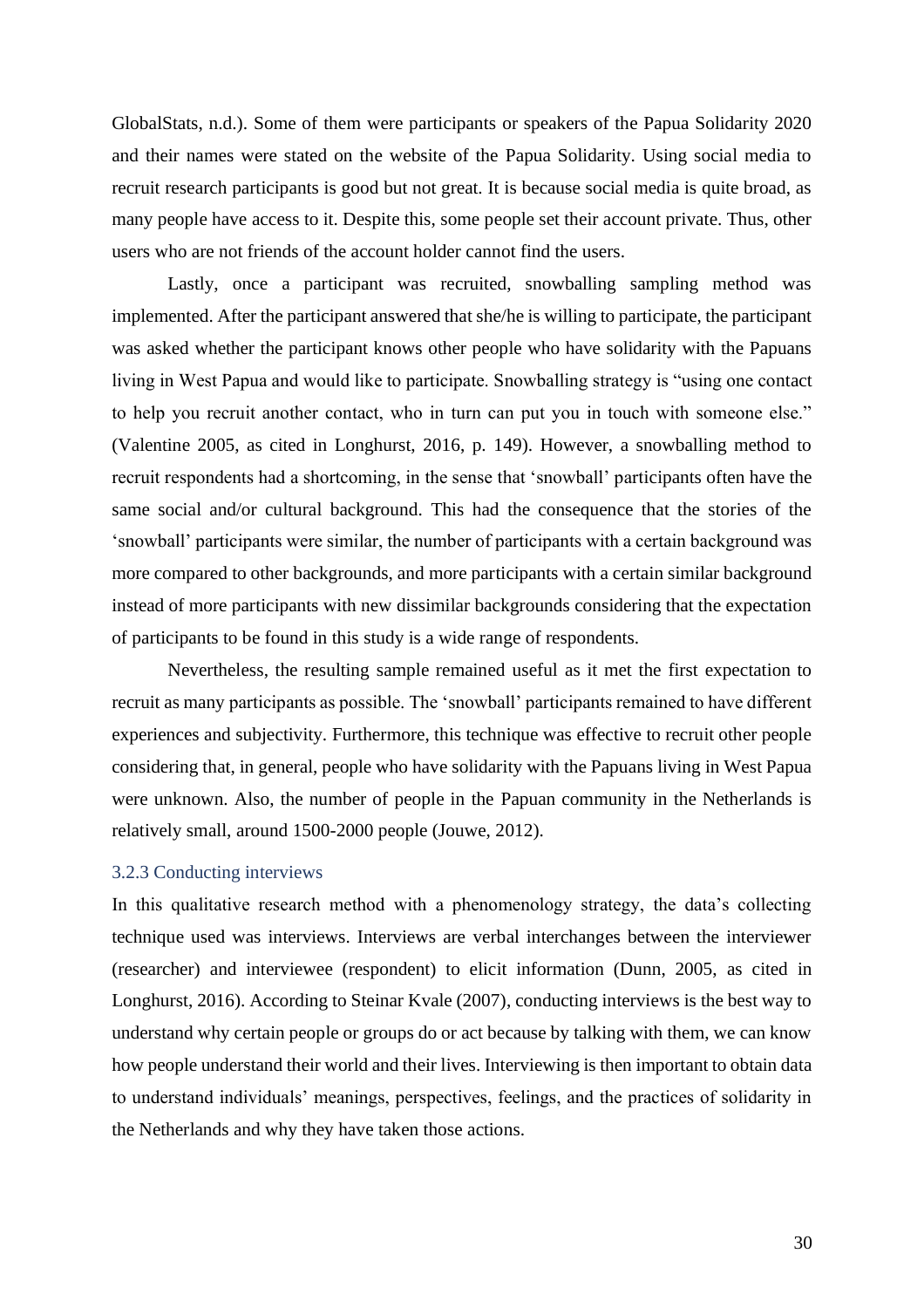In this matter, an in-depth interview was employed. Creswell and Poth (2018) state that in-depth interviews are primarily held in the process of collecting data for a phenomenology study. Within this in-depth interview, a semi-structured type was chosen. This kind of interview has some structure, but it still can probe deeper into the topic and ask for explanations. In other words, this interview type gives complete control of what the interviewer wants in the interview, but it provides space of flexibility for the interviewer and interviewee to follow new leads (Bernard, 2011). This type of interview was based on the formulation of an interview guide (see Appendix 1). An interview guide, explained by Bernard, is "a written list of questions and topics that need to be covered in a particular order" (2011, p. 158). The list of questions of the interview guide was sent to the participant in advance if the interviewee required such.

In the process of collecting data, ethical issues have to be addressed. These issues relate to three principles of ethical behaviour: respect for persons, concerns for welfare or beneficence/non-maleficence, and justice (Hay 2016; Creswell & Poth, 2018). For this reason, before doing an interview, a participant information letter (see Appendix 3) was sent by email and/or online instant chat via WhatsApp/Facebook/Skype, depending on the communication tool used with the participant candidate. The letter gave a preparation guide for the online interview (explained later), consent and information related to the interview. It also asks the participant's permission whether they agree to participate in the research and that the interview will be recorded to aid the analysis.

The interviews were conducted in the Netherlands from June to August 2020 (see Appendix 4). The duration varied between 30 minutes and 2 hours. As the Netherlands is a small country, it is easy to reach the interviewees to collect the data by doing traditional faceto-face interviews as the distance is not far and the places are not remote. Nevertheless, during the pandemic time of COVID-19, the Dutch government has taken measures since March 2020, amongst others, to work/study from home if possible. Therefore, two forms of interviewing have been taken: technology-assisted interview and traditional offline interview.

The first form was a technology-assisted interview. It was an online interview mediated by internet or internet-mediated research (IMR) (Hewson, 2014). This form was mostly conducted in June. In this form, a synchronous (real-time) approach was used by conducting online video call interviews via online instant chat. This approach was taken because it is argued that the approach is comparable to the offline, face-to-face method (Hewson, 2014; Janghorban et al., 2014). The used online instant chats were WhatsApp, Skype, and FaceTime. They were preferred because they are free and accessible, and people are already familiar with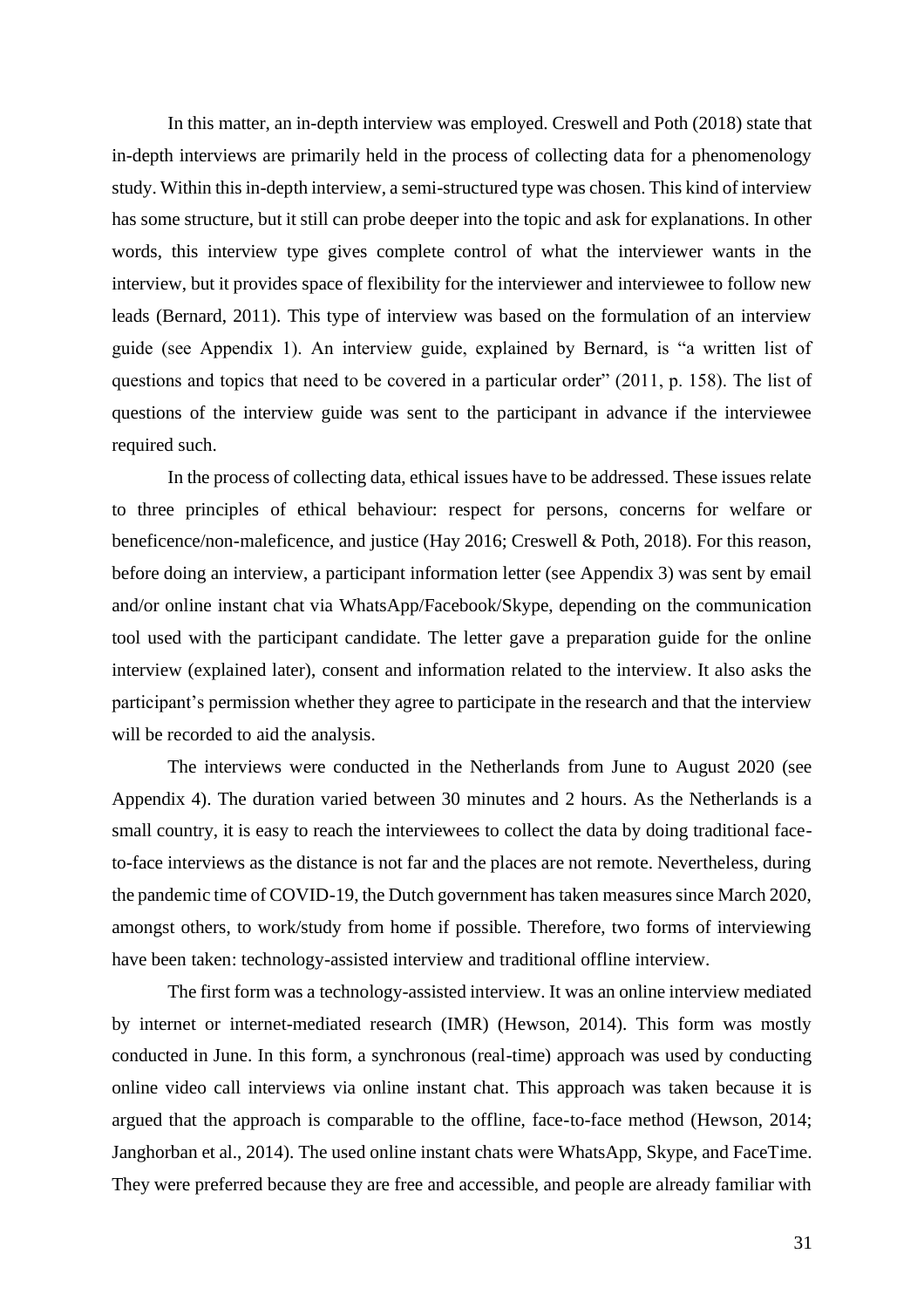these communication services (Statista Research Department, 2016). For the interviewee's convenience, the interviewee was allowed to choose one of the platforms. One time, Microsoft Teams was used due to technical problems experienced by the participant. Nevertheless, online video call has a shortcoming where a headshot will pose obstacles in thoroughly observing all interviewee's body language (Cater, 2011, as cited in Janghorban et al., 2014).

In general, the form of internet-assisted interview has benefits and drawbacks. The benefits are "cost and time efficiency, expanded geographical reach, and access to hard-toreach populations" and the flaws are "possible sample bias, reduced levels of research control, and potential unreliabilities due to technical issues" (Hewson et al., 2003, as cited in Hewson, 2014, p. 424). Considering that the research was conducted amid the COVID-19 pandemic, the advantages outweigh the disadvantages of using virtual interviews. This form suits collecting data to follow the Dutch government advice to work/study from home if possible.

The second form was a traditional offline, face-to-face interview. This form was mostly conducted in July as the Dutch measures for COVID-19 were loosened. Moreover, this method was taken when the interview participant had no device that supports conducting an online interview or specifically requested an offline interview to meet me in person. The offline interviews took place in the research participants' place for their convenience while also considering the basic rules of Dutch measures against the Coronavirus (Government of the Netherlands, n.d.).

The interview was conducted in one of three languages, i.e. English, Dutch, or Bahasa Indonesia, for the interviewer's and interviewee's convenience. Considering that I am least proficient in Dutch, I preferred to conduct the interviews in English. Interviews in Bahasa Indonesia were conducted when the respondents were more fluent in Bahasa Indonesia than English. Dutch was used when the respondents were not fluent in English or Bahasa Indonesia. The preference and availability for language were initially given, but the language used was in the end decided by the interviewees. Overall, most interviews were carried out in English. During the interviews, the most important answers were jotted down, and the interviews were recorded using several devices. Finally, the crucial process was recording information, in which the interviews were logged on the interview guides (logging data) (Lofland & Lofland, 1995, as cited in Creswell & Poth, 2018, p. 170).

Once there were follow-up questions or requests for confirmations, questions have been sent by email or instant messenger, depending on the used mode of contact with the respondents. This method was used because email and instant messenger are familiar tools for the participants (Hewson, 2014), the questions were not many, the flexibility for the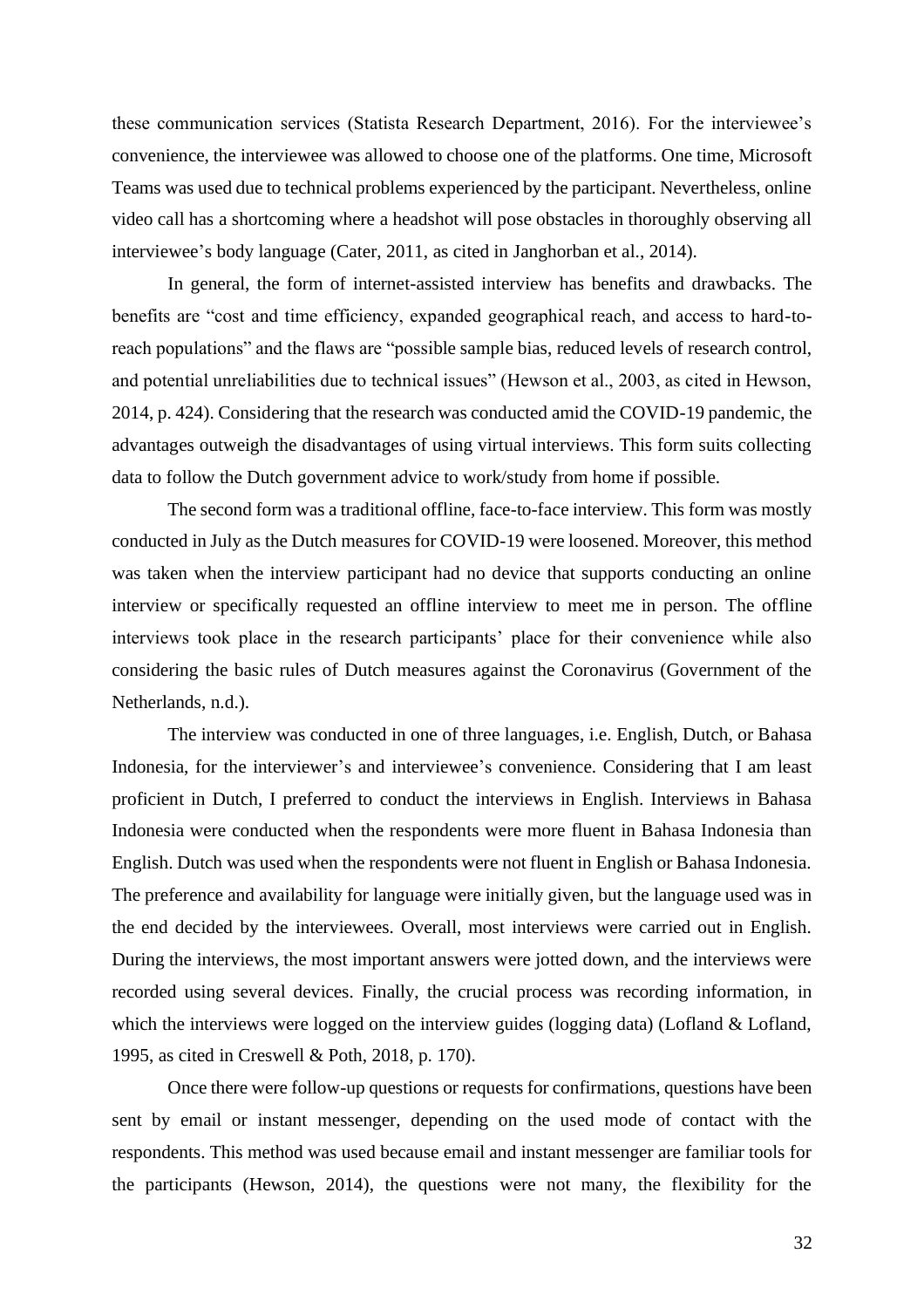participants to respond to the questions (Hewson, 2014), and the questions and answers were automatically transcribed (Hinchcliffe & Gavin, 2009).

In total, 34 respondents were interviewed within 32 interviews (see Appendix 4). Once three respondents were interviewed simultaneously because of their request as they are from the same organisation. It had consequences in which sometimes it was difficult to follow the arguments or explanations, leading to confusion and one/two interviewees talked more than the other. Nevertheless, several perspectives about the same topic were still obtained and highlighted the differences and similarities within a certain topic. As this project discusses specifically the solidarity of individuals in the Netherlands, all respondents were from the Netherlands, either lived in the Netherlands or abroad. The participants were both male and female, with an approximate age between 20-70 years. Within 34 respondents, there were 20 Dutch (individuals who were born from both Dutch parents), 6 Papuan-Dutch (individuals who were of Papuan descent), 4 Moluccan-Dutch (individuals who were of Moluccan descent) and 4 Indo-Dutch (individuals who were of Indo people or Eurasian descent). For reasons of confidentiality, all respondents have been anonymised. The respondents were presented in numeric order (see Appendix 4). Once the respondents mentioned the names of a person, an organisation, or a campaign, the person's name has been pseudonymised. The organisation or campaign's name has not been mentioned.

#### <span id="page-33-0"></span>3.3 Transcribing and analysing data

#### <span id="page-33-1"></span>3.3.1 Transcribing interview

Once the data had been collected, the next step was transcribing. Martyn Denscombe (2003) recognises transcribing as a substantial part of the method of interview, where the inquirer is "close to data" (p. 183). Steinar Kvale and Svend Brinkmann (2014) also see it as "an initial analytic process" (p. 206), where the interview transcriptions are considered as "the solid rockbottom empirical data" (p. 204).

After conducting an interview, transcribing was done as soon as possible to remember and get familiar with the discussion and situation. Added to that, transcribing is, among other things, to include information that is missing to note down and to quote the interviewee correctly (H. Murray-Carlsson, personal communication, November 12, 2018). There is no universal rule to transcribe. Nevertheless, the verbatim oral style was chosen as it is considered as "the most loyal and objective interview transcript" (Kvale & Brinkmann, 2014, p. 214). The recording with the best quality sound was selected and used to transcribe the interview, then transcribed by using Otranscribe or Otter.ai.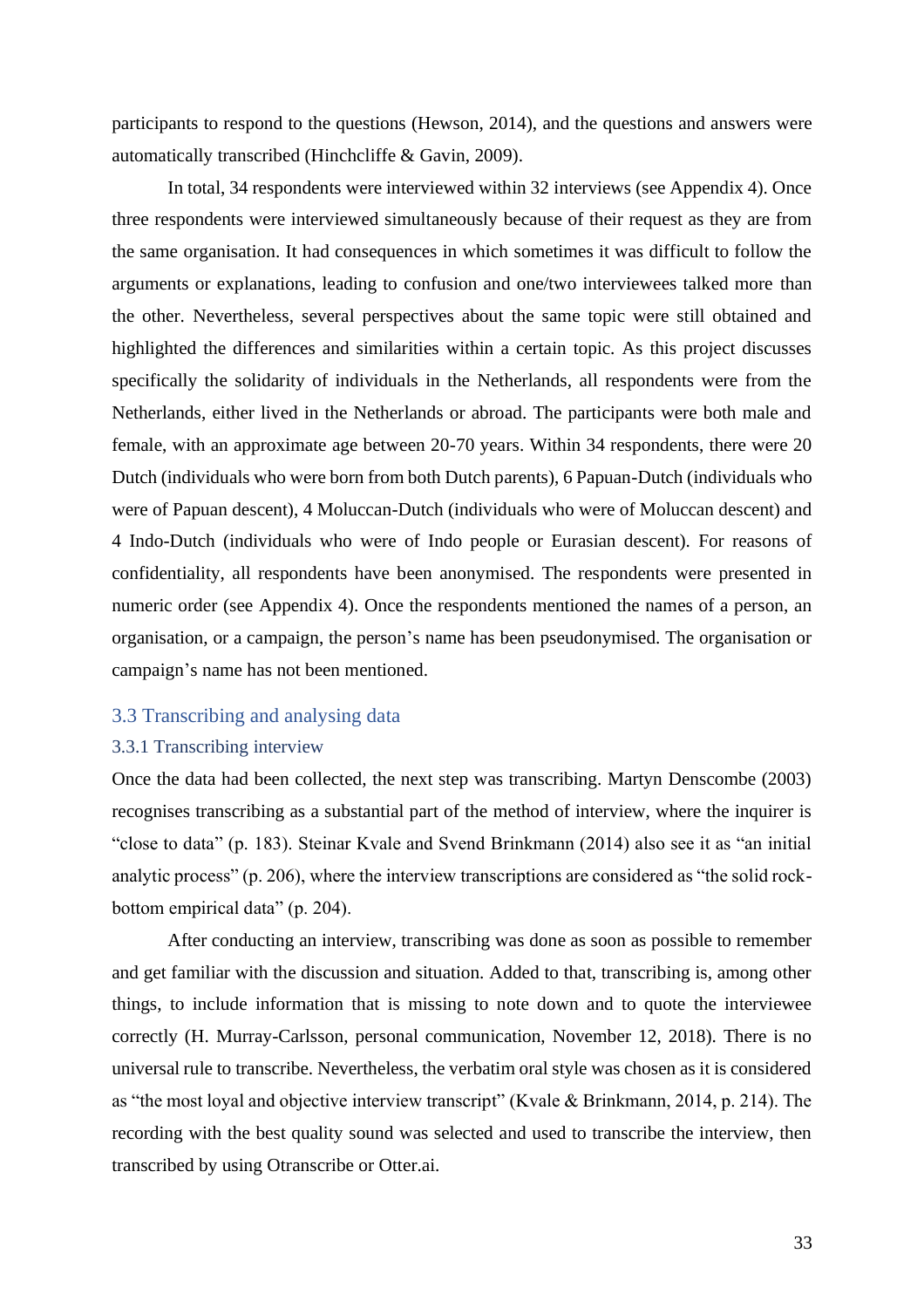Finally, as suggested by Kathryn Anderson, all transcribed interviews were reviewed "to listen critically to [their] interviews, to [their] responses as well as [their] answers" (as cited in Gregory et al., 2009, p. 394). The review aims to understand the interviewee's responses by hearing the interviewee's implication, suggestion, unwillingness to respond, and interpreting pauses (Anderson & Jack, 1991, as cited in Gregory et al., 2009). This step was done before conducting analysis.

#### <span id="page-34-0"></span>3.3.2 Coding and Analysing interview

After having all transcribed interviews, the data was organised and analysed. In aiding my analysis, the whole interview transcriptions were uploaded in the computer software for qualitative analysis "ATLAS.ti" (Friese, 2014; Friese, 2015). ATLAS.ti was preferred rather than word processor because it is most widely used and claimed as "a powerful workbench for qualitative data analysis… in which where texts are analysed and interpreted using coding and annotating activities." (Smit, 2002, p. 65).

To assist in analysing the data, the grounded theory approach to code and analyse was chosen. The choice argument was in grounded theory procedure the analysis is simultaneous and iterative with repetitive coding and constant memoing (Creswell & Poth, 2018; Bernard, 2011). This analytical way, iteration, is helpful for understanding the phenomenon under study as it is "key to sparking insight and developing meaning… visiting and revisiting the data and connecting them with emerging insights, progressively leading to refined focus and understandings" (Srivastava & Hopwood, 2009, p. 77). The codes are not given in advance in the grounded theory analysis as they are not established from certain pre-existing theory. They develop progressively from the researcher's work with the text of interview transcripts (Johannesson & Perjons, 2014). However, in this research, the codes were derived from theoretical ideas (theoretical framework). Nevertheless, more new codes were discovered by repeated coding and constant comparing in an attempt to saturate. Therefore, the codes kept on developing progressively.

The coding of grounded theory has three structures: open, axial, and selective coding. Creswell & Poth (2018, pp. 87-88) explain that in open coding, information categories are formed by segmenting information. In axial coding, the data is assembled in new ways by presenting a coding diagram or logic diagram, identifying a central phenomenon, exploring causal conditions, specifying strategies, identifying the context and intervening conditions, and delineating the consequences of a phenomenon. In selective coding, a 'story line' that connects the categories is written. Within these three structures of the analysis procedure of grounded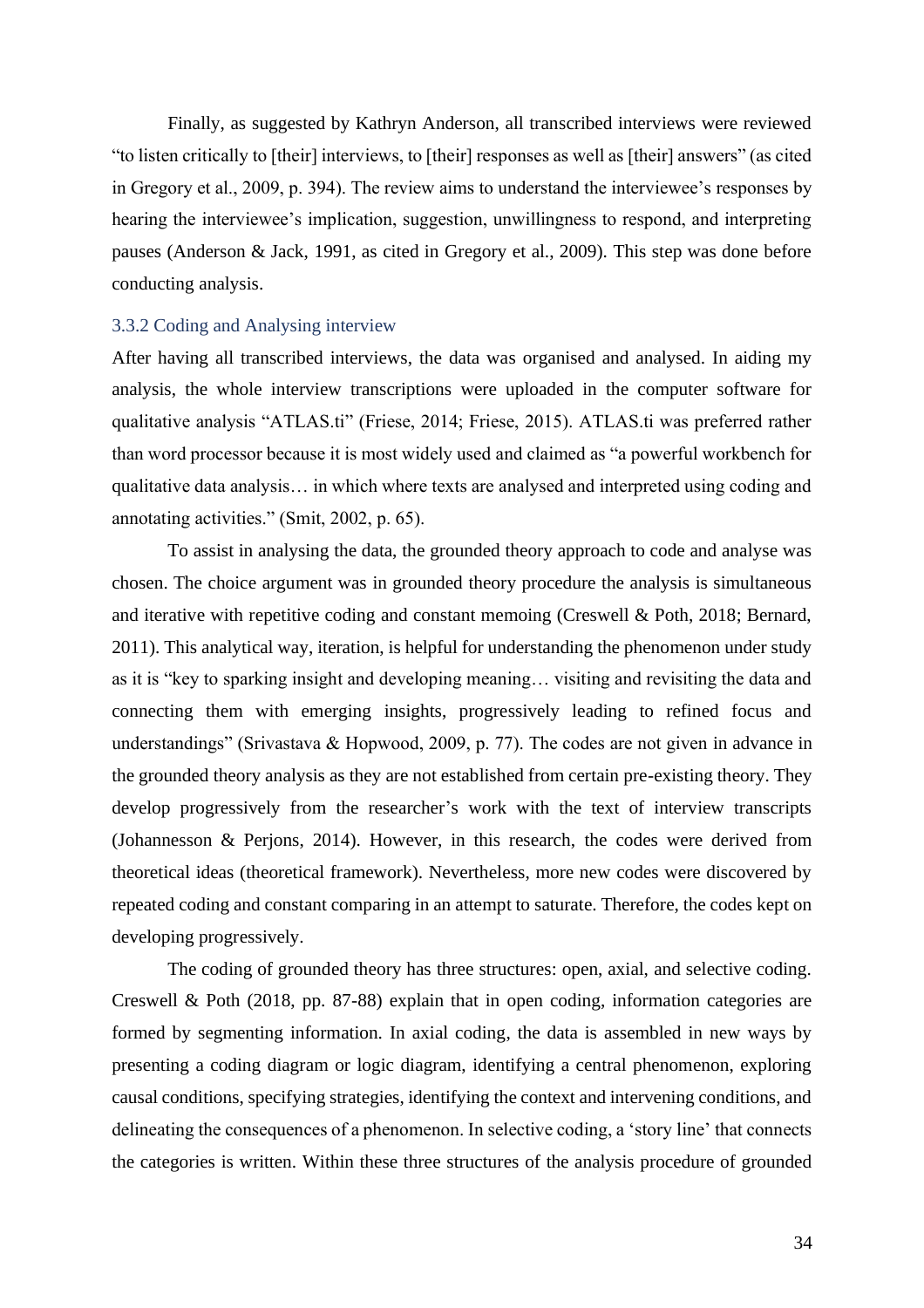theory in ATLAS.ti, open codes to all interviews were firstly given, corresponding to the theoretical framework by tagging the data accordingly. It resulted in 'individual actor', 'aspects of solidarity' and 'network' as core categories. From each category, sub-categories were also created to find the continuum of the property. Memos at this stage were also written. Then, the interconnection of the categories or open codes was analysed by exploring the relationship and making connections between open codes in the previous stage. At this stage, a network of categories was built. Finally, certain codes were picked selectively in finding the central category to develop the explanation of the phenomena of individual actors' solidarity in the Netherlands with the Papuans living in West Papua. From the coding results, the segments of actual data in the form of interview quotes were presented. In chapter five, the description of "what" the respondents experienced with the phenomenon based on core concepts in chapter two was created.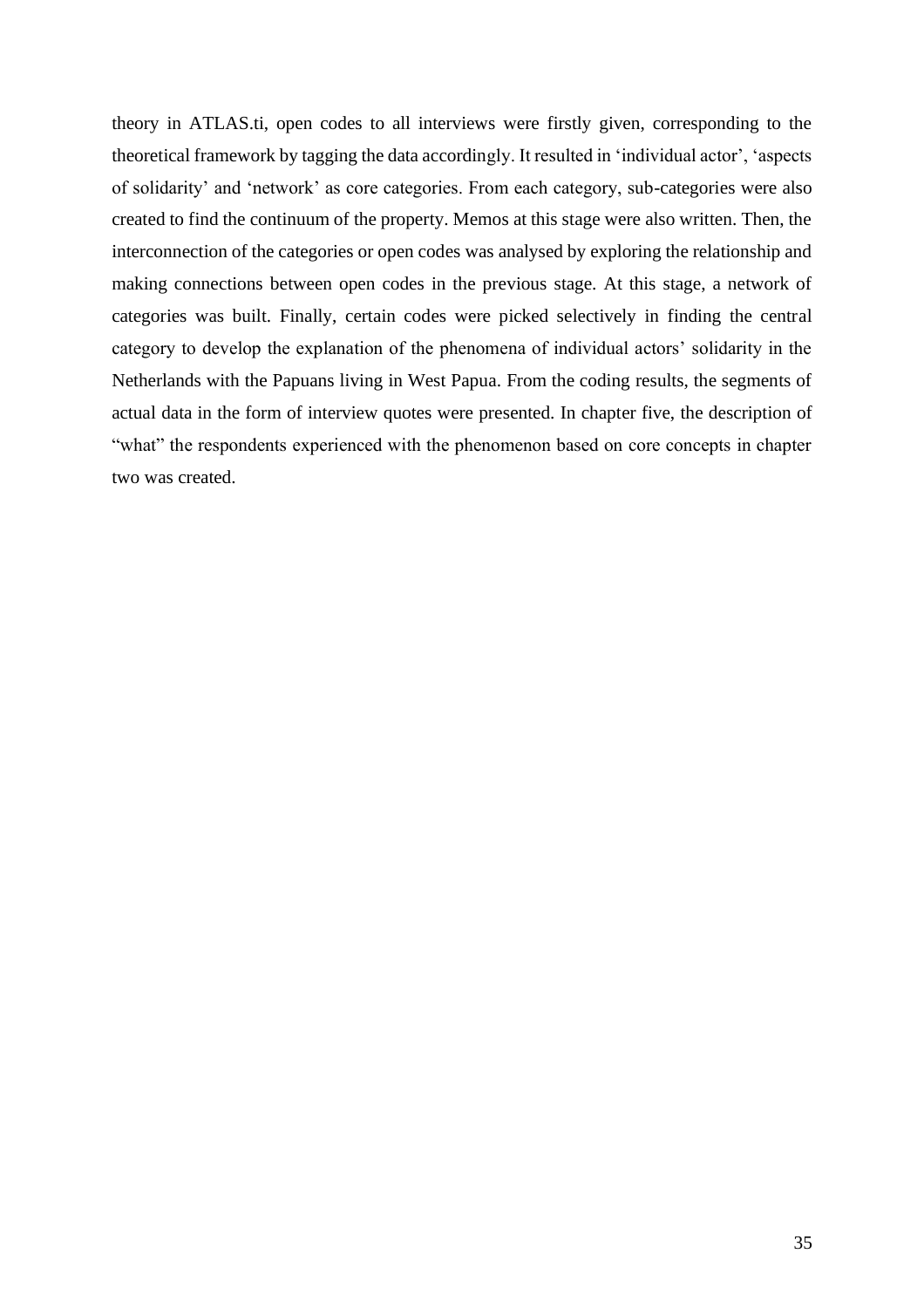# Chapter 4. The Netherlands and West Papua: overview

As mentioned in Chapter 1, King (2010) states that due to historical reasons, the Netherlands is the epicentre of Papuan solidarity activities in Europe, without giving a detailed explanation of what kind of historical reasons they are. Moreover, there is no further deeper discussion of these historical reasons resulting in solidarity in the Netherlands with West Papua. Because of the above statement related to history, this chapter attempts to present the historical relations between the Netherlands and West Papua to understand solidarity. This thesis argues that this context is imperative for the reality of today's solidarity. The historical relations between both places, one way or another, shaped the current solidarity as it exists today. To understand the present, one needs to understand the past because the past greatly influences the present. Hence, historical perspective was used to sharpen one's understanding of the present (Lawrence, 1984). By presenting the past, we can understand the existence of solidarity today. The historical aspect is then relevant for this study. By knowing the history, one can understand why there is solidarity between these two places, the Netherlands and West Papua.

This chapter presents the historical relationship between the Netherlands and West Papua in the past. It describes the historical ties between these two places, involving Indonesia because West Papua is part of Indonesia. In the past, Indonesia (in that time, it was called the Netherlands East Indies or Dutch East Indies) was the colony of the Netherlands. Knowing the historical relations gives some insight into how today solidarity exists in the Netherlands with West Papua in the first place. Before exploring the historical ties between both, the following section presents a brief description of West Papua.

## 4.1 West Papua

Bordered by Papua New Guinea in the eastern half of New Guinea island, West Papua refers to Indonesia's territory in the western half of the island, called Western New Guinea. In Indonesia itself, this territory is called Papua since the end of 1999. This territory has several names, such as Irian, Irian Barat, Irian Jaya, Papua and West Papua. See Bilveer Singh (2008) for a discussion of Papua's etymology, whereby most of the names were given by outsiders instead of by the native inhabitants themselves. West Papua is chosen in this study as this name is widely known in the literature nowadays, is given by many indigenous populations in the region, and is preferred by Papuan nationalists since 1961 and by independence activists (Blades, 2020; King, 2010; Rutherford, 2012; Budiardjo, & Liong, 1988). In this study, when referring to this territory, the term 'West Papua' is used.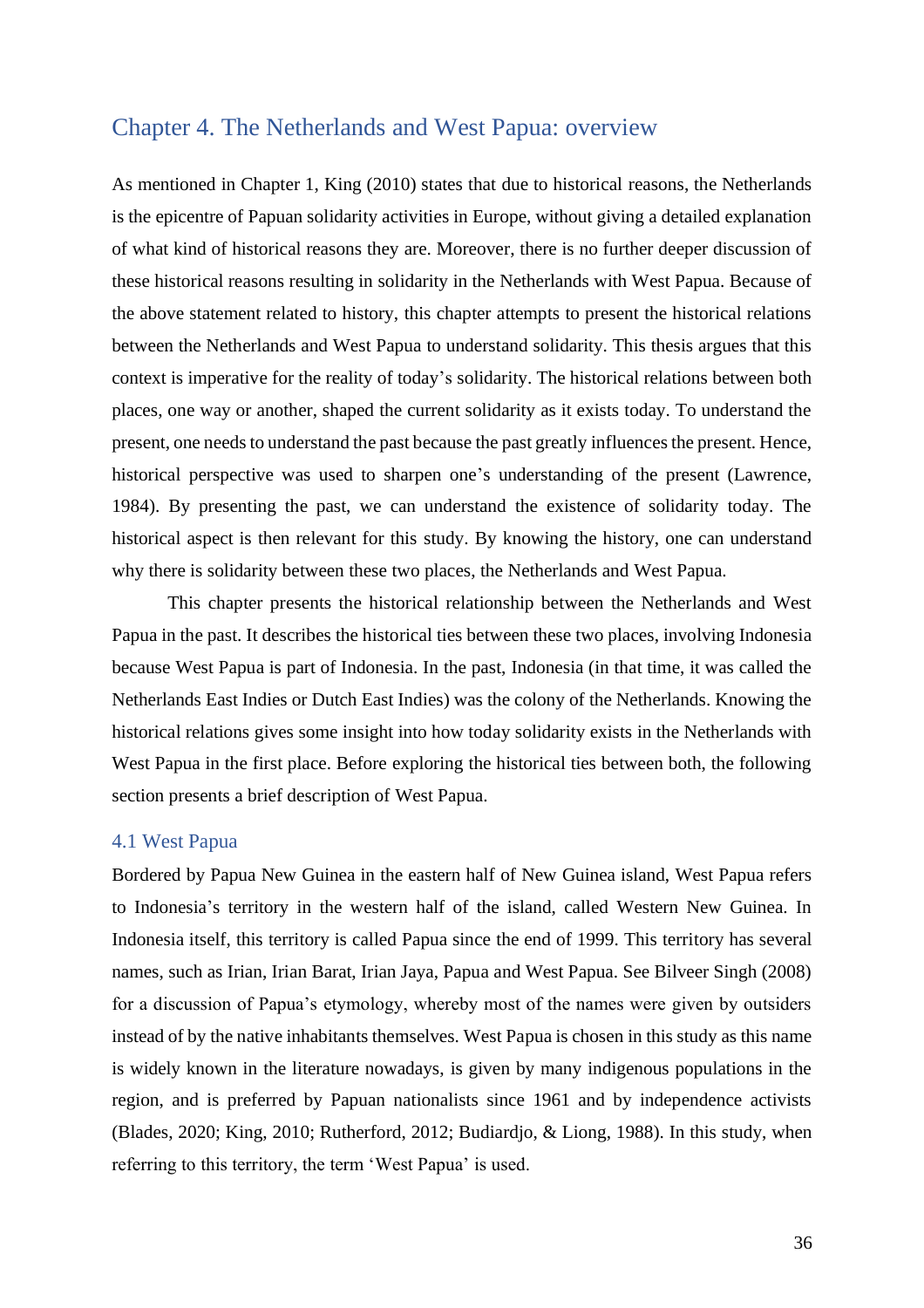West Papua was part of the Netherlands East Indies or Dutch East Indies (now Indonesia). Because of it, when Indonesia gained independence, Indonesia desired to include this region within its territory, creating conflict in the region, elaborated in the next section. From 1949, it was one of the former colonies of the Netherlands overseas, called West New Guinea or Netherlands New Guinea as its colonial name, well-known as Dutch New Guinea. As seen in figure 2, it is the western part of New Guinea island, the second-biggest island in the world located in Oceania. West Papua was integrated formally into Indonesia as a province in 1969 (explained more in the next section). Since 2003 it consists of two provinces, namely the Indonesian provinces of Papua and West Papua. In this research, when referring specifically to either province, the term 'Papua Province' or 'West Papua Province' is used. Based on the population census in 2020 and 2017 from both provinces, respectively, the current estimated population is 4.3 million people (Badan Pusat Statistik Provinsi Papua, n.d.; Badan Pusat Statistik Provinsi Papua Barat, n.d.).



*Figure 2. West Papua Map. Blades, J. (2020). West Papua: the issue that won't go away for Melanesia. Lowy Institute Analysis, May 2020, 1-46. Retrieved from https://www.lowyinstitute.org/publications/west-papua-issues-wont-go-away-melanesia*

Both provinces are the least developed provinces in Indonesia. Regarding poverty, these provinces, most of the time, share the highest and the second-highest poverty level in Indonesia based on Badan Pusat Statistik (Statistics Indonesia) between 2012 and 2020. As of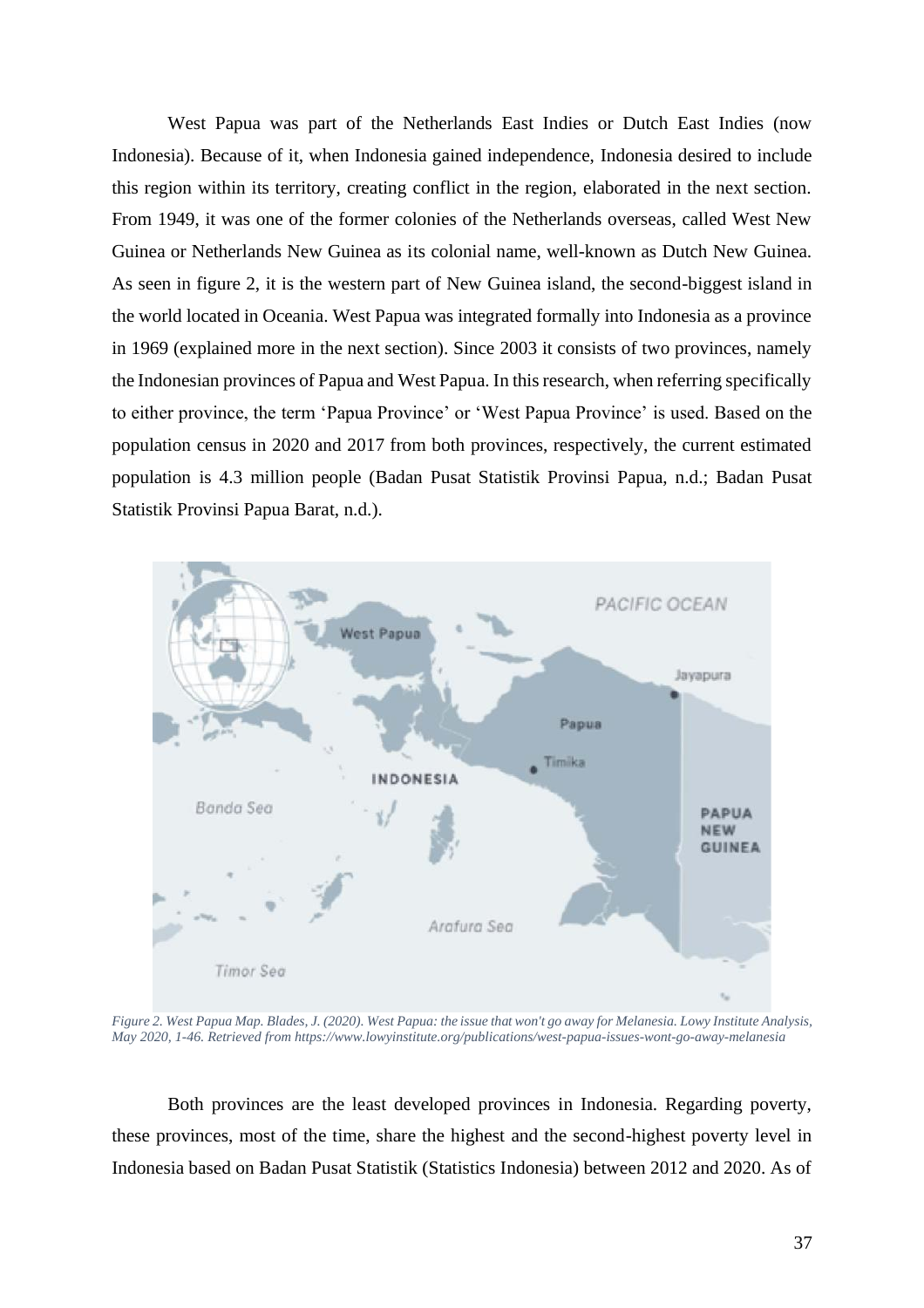March 2020, Papua Province and West Papua Province have 26.64% and 21.37%, respectively (Badan Pusat Statistik, 2020a). Meanwhile, both provinces share the lowest and second-lowest achievement regarding the 2020 Human Development Index (HDI): Papua province achieved 60.44 and West Papua province achieved 65.09 (Badan Pusat Statistik, 2020b). Meaning, quality of long and healthy life (life expectancy), being knowledgeable (education), and a decent standard of living (gross national income per capita) of people in this region are inadequate.

Additionally, since its integration into Indonesia, the conflict has emerged. The conflict is between the Indonesian government and Papuan nationalists over the territory until today, contested especially after the Dutch withdrawal in 1962 from the region (Strand et al., 2020). It becomes the only and the most protracted secessionist conflict in Indonesia following the 'peace deal' in Aceh in 2005. Regarding this secessionist conflict, West Papua experiences what Peace Research Institute Oslo calls a 'war' at the end of the 1970s, a conflict that has more than 1,000 death threshold per calendar year; a 'minor conflict' in 2018, a conflict that has between 25 and 1,000 death threshold per calendar year; and an 'inactive conflict' in 2019, with very few death (Strand et al., 2020). According to LIPI (Widjojo & Entus, 2010, p. 6), the main sources of conflict within five issues are: 1) history of the integration of West Papua to Indonesia and political identity of the Papuans; 2) political violence and human rights violations; 3) the failure of socio-economic development; 4) inconsistency of Special Autonomy Law implementation, as well as 5) marginalisation towards the Papuans.

# 4.2 The historical relationship between the Netherlands and West Papua

The Netherlands took power over West Papua in 1824 with the signing of the Anglo-Dutch Treaty (Treaty of London) between Great Britain and the Netherlands. The official claim over West Papua by the Netherlands was made in 1848 when this territory was included within the territorial control of the Sultanate of Tidore (Bertrand, 2004). The Sultanate of Tidore itself controlled the northern, western, and southern part of Papua from 1453 to 1890 (Alua, 2006, as cited in Widjojo & Entus, 2010). Afterwards, West Papua was officially part of the colonial Dutch East Indies as the Netherlands held power over the Sultanate of Tidore.

In 1828 the Dutch military started an occupation in coastal West Papua (Lagerberg, 2005). It was mainly for trade interests. This occasion opened a chance for other interests, among other things, the spreading of Christianity. The missionaries Ottow and Geisler arrived on the island of Mansiman near Manokwari 27 years later. Only in 1898, the Netherlands established its first government outposts in Manokwari and Fak-Fak. For the first time, the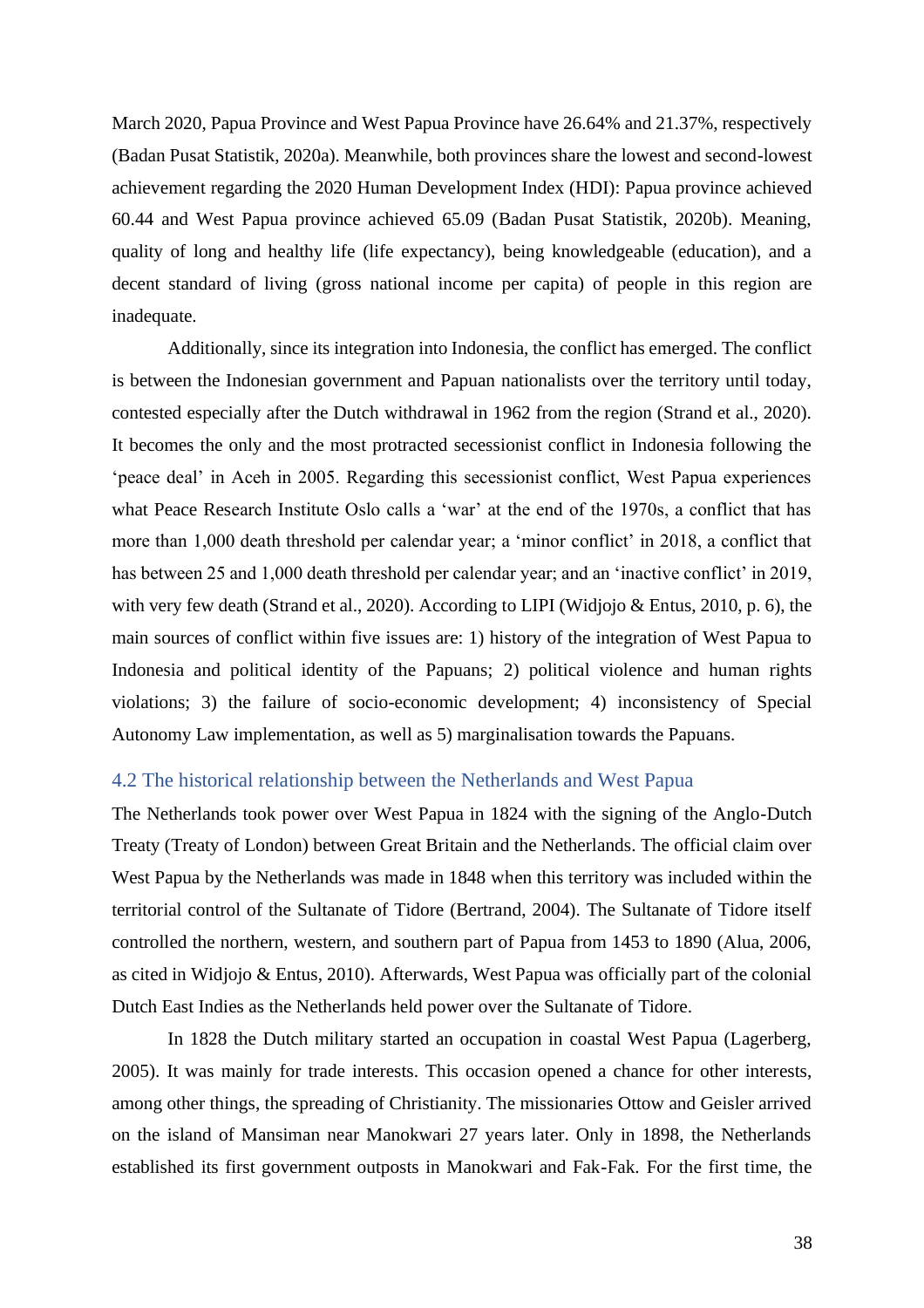Netherlands allocated a small budget for the West Papua administration (Lagerberg, 2005; Bertrand, 2004). However, the establishment of the Dutch presence in the region only started in the 1920s and 1930s. Until the 1950s, the presence of Europeans was mainly limited to coastal areas. The mainland was rugged and access was limited to reconnaissance missions, cartographers, and adventurers. The recorded European population in West Papua was 200 habitants, and there were only 15 European administrators in 1938. In those days, it was still unknown for economic benefits in that region and merely viewed as a buffer zone to protect the epicentre of the Dutch colonial enterprise in the Moluccan islands.

In 1945, Indonesia proclaimed its independence, and in 1949 the Netherlands definitively lost its Dutch colony, the Netherlands East Indies, by surrendering its control to Indonesia. Indonesia claimed that West Papua was part of the Netherlands East Indies and demanded its full control over this territory to include this region within Indonesian territory. However, the Netherlands insisted that West Papua should be treated differently from the rest of the former colony and retained its control over this region after 1949. Since then, West Papua became a dispute between the two countries.

Both countries had an interest in dominating West Papua. In the case of the Netherlands, the main interest was that the Netherlands desired to "retain some colonial prestige after losing most of the Dutch East Indies in 1949" (Bertrand, 2004, p. 145). There were also other interests for the Dutch. Among other things, for one thing, Indo people or Eurasian, persons of mixed European and Indonesian descent, groups who lived in the Dutch East Indies desired to establish a new homeland for them where they could build their existence. It was called "a space of purified hybridity" (Rutherford, 2012, p. 78). Due to the impact of the global economic crisis in the 1930s, most Indo people lost their jobs. Living in the Dutch East Indies became difficult for them, especially when they had to compete with cheaper *inlander* (native Indonesian) (Aeckerlin, 2010). For another thing, during World War II, the Dutch branch of the national-socialist movement fantasised about the creation of a 'tropical' Holland or 'white New Guinea' (Rutherford, 2012). This group supported the New Guinea Colonisation Society that desired to make West Papua 'white New Guinea', a place of racial purity. However, these ideas did not meet much support among the Dutch authorities and population after the war.

In the 1930s, a thousand Eurasians went to West Papua to start a new life as farmers, such as in Manokwari and Hollandia (now Jayapura) with the support of the Immigration and Colonization West Papua Foundation (Aeckerlin, 2010). According to Tjaal Aeckerlin (2010), most of them experienced failure due to diseases and very harsh conditions. They were not used to live as farmers because in the Netherlands East Indies, they worked in the office, either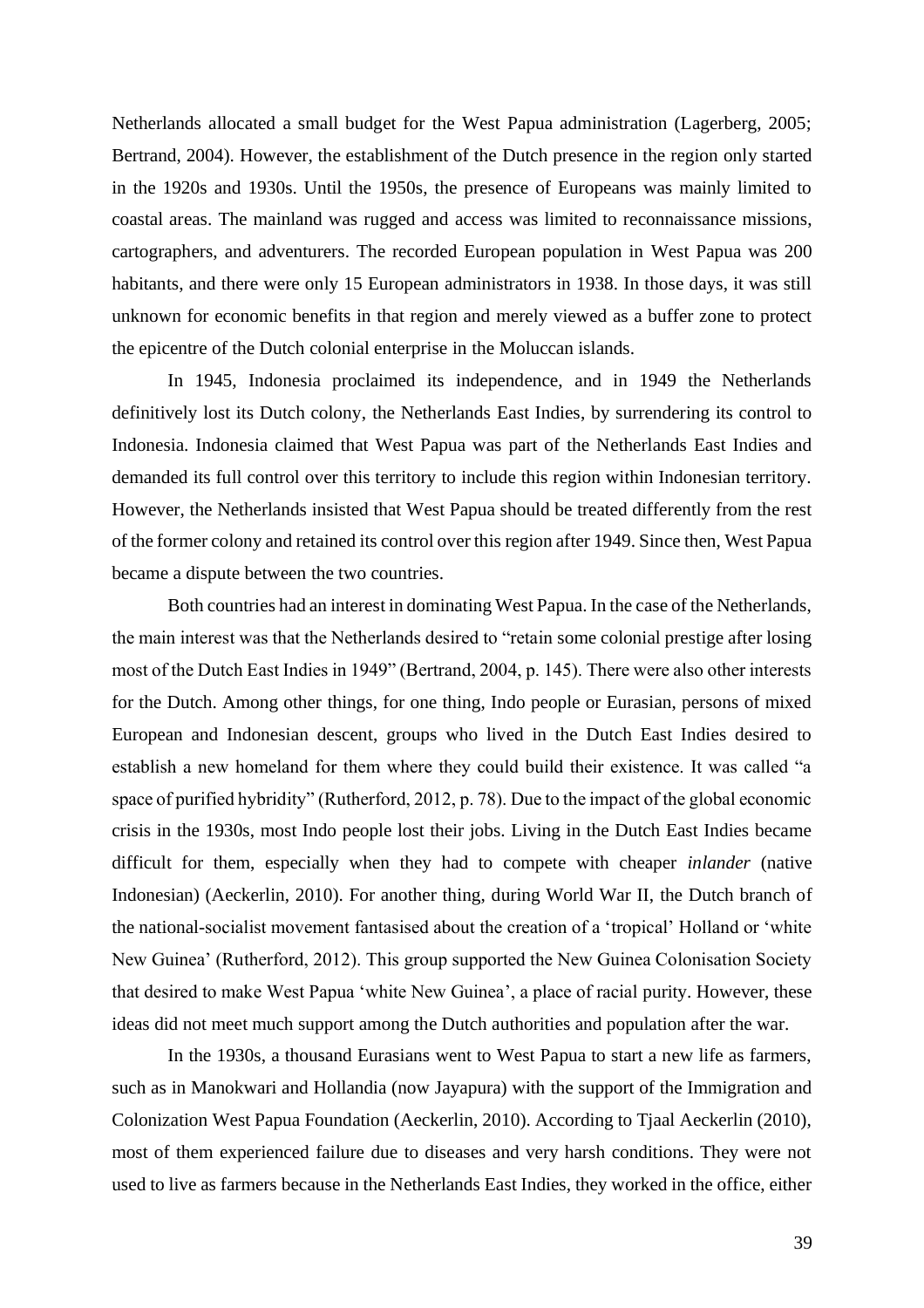in government or industry. The ones who failed returned to where they came from in the Netherlands East Indies. The rest survived and remained living there. West Papua was still considered a region of little significance within the Dutch East Indies. Despite that notion, later, after the sovereignty transfer of the Dutch East Indies to Indonesia, some Eurasians who did not wish to choose Warga Negara Indonesia (Indonesian citizenship) and also because of the loss of all their holdings and securities left in Indonesia preferred to move to West Papua rather than to the Netherlands. In early 1950, several thousand from about 200.000 Indo people who left Indonesia went to West Papua (Hewett, 2017), encouraged by recruiting officers, calls in the media, and even from the Eurasian associations (Aeckerlin, 2010).

The Netherlands started making heavy economic and political development investments in the region after 1949 (Bertrand, 2004). And as a result of world opinion, the Dutch government had a goal of self-determination for West Papua by devoting a "large amount of money, manpower, and political capital" (Rutherford, 2012, p. 69). Related to manpower, about 5,000 people were sent to Netherlands New Guinea (as West Papua was called at that time) from the Netherlands for this development since 1952. The development project was observed as "impressive and led to remarkable achievements" (Lijphart, 1936, in Bertrand, 2004, p. 146). The Dutch government gave funding for the Christian missionaries to broaden their activities in West Papua, in which the missionaries were involved in social work, education and healthcare. The government also educated the Papuans, and the ones who benefitted from the development welcomed the 'Dutch colonialism' (Bertrand, 2004). Besides that, the Netherlands deployed approximately 30,000 Dutch soldiers in 1950-1962 (Nieuw-Guinea, 2014). All of this was aimed to win the hearts and minds of the Papuans. It filled those who benefitted with hope. Regarding attaining a goal of self-determination for West Papua, nationalistic sentiments were encouraged by introducing a national anthem and flag, a parliament (The New Guinea Council), and preparing for a Papuan army. Nevertheless, due to international political relations during the Cold War, self-determination in West Papua never became a reality at the end of the day.

The Netherlands withdrew from West Papua in 1962. The New York Agreement in 1962, an international political agreement between all parties involved and enforced by the United States, concluded that the administration of West Papua belongs to Indonesia. After a short interim period of 7 months, whereby West Papua was administered by the United Nations, Indonesia took control over the last Dutch colony in the East in 1963. Consequently, people who had a Dutch passport were expelled from West Papua by the Indonesian government.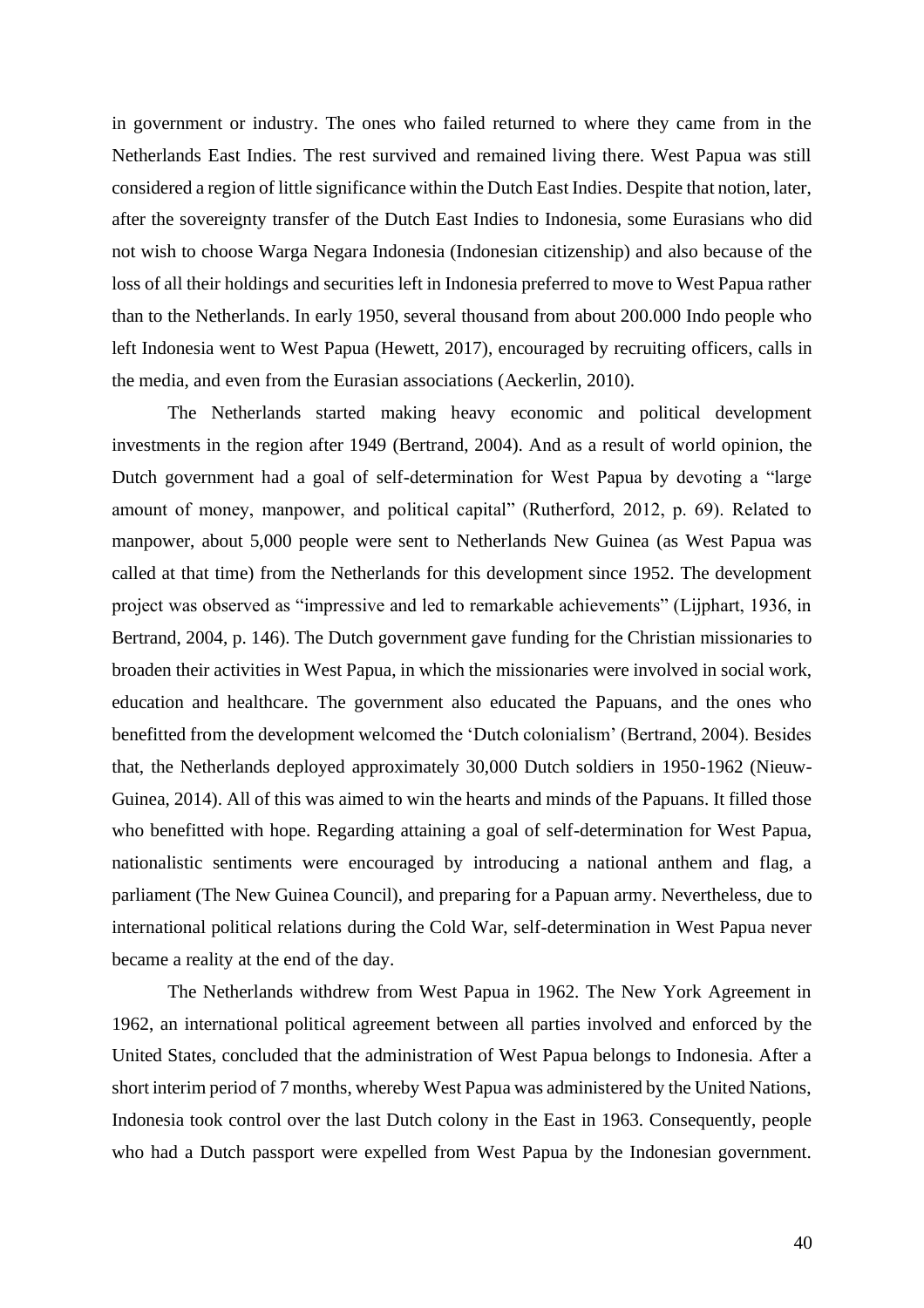From 1962 about 13,000 Eurasians alone were ready to be evacuated to the Netherlands (Aeckerlin, 2010).

It was not only Eurasians who left West Papua, the Papuans too. One of the groups was the Papuan elites, who were educated and created by the Dutch colonial administration during the economic and political development and lived in danger. Some of these elites went into exile in the Netherlands since 1962, especially after Indonesia took control of West Papua. They were called "the Dutch pensioners", described by Richard Chauvel (2008) as "Papuans who had worked with the colonial administration and were known to be anti-Indonesian and whose lives were thought to be in jeopardy if they had remained in West Papua" (pp. 159-160). Around that time, several hundred Papuans came as political refugees (Jouwe, 2012). From that time until today, Papuans are fleeing. Nowadays, the Papuan community in the Netherlands consists of three or almost four generations. Some of them remain devoted to the situation in and development of West Papua, among other things, the struggle for independence of West Papua (Jouwe, 2012).

Apart from the New York Agreement, there was the implementation of the Act of Free Choice, the Act of Papuan self-determination, no later than 1969 by the Indonesian government with the assistance of the United Nations (UN). The Act allowed the inhabitants to exercise freedom of choice whether they wish to remain or sever their ties with Indonesia. The legitimacy of the Act is considered controversial. John Saltford (2003) states that Indonesia, the UN, and the most international community recognises officially that the Act fulfilled the agreement's requirement about Papuan self-determination, while Papuan nationalists and their supporters argue that legitimate self-determination did not occur. For the latter, it was argued that the procedure of the Act was defrauded through an unfair vote involving 1,025 Papuan representatives, in which the results were considered not to reflect the true Papuans' aspirations (Widjojo & Entus, 2010). In the Netherlands, a thorough study about the Act was conducted by P. J. Drooglever (2009), resulting in a book titled "*Een Daad van Vrije Keuze: De Papoea's van Westelijk Nieuw-Guinea en de grenzen van het zelfbeschikkingsrecht*" 2 . This study, finished in 2005, was commissioned by the Netherlands' Minister of Foreign Affairs, J. van Aartsen, at the end of 1999. According to Drooglever (2009), in the practice of the Act of Free Choice, the process of self-determination was considered to be a sham. Consultative councils were created to carry out the Act rather than 'one man, one vote'. These consultative councils

<sup>&</sup>lt;sup>2</sup> "An Act of Free Choice: The Papuans of Western New Guinea and the limits of the right to self-determination" (self-translation). In English version, the book titles "An Act of Free Choice: decolonisation and the right to selfdetermination in West Papua".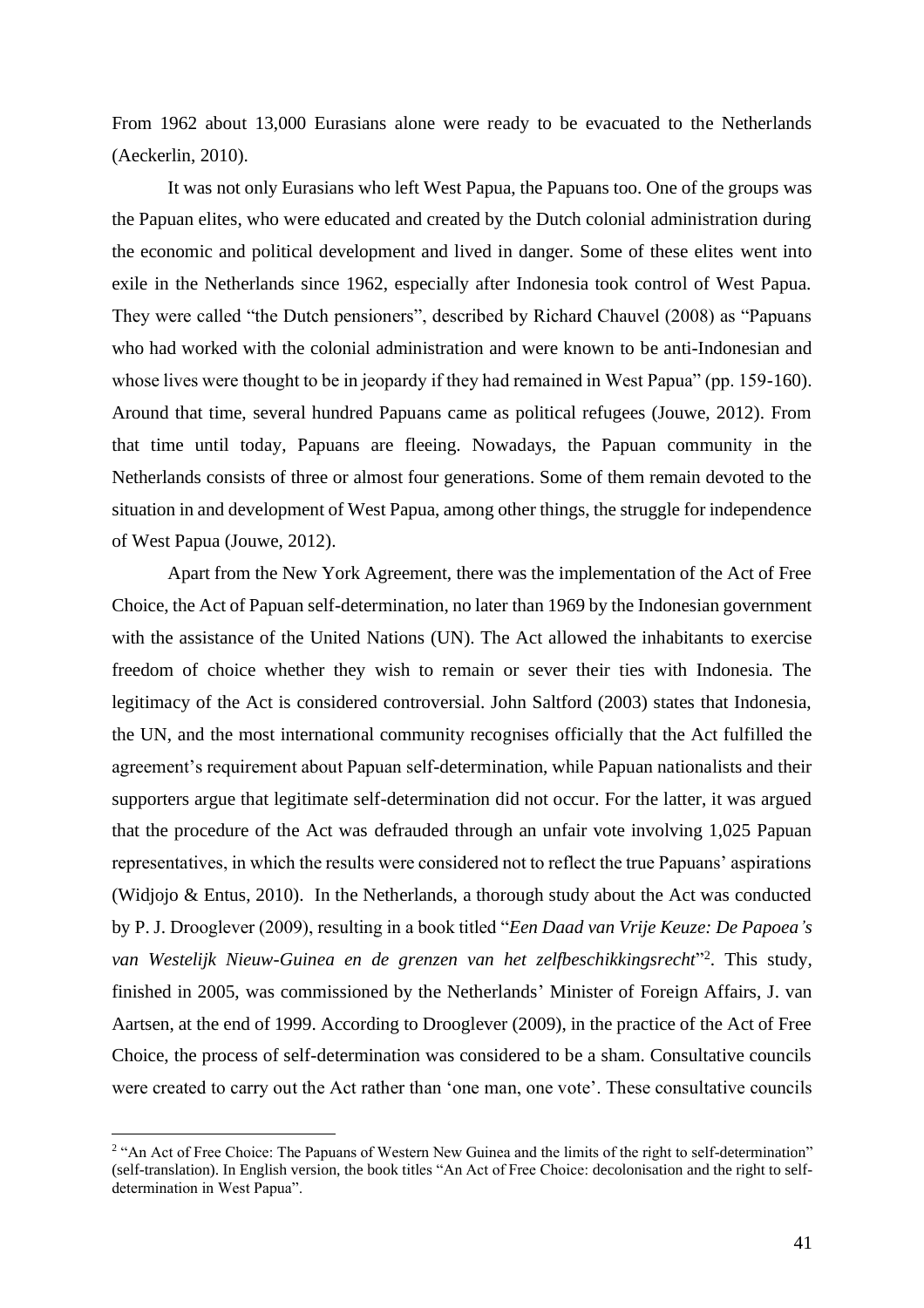primarily consisted of uneducated Papuans, who were easily manipulated, instead of the politically active elite. The members of consultative councils were quarantined, bribed, received prepared statements to rehearse in favour of integration with Indonesia, and were threatened in case they would not act as expected; they voted to remain part of Indonesia. Despite what happened, the results of the Act met little resistance and was accepted at the General Assembly of the United Nations. The Dutch government even accepted the results.

Since 1998, there is an attempt to request a review of the validity of the Act of 1969 and for conducting a new independence referendum. In the Netherlands, among other things, the Netherlands branch of the Free West Papua Campaign coordinated by Papuan-Dutch makes this demand. An e-petition is held, addressed to the Dutch government to initiate another referendum within a short term (Stop de 'slow motion', n.d.). At the time of writing, more than 37,000 signatures have been collected.

From the above chronological history, it can be said that people in both places are connected due to the historical relations between the Netherlands and West Papua. And within this connection, a kind of network also exists, in which what and how that network is based will be explored in the following chapter. Furthermore, according to an informant (personal communication, October 19, 2020), many people in the Netherlands, mainly with a Christian background, experienced what happened in 1962 and sympathised with the Papuans. Thus, the historical events that involved the Netherlands in West Papua may foster people's solidarity in the Netherlands. Furthermore, the fact that many Dutch and Eurasian have been to West Papua in the past, and many Papuans from West Papua currently live in the Netherlands and conduct significant activities related to West Papua, also may play a prominent role in the existence of today's solidarity. In the next chapter, the solidarity of individual actors in the Netherlands with the Papuans living in West Papua will be discussed.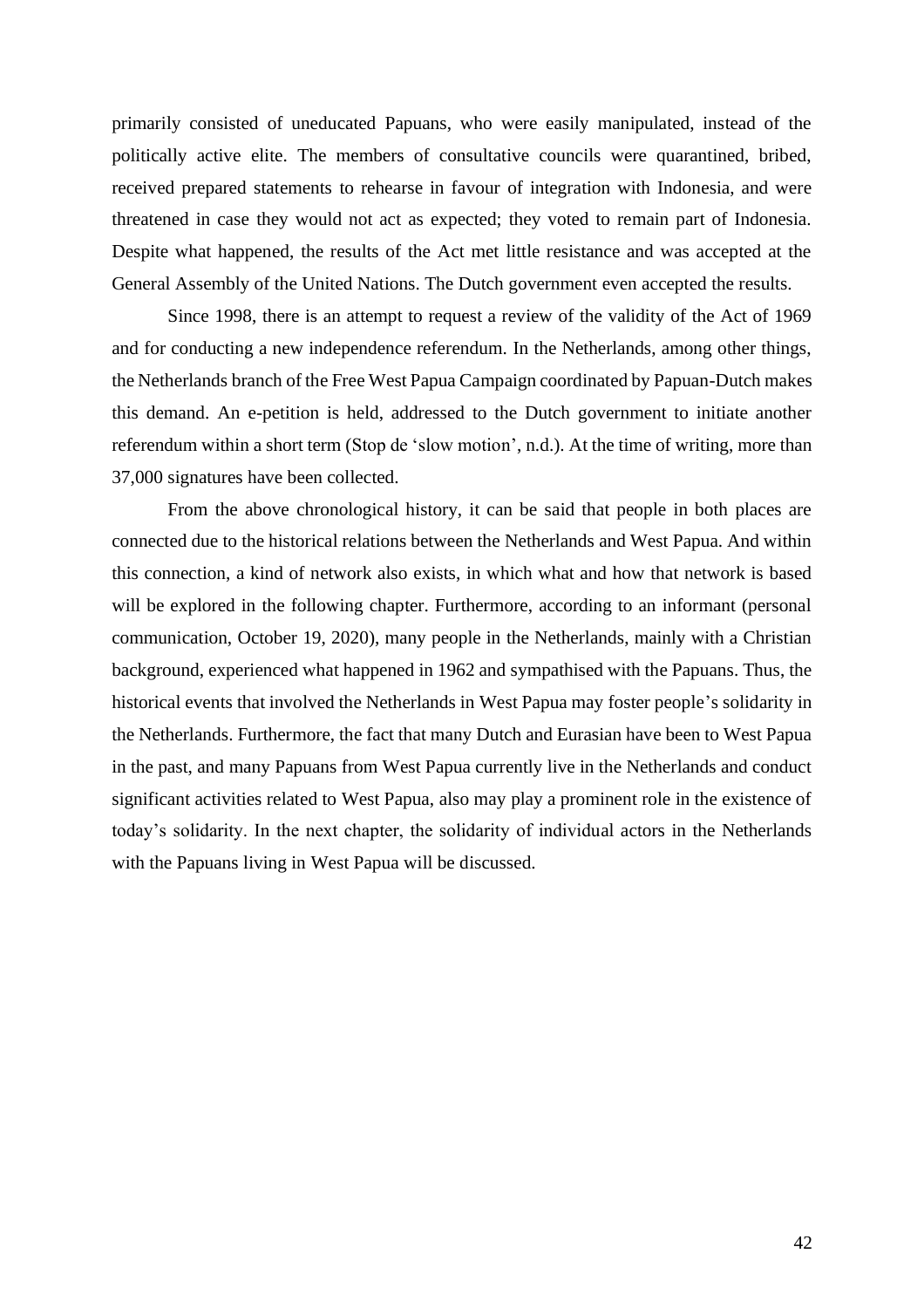# Chapter 5. Description of empirical results

Following the exploration of the context of solidarity in the Netherlands with the Papuans living in West Papua by seeing the historical relationship between the Netherlands and West Papua in the previous chapter, this chapter provides the first part of empirical results of the qualitative analysis in which the empirical data gathered through the interviews is revealed descriptively. The first result is about the individual solidarity actors and their connection with West Papua and the kinds of solidarity they possess. After that, the second result is concerning the aspects of solidarity that individuals hold. And finally, the last result is relating to the network they have in their solidarity.

## 5.1 Individual solidarity actors

## 5.1.1 Backgrounds & connections with West Papua

To understand solidarity in the Netherlands with the Papuans living in West Papua, it is important to reveal who the individual actors are who have solidarity. Within this research study, these actors were divided into four cultural identity groups. They all had Dutch nationality with mixed racial backgrounds. The first group was Papuan-Dutch. Individuals who were of Papuan descent, meaning that one of their (grand)parents was a Papuan from West Papua (respondent #1, #17, #20, #24, #28, #33). Most of them were born in the Netherlands and had visited West Papua. By having a Papuan background, although they were not born in West Papua, these individual actors had a direct connection with West Papua.

The second group was Moluccan-Dutch. The individuals who were of Moluccan descent, meaning that their (grand)parents were from the Maluku islands or the Moluccas and migrated to the Netherlands in the 1950s (respondent #4, #5, #14, #22). They were the second and third generation of Moluccans in the Netherlands. They had mostly never been to West Papua. By not living there and having no Papuan descent, these individual actors had no direct connection with West Papua. Only one respondent (#22) was born in West Papua and has visited West Papua several times.

The third group was Indo-Dutch. The individuals who were of Indo people or Eurasian descent, who lived in West Papua (respondent #2, #6, #7, #9, #18). Their parents moved from the Netherlands East Indies or Dutch East Indies (now Indonesia) to West Papua in the 1940s and 1950s and lived in West Papua until the early 1960s. Some of them were born in West Papua. Several respondents had vivid memories of living in West Papua, while other respondents said that they did not have memories and did not understand what happened at that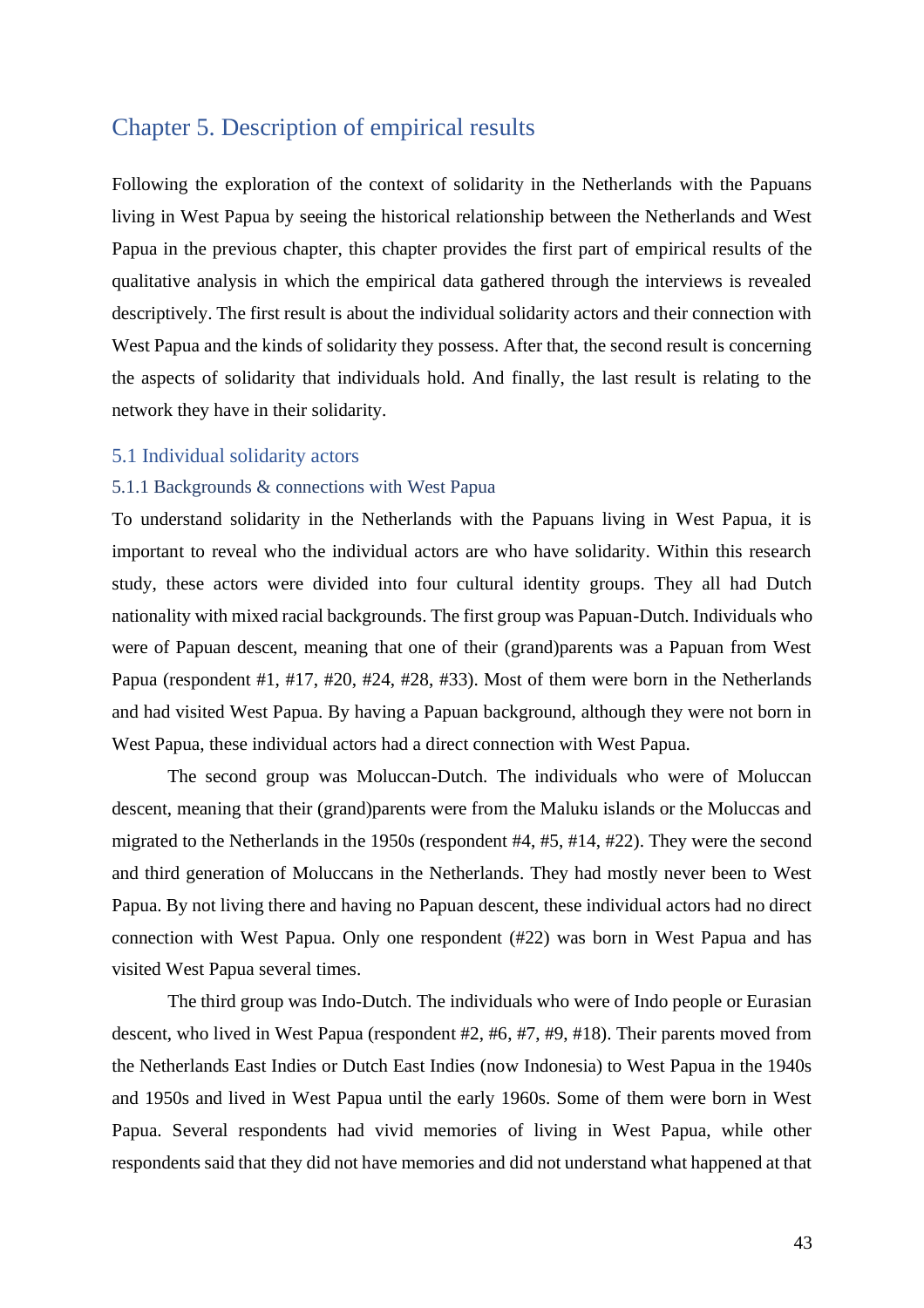time. By living there, these individual actors had a direct connection with West Papua. Only one respondent (#18) was not from West Papua, was not born or did not live in West Papua, and never visited West Papua.

The last group was Dutch. The individuals who were born from both Dutch parents. In this study, they are merely called "Dutch". Within this group, they were divided based on three criteria. First, Dutch who were born and/or had lived in West Papua when they were still at a young age (toddler – adolescence) because their parents came to West Papua for work (respondent #10, #11, #13, #15, #16, #23, #26). The length of living in West Papua varied between six months and nine years. Depending on the age of the respondents when they lived in West Papua, a number of respondents did not have vivid memories of living in West Papua. In contrast, other respondents said that they had memories and understood what happened. Indo-Dutch had the same experience. By living there, these individual actors had a direct connection with West Papua.

Second, Dutch who had been or had lived in West Papua because of work (respondent #12, #21, #25, #32). In early times, they came as a civil servant, military or missionary. Later, they came as an employee of a company that had a project in West Papua. By this, these individual actors had a direct connection with West Papua as well.

Third, Dutch who did not have a direct connection with West Papua but knew about West Papua by having second-hand knowledge about West Papua (respondent #3, #8, #19, #27, #29, #30, #31, #34). For the older actors, they knew about West Papua from the news when the historical event related to West Papua and the Netherlands took place in the 1960s. For the younger actors, they heard and knew about West Papua for the first time from the literature or Papuan-Dutch in the Netherlands. In this criterion, they all were in a combination of those who had visited and had not visited West Papua.

All the various individual actors in different groups within this study are illustrated in Figure 3 and presented in Table 1 for more detailed information. In the sub-section that follows, the kinds of solidarity among the individual actors will be described.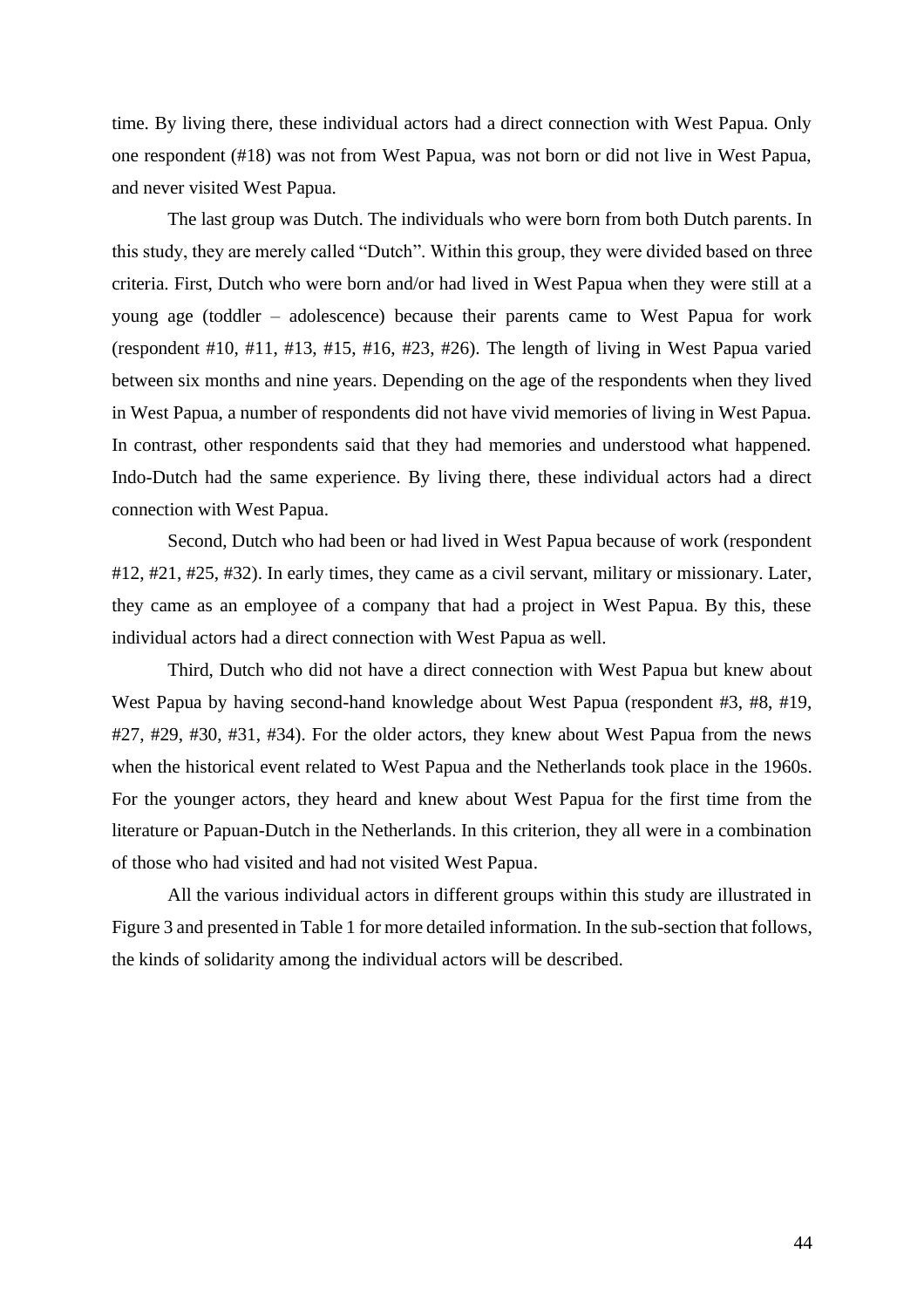

*Figure 3. Individual solidarity actors in the Netherlands*

| <b>Individual solidarity actors</b> |                                    |                      | <b>List of respondents</b>           |
|-------------------------------------|------------------------------------|----------------------|--------------------------------------|
| In the Netherlands                  |                                    |                      |                                      |
| Papuan-Dutch                        |                                    | Having direct        |                                      |
|                                     |                                    | connection with West | #1, #17, #20, #24, #28, #33          |
|                                     |                                    | Papua                |                                      |
| Moluccan-Dutch                      |                                    | Having no direct     |                                      |
|                                     |                                    | connection with West | #4, #5, #14, #22                     |
|                                     |                                    | Papua                |                                      |
| Indo-Dutch                          |                                    | Having direct        |                                      |
|                                     |                                    | connection with West | #2, #6, #7, #9, #18                  |
|                                     |                                    | Papua                |                                      |
| Dutch                               | Born and/or lived in<br>West Papua | Having direct        |                                      |
|                                     |                                    | connection with West | #10, #11, #13, #15, #16, #23, #26    |
|                                     |                                    | Papua                |                                      |
|                                     | Worked in West<br>Papua            | Having direct        |                                      |
|                                     |                                    | connection with West | #12, #21, #25, #32                   |
|                                     |                                    | Papua                |                                      |
|                                     | Having second-hand                 | Having no direct     |                                      |
|                                     | knowledge about                    | connection with West | #3, #8, #19, #27, #29, #30, #31, #34 |
|                                     | West Papua                         | Papua                |                                      |

*Table 1. Individual solidarity actors in the Netherlands*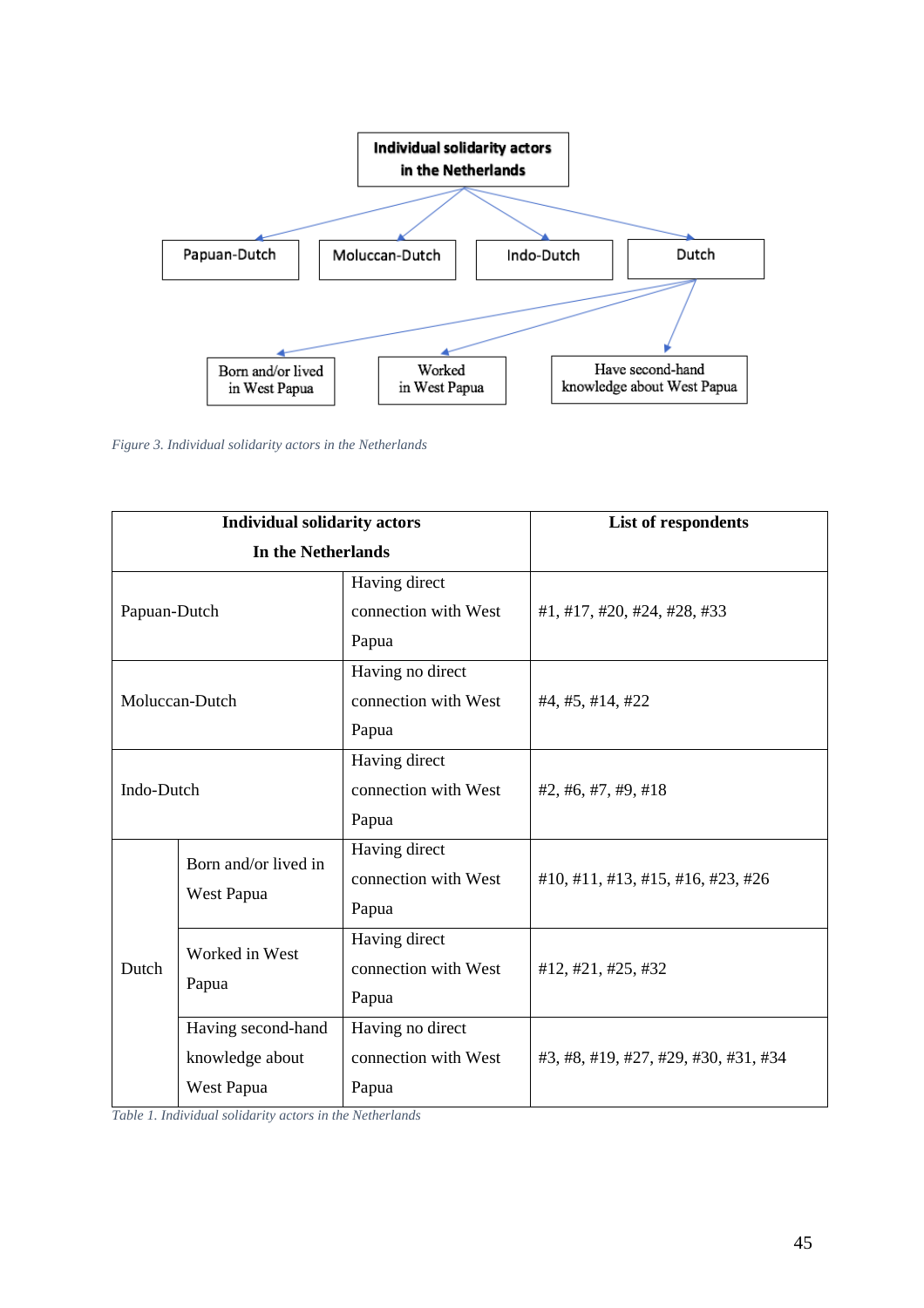## 5.1.2 Kinds of solidarity

Having explicated the individual solidarity actors' backgrounds and connection with West Papua, this section addresses the kinds of solidarity. Within these four groups of individual actors, in general, there were different kinds of solidarity that have been found. To begin with, almost all groups of individual actors stood in solidarity with the Papuans for the cause of selfdetermination or independence of West Papua. Respondent #1 said that her solidarity was related to the independence that the Papuans struggle with, in which she emphasised, "I don't know any West Papuan people, or in the diaspora who's not in solidarity with that. […] It's very strong, and it's very much alive. I don't think anyone ever gives up on it." (personal communication, June 08, 2020). Respondent #14 was also in solidarity for this cause as he said, "I respect the people of Papua who go for freedom. People in Papua are much further in the fight than we the Moluccans" (personal communication, June 22, 2020). Respondent #2 (personal communication, June 10, 2020) said as well, "This is what I want. I personally want (wish) they get their freedom." The last, respondent #3 explicitly mentioned that he stood in solidarity for the cause of independence (personal communication, June 11, 2020).

Aside from that, some individual actors stood in solidarity with Papuans in West Papua for the oppression. Respondent #7 contended that his existing solidarity was "solidarity with the Papuans that they are more or less disciplined in their own country, they are oppressed. [Thus] they cannot develop […] My solidarity is that in their culture, they are forced to adopt another culture." (personal communication, June 17, 2020). The contention was similar to respondent #13 (personal communication, June 19, 2020) "I feel solidarity with people who try to establish a right to exist and who are constantly being suppressed by political pressure."

Furthermore, individual actors also stood in solidarity with the needy Papuans. A small part of the respondents had this solidarity. Respondent #21 said that he focused his solidarity on poverty with the poor Papuans in West Papua because "the poor people have all kind of problems, from too little education, too little food, poor housing. That is always a complex whole, of course." (personal communication, June 26, 2020). Similarly, respondent #9 (personal communication, June 16, 2020) also focused her solidarity on the livelihood, the economic situation of the Papuans with the reasoning that the Papuans had almost no jobs, while the transmigrants, non-Papuans who are from other islands in Indonesia living in West Papua, were the ones who had the most jobs and stores there.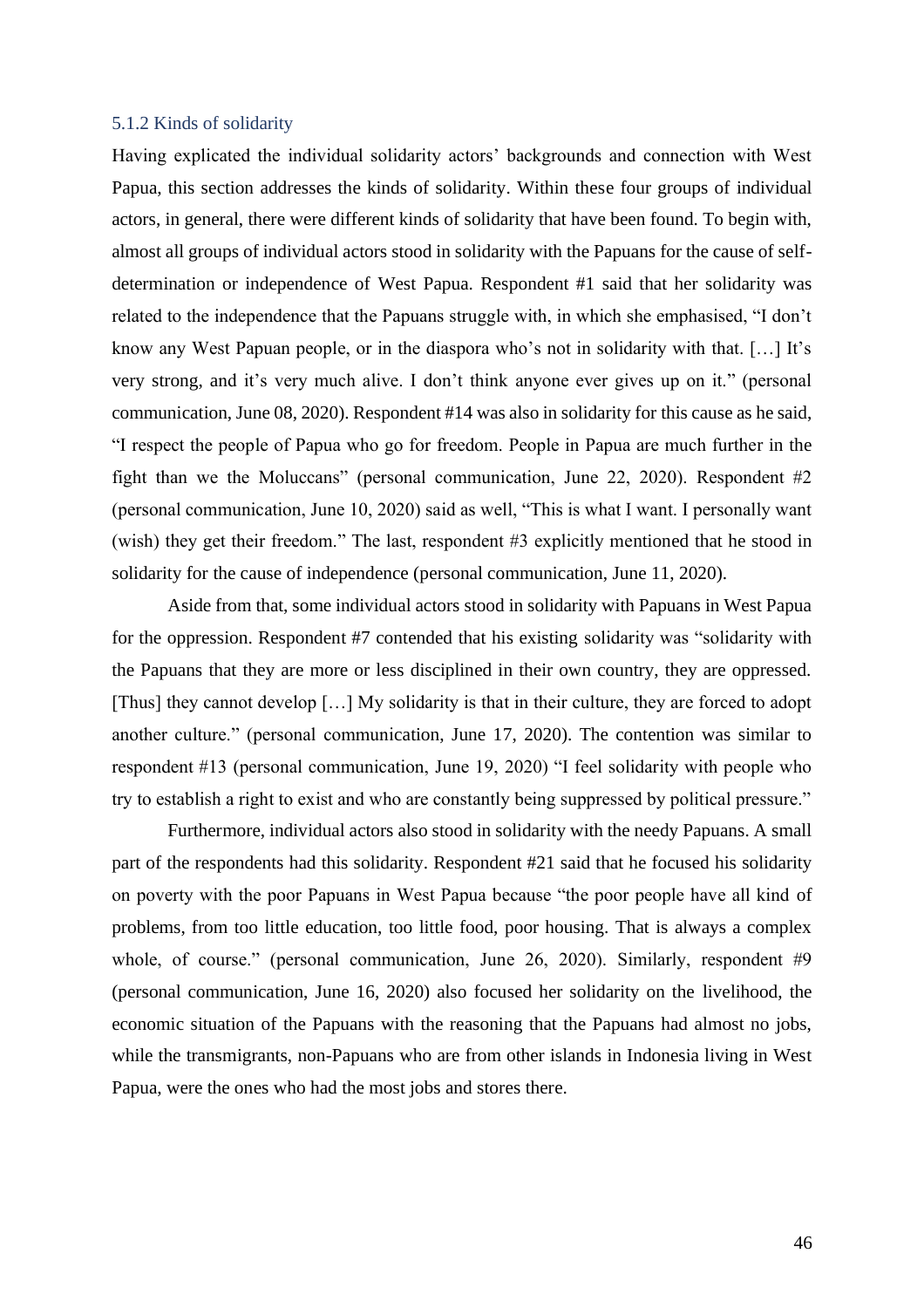## 5.1.3 Summary

Individuals in the Netherlands who have solidarity with the Papuans living in West Papua had diverse cultural identities. These were Papuan-Dutch, Moluccan-Dutch, Indo-Dutch, and Dutch. Individual solidarity actors from the last group were divided within people who were born and/or had lived in West Papua, had been or had lived in West Papua for work, or had second-hand knowledge about West Papua. Regarding their lived experience, Papuan-Dutch, Indo-Dutch, Dutch with the first and the second criteria had a direct connection with West Papua. In contrast, Moluccan-Dutch and Dutch with the third criteria had an indirect connection.

Within these various groups, individual solidarity actors had three kinds of solidarity. Predominantly, individual solidarity actors stood in solidarity for the cause of selfdetermination or independence of West Papua. Furthermore, several individual actors stood in solidarity for the oppression. Finally, a small part of actors stood in solidarity for the suffering.

# 5.2 Solidarity: foundations and actions

Thus far, the background and the connection with West Papua and the kinds of solidarity of individual solidarity actors have been shown. Whereas now, the exploration of the aspects of solidarity in order to understand the solidarity of individual actors in the Netherlands with the Papuans living in West Papua will be presented. This is carried out through the foundations for solidarity and actions of solidarity.

#### 5.2.1 Foundations for solidarity

Based on the interviews, the individual solidarity actors had various foundations for solidarity. To begin with, respondent #33 described that his racial identity as a Papuan motivated him to be in solidarity specifically with the Papuans living in West Papua, as the extract shows:

"My ethnic background, my root is going back to West Papua, to the island of New Guinea. So, therefore, to accept myself as a person, as an individual, I must understand where I'm coming from. And that is the sort of connection and the solidarity with my root, West Papua. And I feel that I am really affiliated with our identity, the way we eat, the way we communicate with each other, which is respecting, apologise." (personal communication, July 23, 2020).

This description was in line with the statement of respondent #1, who said that she was West Papuan, therefore, she was born with solidarity (personal communication, June 08, 2020). Respondent #17 thought that the first reason for her to be in solidarity was because of her Papuan roots (personal communication, June 24, 2020), and respondent #20, "Because I'm a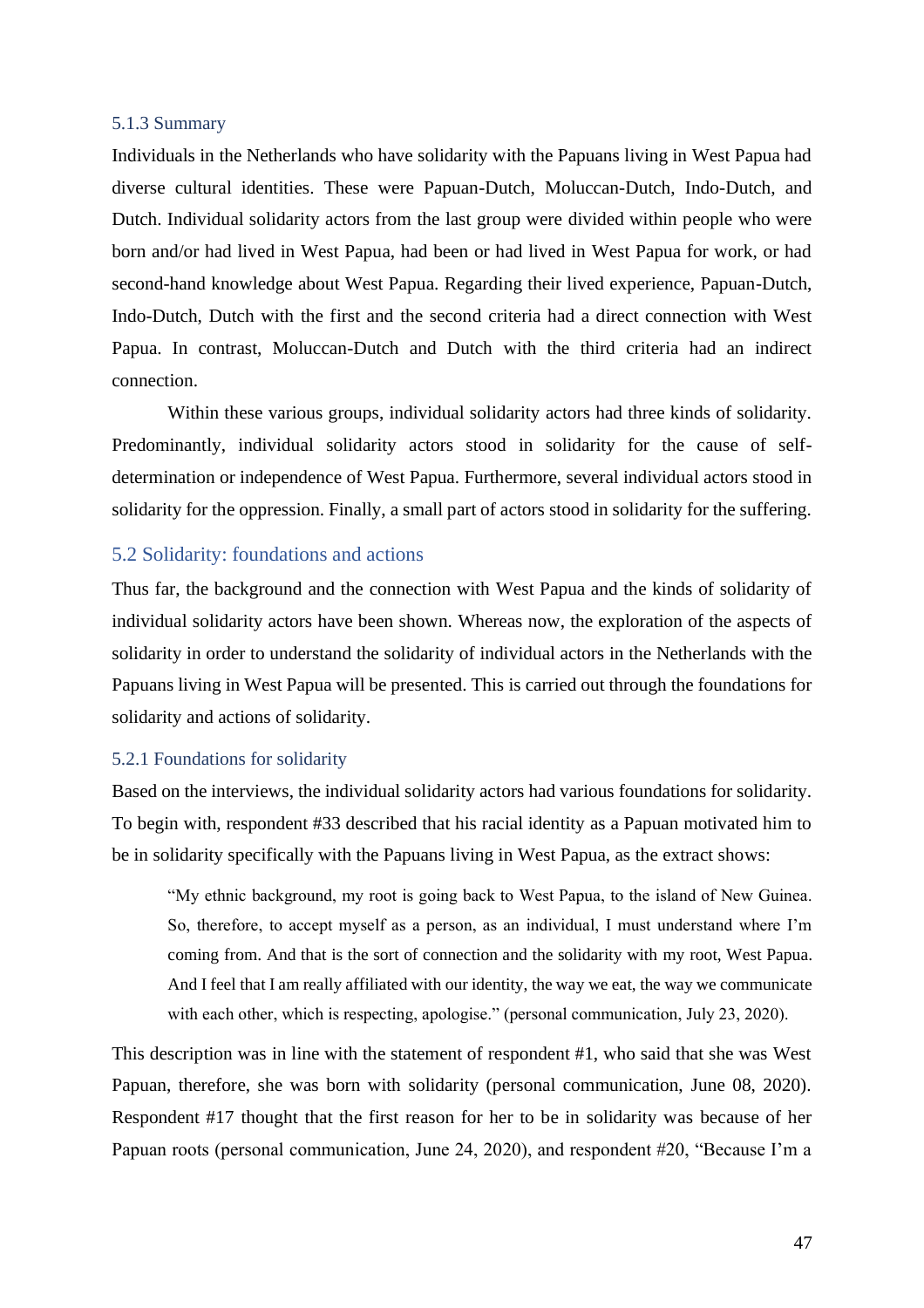Papuan myself. So, for me, it's personal, it's important to have affection, empathy, for my people." (personal communication, June 26, 2020).

The individual actors above conceived themselves as Papuans. It does not matter whether the individuals are from both Papuan parents or mixed-race parents, as expressed by respondent #20:

"I feel more Papuan than I feel to be a Dutchman. Even though I live here [the Netherlands], I was born here, live my life longer here than in Papua, [however] there's a stronger bond with me and Papua than I have here." (personal communication, June 26, 2020).

Furthermore, although these individuals were born and raised in the Netherlands, they saw West Papua as their homeland. Respondents #1 (personal communication, June 08, 2020) and #29 (personal communication, July 10, 2020) said that they were raised to grow up in the Dutch society, integrate into and live in the Netherlands. Their parents had encouraged them to do the best they can in the current society where they live in. Nevertheless, they continued to relate to the homeland as the extract shows, "I think I am a Papuan, but I live here, I was born here. So, there was always this thing that is drawn from the motherland, from West Papua" (respondent #29, personal communication, July 10, 2020).

Aside from the reasoning above, some solidarity actors had another similar rationale. Respondent #14 said that he had solidarity with the Papuans in West Papua because he saw the Papuans and Moluccans were "in the same boat", having "Indonesia as a common enemy" (personal communication, June 22, 2020). This statement was similar to the assertion of respondent #4 that he had a feeling of togetherness with the Papuans by virtue of 'friendship' of one enemy, seeing "Indonesia is a coloniser" (personal communication, June 12, 2020).

Furthermore, both respondents #14 and #4 recognised the Papuans in West Papua as brothers and sisters. This recognition is also revealed in the excerpt from respondent #5 (personal communication, June 12, 2020):

"If you see the islands, [West] Papua is basically one of our brothers. It's our neighbour, and I think we feel very strongly connected because we understand what they're going through, and we understand where they came from, what the story is."

"That comes the Maluku part. I'm in solidarity with West Papua mainly right now because that's the part that makes like a trinity to myself. We have the Netherlands, myself, and Papua. Me as Moluccan. […] It shows me that I'm in sort of way, I'm connected to them. I do know about Palestine as well, or Hong Kong, or any oppressed cultural group. But what makes me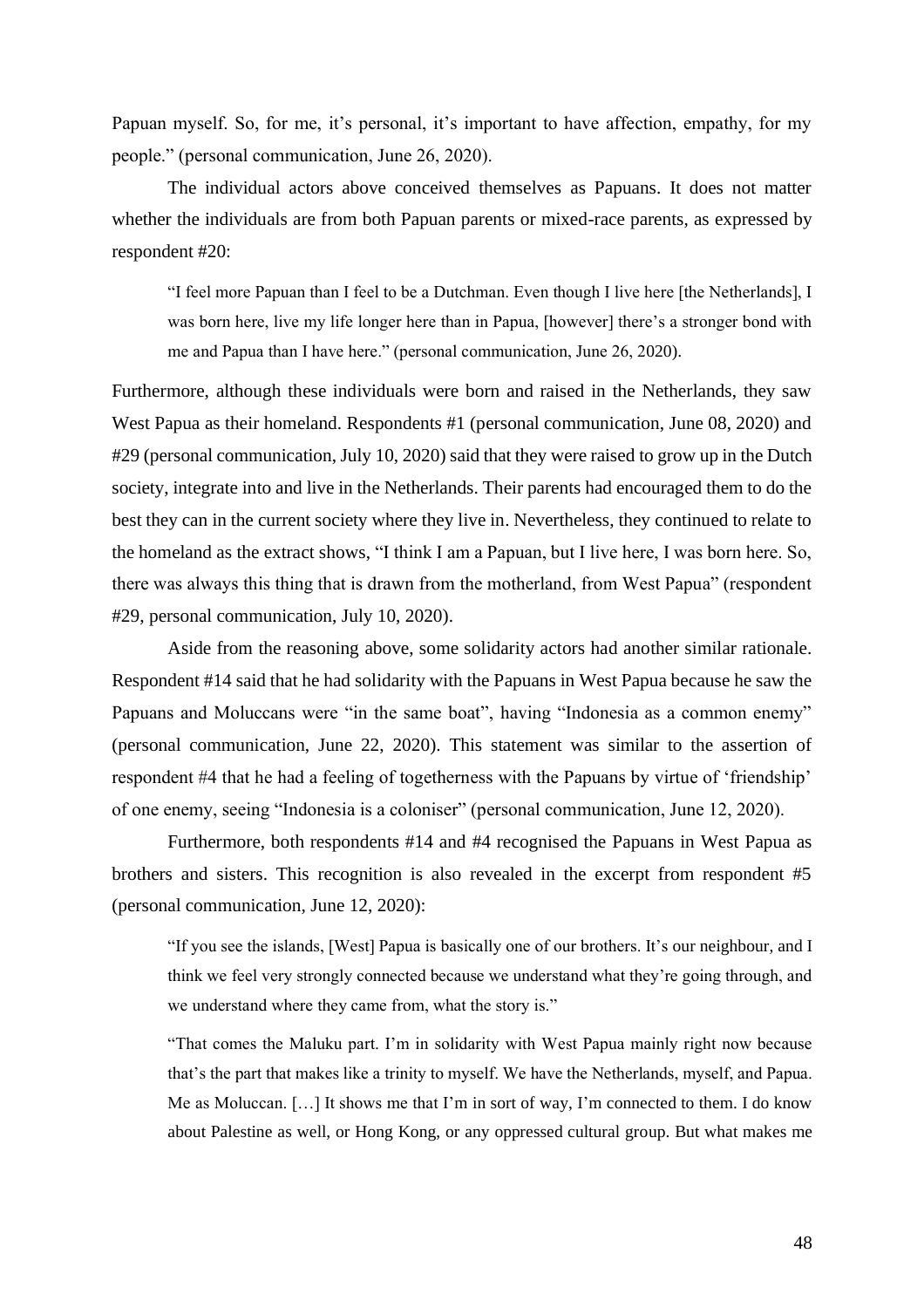close to them (the Papuans) right now is the connection in history. The Moluccans want their independence."

Further, respondent #5 emphasised that the struggle of the Moluccans for independence added an extra layer to her feeling of solidarity.

Next, several other individuals mentioned a different basis for solidarity from the two rational grounds above. To exemplify, respondent #16 (personal communication, June 23, 2020) said that the reason she has solidarity had to do with the emotional bond she feels with West Papua and the people because she was born there. It is remarkable that the respondent stated to have solidarity simply due to seeing West Papua as the birthplace. She was born in Hollandia (now Jayapura) and lived in West Papua for only one year when she was a baby. It means that she did not have real memories of West Papua. Nevertheless, she felt that she had a bond with the region and, therefore, thought it was important to have solidarity with the native inhabitants. She emphasised further that if she was born in South Africa, she would have solidarity for the people who live in South Africa. Respondent #26 also mentioned the connection with the place although he had lived there for only three years:

"Because I lived there as a kid. I think that's the most important connection that I have. And I feel because I lived there and my parents lived there. I also have the responsibility to do something with it. Because it is a part of my life. And, so, also the future of this land is also a part of my life." (personal communication, July 8, 2020)

Similarly, respondent #10 (personal communication, June 17, 2020) contended further that if he had never lived in West Papua, he would not have a solidarity like the rest of the Dutch people who do not know about West Papua.

Besides people who had lived in West Papua, individual actors who had worked there also mentioned the same argumentation for their solidarity. As respondent #21 (personal communication, June 26, 2020) explained:

"It [West Papua] has now become my second homeland actually, how strange that may sound. [...] It is usually the case that if you have been somewhere, you may get that connection. And I want to do something for those people. At some point, you get to know those people too. […] People are much more modest, but so open, that gives a feeling of great warmth. […] After all, it is the way you interact with those people, how you deal with it, that does give at a given moment creates a bond. And of course, I also see things around me there, in more places. At a given moment you just have a sympathy for the place and also for the people there."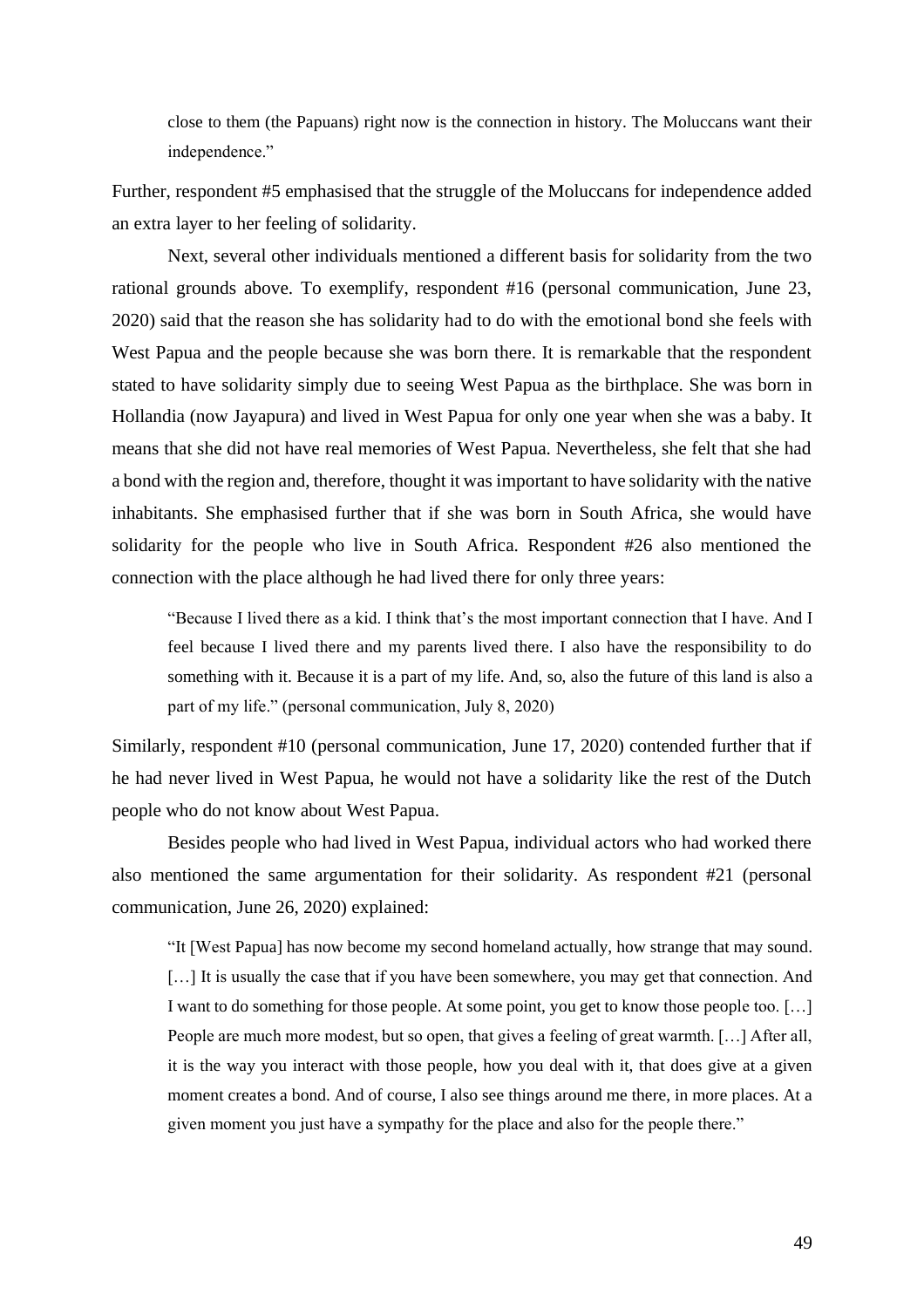"On television, in all kinds of other countries, it is too sad for words what you see, [for example] famine. But we cannot help every person. At some point, we have our focus; and those are the people we know and who we deal with. […] It could also have been a country in Africa. If I had been there, it could have been exactly the same. But, I don't know it there. [...] [Thus,] our priority is Biak [an island in West Papua], which is close to us."

Additionally, several people stated that solidarity specifically towards the Papuans was considered to have happened accidentally. For instance, the statement of respondent #25 reveals this view:

"Because I have experience there [West Papua], I had lived there and had worked there for many years to help, develop them [the Papuans]. At the same time, [I] had seen that the works were not very successful in the sense that they remain marginalised. […] It was just by coincidence. It was a coincidence that I lived there. Therefore, there is more attention to this part of the world than any other part of the world. As I know more about the situation there, I can assess the situation more carefully and more deeply than in other parts of the world, Argentina, for example. I have never been there, so I keep silent about it." (personal communication, July 8, 2020)

Several actors stated that they also had solidarity with the people worldwide, but their solidarity focus was on the Papuans. The statement of respondent #12 exemplifies this attitude:

"I have solidarity not only with Papuans but everyone in the world. I don't feel like I'm a citizen of Nieuwegein, or Dutch citizen, or European citizen. I'm a world citizen. […] I can't take the sorrow of the whole world on my neck. So, I have to choose. […] But Papua is special for me because of the past […] that I've been there. I've experienced the people." (personal communication, June 18, 2020)

Some individuals held another distinctive justification for solidarity. Respondents #29, #30, and #31 shared the same sympathy for the right to self-determination within their political organisation. This sympathy was for all human beings. But the focus of their solidarity on the Papuans was because of a historical point of view, the historical connection that the Netherlands has with its former colony of the Dutch East Indies. Based on this, therefore, they limited themselves to the peoples living in this former colony, the Papuans and the Moluccans, who struggle for the right to self-determination. Since in the beginning, respondent #30 had sympathy towards the Papuans as he had followed the debates about West Papua with the Minister of Foreign Affairs, Joseph Luns, in the Dutch Lower House of Parliament in the early 1960s. These debates concerned the position of the Netherlands towards Indonesia regarding West Papua and, in particular, the question of whether West Papua should remain a part of the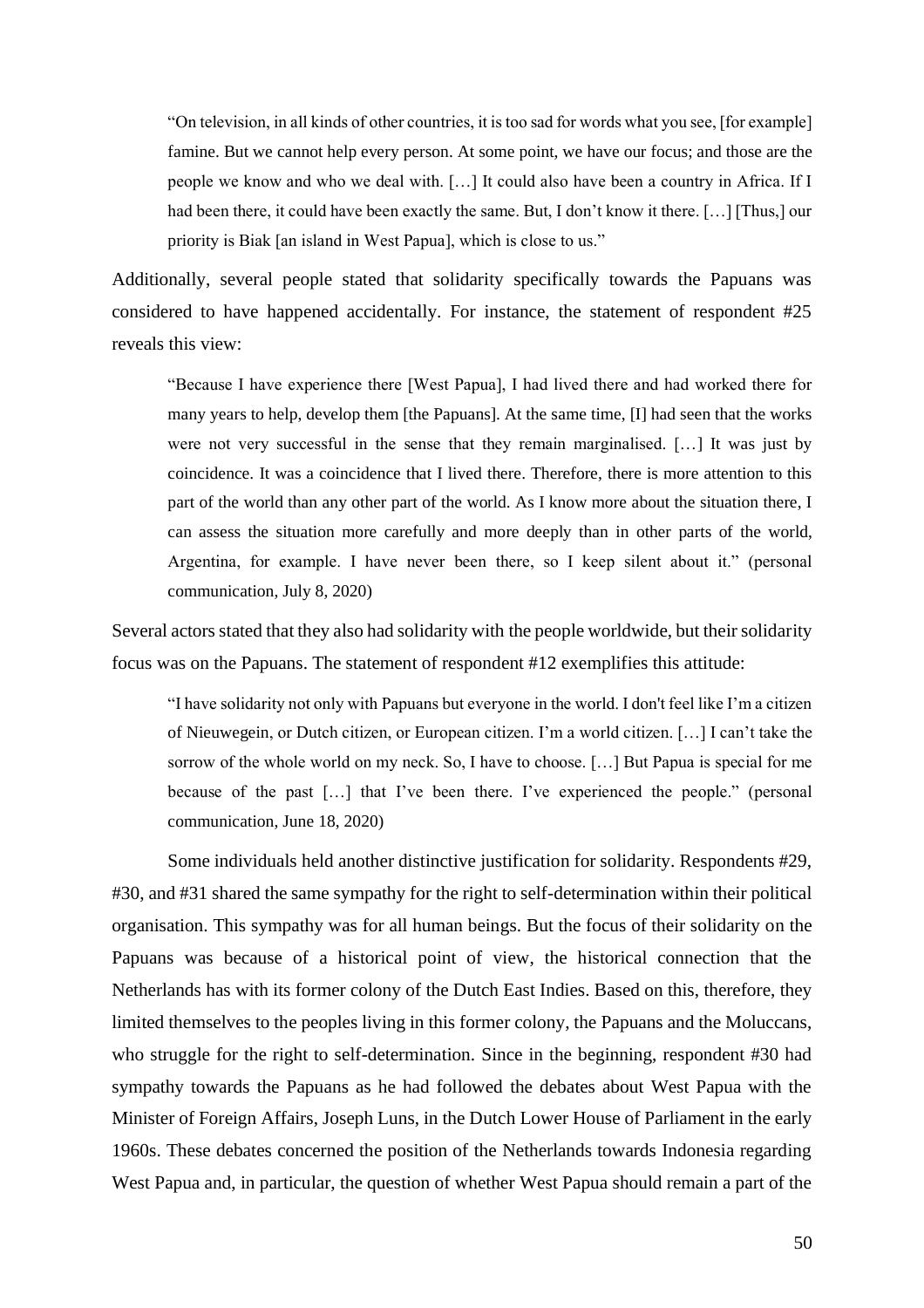Netherlands, or would be a part of Indonesia, or would become independent (Vlasblom, 2004). In these debates, the self-determination of Papuans was an important topic. Respondent #30 argued that the Papuans were a distinct people with their own culture and customs compared to the Indonesians. Therefore, he supported that the Papuans have their own independent state instead of being part of Indonesia (personal communication, July 10, 2020).

Identically, respondent #27 believed in "dignity and justice for all" (personal communication, July 9, 2020). Yet, her solidarity was directed to the Papuans due to the consequence of her activity as a human rights activist for East Timor. In her words, "for me, West Papua is a logical next step after Timor." In addition, as a Dutch, she felt that she has a responsibility towards West Papua as the former colony of the Netherlands. She argued further, "It's like you almost feel guilty for being focused on Timor and not on Papua."

A similar reason was also shared by respondent #19 (personal communication, June 25, 2020). He supported the cause for human rights, especially the right to independence for all. The trigger which made his solidarity focus on the Papuans was because he knew about the people from West Papua and heard the personal stories of the people. He argued that the story of West Papua was not finished. It would finish when the people gain their independence. His solidarity was to get the independence closer for the Papuans.

Likewise, respondent #8 (personal communication, June 16, 2020) had solidarity with all oppressed people. The reference to her solidarity foundation was driven by justice, primarily related to the world and its natural environments, longing for a more just world that concerns nature. However, the solidarity towards the oppressed, indigenous people in West Papua was special because of the consequence of a campaign she has been involved in at the university, her contact with the Papuan community in the Netherlands, and later on, because she has relatives by marriage in West Papua. She argued that having direct contact with the oppressed people was a crucial precondition in shaping her solidarity, rather than starting her own solidarity ideas just from the literature.

Finally, the individual actors had the last motive. Several individual actors thought that the Dutch government in the 1960s had made a mistake and abandoned the Papuans. For respondent #12, his statement revealed this thinking:

"We had promised independence for them. But, you know how politics are. They are fairly different to what people want. So, they decided in August 1962 to end the hostility with Indonesians and to give the Indonesians supremacy about Papua without asking the Papuans themselves. So, we left in October 1962 back to Holland without keeping our promise to give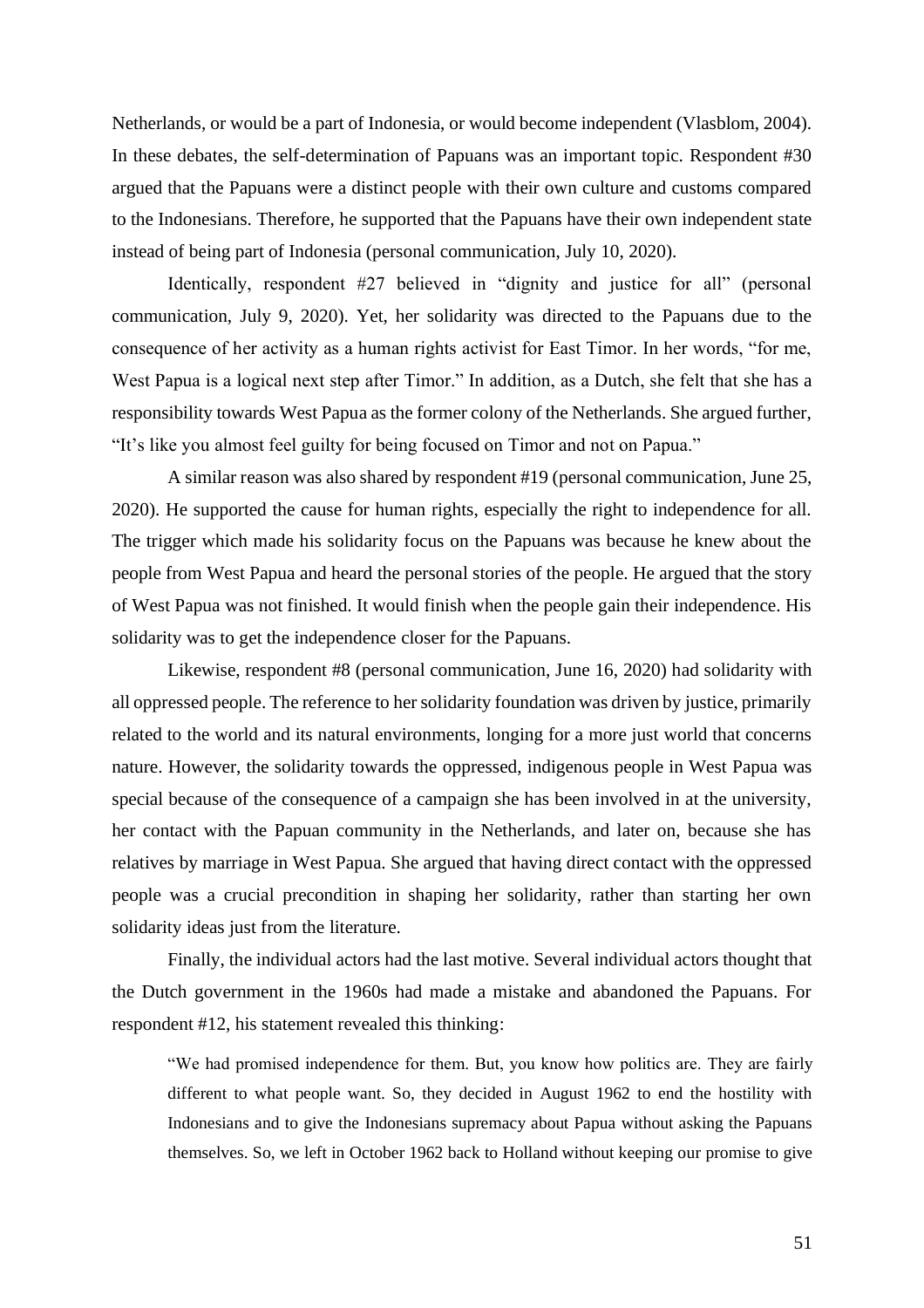them independence in 1970. And that's part of the solidarity with the Papuans, the unkept promise to give them independence." (personal communication, June 18, 2020)

The description of respondent #12 was similar to that of respondent #13:

"What a pity that our queen at the time, Queen Juliana, also promised those people in a government statement that they would become independent, that they would be guided until then, and that then could come to their own government. But, there is ultimately nothing that came of it. […] In the end, the original inhabitants of West Papua were abandoned by the Dutch government." (personal communication, June 19, 2020)

Additionally, respondent #15 (personal communication, June 22, 2020) mentioned that she felt sorry for the Papuans remaining colonised, "They were colonised by the Dutch. And now they are colonised by Indonesia. And they never, they can never be themselves or take their own decisions. And, so, it hurts to think of that." Respondent #24 also mentioned about human rights violations experienced by the Papuans, "It's very painful when you think of the excessive situations, like murders and everything, and the abuses, you name it. I can cry for it. I do cry for it" (personal communication, July 1, 2020). Another expression was also given by respondent #29:

"You get angry when you know what's going on there. And there is no freedom there. […] It's dangerous, and people get killed. And we see the bloody reports every month and particularly at the United Nations. Every day I get messages from human rights defenders or other actors. At the Human Rights level that there are violations taking place every day. So, it angers you. And, that's why I wanted to participate in getting something done." (personal communication, July 10, 2020)

Another kind of expression was concerning the economic condition in West Papua. Respondent #9 stated, "I feel very sorry for them. You can see it in their face. It's hard for them to live there. […] Because most Papuans have not so much money, no job, or they earn little. They deserve a better life" (personal communication, June 16, 2020). It was in line with the description of respondent #32 (personal communication, July 30, 2020), who mentioned that the Papuans were marginalised. When he came to Jayapura for the first time in the 1960s, he saw that Papuans still had shops. But nowadays, all the shops are in Indonesian (the transmigrants from outside West Papua) hands. The Papuans have no shops and sit outside on the street, selling betel nuts. Moreover, according to respondent #33, the Papuans were blocked from good employment opportunities, in which they did not have the best jobs at the upper level of employment (personal communication, July 23, 2020).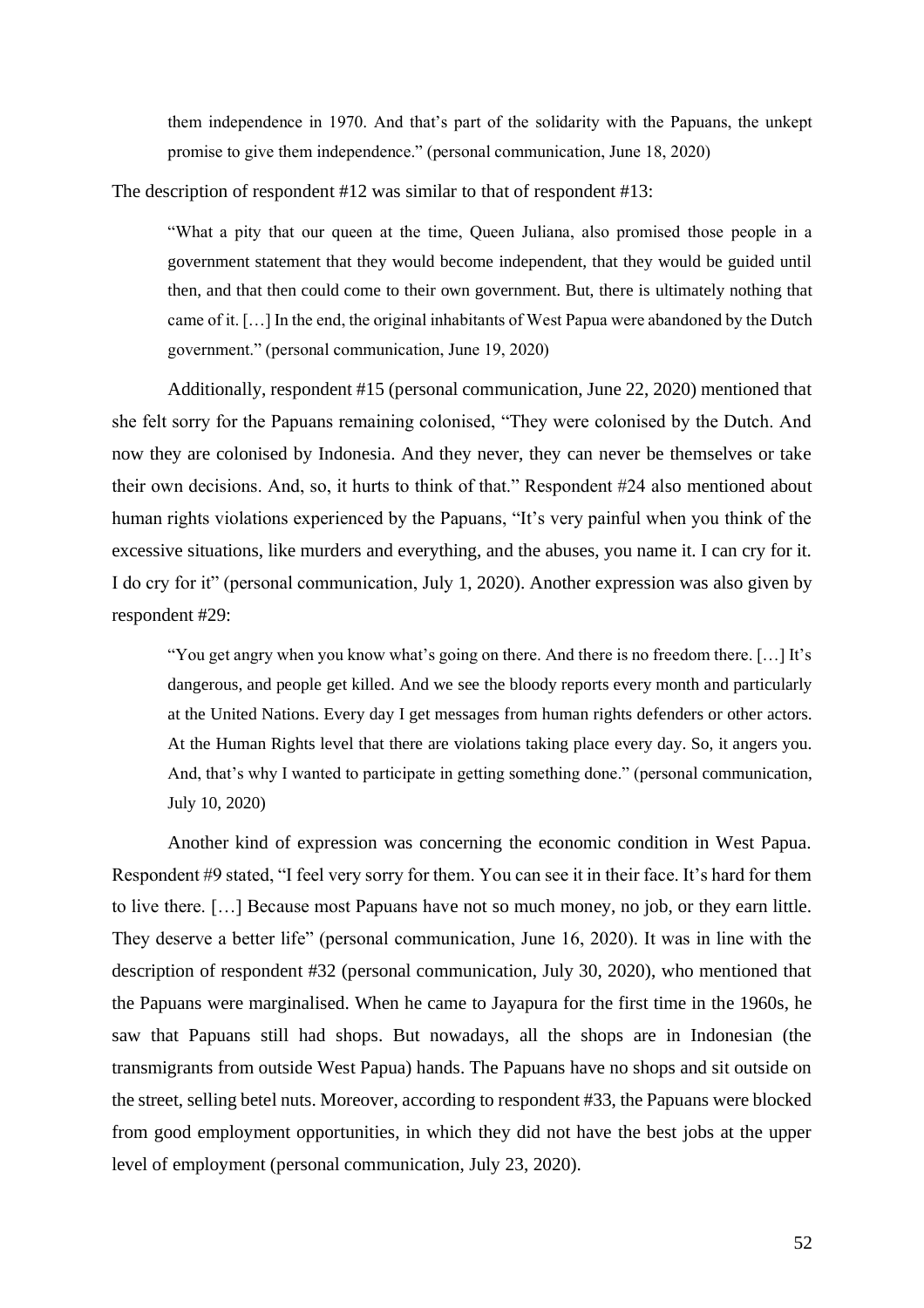### 5.2.2 Solidarity actions

#### *Forms of solidarity actions*

Solidarity entails taking action. In this regard, the forms of solidarity actions differed. The most common action was giving financial donations. There were two ways financial donations were made. In one way, financial donations were directly given to the Papuans in West Papua when the individuals were visiting West Papua. Respondent #7 said, "We (he and his wife) have been a few times to Jayapura, and there are a lot of children as orphans. We donated an amount there to support. […] If I want to give something, I want to do that on the spot" (personal communication, June 15, 2020). Giving financial support straight to Papuans in West Papua was also done by setting up a project and establishing a charitable organisation in the Netherlands. In another way, financial donations were given indirectly. In this fashion, it was prevalent that the financial donations were given through development charitable organisations in the Netherlands that focus their help on social-economic development and education projects in West Papua. Besides, through charitable organisations, financial donations were given to private projects. The donations were given through friends or people they knew who give help in West Papua.

"Sometimes friends who visit West Papua. When they, when a friend directly knows somebody in West Papua say "look! he needs a new camera." or "she needs that." Then I do it like this because then they bring the money directly to the person." (Respondent #11, personal communication, June 17, 2020).

Moreover, donations were given to political organisations and/or a political campaign branch in the Netherlands that focus on self-determination or the independence of West Papua. Respondent #4 said that he made merchandise using the symbols of West Papua, such as the flag, in which the selling profit was donated to the political campaign branch in the Netherlands (personal communication, June 12, 2020). The action of respondent #4 was similar to that of respondent #20:

"I have done different donations, but mainly to a political foundation. It is the oldest Papuan organisation here in the Netherlands. […] It is the oldest youth organisation but also the oldest political organisation here in the Netherlands. I think it is the only organisation I actually donated to for their missions to the United Nations." (personal communication, June 26, 2020)

Next to giving financial donations, another common solidarity action was raising awareness by informing people and/or organisations about the current condition and situation in West Papua. The aim was to make the Dutch people aware of what is going on in that region.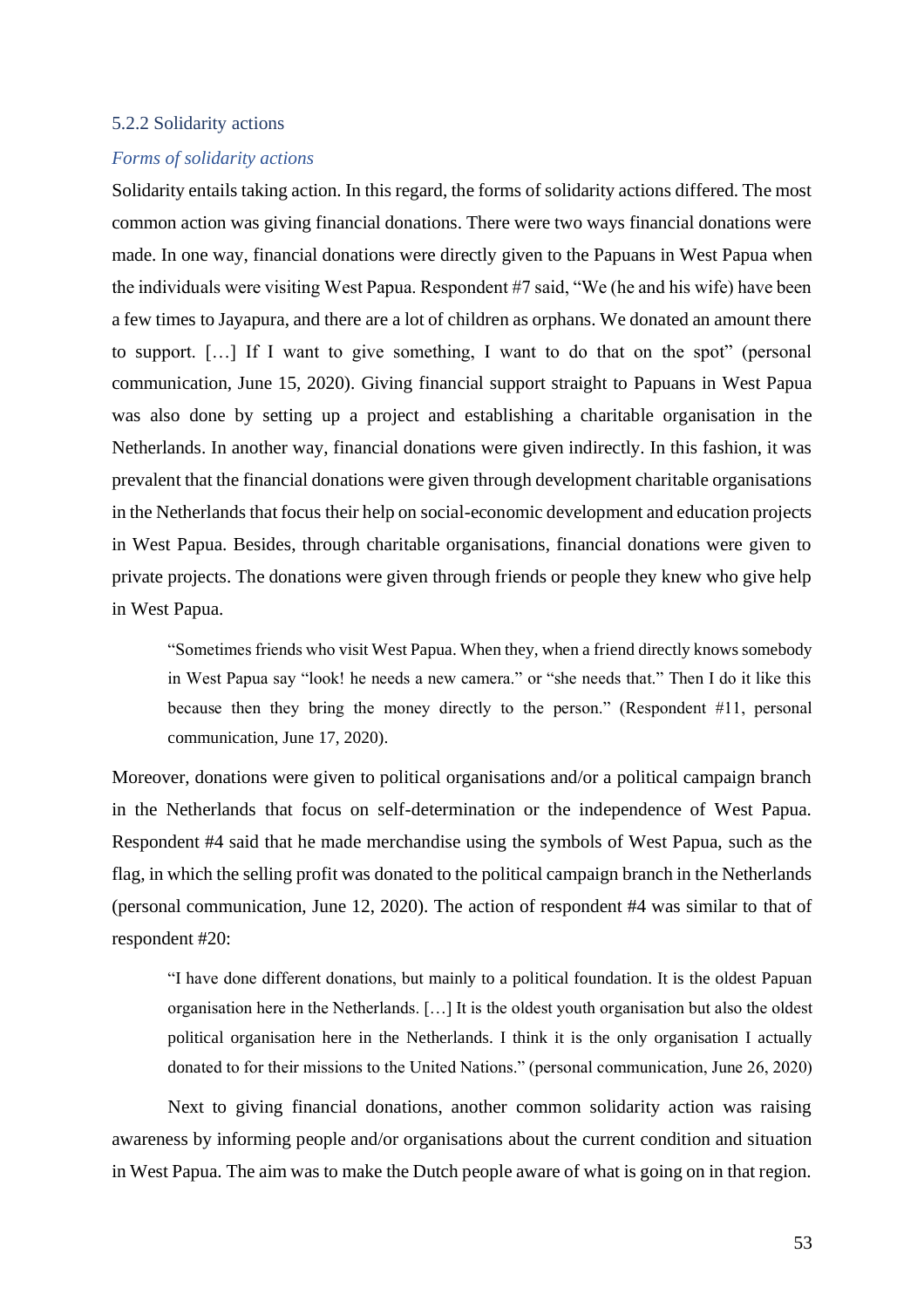Several respondents argued that the Dutch media was utterly silent about it. "There are almost no articles about the situation in West Papua" (Respondent #6, personal communication, June 15, 2020). Furthermore, respondent #6 claimed that the Netherlands profited a long time from West Papua in the colonial days. Therefore, the Dutch people should know what is going on in that western part of New Guinea island.

Different actions to raise awareness were undertaken. It was done dominantly by sharing articles or news concerning West Papua on new online media, such as social media or blog. In addition to sharing online, it was done by telling directly in conversation to friends, family, acquaintances, or other (private) people interested in West Papua. Respondent #1 conveyed that she tried to tell the story of West Papua and her personal family story to everyone she knew (personal communication, June 8, 2020). Her statement was corresponding with respondent #5:

"I mostly share. That's what I was trying to do my part in it. Share the stories, share everything with the world, with the friends that I have. Just to show the situation in the spotlight. So, there is no longer hidden behind the touch of Indonesian systems." (personal communication, June 12, 2020)

The least common actions in raising awareness were giving (guest)lectures; writing articles or books about West Papua; informing the spokes(wo)men of Dutch political parties, the Ministry of Foreign Affairs, and numerous organisations, such as Amnesty International and United Nations; organising events; organising and/or signing (e-)petition. Giving (guest)lectures were done by individual actors who have a mixed story between personal (family) story and related with West Papua. Informing institutions or organisations was done by individuals who are involved in (several) organisations, on behalf of the organisation and with the approval of the organisation. Regarding this, writing an open letter was, among others, a way to gain the attention of the Dutch government. Related to organising events, Papua Solidarity Day was an example. The event was held by individuals who were involved in the organisation. In this annual event, one of the guest speakers comes from West Papua, giving the Papuans a voice to tell the audiences in the Netherlands directly about the situation in the field in West Papua. Another event was organising an art exhibition or performance, held by individual actors as artists by profession. In organising and/or signing (e)petitions, to exemplify, respondent #5 said that she had signed several (e-)petitions, such as a petition against racism in Indonesia, a petition against anything that had to do with the oppression of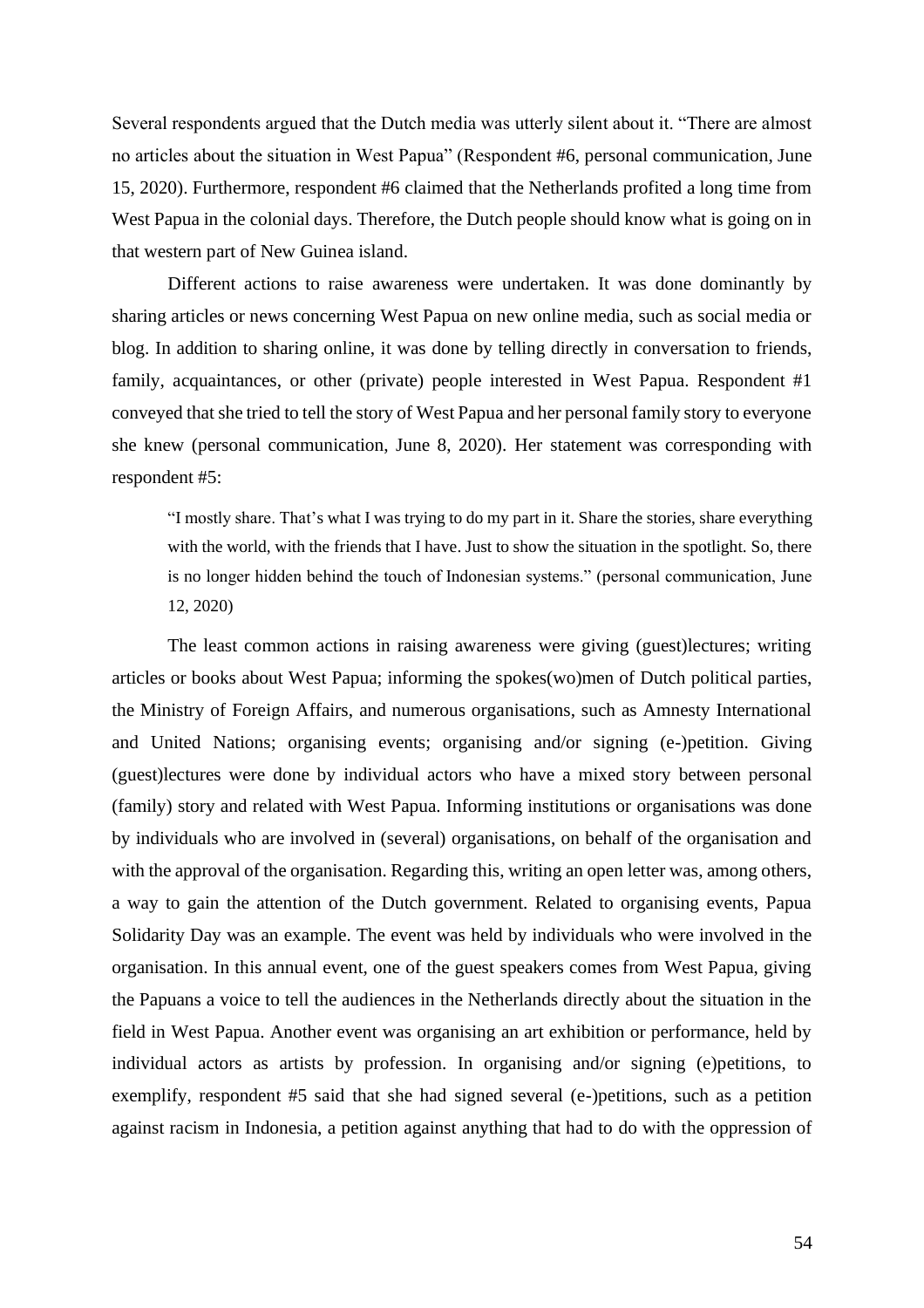the Melanesian Papuans and a petition for the injustice of political prisoners in West Papua (personal communication, June 12, 2020).

In the effort of raising awareness, certain events held in the Netherlands were taken advantage of. One of them was the *Nijmeegse Vierdaagse* (International Four Days Marches Nijmegen), a walking sport event held in Nijmegen annually. In this event, the participants come from all over the world from various backgrounds. Solidarity actors who joined this event brought a West Papuan "Morning Star" flag along with them. The idea was to show and introduce the existence of the Morning Star flag to other participants and spectators along the route to trigger questions regarding the flag. Once a participant raised questions about the flag, the actors would tell what flag it was and tell the story about West Papua.

Finally, the last common action of solidarity support was going on demonstration that was usually held by a political campaign in the Netherlands for West Papua. Joining a demonstration was a minor action compared to the two previous actions. The extract from respondent #18 describes the reason for joining a demonstration "I also participate in demonstrations, for example in front of the Vredespaleis, the Peace Palace or the Indonesian embassy because of size, the number, sometimes the number of demonstrators is small, and every extra voice can be of help." (personal communication, June 25, 2020). Respondent #26 explained his experience and reason for going on demonstration, "That was strange to do. Because it was a long time ago, I went to demonstrations. But I think I had to do it. Just be there" (personal communication, July 8, 2020). This type of action, it might be done frequently or only once in a lifetime.

# *Decision, limitation, and recognition & reciprocal expectation of solidarity actions*

Within solidarity actions for the Papuans, decision, limitation, and recognition and reciprocal expectation in taking solidarity actions were revealed. Regarding the decision to take solidarity action, the first source of decision was self-decision of the solidarity actors themselves. Respondent #1 stated that she did not ask the Papuans what kind of support they needed. She decided herself what actions she took, emphasising, "I never experience people from there [West Papua] really ask me "go to protest". So, it's really my own choice for sure." (personal communication, June 08, 2020). This source was similar to respondent #24, "I do it by myself. Nobody said what I have to do." Respondent #9 also mentioned that she decided by herself through learning about what was needed in West Papua without asking the solidarity recipient directly.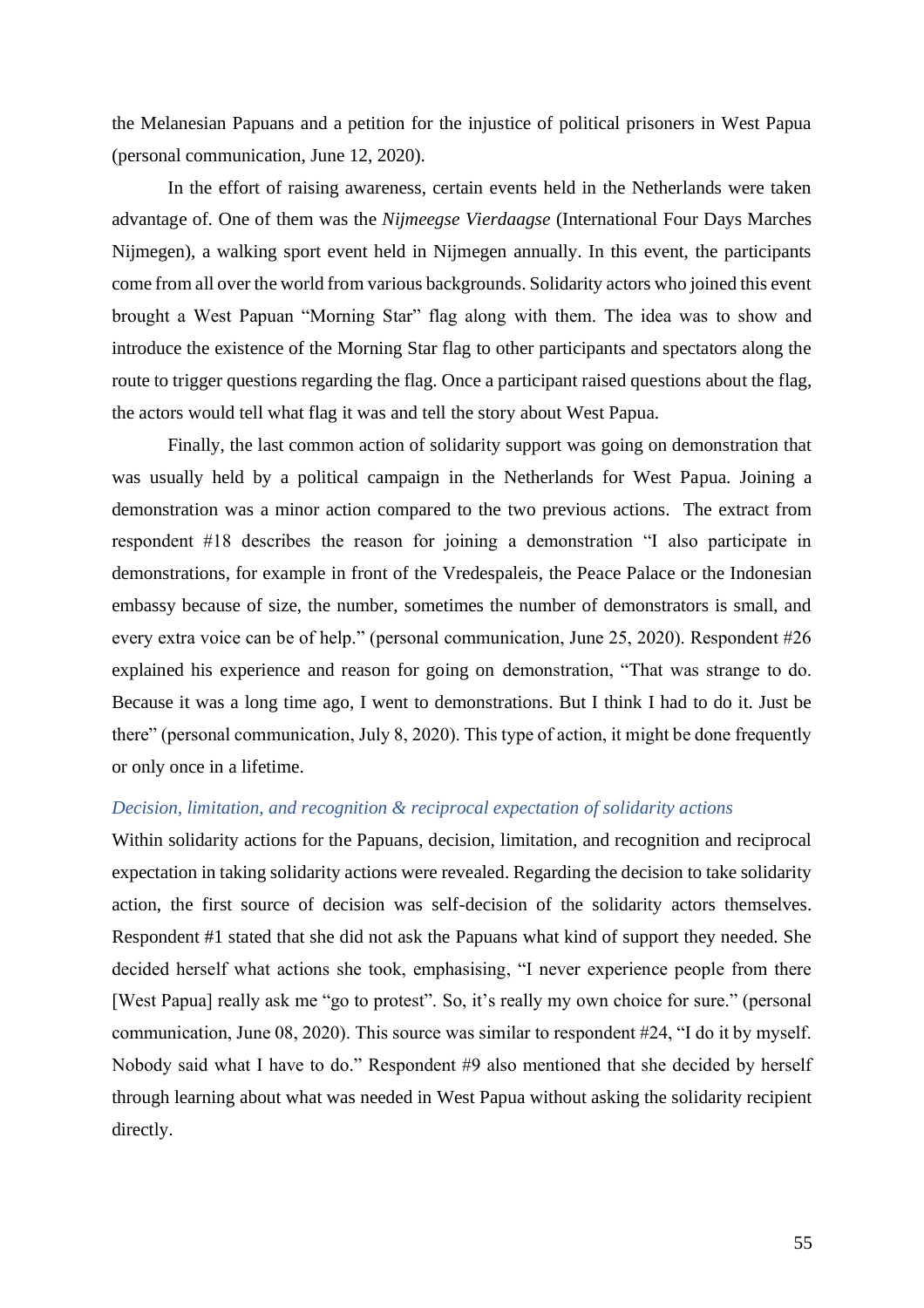In contrast with the first, the second source was an indirect source, namely through the Papuan-Dutch, organisations and/or campaigns, or individuals in the Netherlands, either by asking or being asked. Respondent #15 (personal communication, June 22, 2020) pointed out that she relied on a charitable foundation in the Netherlands where she donated financially with the argumentation that the foundation had Papuan members on the board and in West Papua itself and had many connections. Respondent #5 stated that she had never spoken directly to someone in West Papua. It always had been through the friends she had or a political campaign in the Netherlands (personal communication, June 12, 2020). Respondent #18 (personal communication, June 25, 2020) contended that it was safe for her and the Papuans in West Papua via the Papuan community in the Netherlands. Regarding this, respondent #31 asserted, "The Papuans here in the Netherlands work [politically] for the Papuans there" (personal communication, July 10, 2020).

The last source of decision was from the Papuans living in West Papua as the solidarity recipient itself by talking with or asking them. Respondent #20 said, "I have talked to them about what they need and what they want. Many plenties of times. The time when I was here [in the Netherlands], or the time that I was there [in West Papua]." Nevertheless, he also said, "They didn't tell me exactly what to do, but I knew exactly what to do." This statement is parallel with respondent #21:

"We drive all over the island [Biak], so they could tell exactly what was needed. And also, having conversations with the people there, we did that often. […] We went to the pastor in the village and we asked what the most aid is needed. Through the pastor there (because) he knows basically everything. […] Because of that, we came to certain types of help. And that mainly included schooling and things like that." (personal communication, June 26, 2020)

Finally, respondent #27 said that she talked directly with the Papuans although she had never been to West Papua:

"With the Papuans that came from Papua to the Netherlands, with Papuans that I met in East Timor, and Papuans that I met at a conference in Bali. I always tell them, "I am from the Netherlands. What do you want Dutch activists to do for Papua?"" (personal communication, July 9, 2020)

Though the actors were willing to act, performing particular action depended on individuals' ability to do, such as time, opportunity, and expertise and profession. The extract from the statement of respondent #28 shows how opportunity enabled him to join the demonstration: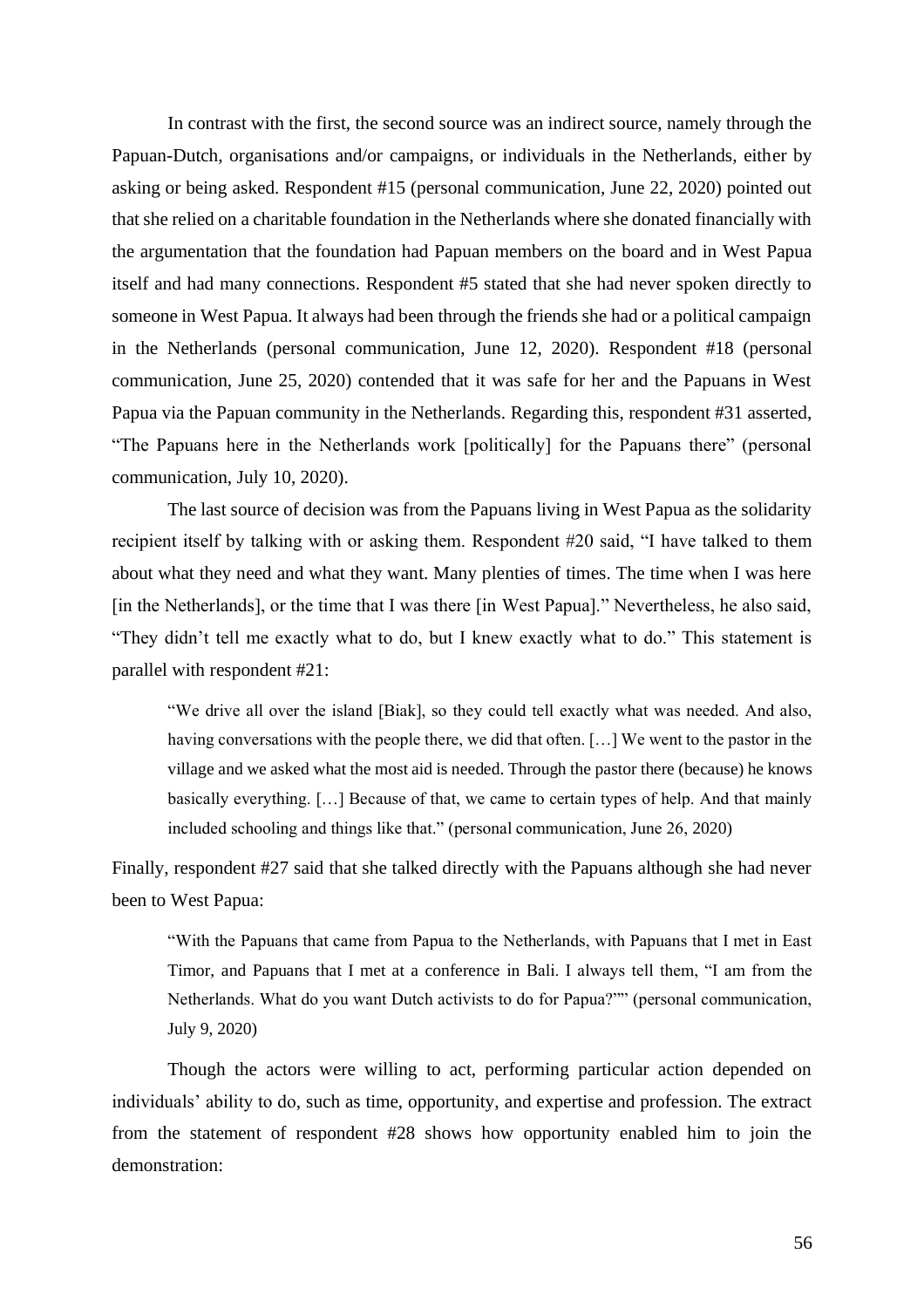"Sometimes I go to The Hague when we protest. But, that's when another group organises something, and I'm free and available and 'Okay, I'll go.' But, there has to be a possibility. I'm an entrepreneur. I have my business here. We live in an expensive society here." (personal communication, July 10, 2020)

The actors did not always want or were not able to express their solidarity into particular actions. There were four reasons for hindering. The first justification was safety. According to respondent #1, her action was raising awareness, but she would not go fully activist as she was afraid that she could not see her family anymore (personal communication, June 8, 2020). For respondent #11 (personal communication, June 17, 2020), she did not always post articles about West Papua on her social media. She did it 'very limited' as she was very aware of the 'consequences of things'. The second argument was a concern of being refused to enter Indonesia if the actors were involved in politics or had a connection with the political campaign for West Papua. As respondent #23 stated:

"It was a strange feeling that I thought the Indonesian government watch that kind of organisation, and I don't know how much they know about that organisation and which people are with that organisation. And then I thought, "Yes, I think about it that I would like to do" because I thought maybe if one time I will go back to West Papua, they say "No. You have a connection with them."" (personal communication, June 30, 2020)

The third reason was belief. This is exemplified in the view of respondent #21 that he did not sign any (e-)petition if there was a petition for West Papua because, according to him, signing (e-)petition did not bring about much effect (personal communication, June 26, 2020). The last reason was a personal situation. Having a job and location of residence might hinder individual actors from acting. For example, because of these both situations, respondent #24 could not take part in demonstrations all the time when there was a protest that usually took place in The Hague. Living in the northern part of the Netherlands and having a job had limited her to join demonstrations, she added.

Related to doing actions, all solidarity actors stated that they only wanted to help or support the others who were oppressed or in a needy situation and did not need any recognition, as can be seen in the excerpt from the statement of respondent #11, "not for my own purpose, only for the purpose that the country will be free" (personal communication, June 17, 2020). This statement resonated with the notion of respondent #20. "It's not really necessary that they know what I did. As far as they receive and get a better future from it. […] What was important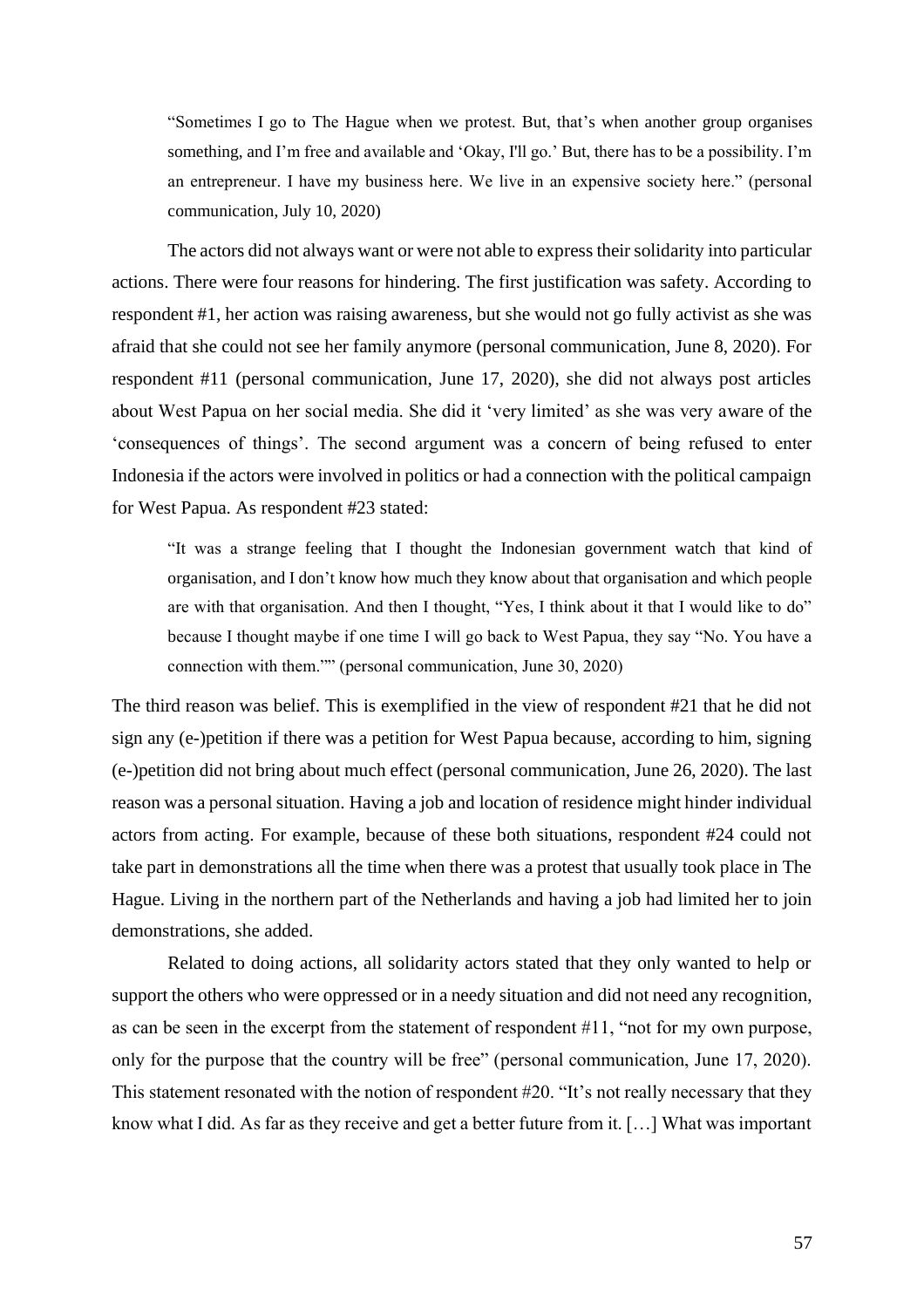is that their lives get better" (personal communication, June 26, 2020). The non-reciprocal expectation was also shown by respondent #5:

"And, of course, they can help us in the fight to be independent. But personally, I want them to be independent first. That to focus on themselves first, get them safe, and do anything that has to be done for their independence." (personal communication, June 12, 2020)

#### 5.2.3 Summary

There were diverse foundations for solidarity among the individual solidarity actors. Several individuals mentioned that their root and place of origin of the ancestor as their homeland were the motivations to have solidarity with the Papuans. With this, identity was the foundation for solidarity. Moreover, some other individual actors stated that the Papuans and their own people in a group, where these individuals belong, were "in the same boat", had a common enemy, and acknowledged the Papuans as brothers and sisters. These were the reasons that encouraged them to stand in solidarity. With this, brotherhood in struggle was the foundation for solidarity. Furthermore, numerous solidarity actors said that their emotional bond with West Papua and the people had motivated them to be in solidarity with the Papuans. Herewith, place tie was the foundation for solidarity. Then, certain people revealed their support for the right to selfdetermination and a cause for human rights, and their belief in dignity and justice, with a combination of close proximity to West Papua and the Papuans as stimuli to stand in solidarity with the Papuans. By this means, idealism was the foundation for solidarity. However, all solidarity actors felt emotions such as guilt, sorry, pity, anger, and sadness about what happened with the Papuans in the past and the current situation, have solidarity with the Papuans. By means of this, empathy or sympathy was the foundation for solidarity. Thus, there were five foundations: identity, brotherhood in struggle, place tie, idealism, and empathy or sympathy. By seeing all foundations, the first four foundations for solidarity were possessed by specific individuals depend on the group where they belong, while the last foundation was possessed by all individuals regardless of the group.

Regarding solidarity actions, all individual solidarity actors took actions, and certain individuals took at least one action with specific reasoning. There were three common actions, giving financial donations, raising awareness, and joining demonstrations. When individuals gave donations, they gave it directly to the Papuans in West Papua or indirectly via organisation, private projects, political organisations and/or a political campaign branch in the Netherlands. In raising awareness by informing the current condition and situation in West Papua to make Dutch people aware of the region, the forms were diverse. These were sharing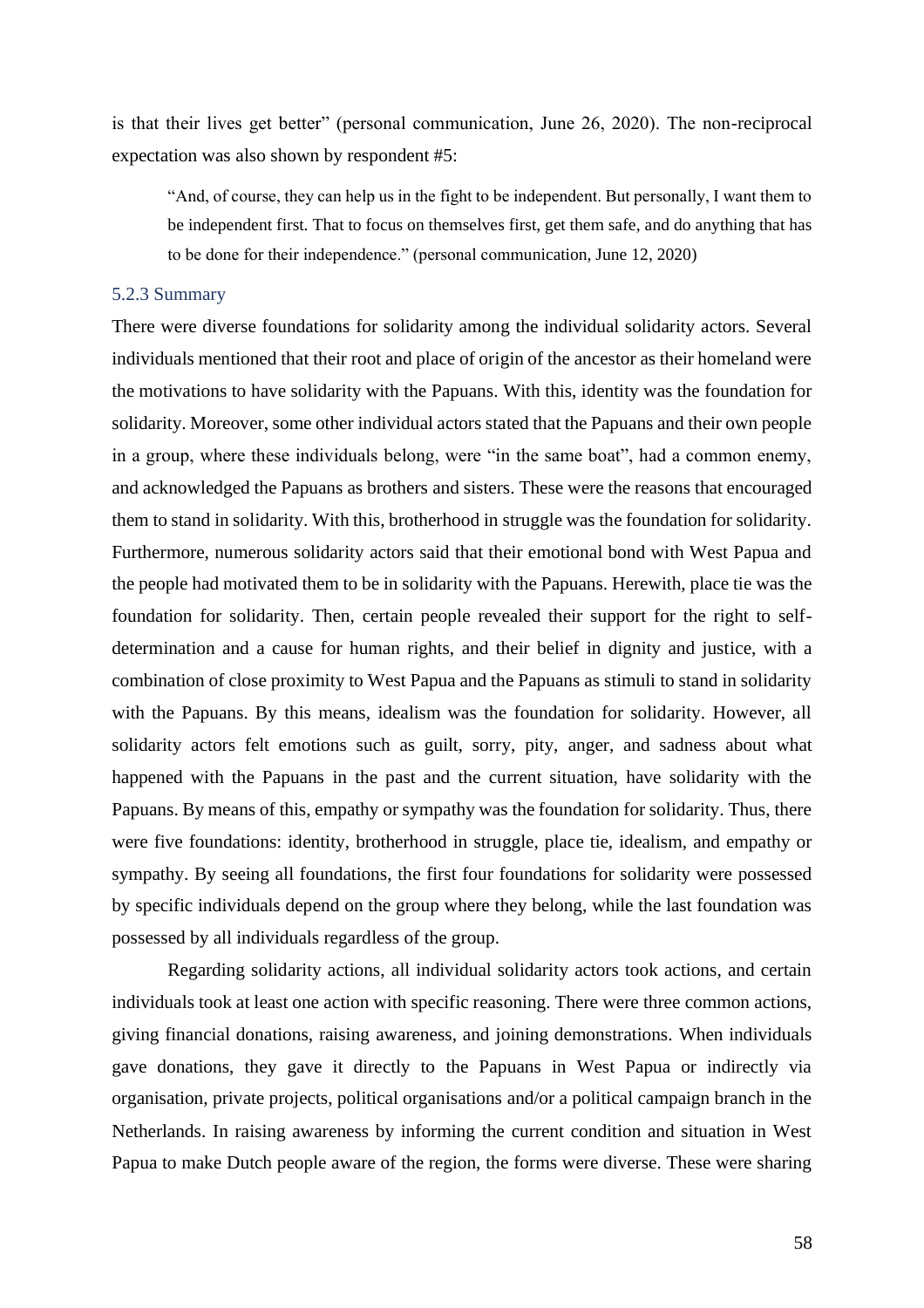articles or news concerning West Papua on new online media; telling directly in conversation to friends, family, and acquaintances, or other (private) people; giving (guest)lectures; writing articles or books about West Papua; informing the spokes(wo)men of Dutch political parties, the Ministry of Foreign Affairs, and numerous organisations; organising events; and organising and/or signing (e-)petition. In joining demonstrations, it might be done frequently or only once in a lifetime.

In taking solidarity actions, it entailed various issues. The first issue was sources of decision. A decision was from the actor itself, through the Papuan-Dutch, organisations and/or campaigns, or individuals in the Netherlands, or from the Papuans living in West Papua. The second issue was a limitation in taking actions, in which the actors did not always want or were not able to express their solidarity into certain actions due to a particular reason. Overall, there were four reasons: safety, a concern of being refused to enter Indonesia, belief, and personal situation. The last issue of solidarity actions was that the individuals merely wanted to help or support and did not require any recognition from the Papuans as the solidarity recipients.

# 5.3 Network

Having described the foundations for solidarity and solidarity actions, a description of networks that individual actors have will be presented in this section. In the solidarity of individual solidarity actors in the Netherlands, there were several typologies of network. In these network typologies, there is some overlapping with individual characteristics, which is hard to avoid. Part of the instrument used in characterising the individuals does have a network notion in it. In this section, it is not about the individuals but networks.

The first network was family network, that is having contact with the immediate and/or extended family members related to West Papua. Fifteen solidarity actors had this network. Respondent #1, her network was her grandfather. She stated that she was influenced by her grandfather, a West Papuan figure, but her grandfather did not ask her specifically and explicitly to do something related to West Papua, "my granddad was the vice president of West Papua council. And, he told me a lot of story about it, and of course I was raised by this story and it's a huge part of it." Furthermore, from her family, she became knowledgeable about West Papua and its people. The similarity was shown by respondent #5. She said that when she was young, her parents told her about Indonesian history: the connection between them and the Netherlands, West Papua, and Timor Leste. Through the network with her parents, her parents' story made her interested in the places of her origin, questioning, researching, deepening, and finally being kept busy about it (personal communication, October 10, 2020). And, eventually,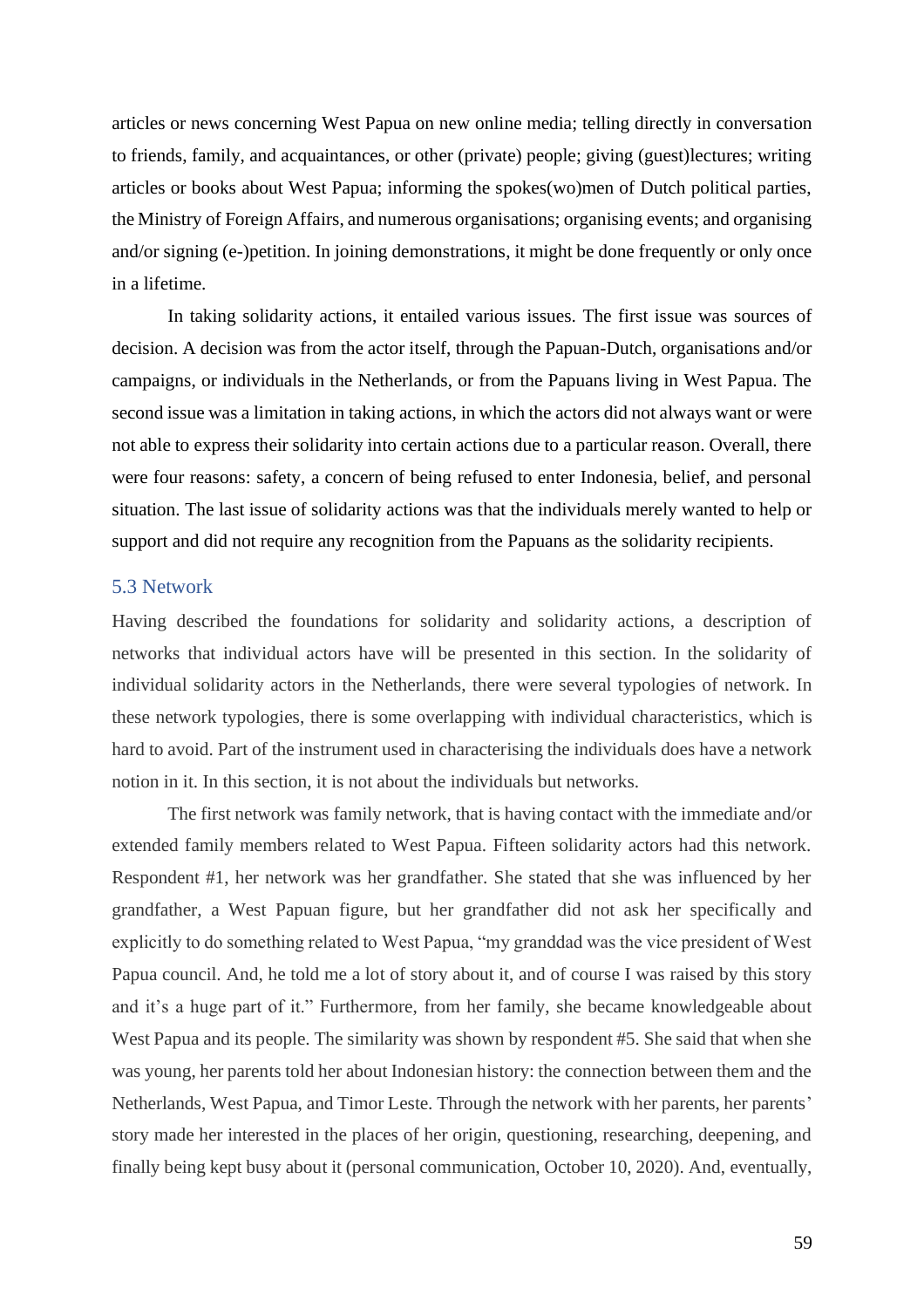she had solidarity for the Papuans in West Papua, according to her. Respondent #13 also mentioned the same:

"My parents were very deeply involved in that (West Papua), and you get that as a child. In addition, as a child, you get to know how your parents here in the Netherlands deal with the politics concerning the Papuan and the Moluccan movement. Whether you want it or not, you get that. And that remains." (personal communication, June 19, 2020).

Interaction with family was not only with immediate family members but also with extended family, as respondent #14 (personal communication, June 22, 2020) mentioned, "I also grew up with the Papuans (family and neighbour) in our Moluccan neighbourhood. And then you also see their struggle for their independence at that time. Then you also automatically show an interest in their fight. And it starts at a very young age." Furthermore, he argued that if maybe he had grown up with people from Timor or something, he might have focused more on Timor. For respondent #8, her solidarity for oppressed people was focused more on people in West Papua, arguing, "in West Papua, it will be maybe a little stronger because I have relatives in West Papua" (personal communication, June 16 2020).

The second network was a friend or acquaintance network, consisting of having contact with friends or acquaintances, mainly those who had lived or had been in West Papua in the 1950s and 1960s. Ten individuals had this network. According to respondent #6 (personal communication, June 15, 2020), he had a network with friends who had a similar background as he had, Indo-Dutch, who had lived in West Papua. But for him, this network did not influence the emergence of his solidarity. He mentioned that his solidarity emerged since he left West Papua in the 1960s "I have always been interested in the fate of the Papuan people ever since I arrived here (the Netherlands)." With his friends, he took solidarity action to make the Dutch people aware of what is going on in West Papua by standing up for the West Papuan case on Facebook.

In addition, respondent #9 (personal communication, June 16, 2020) had also this network, but she stated that having contact with her friends who were born in West Papua like her, through the stories that they had, has helped her to have solidarity towards the people in West Papua. Meanwhile, because of work, respondent #13 (personal communication, June 19, 2020) had contact with veterans who had been in West Papua in the 1950s and 1960s. From them, she knew the situation in West Papua. Finally, from having contact with friends and colleagues who travelled to West Papua, respondent #16 (personal communication, June 23,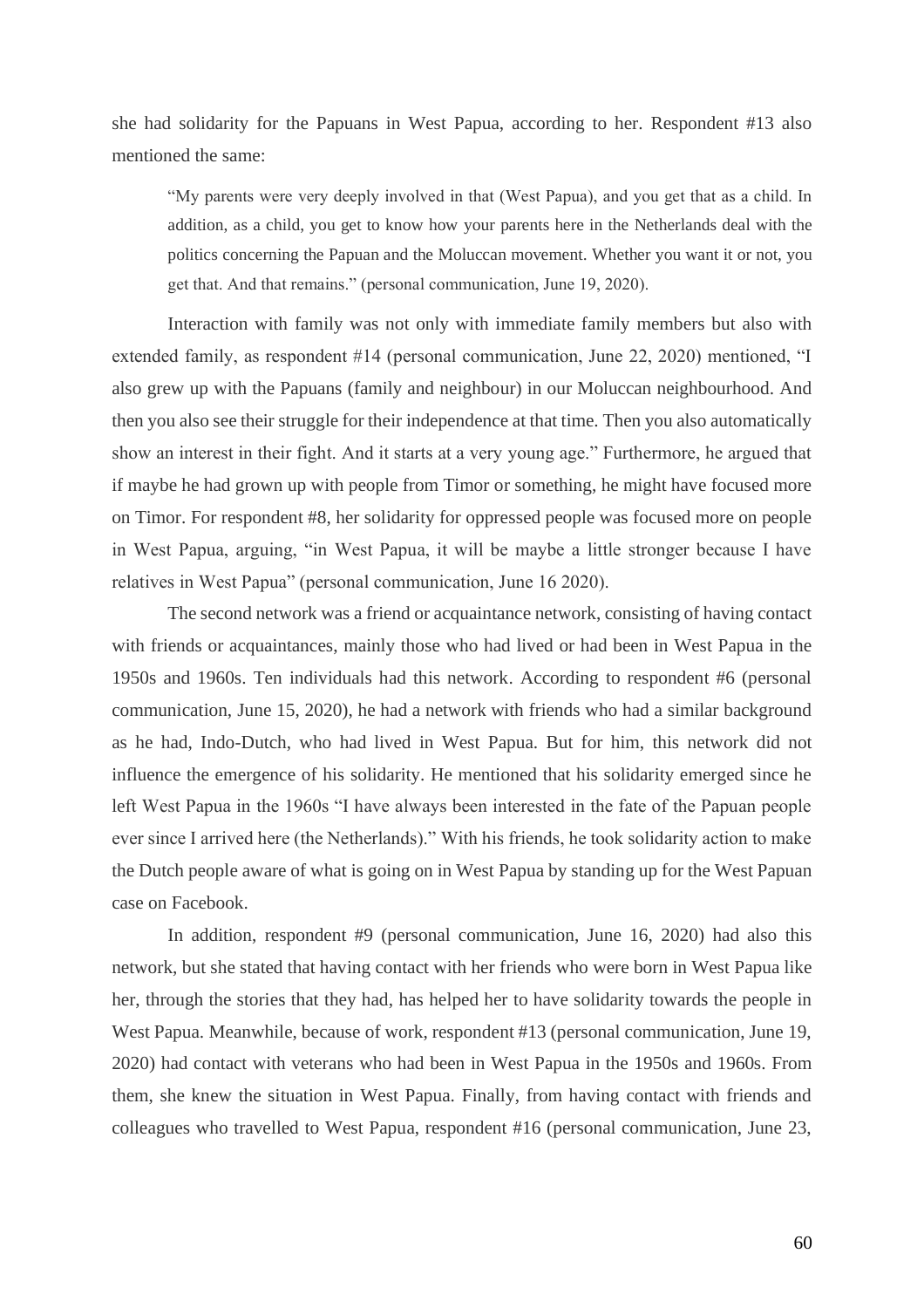2020) said that she started thinking about West Papua and having knowledge about West Papua. She added further that due to this, her solidarity feeling emerged.

The third network was Papuan community network, consisting of having contact with Papuans living in the Netherlands. Thirty people had this network. The ones who had contact only with Papuans living in the Netherlands had never been to West Papua or had not been to West Papua anymore since they left in the 1960s or had no prior knowledge about West Papua. More specifically, individuals who did not have a direct connection with West Papua and had no prior knowledge about West Papua usually had this one single network in the beginning. Respondent #3 exemplified this network and said that he knew West Papua from a Papuan-Dutch family in the beginning:

"I got in contact with a Papuan community through my (Papuan) in-law family […]. And through the years, I've gotten to know the family better, and also the culture better, because there are a lot of family meetings and a lot of activities. So, every time I went to those activities and I spoke to the Papuan people, I learned more and more about the story. Which I initially didn't know that much because Papua isn't that known in Holland. But as I spoke to more people, I got to learn more about it." (personal communication, June 11, 2020)

Afterwards, by having this initial knowledge, the solidarity towards the Papuans in West Papua emerged, as he confided, "The more stories and experiences I hear from different families fleeing to the Netherlands, the more I realise how much it has affected others from everywhere in West Papua." (personal communication, October 26, 2020).

Another example is respondent #34, who only knew and had contact merely with one single Papuan-Dutch.

"To be honest, I didn't know where West Papua was in the world and what kind of country it was before I met Septinus (pseudonym). And I was reading two months ago the book "extinction rebellion", "nu het nog kan". […] In this book, Septinus wrote a story about the relation between West Papua and climate change and the extinction rebellion. And I was so shocked when I read this story that I was like, why I didn't see all those connections between climate change, racism, and colonialism. And why I didn't know anything about West Papua. [...] We talked for an hour about West Papua, how I was feeling about racism and a lot of different topics. And I think that was my first connection with West Papua. That I was getting more the story of West Papua known." (personal communication, August 14, 2020)

Because of her network with the Papuan community, from knowing West Papua through the Papuan-Dutch, respondent #34 had solidarity specifically towards the Papuans. "I think because of the personal story of Septinus. […] it's hard to focus on everything if you don't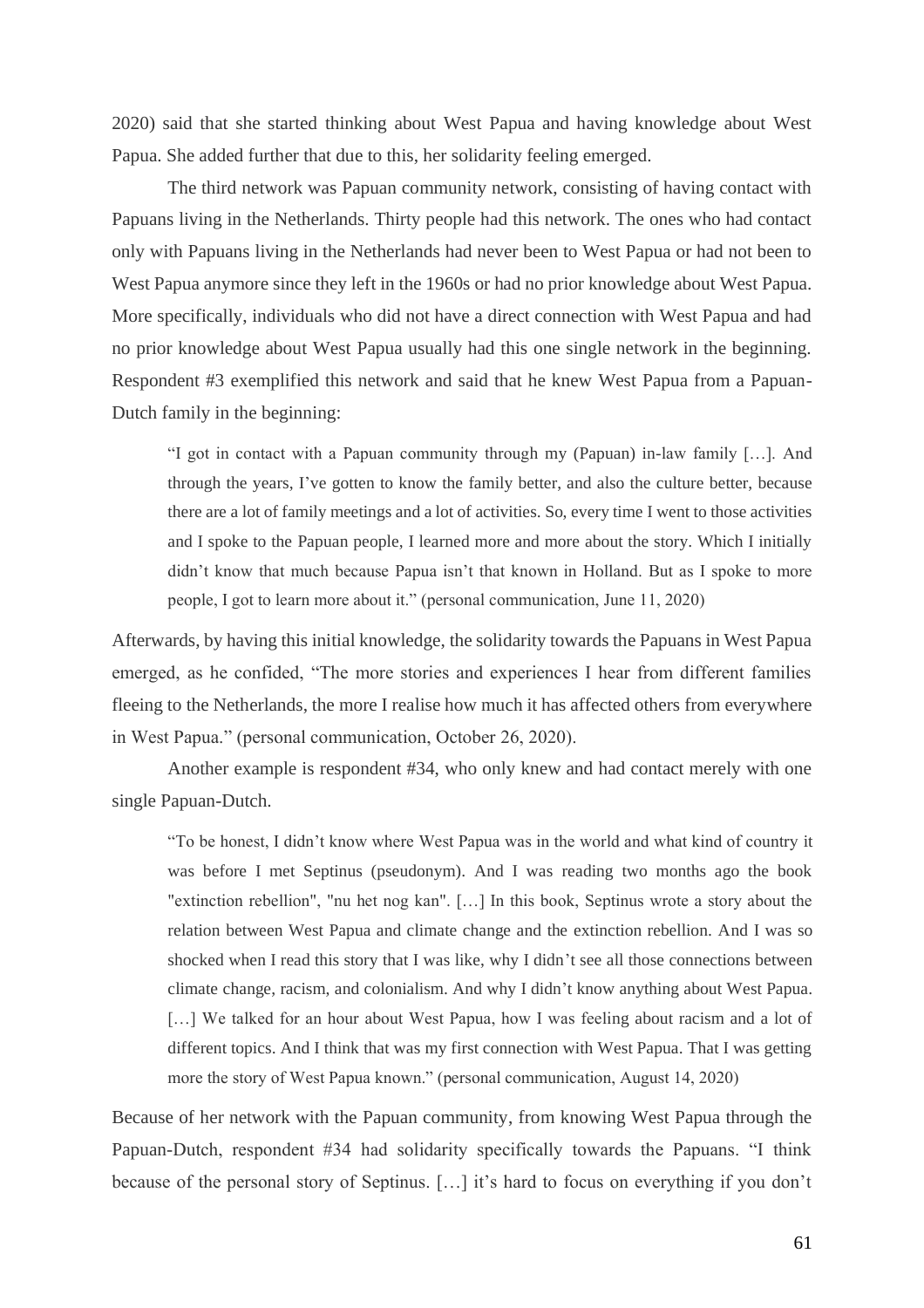have a personal connection. And I have a personal connection with Septinus, and that's really helped me." (personal communication, August 14, 2020). For respondent #27 (personal communication, July 09, 2020), according to her, through a solidarity movement for East Timor (Timor-Leste) in the Netherlands, she met the Papuan-Dutch, made the most personal connection with them. This good interaction gave her insight into what was going on in West Papua and has led her to have solidarity towards the Papuans after East Timor gained its independence. Somewhat different than previous respondents, respondent #26, who already had solidarity had a different experience. He said that his solidarity grew because "the personal stories they tell help in understanding what is happening in West Papua in the past and in these days" (personal communication, November 2, 2020).

The fourth network was dual Papuan network, consisting of having contact both with the Papuans living in the Netherlands and West Papua. This network distinguishes the last category, which merely concerned contact with Papuans living in the Netherlands. Twentyfour people had this type of network. Solidarity actors had dual Papuan networks mainly because of visiting West Papua. The ones who had never been to West Papua had contact through social media. Within this network, the actors had different experiences. Respondent #12 said that the contact with the Papuans, either in the Netherlands or abroad, came much later. Specifically, having contact with the Papuans in West Papua has begun after the start of social media around the years 2005-2006. Nevertheless, he stated that, in general, this kind of network did not influence his solidarity (personal communication, October 22, 2020). This experience was similar to another actor. According to respondent #10 (personal communication, October 26, 2020), his solidarity had nothing to do with the interaction with the Papuans. He said that his solidarity was always there, but he had no idea how to handle or what to do with his solidarity for the Papuan people in West Papua. Nevertheless, due to his contacts with the Papuans living in the Netherlands, he could start doing real things, such as establishing a charitable foundation for West Papua.

In contrast with what has been mentioned before, respondent #24 said that when she was more involved with actions or meetings with other Papuan-Dutch in the Netherlands, she found some company in her ideas that made her solidarity with the Papuans in West Papua stronger. Furthermore, according to her, her solidarity became also stronger when she had contact with the Papuans in West Papua because of her visit, "It always opens my eyes more and will be more motivated to do something." (personal communication, July 1, 2020). Strengthening solidarity due to having dual Papuan contact was also mentioned by respondent #20, "I have more empathy, more feelings for them than I had before" (personal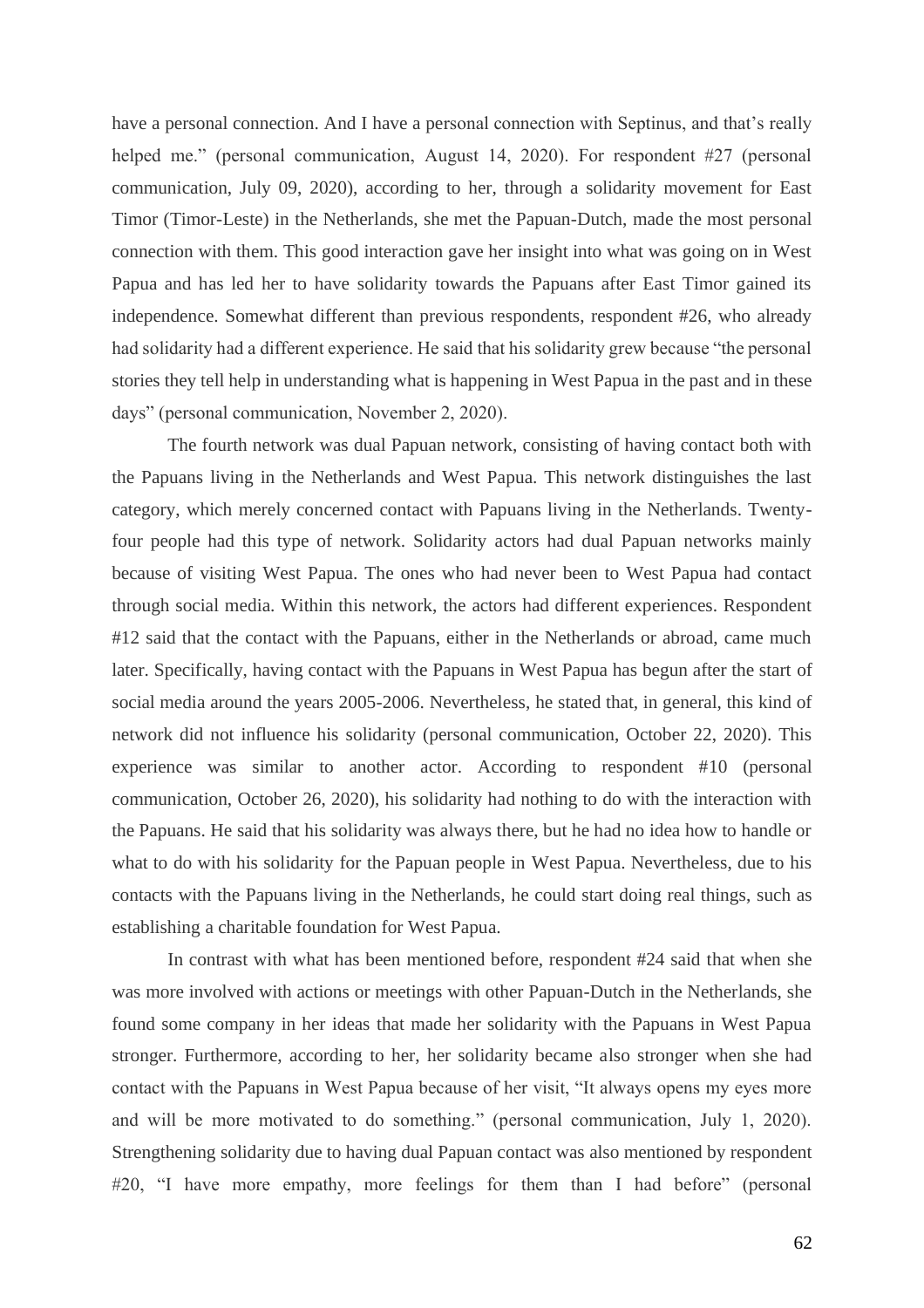communication, June 26, 2020). Likewise, respondent #17 (personal communication, November 3, 2020) stated that recent contacts helped her understand the severe meaning of living under pressure and not being able to speak out for the Papuans in West Papua. This understanding made her realise the importance of solidarity.

The fifth network was organisation network, consisting of having contact with organisations in the Netherlands and/or in West Papua. Twenty-seven solidarity actors had this network. Within this network, the actors had contact with organisations as they were (board)members. Respondents #29 and #31 were board members of a political organisation in the Netherlands that focused on the right to self-determination. Within their organisation, they first had sympathised with the Moluccan community in the Netherlands for their wish for an independent state, the Republic of South Maluku (RMS). Through the organisation and because the Moluccan community has sympathy for the Papuans, they began to sympathise with the Papuans. The sympathy led to solidarity with the Papuans. Besides due to being (board)members of the organisations, the individuals also had contact with other organisations as their organisations worked together. Respondent #19 said that he was involved in the human rights group for the Moluccas. His organisation worked together with, among others, a campaign for West Papua (personal communication, June 25, 2020).

Furthermore, the actors had contact with organisations because they were donors of the organisations. As donors, they were informed about the current situation in West Papua. Some individuals also had no direct contact with organisations but merely followed organisations' social media after they had the Papuan community network. Because of this, they also knew what happened in West Papua. Thus, the individuals had different experiences from the organisation network. Because of this network, most of them knew the situation of what happened in the area. Moreover, from the organisations, they had connections with the Papuans living in the Netherlands as well. Finally, several actors said that the solidarity also became more substantial due to this network, as mentioned by respondent #23 (personal communication, November 09, 2020) "Because of the organisation my solidarity strengthens".

## 5.3.1 Summary

There were five networks in this research. These were family network, friend or acquaintance network, Papuan community network, dual Papuan network, and organisation network. The family network consisted of having contact with the immediate and/or extended family members. This network affected establishing solidarity with the Papuans living in West Papua. The friend or acquaintance network consisted of having contact with friends or acquaintances.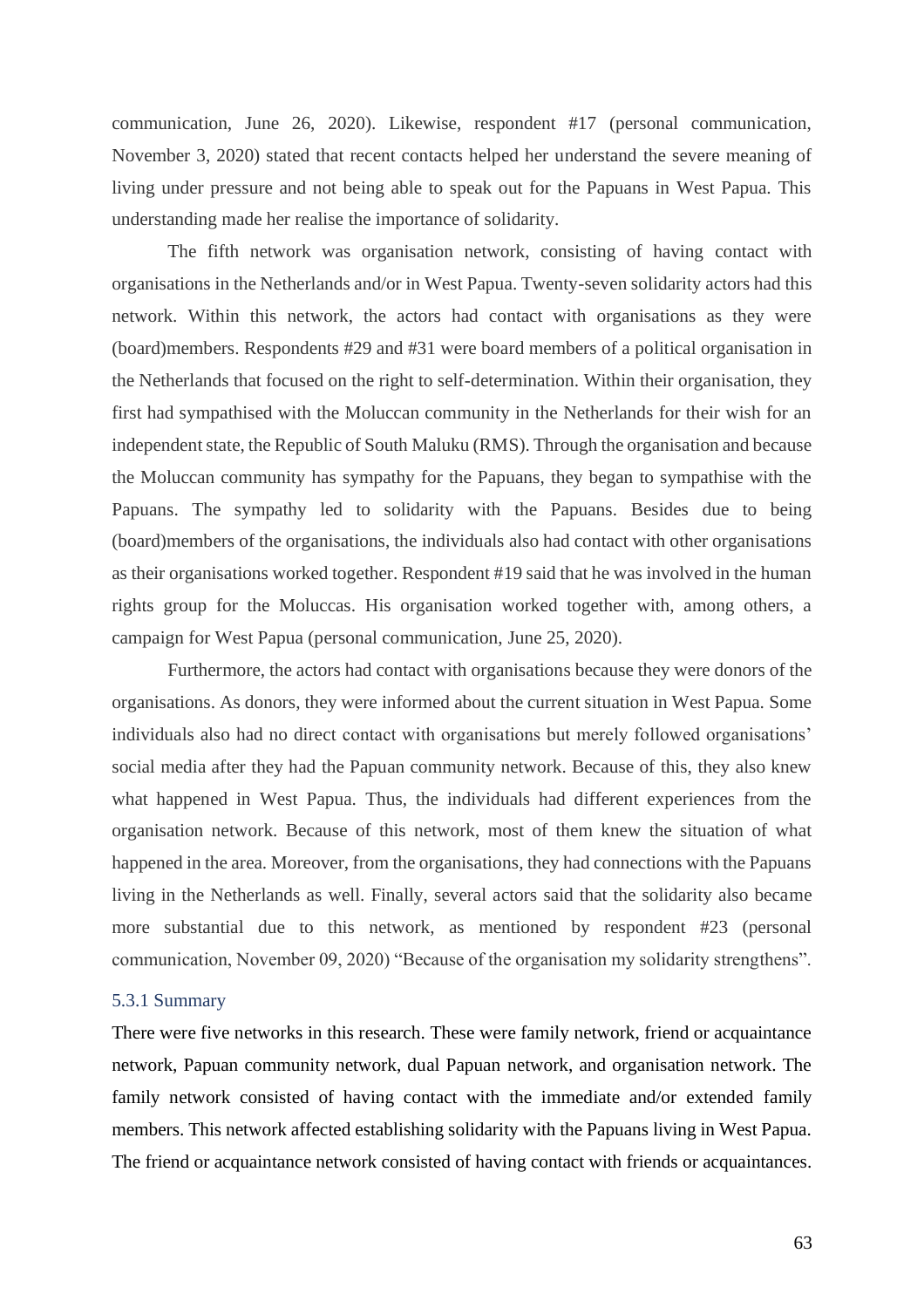This network exerted an effect on knowing West Papua. It also affected the emergence of solidarity for individuals who did not have a sense of solidarity feeling towards the Papuans. However, this network did not affect one's solidarity when the individual already had a solidarity feeling but taking solidarity action. The Papuan community network consisted of having contact with Papuan-Dutch only. This network brought about having initial knowledge about West Papua, the emergence of solidarity, and strengthening solidarity. The Dual Papuan network consisted of having contact with the Papuans living in the Netherlands and West Papua. On the one hand, this network produced an effect on strengthening solidarity for individuals who mostly had a solidarity feeling from having an initial family network. On the other hand, this network did not affect individuals' solidarity for those who already had solidarity in the beginning without the influence of any network. Nevertheless, they were able in taking solidarity actions because of this network. Finally, the organisation network consisted of having contact with organisations in the Netherlands and/or in West Papua. This network had several effects. These were knowing West Papua, taking solidarity actions, interacting with the Papuan community in the Netherlands, and strengthening a solidarity feeling for those who had already a solidarity feeling from having an initial family network.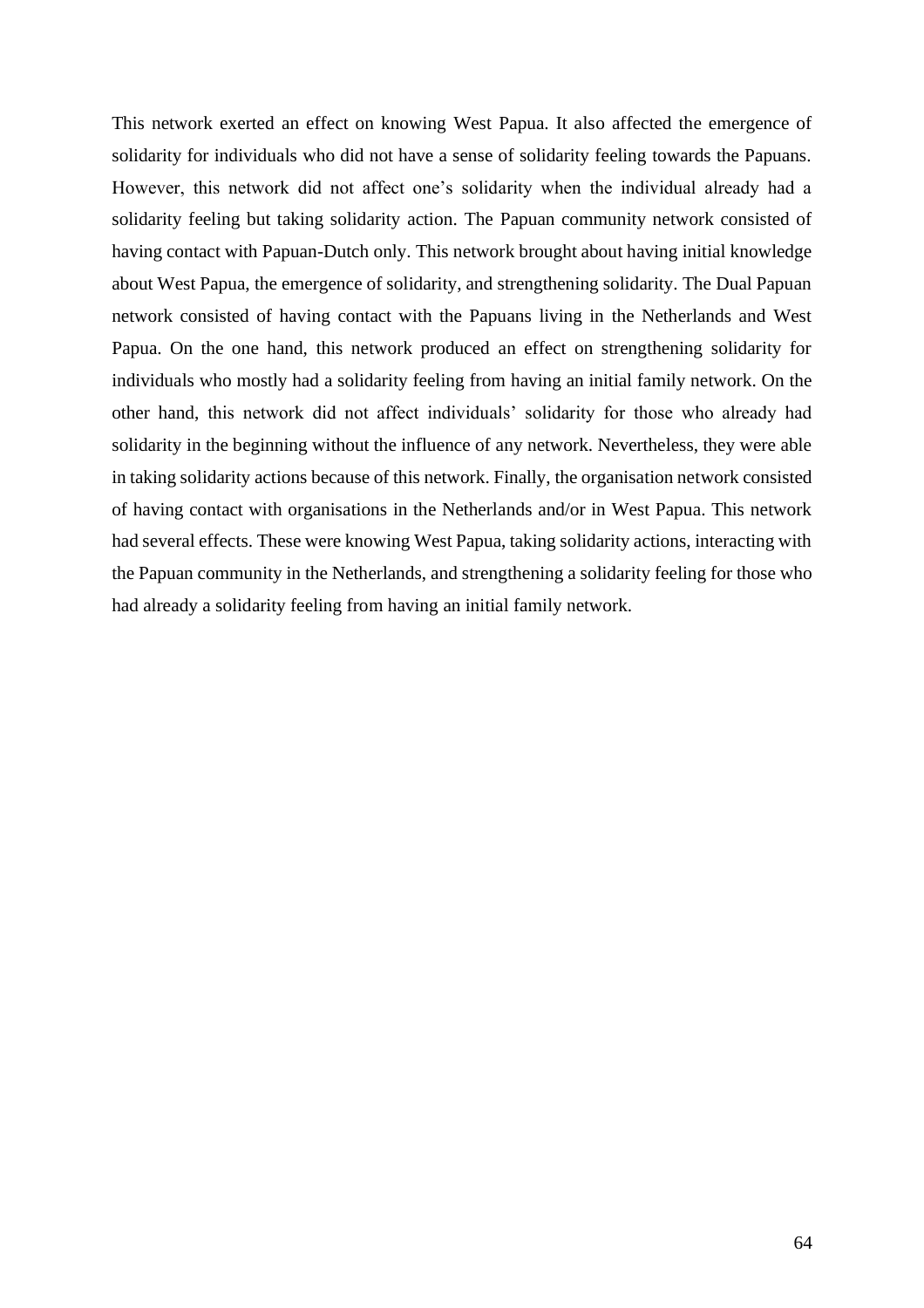# Chapter 6. Discussion of empirical results

Following the description of empirical data gathered through the interviews, this chapter contains the second part of the empirical results of the qualitative analysis. Here, the empirical data in the previous chapter is discussed. The first discussion is about the connection between the individual actor and solidarity. The second discussion is concerning the connection between the individual actor and aspects of solidarity. And the last discussion is relating to the connection between the individual actor, network, and solidarity. At the end of the chapter, the conceptual framework is revisited.

## 6.1 The connection between individual actor and solidarity

As shown in section 5.1, the individual actors in the Netherlands who had solidarity with the Papuans living in West Papua were heterogeneous. They were Papuan-Dutch, Moluccan-Dutch, Indo-Dutch, and Dutch background. This heterogeneous formation is understandable considering that the Netherlands consists of a multi-ethnic society from the late 1950s. One of the causes for multi-ethnic society was immigration from its former colonies, as an effect of historical ties, the Dutch East Indies and Dutch New Guinea, in which Dutch, Moluccans, Eurasians, and Papuans from the areas came to the Netherlands (UCL, n.d.; Jouwe, 2012). Within this variation, one thing was prominent in the sense that they had one most common thing: they were connected with West Papua. This connection has led the actors to have solidarity with the Papuans living in West Papua specifically. Without it, the solidarity of individual actors in the Netherlands with the others or certain others might be with anyone.

For the individual solidarity actors who were not connected with West Papua but had solidarity with the Papuans living in West Papua, it can be argued that by living in the Netherlands, given the history that the Netherlands had with its former colonies, people in the Netherlands had the opportunity to develop a sense of solidarity towards the Papuans. It should be noted that this study is not suggesting a glorification of colonialism in the sense that colonialism (West Papua was a former colony of the Netherlands, see section 4.1) encourages solidarity, per se: bad happened in the past has a positive effect on people in the development of solidarity in the future. However, this research emphasises that the history between both places affected the solidarity establishment. In this case, it was just by chance that the history was a colonialist history, a colonial relation history between the Netherlands and its former colony. It is proven from the statement of respondent #32 stating, "We already have a relationship with Papua […] the relationship still exists because of history. History means we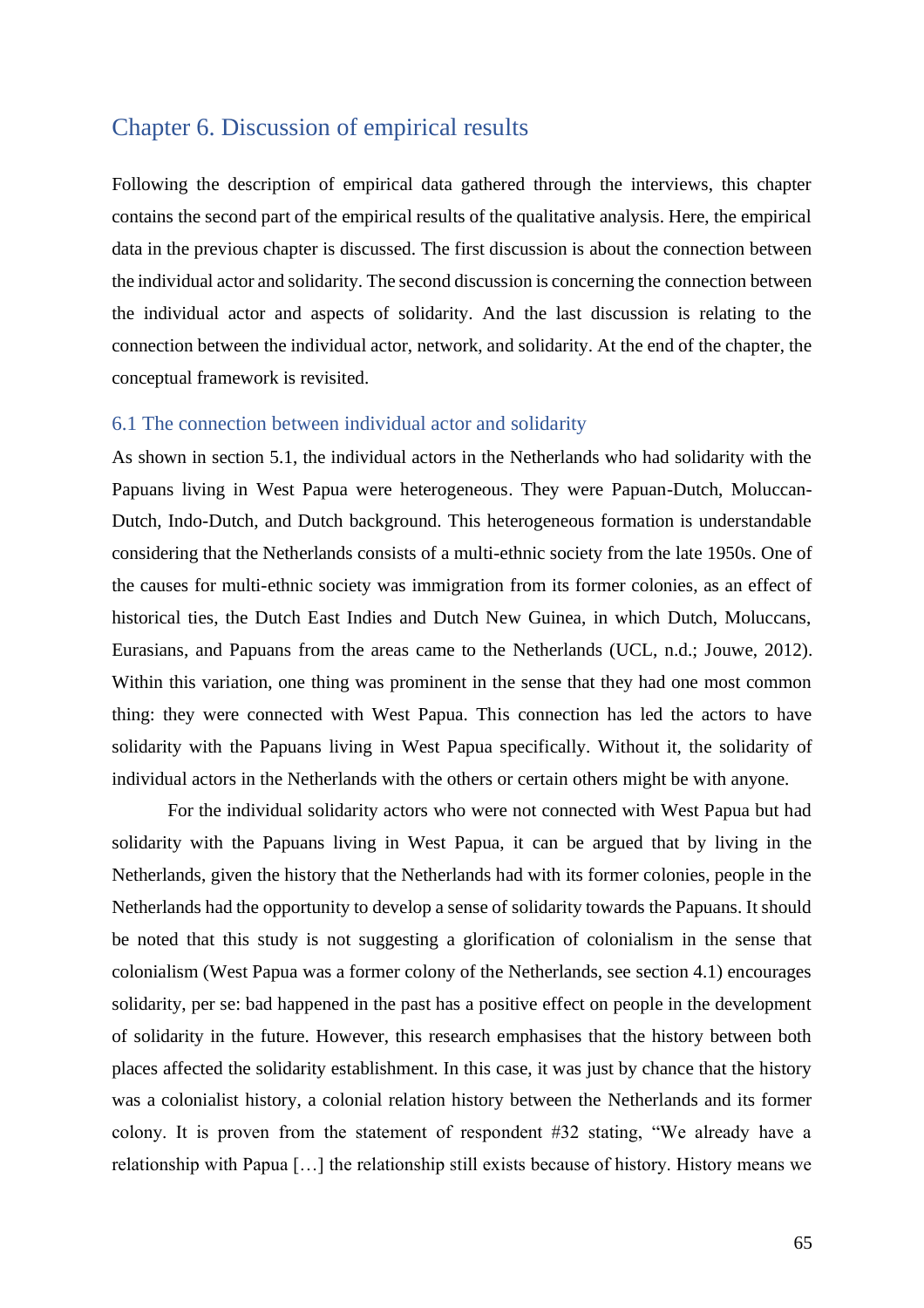are also responsible. We in the Netherlands are responsible for Papua (people), I think." (personal communication, July 30, 2020).

Regarding the effect of history on solidarity, on the one hand, the actors of Moluccan descent had an indirect connection with West Papua. Still, they had solidarity towards the Papuans in West Papua. It can be understood because they were connected with the former colony of the Netherlands, Indonesia. Meanwhile, Indonesia had a connection with West Papua (see section 4.2). On the other hand, Dutch solidarity actors who had no direct connection with West Papua had also solidarity because they knew what happened in West Papua, either from the news, literature, or Papuan-Dutch. This knowledge was also due to the historical ties between the Netherlands and West Papua, the former colony of the Netherlands. Finally, this knowledge has influenced people in the Netherlands to possess solidarity towards the Papuans in particular. Without the history that the Netherlands has with its former colonies, there was a possibility that the solidarity of people in the Netherlands with the Papuans specifically would not exist.

It was also evidence of why the backgrounds of solidarity actors for the Papuans were very specific. None of the solidarity actors had a Moroccan or Turkish background, for instance. It is because they do not have a relation or connection, either with West Papua or Indonesia. Therefore, without a "special" connection, in this case, a special relationship because of history, solidarity with "particular others" would not have occurred.

Turning now to the kinds of solidarity, the backgrounds of solidarity actors determined the existence of solidarity. As mentioned in section 5.1, most individual actors stood in solidarity with the Papuans for the cause of self-determination or struggle for independence. This solidarity was dominant among individual actors, especially within the group of individual actors of Papuan-Dutch and Moluccan-Dutch.

None of the Papuan-Dutch solidarity actors did not stand in solidarity for this cause. Clearly, it had to do with the history of West Papua in the past that the Papuans were promised to gain independence by the Dutch government, and according to this group, the Papuans were entitled to independence. For Moluccan-Dutch, it has to do with their similar history of struggle to be independent from Indonesia, in which the Dutch government had promised them a Moluccan state, Republik Maluku Selatan (RMS). To this day, the state does not exist.

Furthermore, this kind of solidarity for the cause of self-determination or struggle for independence hints to conflict. Thus, it can be said that conflict played a role. Herein, conflict shaped the kind of solidarity of individual actors. Solidarity for the cause of self-determination or struggle for independence can be considered as a kind of solidarity-related conflict.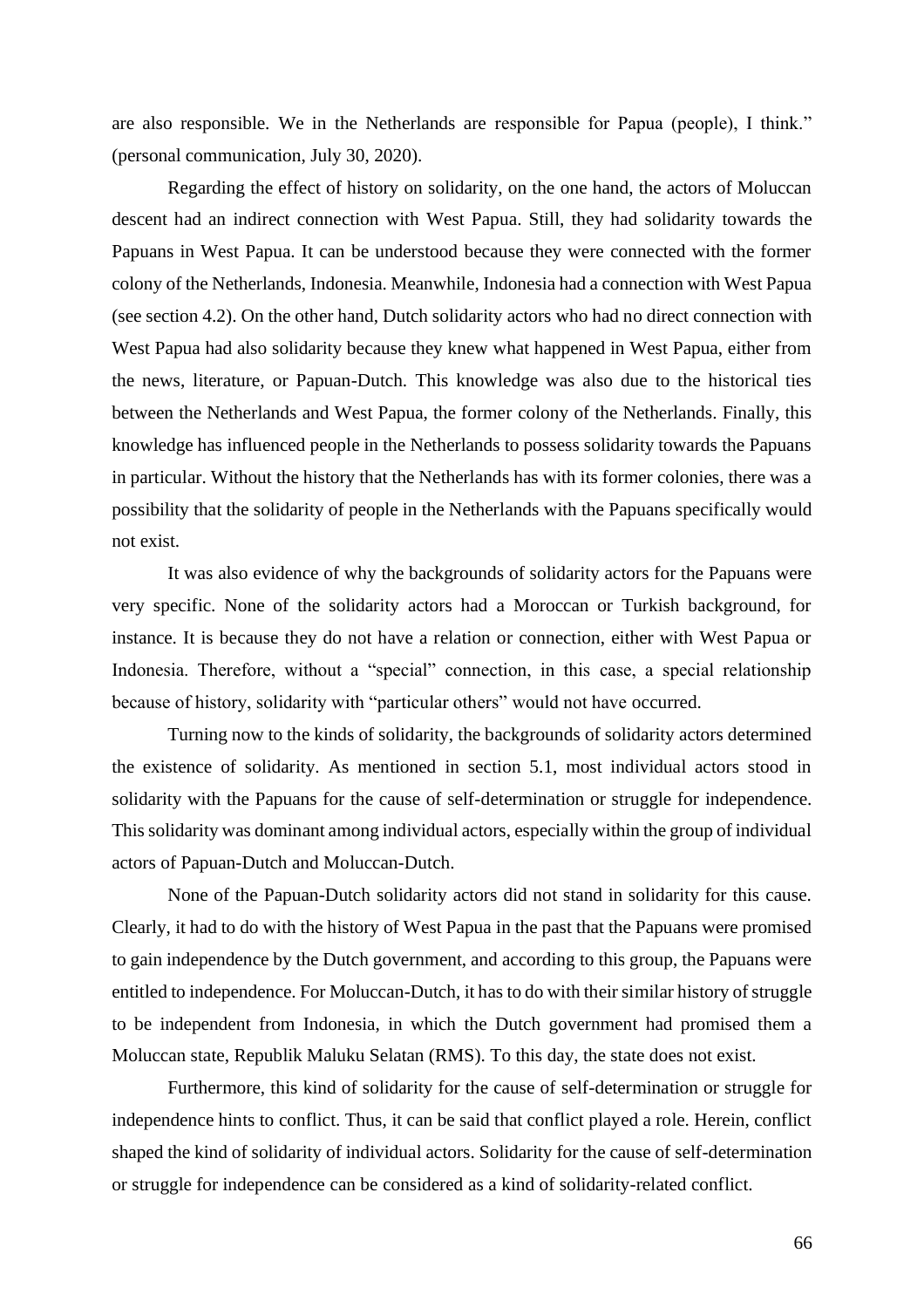It was different among individual actors in other groups, Indo-Dutch and Dutch, regarding the first kind of solidarity. The kinds of solidarity of them were mixed of three kinds of solidarity that have been found within this research. Herein, Indo-Dutch and Dutch did not have a specific history related to who they are, interest or wish (for example, for independence), except that they have been to or lived in West Papua and/or knew about the region. Their backgrounds have led them not to have one specific kind of solidarity. This study argues that it depends on their distinct ideas and mindsets how they identified and saw the Papuans regarding the lived situation of the Papuans in West Papua, that is to say, the perspectives for one of the solidarity foundations in the following section.

## 6.2 The connection between individual actor and aspects of solidarity

#### 6.2.1 Foundations for solidarity

This study has found various sources for the emergence of solidarity by the individual actors in the Netherlands who had solidarity with the Papuans based on section 5.2.1. These were identity, brotherhood in struggle, place tie, idealism, and empathy or sympathy as the foundations for solidarity. Identity was the first foundation for solidarity. This foundation was specifically visible in individual actors of Papuan descent who pointed to their root as the source of the emergence of solidarity. Identifying the identity and place of origin of the ancestor has led them to be in solidarity with their fellow people who live in the place of origin. Herein, the identity and place of origin incurred a moral obligation to be in solidarity with 'certain others'. Therefore, individual actors with Papuan descent had solidarity with the Papuans living in West Papua, especially those in a needy situation. For them, the Papuans in West Papua were considered to be 'one of us'. Thus, based on identity and a feeling of being 'the same' with the Papuans, there was a sense of necessity to be solidary. In addition to that, as these individual actors continued to relate to their ancestral homeland, the solidarity towards fellow people in the ancestor homeland emerged. It corresponds with the notion of Safran (1991) that the orientation of homeland, either the homeland is real or imagined, significantly influences the emergence of the solidarity of the individuals in the diaspora. In that respect, Papuan-Dutch had not only solidarity towards their fellow Papuans living in the Netherlands but also with Papuans living in West Papua.

Brotherhood in struggle was the second basis for solidarity. The individual actors of Moluccan descent mostly experienced this type of foundation. It can be explained because the Moluccans in the Netherlands predominantly wish for an independent Moluccan state in the Moluccas, Indonesia. According to Margriet Rozema (2018), the wish for a state among the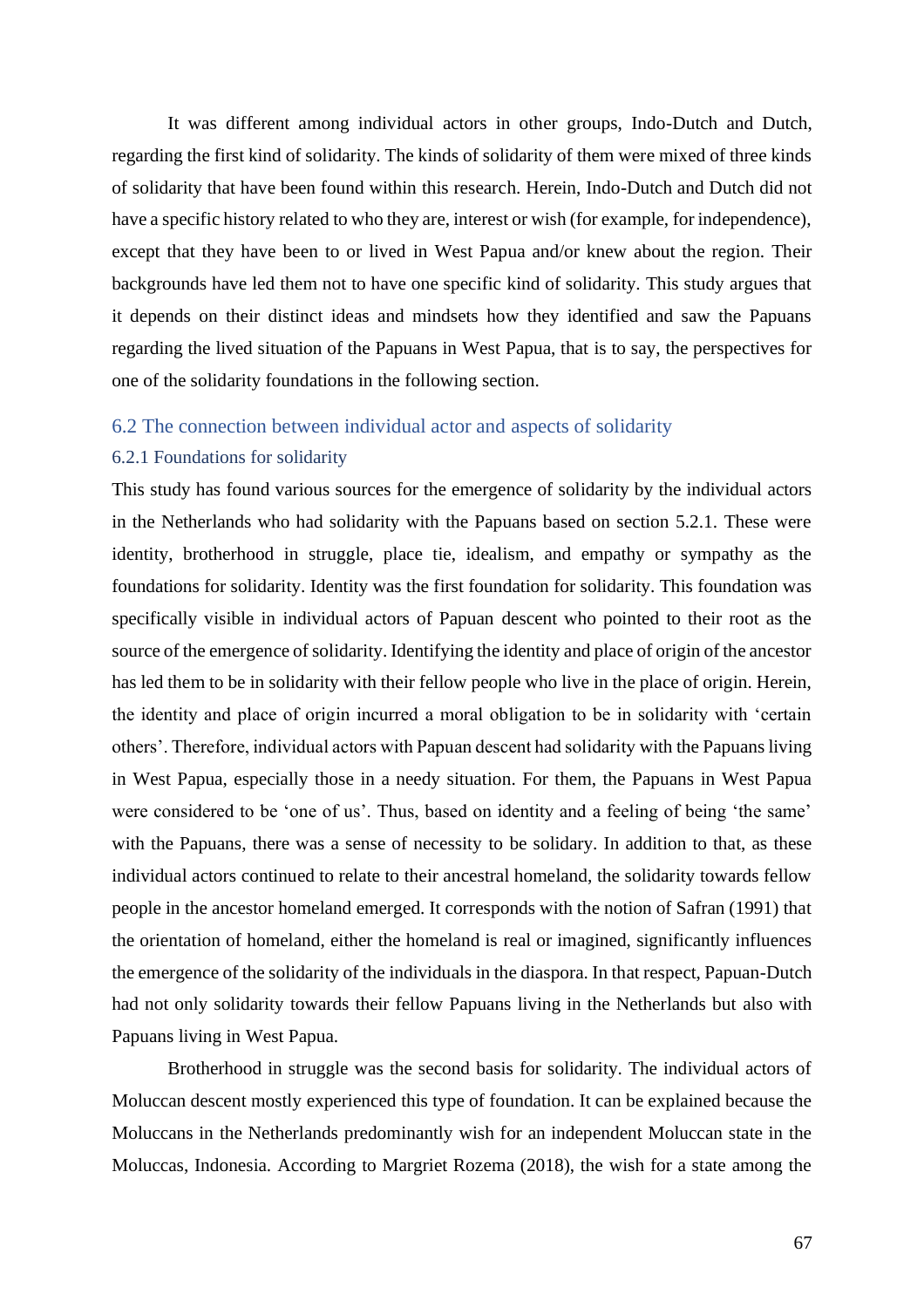Moluccan-Dutch remains today. It means that they have the same interest and goal as the Papuans who wish for "Papua merdeka" (independent Papua). Both are longing for selfdetermination or independence from Indonesia. Consequently, the ones who had this aspiration incline to stand in solidarity with the Papuans and support the cause for independence. The fact that having a feeling of Indonesia as one mutual enemy and recognising the Papuans as brothers and sisters for their independence struggle has proven to be the cause of having solidarity with the Papuans in West Papua specifically.

This foundation shows that conflict played out in the emergence of solidarity with. Herein, the conflict was related to self-determination or independence. From this conflict, by having the interest to become independent from Indonesia and seeing Indonesia as an enemy, the Papuans were recognised as brothers and sisters in struggle. Eventually, it created an alliance from other people from a certain background or group with a shared interest and common enemy. The conflict played a role in establishing a solidarity foundation.

Place tie was the third source of solidarity. It commonly occurred with individual actors who lived or worked in West Papua. That is to say, this source of solidarity was possessed by Indo-Dutch and Dutch individual actors who were born and/or had lived in West Papua when they were young and who had been to West Papua for work. In terms of theory related to place, according to Schuermans et al. (2013, p. 5), "people maintain deep emotional ties to places". Eventually, this emotional tie to a place has impacted in shaping solidarity towards the inhabitants living in that particular place where one lives or had been or lived in the past. This research argues that visiting or living for work in West Papua created a connection feeling towards the place through the interaction with the Papuans. This special connection with the place and the people by knowing West Papua and the people has resulted the individual actors in having solidarity specifically. That was "special" solidarity with the Papuans in West Papua rather than with other people living in another corner of the globe. By this, this research challenges theoretical perspectives that view that place will decline its significance as a foundation for solidarity (Crow, 2001).

Idealism was the fourth basis for solidarity towards the Papuans. This foundation was mainly visible among individual solidarity actors who indirectly connected with West Papua but had second-hand knowledge about West Papua. This foundation emerged because the individuals are longing for a just world: a desire to erect justice, support dignity, or stand up for a certain right. In this case, sympathy for the right to self-determination or support for the cause for human rights related to the right to independence, as shown in section 5.2, hints to conflict. And by this, the conflict played out in the emergence of solidarity with. From the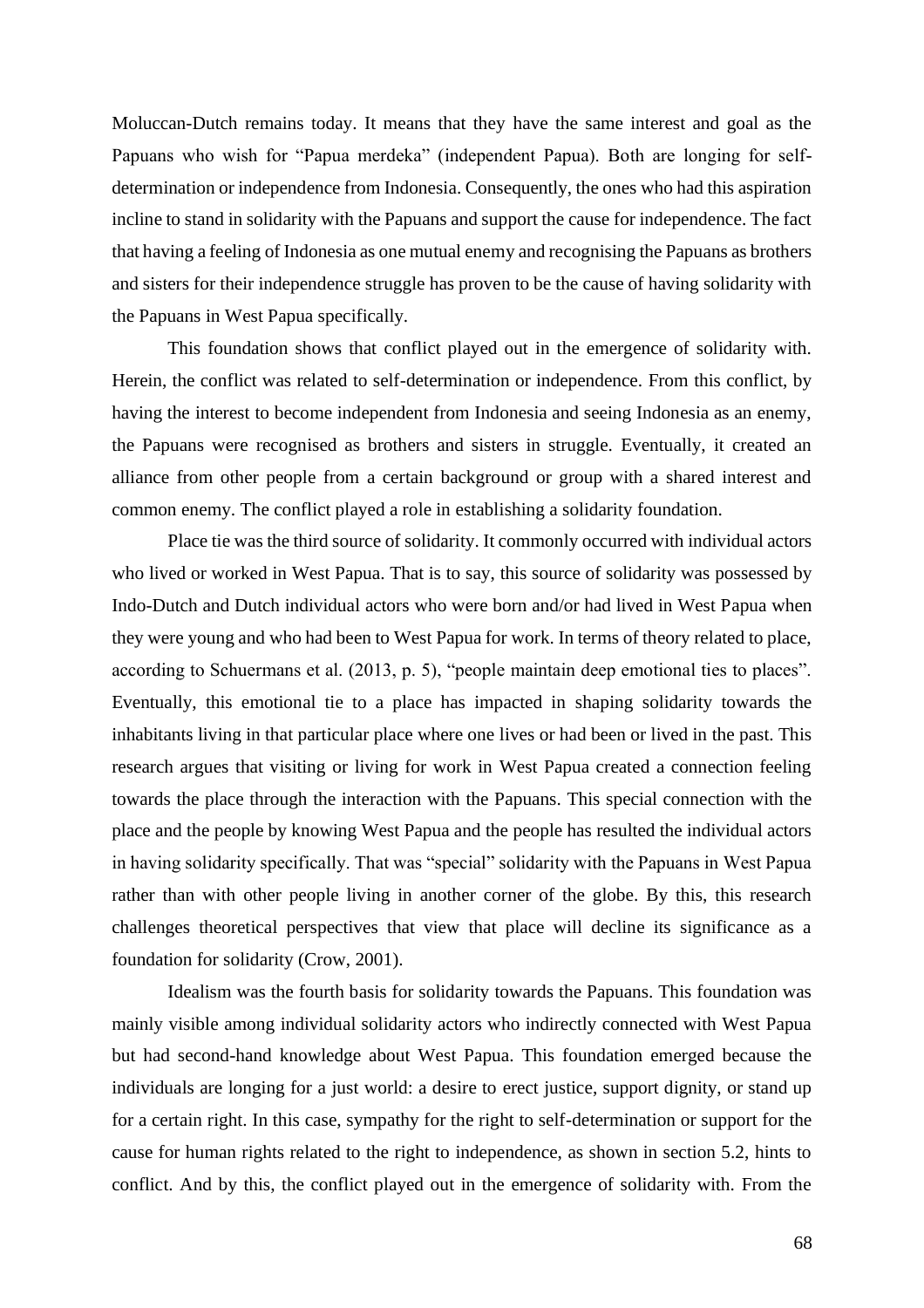existence of conflict, by having an interest in a just world, the Papuans were recognised as victims. This view triggered sympathy. Eventually, it created an alliance with other people who are not involved in the conflict and have no common enemy. The conflict played a role in establishing a solidarity foundation.

Nevertheless, idealism itself was clearly not sufficient to make individual actors' solidarity focused on certain people. By just having an ideal worldview, solidarity could be addressed towards anyone, for all human beings regardless of who they are or where they are from. Therefore, this general motive of basic value for humanity must be narrowed down by the historical connection between the Netherlands and West Papua, supported by the interaction that the individuals had with the Papuans living in the Netherlands or other people who had experienced what happened in West Papua. An idealism possession combined with closeness connection, either history or network, had the consequence of making the feeling of solidarity for the others to become specific. Meaning, having an ideal perspective combined with a close connection with West Papua has tended to encourage the individuals in the Netherlands to have solidarity towards the Papuans. Otherwise, particularistic solidarity disposition towards them might not exist.

Last, empathy or sympathy was the fifth basis for solidarity towards the Papuans. Unlike the former four foundations for solidarity that were possessed by specific individual actors based on their background or connection with West Papua, this source of commitment was found by all individual solidarity actors.

Clearly, all of them had a feeling of empathy or sympathy for the Papuans for what they had been through in the past and the current situation expressed in various ways, such as anger, pity, or sadness, related to issues of human right violations, economic condition, or marginalisation. A demonstration of various expressions by individual actors in the Netherlands about negative experiences of the Papuans has shown that the actors had a cognitive understanding or empathy for the Papuans in West Papua. It also means that the individuals referred to Papuans' social standpoint and social context, which was considered different from the situation of the individual actors in the Netherlands. Having empathy or sympathy for the Papuans and recognising Papuans' social standpoint or social contexts has impacted fostering solidarity with the Papuans among individual solidarity actors in the Netherlands.

This foundation for solidarity is in line with Gould's view on the basis for transnational solidarity (2007) that cross-border solidarity encompasses cognitive understanding or empathy for others by understanding the others' situation and putting oneself to others' feelings and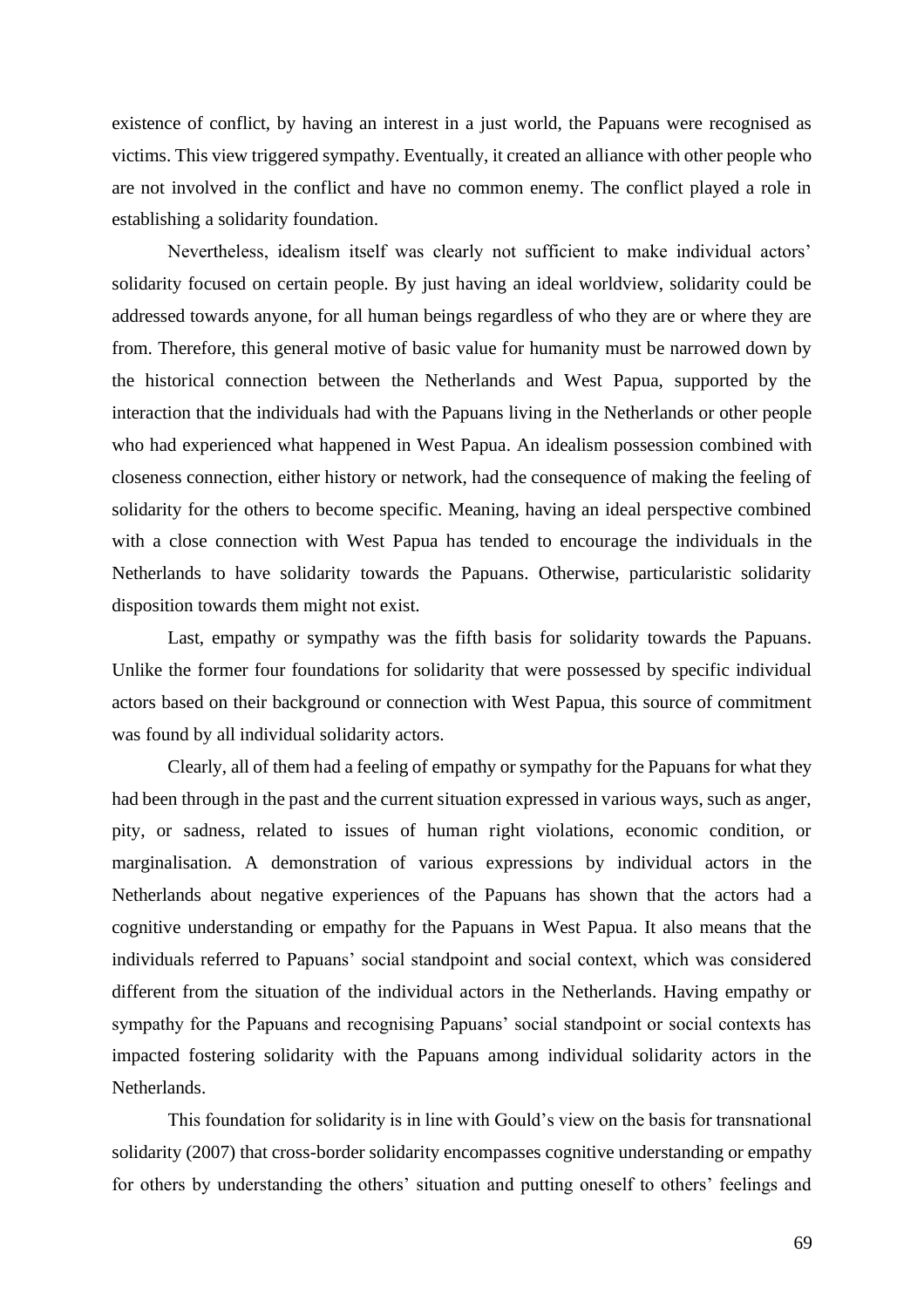needs. It also corresponds with the notion of May (1996) that moral virtues, for instance, empathy in combination with recognition of the others' plight, can stimulate individuals to come to one another's aid.

Nevertheless, this study argues that the last foundation, empathy or sympathy, does not always stand alone for what is called a "particularistic solidarity". To feel empathy or sympathy for the Papuans, the solidarity actors might initially hold one of the four foundations: identity, brotherhood in struggle, place tie, or idealism possession combined with a close connection. Within this study, these five foundations can be looked upon in the form of layers. The first four foundations refer to a first layer foundation for solidarity, while the last foundation refers to a second layer foundation for solidarity. The second layer foundation is present when the first layer initially emerges. Then, this study found a multi-layer foundation for solidarity with, beyond the national border. It is because empathy or sympathy for solidarity can be for anybody. To make the solidarity specific, individuals need the first layer.

To conclude, individual actors in the Netherlands had a certain basis or foundation for solidarity towards the Papuans. Identity, brotherhood in struggle, place tie, idealism possession combined with closeness connection, and empathy or sympathy played a role in fostering solidarity towards the Papuans. A single foundation of the first layer was enough to encourage individual actors in solidarity with the Papuans. This foundation depended on who the actors were (the backgrounds of solidarity actors) and their experiences.

## 6.2.2 Solidarity actions

Solidarity involves a readiness to act in support of the others in needs. Regarding this, there were some findings based on section 5.2.2. The first finding was the forms of solidarity actions. This study has found that the forms of actions varied (giving financial donations, raising awareness, and joining demonstration), depending on the solidarity actors themselves. The thing that was standing out was all individual actors were taking and/or have taken (certain) solidarity action(s) for their solidarity with the Papuans in West Papua. Taking solidarity actions then corresponds with the notion of Stjernø (2005), where the actors of solidarity are prepared to act through personal contributions to the people who are in struggle or in a needy situation. It is also in line with Laitinen and Pessi (2014b) contention that solidarity involves a practical nature to act rather than merely a passive feeling. In exceptional circumstances, the one who started having (the sense of) solidarity would think first about what kind of actions he or she could take. It can be said then that solidarity action(s) was an activity(s) manifestation from the impact of solidarity possessed by individual actors.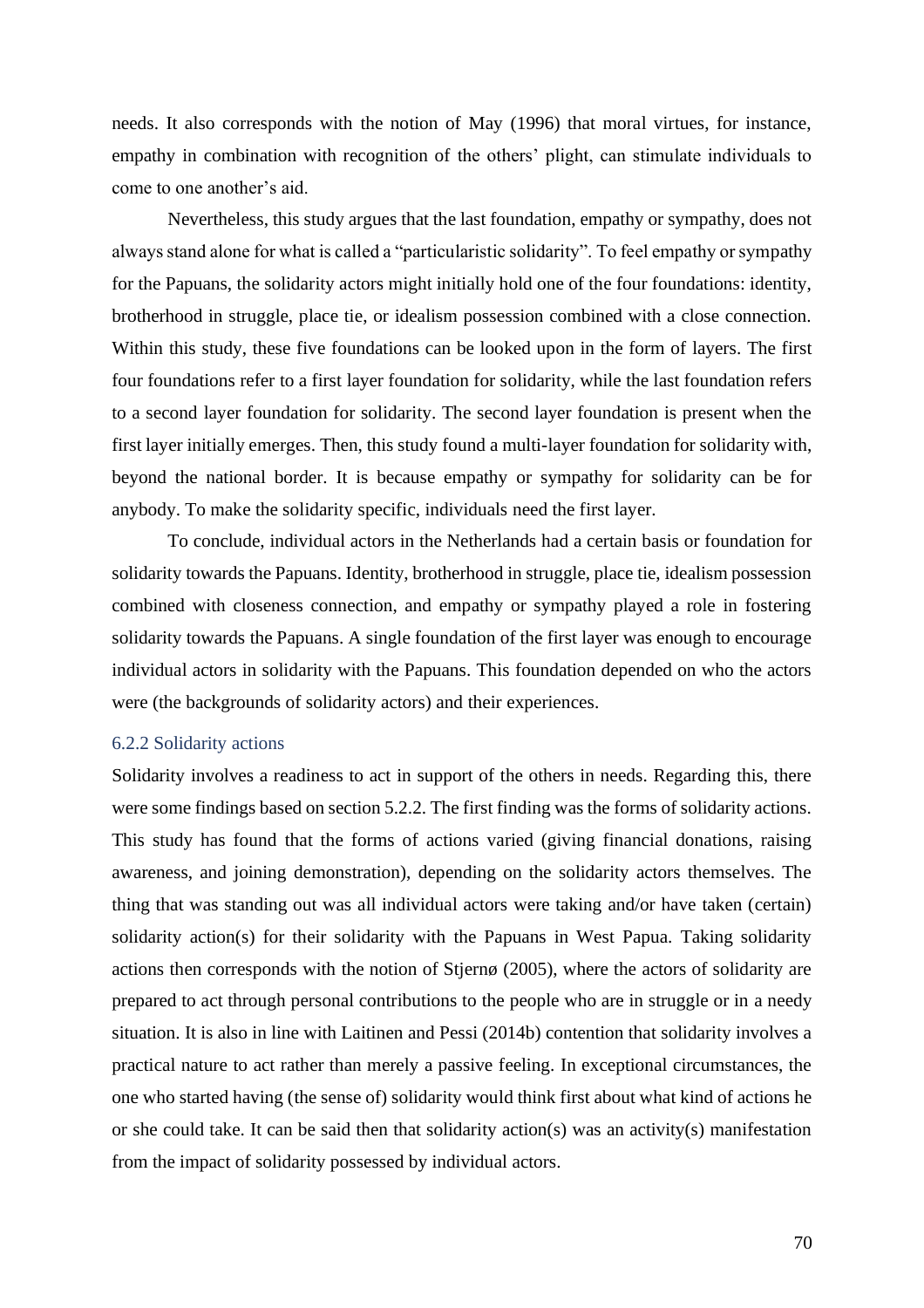Analysing each of the kinds of solidarity actions deeper, the similarity and difference among them were present. Regarding giving financial supports, it was done by the majority of individual actors. It can be explained from the current situation of West Papua as an underdeveloped region, for example, poverty. Individuals who had contact with individuals or organisations in West Papua or visited the region had allowed them to give the donation directly to the Papuans, while individuals who did not have this kind of opportunity has incited them to donate indirectly to certain organisations/campaigns or private project. Furthermore, actors who paid attention to and support self-determination or the independence cause were mainly triggered to donate to political organisations or a campaigning branch in the Netherlands that focus on that cause. Regarding the last action, this action also shows the importance of conflict, in the sense that conflict played a role in taking certain solidarity actions related explicitly to conflict issue.

Concerning raising awareness, this action was taken because of the actors' view that Dutch media was completely silent about their former colony, seeing the Papuans as a forgotten people. Clearly, this notion has induced them to do it. Furthermore, most individual actors from different groups have tended to write and/or share articles or news concerning West Papua and tell directly in conversation to friends, family, and acquaintances, or other (private) people who were interested in West Papua. It was because these actions are easy to undertake and can be carried out by everyone. However, certain actions were exclusive because not all solidarity actors were able or had the privilege to perform them.

Regarding joining the demonstration, this action was taken because of the actors' opinion to show solidarity, show their support. Joining a demonstration was not always having the purpose of drawing attention or even demanding change. It showed the results of the previous chapter from the statements of respondent #18 and #26, for instance, stating "sometimes the number of demonstrators is small and every extra voice can be of help" and "just be there".

Within this study, considering the kinds of actions that have been found, it is safe to say that most of them could be seen as non-violent actions. Also, they can be considered as low risk/cost forms of solidarity actions. The most striking of the actions was that none of them was new. Still, the forms of actions were related to Papuans' social standpoint or social contexts identified by the individuals and were to show solidarity. Without these, certain actions would not be taken.

The second finding was the decision to take solidarity actions. Regarding solidarity actions, Gould (2007) states that aid or support action requires the allowance for the others, the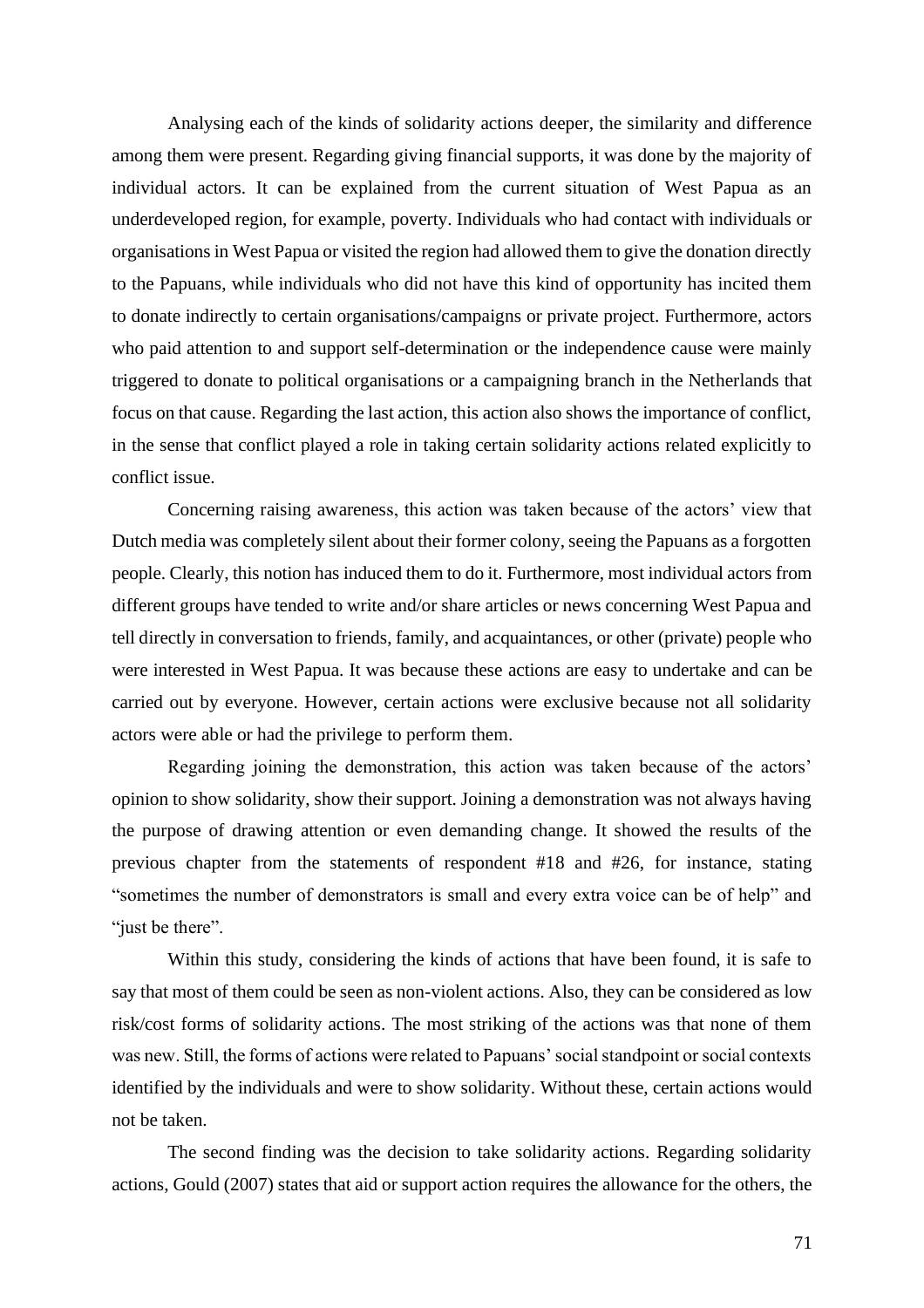people in the oppressive and needy situation, decide the kinds of aid or support most favourable to them. It is argued further that the others in need are the ones who know and express the wished and expected aid or support. This study has proven that it was not always the case. Only the ones who had contact with the solidarity recipients could ask the exact forms of aid and support they need. By doing this, the respondents have allowed the Papuans to decide the kinds of aid support most valuable to them. The individual actors who did not have contact with the Papuans living in West Papua could not ask what kinds of aid or support the Papuans wish and expect, relying on the second source through their networks established in the Netherlands. Consequently, this has prevented the individual actors from finding out the exact types of aid or support, although the information from the indirect sources was actual and factual.

Nevertheless, although the solidarity actors had contact with the Papuans, they did not always ask the support forms. Furthermore, even though the decision to act was from direct and indirect sources, in the end, the decision of certain forms of aid or support was determined by the individual actors themselves, their own initiative. It has demonstrated the agency of individual actors to act in solidarity because the nature of solidarity action was on a voluntary basis.

The third finding was that solidarity actions entailed a limitation to act based on individual actors' decision in taking certain solidarity action(s). That is to say, the individual actors were not always able or did not want to express their solidarity in certain ways or constantly proved that taking solidarity actions was not without its boundary lines. Ability and personal reasons have impacted the personal contribution of solidarity actions, whether they can be made or not.

Finally, this study has found that the solidarity of individual actors in the Netherlands with the Papuans did not involve a reciprocal expectation of support and aid being given and no need for any recognition from the Papuans in West Papua. It can be explained because the individual actors in the Netherlands did not share a situation of oppression or suffering as the Papuans in West Papua did. Thus, the finding has shown that it does not correspond with the notion of Gould (2007), whereby solidarity may involve a reciprocal expectation of aid from the others. Clearly, having solidarity did not automatically mean hoping or requiring reciprocity. David Miller (2017) calls this a one-way relationship. In this matter, the individual actors merely showed solidarity towards the Papuans, in which their position was only to express their solidarity by helping and supporting the oppressed or needy Papuans.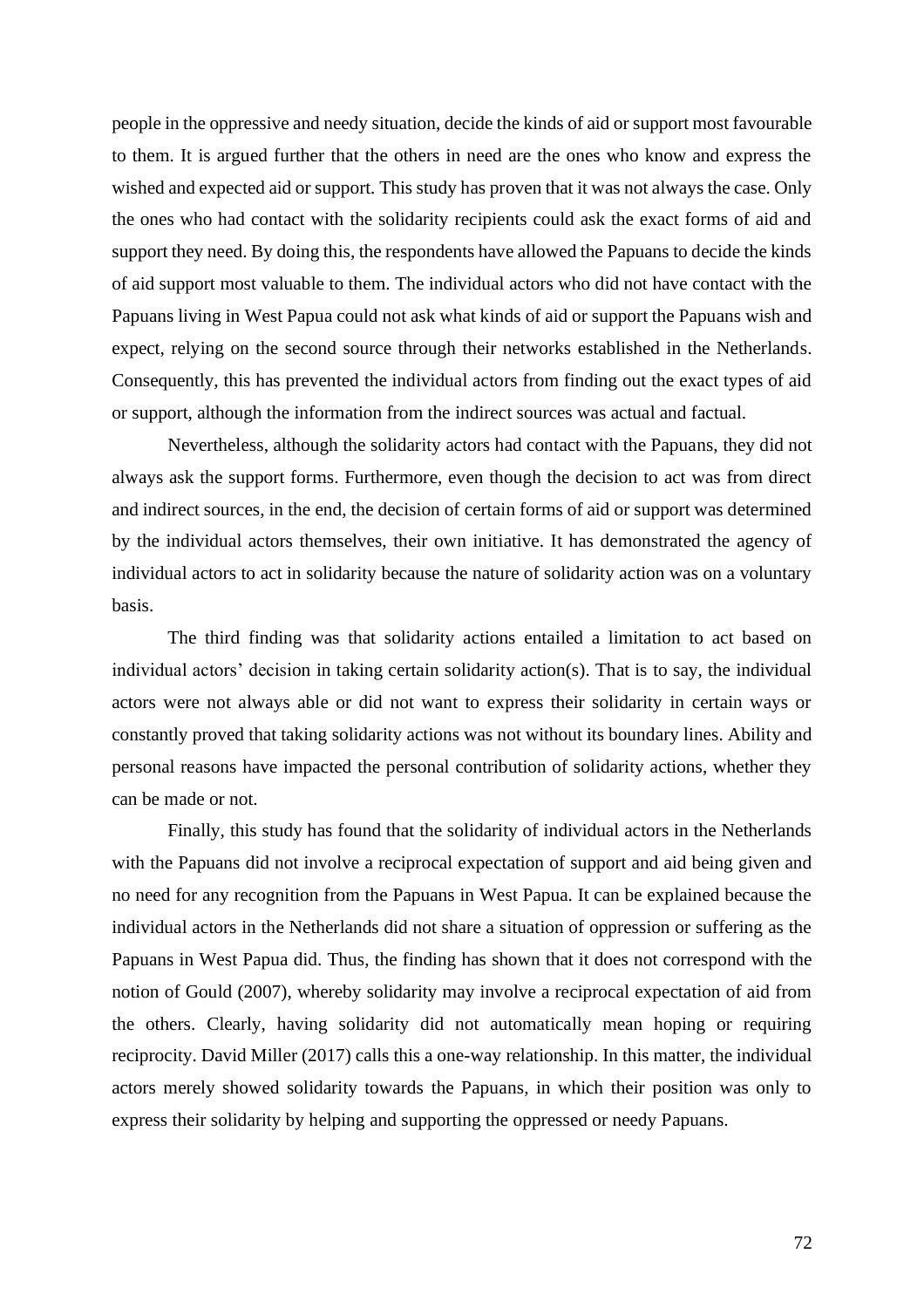#### 6.2.3 Linkage between foundations and actions

Connecting the foundations and the actions from the results, it can be said that a foundation for solidarity affected taking certain action to a certain extent. Not all foundations gave the same linear effect on solidarity actions. This research argues that identity and place tie as foundations for solidarity had no impact on certain actions, while brotherhood in struggle, idealism, and empathy or sympathy had.

Regarding identity and place tie, they led to only having solidarity towards the Papuans living in West Papua. Identity created a sense of sameness and finally solidarity feeling towards the Papuans. Still, it did not encourage the solidarity actors to perform particular action-related identity based on what kind of identity they have. It also applied for place tie. None of the actors who had this foundation took one certain action. Or the other way around: no one mentioned their actions based on place tie.

On the contrary, brotherhood in struggle, idealism, and empathy or sympathy led to not only having solidarity but also led to certain actions. It is because these foundations entail issues or causes that require certain actions. In more detail, brotherhood in struggle involves issues of having an interest for independence. To attain it, individual solidarity actors took actions related to it. For instance, donating for the cause, raising awareness about a certain issue so that other people know and finally sympathise, or joining demonstration to show their support. Idealism also involves a belief in a just world. To achieve this vision, individuals also took certain actions based on the cause or issue they support. Finally, having empathy or sympathy has led the solidarity actors to take certain solidarity actions. Possessing this foundation means that the actors understood the Papuans concrete situation, their sorrow, and needs by referencing their social standpoint and context of the Papuans. It led to taking particular action to aid the Papuans in overcoming adversity, restraining oppression, or fighting for a cause.

Considering that brotherhood in struggle, idealism and empathy or sympathy hint to conflict issues, it can also be said that conflict played a role in establishing a solidarity foundation to trigger solidarity feelings. These feelings led to solidarity actions. That is to say, conflict had a linear effect on solidarity: a conflict-related solidarity foundation led to conflictrelated solidarity and finally to conflict-related solidarity action.

#### 6.3 The connection between actor, network, and solidarity

Based on section 5.3, the study has found that individual solidarity actors indeed had network(s) related to their solidarity, and these networks were diverse. These were family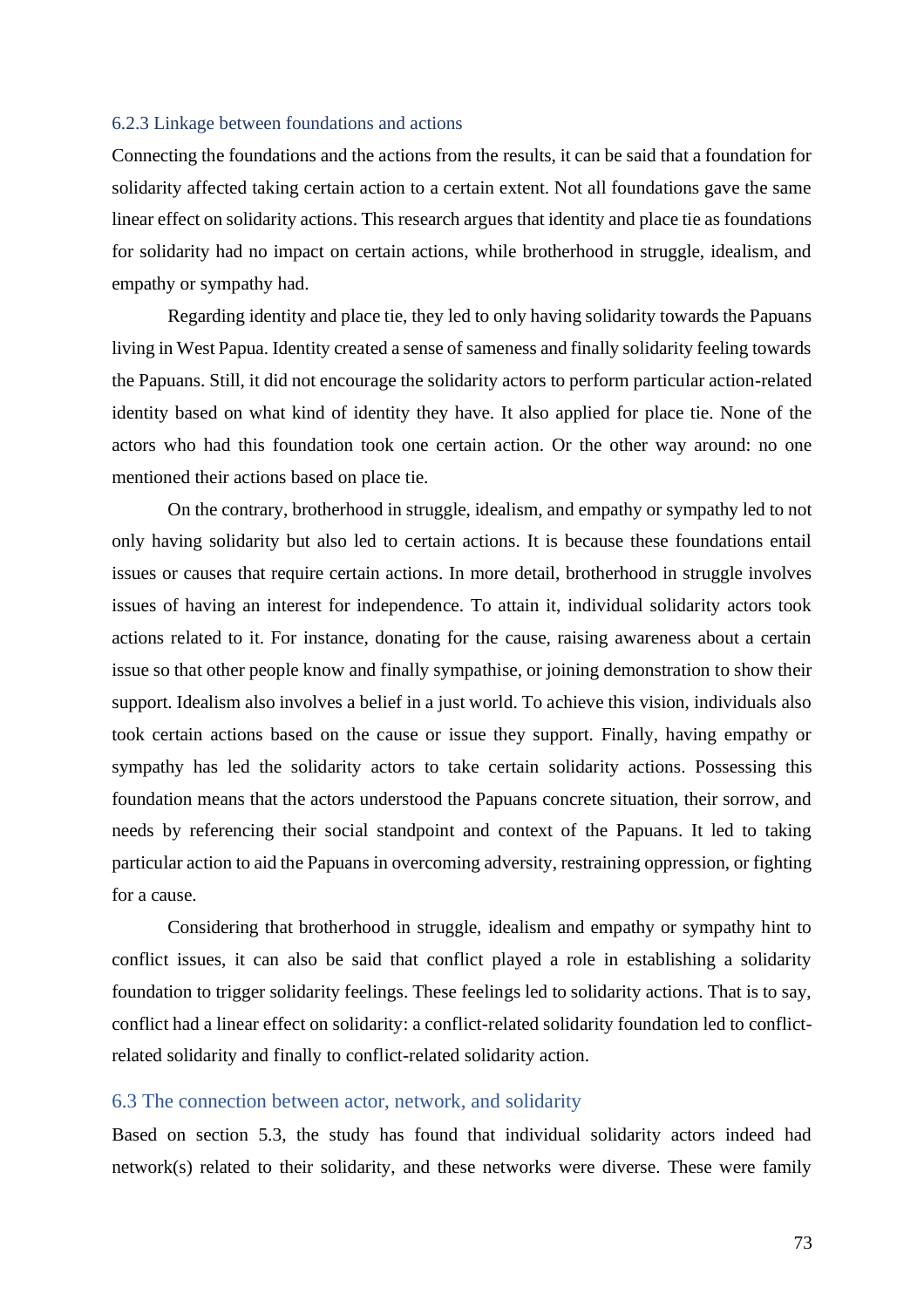network, friend or acquaintance network, Papuan community network, dual Papuan network, and organisation network. Individual actors inclined not to have a one by one network but a combination of several networks, although they tended to have only one network initially. These various kinds of network played a different role.

In the family network, it was visible within Papuan-Dutch, Moluccan-Dutch and Dutch actors who were born or have lived in West Papua. This network played a role in forming individuals' solidarity. The family background has influenced the lives of individuals, in which the individual actors grew up with the stories they heard. Eventually, the stories have impacted individual actors in having solidarity towards the Papuans specifically. Hence, possession of a family network has caused the emergence of solidarity. Moreover, related to the kind of solidarity, this network tended to lead to have solidarity for the cause of self-determination or independence of West Papua.

In the friend or acquaintance network, Dutch actors who were born or have lived in West Papua were detectable to have this network considering that people tended to contact other people from the same background, either origin or experience. In connection with solidarity, on the one hand, this network played a role in having a sense of solidarity for individuals who had no solidarity feeling in the beginning, through knowing stories from friends or acquaintances about the Papuans and West Papua, even the individuals had no interaction with the Papuans living in the Netherlands or West Papua. On the other hand, for the ones who had already (strong) solidarity initially, this network did not play any role in shaping solidarity. Nevertheless, it gave a chance for the individuals in taking solidarity actions. Thus, the friend or acquaintance network has played a role in emerging solidarity and providing an opportunity in taking solidarity action(s). Furthermore, related to the kind of solidarity, this network tended to lead to have no certain kind of solidarity for individual actors from a particular background/group. Regardless of the background or group, an individual actor might have one or a combination of three kinds of solidarity found in this research.

In the Papuan community network, all individual actors from different groups tended to have this network. This network has two roles. First of all, this network played a role in establishing solidarity for the individual actors who did not have any direct connection with West Papua and no prior knowledge about what happened in West Papua through the stories of the Papuan-Dutch. Herein, in the beginning, interacting with the Papuan community caused knowing West Papua and the Papuan community in the Netherlands. Having this initial knowledge resulted in the emergence of solidarity towards the Papuans in West Papua. Second of all, this network fostered solidarity towards the Papuans in West Papua for individuals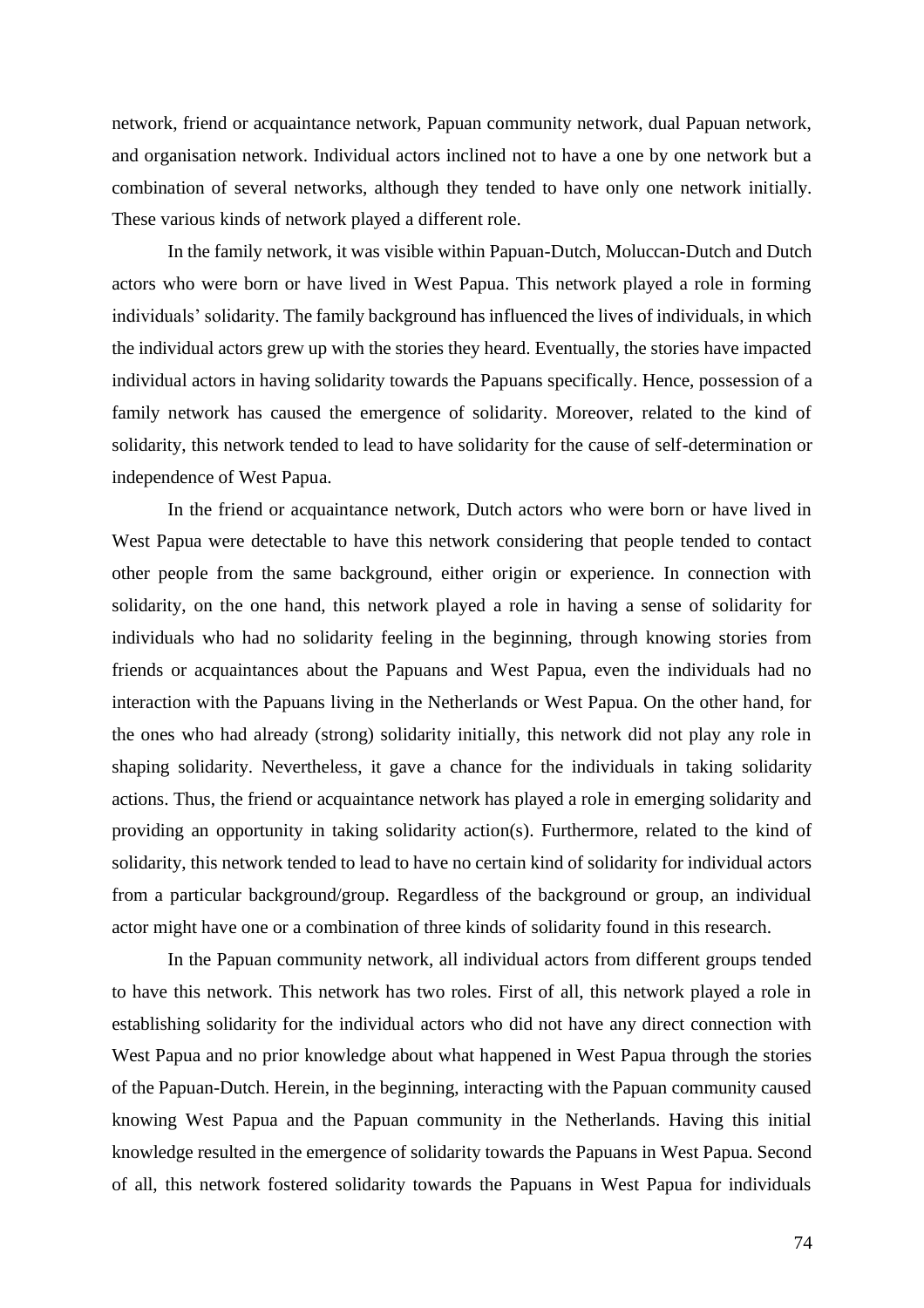interested in a certain topic or supported a particular cause, such as human rights, racism, and climate change. This network influences individuals with a certain interest in making the solidarity specific towards the Papuans living in West Papua related to the interest issue. Next to establishing solidarity, this network has caused to make solidarity stronger. It prevailed within the individual actors who already had solidarity towards the Papuans living in West Papua. Therefore, the Papuan community network has played a role in emerging and strengthening solidarity. Individual solidarity actors who had solidarity from this network tended to have solidarity for the cause of self-determination or independence of West Papua.

In the dual Papuan network, all individual actors from different groups who have visited West Papua had this network. Regarding solidarity, this network played a different role. First of all, having this network did not affect ones' solidarity, especially for the individuals who already had solidarity with the Papuans as they had a stagnant solidarity feeling or even strong solidarity feeling instead of latent. Second of all, this network played a role in giving opportunity for several individual actors in taking solidarity action(s). Finally, this network played a role in making the feeling of solidarity stronger than before by having more sympathy and empathy. Thus, having the dual Papuan network has played either no role in emerging solidarity or has played a role in giving an opportunity in taking solidarity action(s) and strengthening solidarity. This network did not lead to having a certain kind of solidarity, considering this network did not play a role in establishing solidarity.

In the organisation network, this network was prevalent among solidarity actors involved in organisations, donors, or the ones who followed the page of organisations/campaigns regardless of their background or group. This network did not tend to shape someone's solidarity in general. However, this network has caused knowledge about West Papua, providing a possibility for individuals to perform solidarity actions and strengthening solidarity. Therefore, the organisation network has played either no role in solidarity emergence or has played a role in giving an opportunity in taking solidarity action(s) and strengthening solidarity. Regarding the kind of solidarity, like the previous network, this network did not lead to having a certain kind of solidarity for the same reason.

In summary, the salient thing was that certain individual solidarity actors had particular network(s), had no one by one network. Moreover, the majority of them, regardless of their background or group, tended to have several networks. At least they had one kind of network necessary to feel solidarity or to take solidarity action. Depending on the individuals, network(s) played varied roles in solidarity: either no role in shaping solidarity, emerging or strengthening solidarity, and/or giving an opportunity in taking solidarity action(s).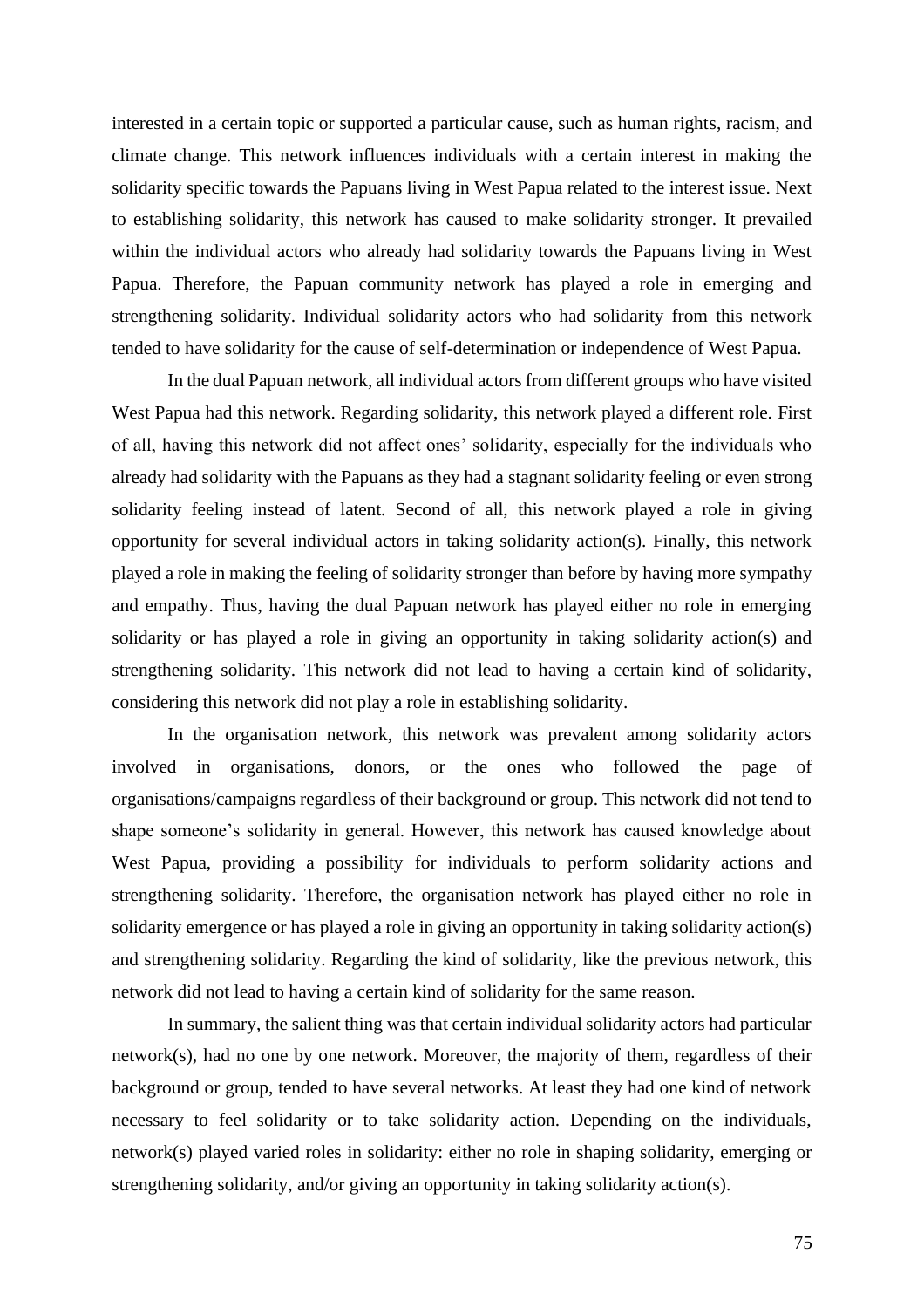The network had a different effect on individual solidarity actors, although the actors were from one group. For several individuals, regardless of their background or group, a certain network has caused latent or 'on hold' solidarity to grow and surface, having solidarity feeling. And one network was sufficient to shape individuals' solidarity. However, only the network of family, friend or acquaintance and Papuan community were very supportive of the emergence of solidarity compared to the dual Papuan and organisation network. In the case of dual Papuan and organisation network, although the solidarity did not need to emerge for the first time due to these networks, they supported strengthening solidarity for several actors regardless of their background or group. Furthermore, regarding the kind of solidarity, it can be said that to a certain extent, a particular network led to a certain kind of solidarity for individual actors who had solidarity with the help of network.

#### 6.4 Revisiting conceptual framework

A conceptual framework was created at the outset of the research and showed in chapter 2 (see Figure 1). From the knowledge gained in this research, the conceptual framework must be revisited and renewed to generate a more comprehensive and clear-cut framework of which concept relates to other concepts concerning solidarity of individual solidarity actors with the Papuans living in West Papua. A modified conceptual framework is presented in Figure 4.

Before doing the research, who the solidarity actors are was assumed to be essential to understand the solidarity with the Papuans living in West Papua; nevertheless, a specific feature was still unknown. During the research, it became clear that the actors' background and connection with West Papua have a relation in having particularistic solidarity with the Papuans. That is why the concept of individual solidarity actor has remained the same and is specified.

Regarding the aspects of solidarity, foundations for solidarity and solidarity actions, this research has strengthened the concept of solidarity by highlighting these two elements. Before doing the research, both elements were the values of solidarity. Therefore, in Figure 1, they were put together. However, from the study, these two elements are sequential. The foundation precedes the action. That is to say; the foundation is the cause for having solidarity, while taking solidarity actions is the impact of having solidarity.

In more detail, the former shows that there are various solidarity foundations, yet the foundation can differ per person, although it can be similar with other individuals. The latter indicates that having solidarity causes taking solidarity action(s) and the forms are diverse. Based on these, the foundation for solidarity initially relates to possessing solidarity then relates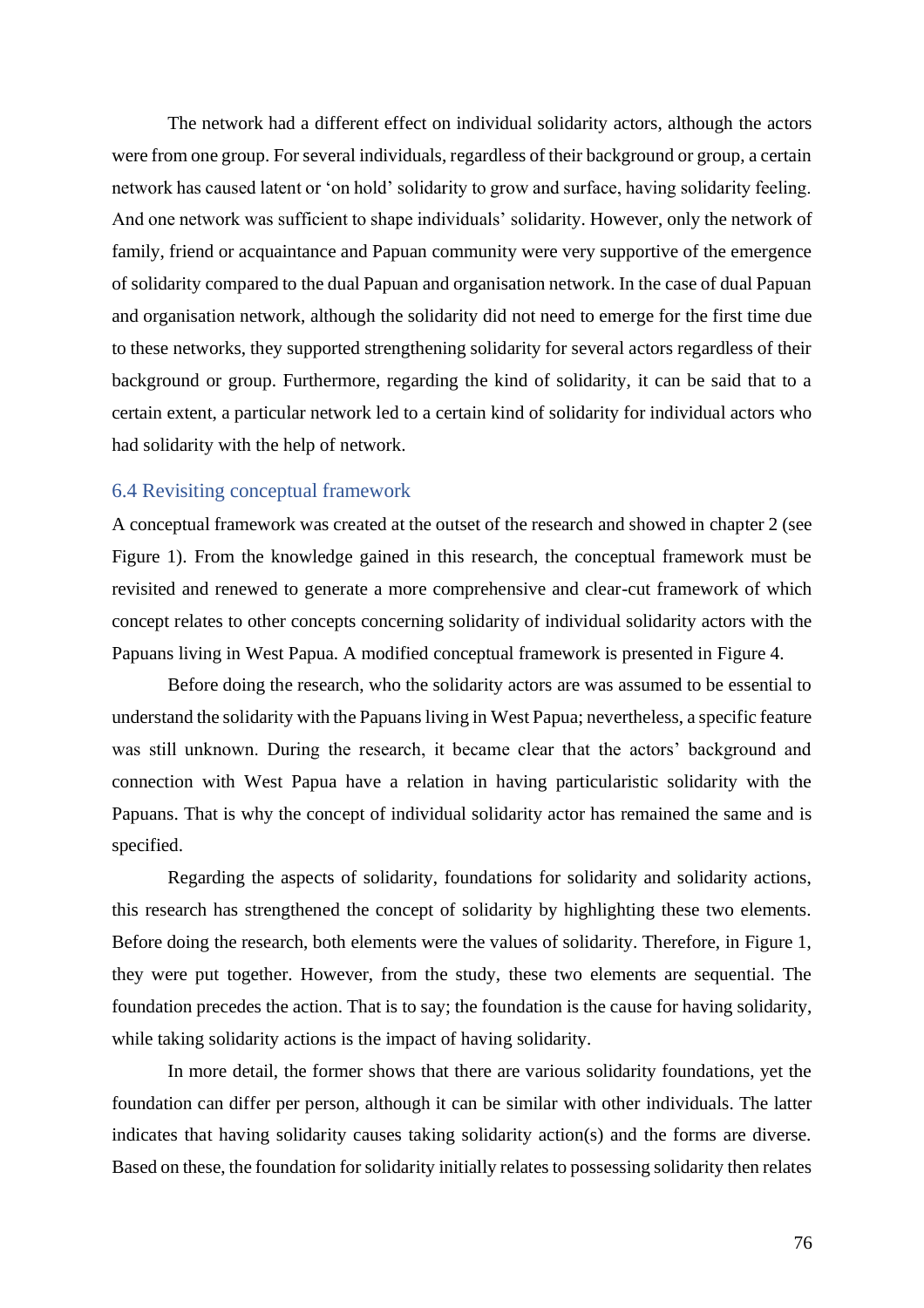to solidarity actions. There is no causality but order in it. That is why the line and the box of the two elements are now changed. However, they have remained in the main box, and both concepts are specified. Furthermore, from the research, the concept of solidarity action relates to the concept of action decision and action limitation. Solidarity actions involve sources of decision for taking actions and limitation to take certain action(s). That is why both concepts have been added to the conceptual framework.

In the case of solidarity with the Papuans living in West Papua, considering this region is a conflict area, solidarity entails a role of conflict in having solidarity. The existence of conflict creates a brotherhood in struggle from certain solidarity actors who have a similar conflict by having a notion of friendship and a common enemy. Contrary to the idea of commonality, the existence of conflict creates sympathy or empathy regarding the distress situation that the Papuans encountered due to conflict from individuals who do not have a similar conflict or mutual enemy. Thus, these two things lead to the foundation of solidarity. From this foundation, an individual solidarity actor has solidarity and eventually takes a certain action. However, this might not be the case for other cases of solidarity with considering that the context might be different. Nevertheless, the concept of conflict has been added to the conceptual framework.

Finally, the network has proven to relate to individual actors and solidarity based on the reality found in the field. An individual solidarity actor has indeed (a) certain network(s). Eventually, this results in emerging and/or strengthening solidarity. Not only that, it also relates to solidarity action in which the solidarity actor has an opportunity to take certain solidarity actions due to possessing a network. Although a network may not play a role in shaping one's solidarity, this condition applies only when people already have solidarity, and the network still has a role to fulfil. Therefore, the arrow between the concept of network and the concept of solidarity has remained the same. Nevertheless, this research cannot answer why the solidarity feeling of a certain individual due to network strengthens while others remain stagnant. There must be another certain factor that influences it, which should be investigated in the future.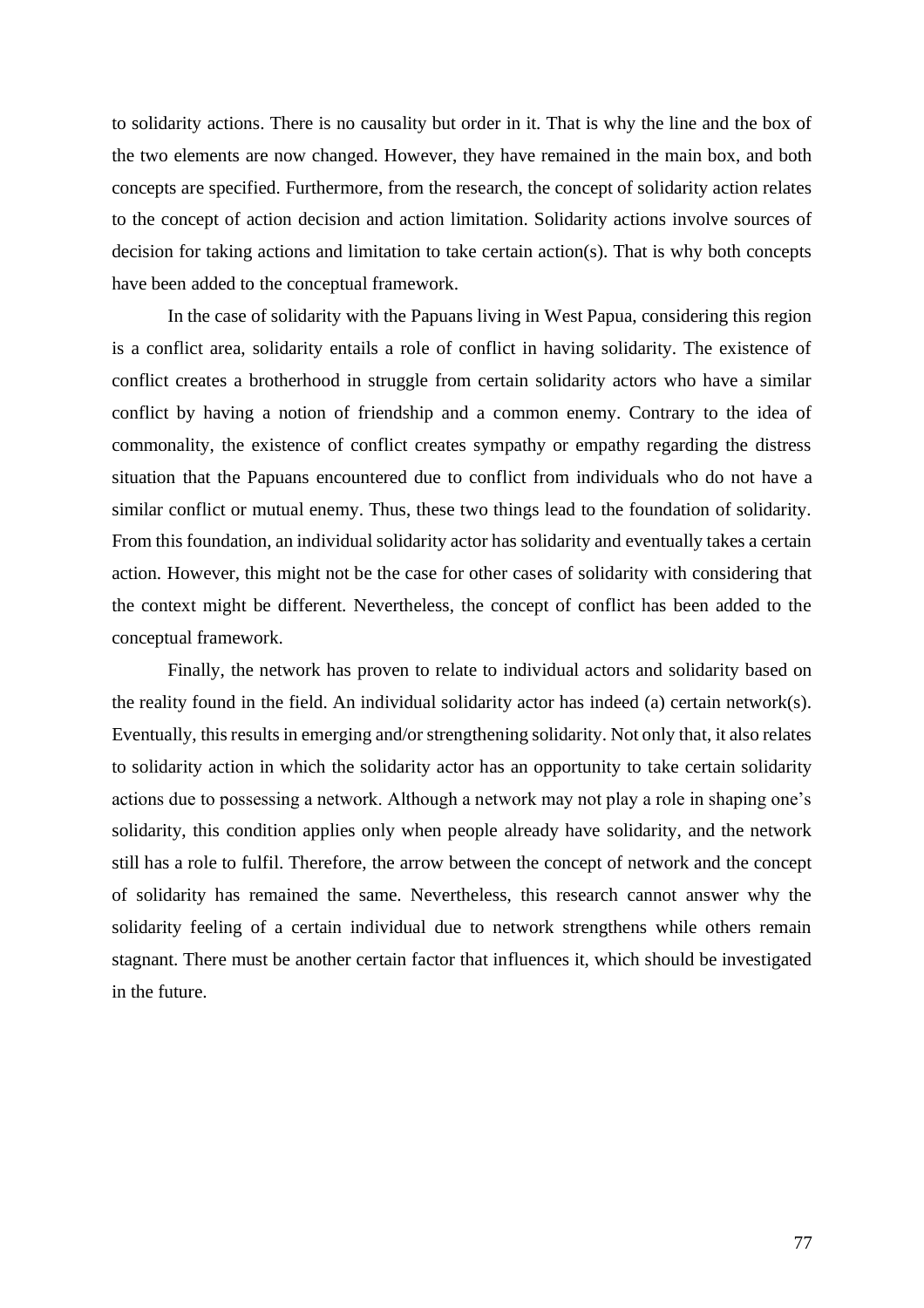

*Figure 4. Modified conceptual framework*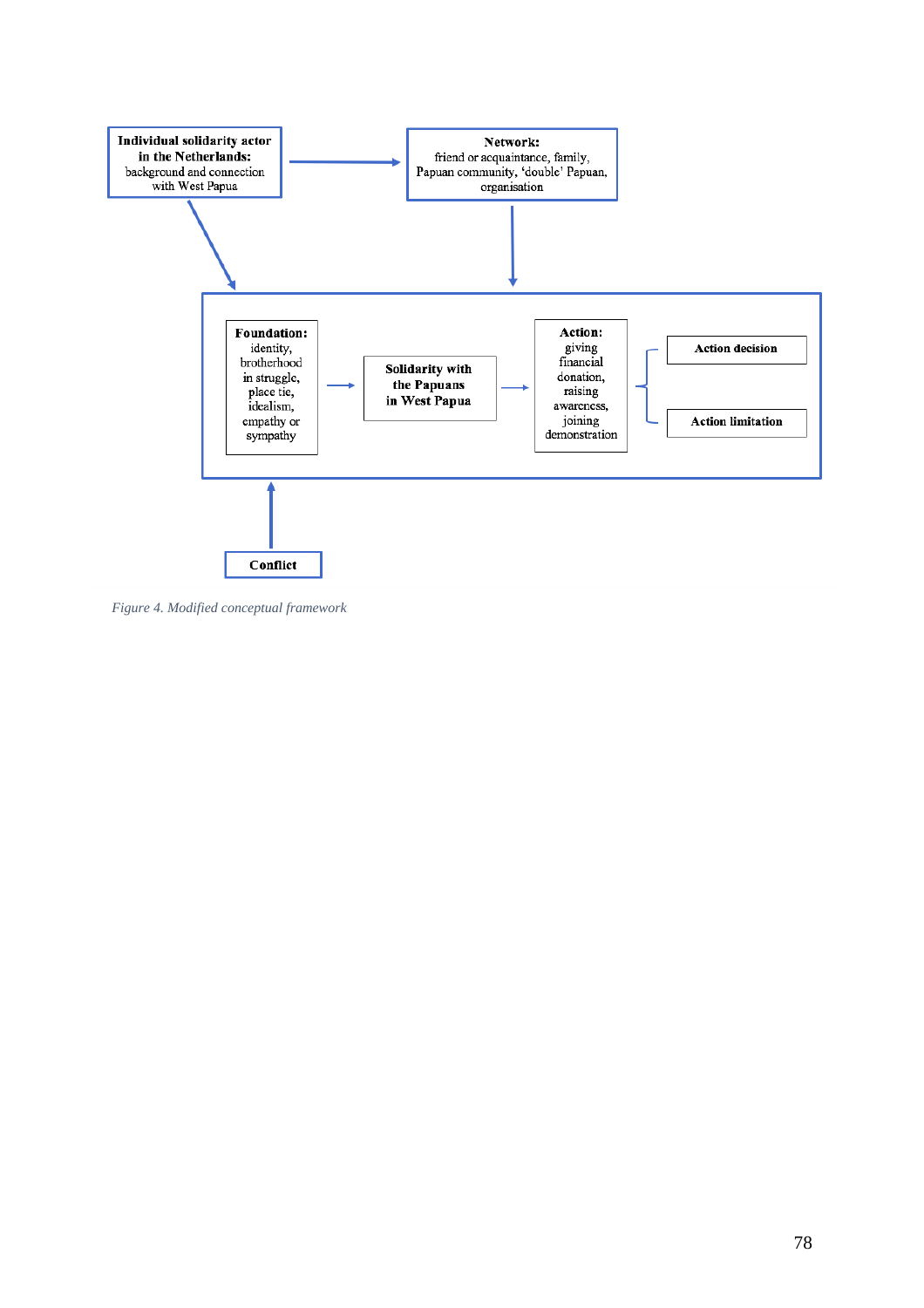# Chapter 7. Conclusions

In this final chapter, the main research question will be answered. Following this, the limitations and strengths of the research, and suggestions for further research will be given. Finally, reflection and positionality as a researcher during the research process will be shown.

#### 7.1 Findings

This research has attempted to understand the solidarity of people in a certain place with other people in another place. In this case, the solidarity of people in the Netherlands with the Papuans living in West Papua, by focusing on the subject of solidarity, i.e. individual actors on the sending end, the Netherlands. To achieve the study objective, the individual solidarity actors, their foundations and actions of solidarity, and their networks were explored using qualitative research method with phenomenological strategy, collecting data through conducting semi-structured in-depth interviews, and employing grounded theory as a method of coding and analysing. This methodology was effective since describing and understanding the lived experiences of people has provided insight into the phenomenon. From this research design, data were able to be extracted and integrated, and eventually used to answer the research questions.

Four sub-questions were fielded to answer the main research question. The first raises a question about the backgrounds of the individual solidarity actors. Regarding this, four characterisations of individual actors were exhibited. The individual actors consist of Papuan-Dutch, Moluccan-Dutch, Indo-Dutch and Dutch. Within this variation, they were connected with West Papua directly or indirectly due to a special historical relationship. A direct connection means that the individual solidarity actors considered themselves from West Papua, had been, or lived there. This factor influenced them to have solidarity with the Papuans. An indirect connection means that the individual solidarity actors knew about West Papua from the literature and/or through Papuan-Dutch, connected by history, coincidentally a colonialist history between the Netherlands and its former colonies, Indonesia and West Papua. This factor also influenced them to have solidarity with the Papuans. Eventually, a direct or indirect connection has led the actors to have solidarity specifically towards the Papuans living in West Papua. Without it, the solidarity of individual actors in the Netherlands with the others or certain others might be with anyone.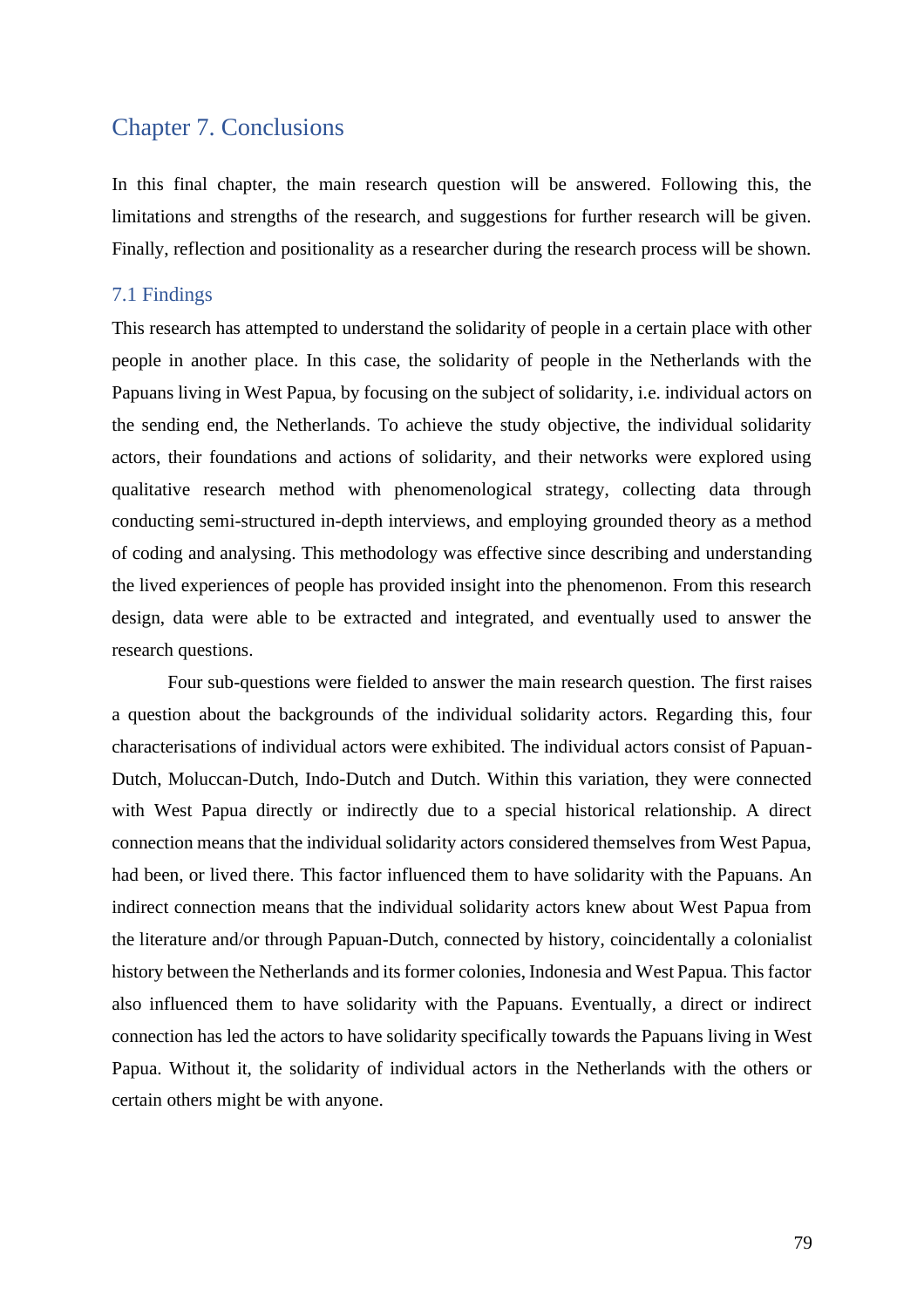The second poses a question about the first aspect of solidarity of individual actors, the foundation for solidarity. Concerning the element of solidarity foundation, the sources for emergence varied. Identity, brotherhood in struggle, place tie, idealism combined with closeness connection, and empathy or sympathy influenced the emergence of solidarity by the individual actors. Identification of individuals' root and place of origin of the ancestor as their homeland incurred a moral obligation for Papuan-Dutch to be in solidarity with fellow Papuans, causing identity as a solidarity foundation. Having a shared interest and goal as the Papuans regarding self-determination or independence struggle and seeing Indonesia as a mutual enemy caused brotherhood in struggle as a solidarity foundation with the Papuans for Moluccan-Dutch. Having an emotional tie to West Papua and its people for Indo-Dutch and Dutch individual actors who were born and/or had lived in West Papua and/or had been to West Papua for work caused place tie in shaping solidarity towards the inhabitants living in that particular place. Having a longing for a just world combined with knowledge about West Papua and the Papuans caused idealism for individuals who had an indirect connection with West Papua to stand in solidarity with the Papuans specifically. And finally, a demonstration of anger, pity, or sadness about the negative experiences of the Papuans caused empathy or sympathy as a solidarity foundation for all people to be in solidarity with the Papuans.

The third asks a question concerning the second aspect of solidarity, the solidarity action. Regarding solidarity actions, all individual actors were taking and/or had taken (certain) solidarity action(s) for their solidarity. The individual actors took various actions through personal contribution: giving financial donations, raising awareness, and joining demonstrations. The action was an activity or activities manifestation from the impact of possessing solidarity, in which the form of action was based on certain notions possessed by the individuals. And to a certain extent, the foundation of solidarity affected taking certain actions. Brotherhood in struggle, idealism, and empathy or sympathy led not only to solidarity but also to certain actions because these foundations entail issues or causes that require certain actions.

All actions can be considered non-violent and low risk/cost forms of solidarity actions, and none was new. The decision in taking solidarity action was from the actor itself, by asking the kinds of aid or support most beneficial to the Papuans through the Papuans living in West Papua or indirectly through the Papuan-Dutch, development charitable foundations, private projects, and/or the political campaign in the Netherlands. Nevertheless, the individual actors took solidarity action(s) depending on their ability and beliefs to do so, and encountered limitations to act due to safety, a concern of being refused to enter Indonesia, belief, and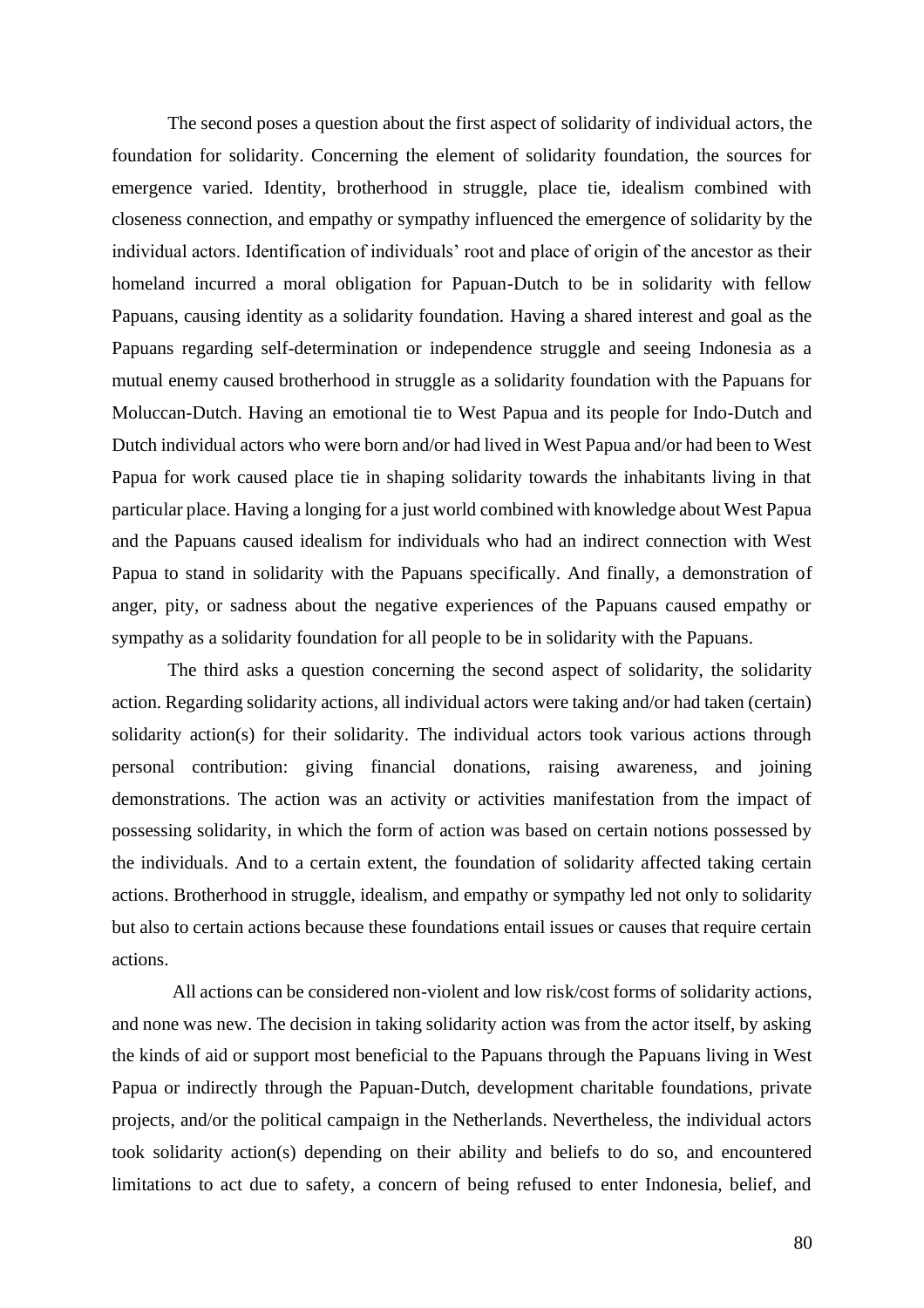personal situation. And the actions did not involve a reciprocal expectation of support and aid, and no need for any recognition from the Papuans in West Papua, considering that the individual actors in the Netherlands did not share a situation of oppression or suffering as the Papuans in West Papua did.

The fourth brings up a question about network in solidarity. In this research, five networks were found: family network, friend or acquaintance network, Papuan community network, dual Papuan network, and organisation network. In the family network, the family background has influenced individuals' lives, growing up with the stories they heard about West Papua and the Papuans, causing solidarity towards the Papuans specifically and kind of solidarity for the cause of self-determination or independence of West Papua. In the friend or acquaintance network, knowing stories from friends or acquaintances about the Papuans and West Papua affected having a sense of solidarity with the Papuans for individuals who had no solidarity feeling in the beginning and no particular kind of solidarity. However, for the ones who had already (strong) solidarity initially, this network did not play any role in shaping solidarity. Still, it gave a chance for the individuals to take solidarity actions. In the Papuan community network, the stories of the Papuan-Dutch influenced establishing solidarity for the individual actors who did not have any direct connection with West Papua, nor had prior knowledge about what happened in West Papua, but had an interest in a certain topic or supported a particular cause, and having solidarity for the cause of self-determination or independence of West Papua. Furthermore, the stories caused making the solidarity stronger for the individual actors who already had solidarity towards the Papuans living in West Papua by understanding more about the situation in West Papua. In the dual Papuan network, a feeling of stagnant or strong instead of latent solidarity did not affect someone's solidarity but allowed taking solidarity action(s). Having more sympathy and empathy due to interaction with Papuans in the Netherlands and West Papua made the solidarity feeling stronger for individuals who had solidarity from the family network. And finally, in the organisation network, this network did not tend to shape someone's solidarity but gave a possibility to perform solidarity actions and strengthen solidarity.

In general, individual solidarity actors had particular network(s), had no one by one network. Network(s) played varied roles in solidarity: no role in shaping solidarity, emerging or strengthening solidarity, allowing taking solidarity action(s), and/or having a certain kind of solidarity. Network had a different effect on individual solidarity actors, even if the actors were from one group. Networks of family, friend or acquaintance, and Papuan community supported the emergence of solidarity. Networks of Papuan Community, dual Papuan and organisation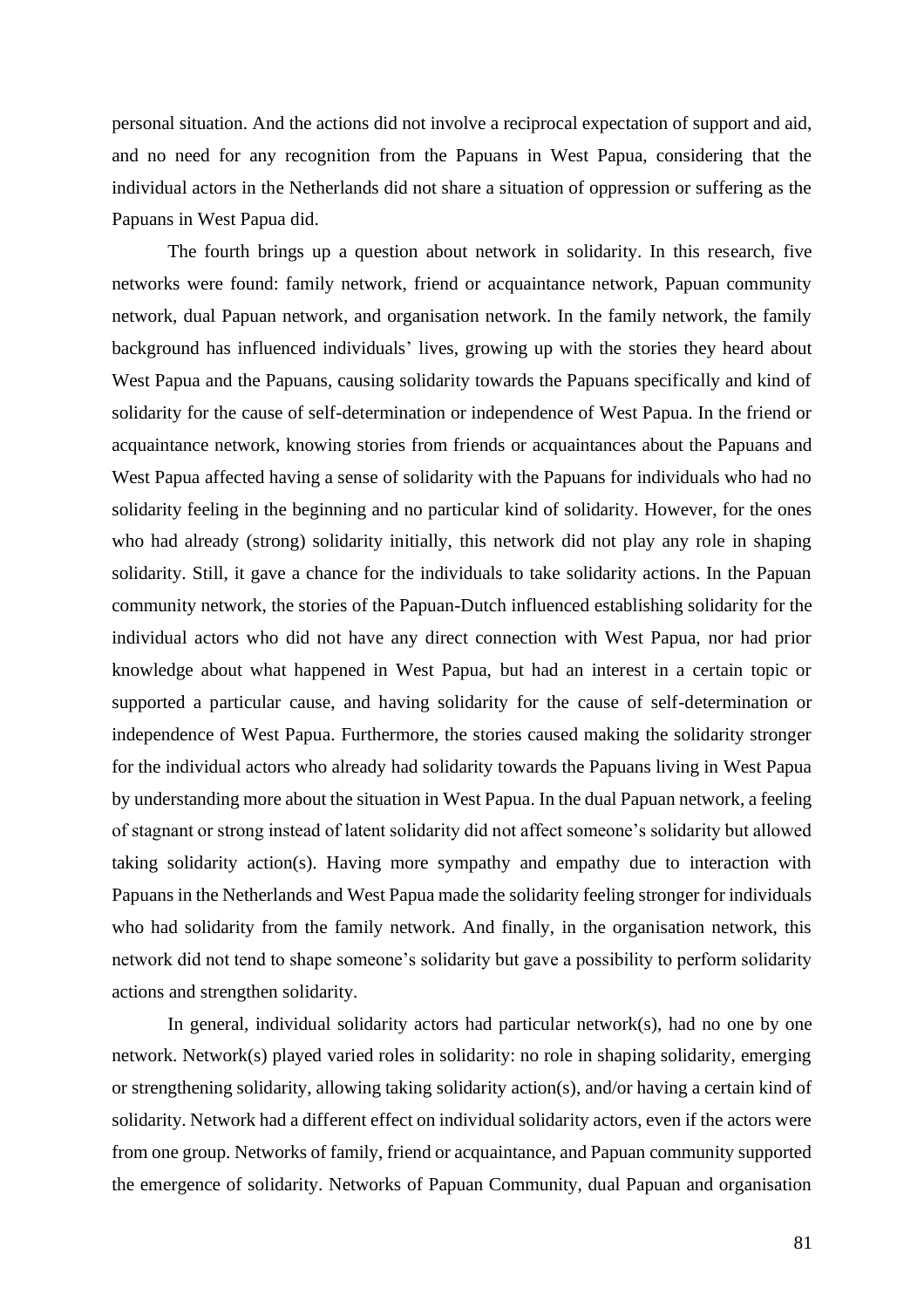were very supportive in strengthening the solidarity of several actors regardless of their background or group.

# Finally, to answer the main research question: *How can the solidarity of individual solidarity actors in the Netherlands with the Papuans living in West Papua be explained?*

The solidarity of individual actors in the Netherlands with the Papuans living in West Papua can be explained as follows. The 'particular' solidarity emerged because the individual solidarity actors had certain backgrounds. These backgrounds had a connection, either direct or indirect, with West Papua and the Papuans because of history. Without this special connection, this solidarity was not directed specifically at Papuans. Eventually, these backgrounds and connection caused individual solidarity actors to have a certain kind of solidarity towards the Papuans. The solidarity also related to the foundations for solidarity, in which identity, brotherhood in struggle, place tie, and idealism combined with knowledge about West Papua and the Papuans, and empathy or sympathy, influenced the emergence of solidarity of individual actors with the Papuans. From having a sense of solidarity feeling, the individual solidarity actor took solidarity actions through personal contribution: giving financial donations, raising awareness, and/or joining demonstrations. To a certain extent, a solidarity foundation had an effect on taking certain actions when the foundation entailed issues or causes that required action. Finally, solidarity emerged, strengthened, or solidarity actions could be performed because of the network possessed by individual solidarity actors. As West Papua is a conflict region, the conflict played a role in the sense that it had a linear effect on solidarity: a conflict-related solidarity foundation led to conflict-related solidarity and finally to conflict-related solidarity action.

#### 7.2 Limitations and strengths of the study

When interpreting the results of this research, it is crucial to understand and acknowledge the limitations of the research openly. As a result of the chosen study design and/or the used method, constraints existed in generalising and utilising the findings. This study has limitations as well. Nevertheless, the strengths of the study overcame these limitations. To begin with, the outcome of this thesis cannot be applied to all individual actors in the Netherlands who have solidarity with the Papuans. The 34 respondents were not a representative sample of solidarity of all individual actors. Nevertheless, the results gave insight into the solidarity of respondents under inquiry and the objective and relevancies of this research. Apart from that, the number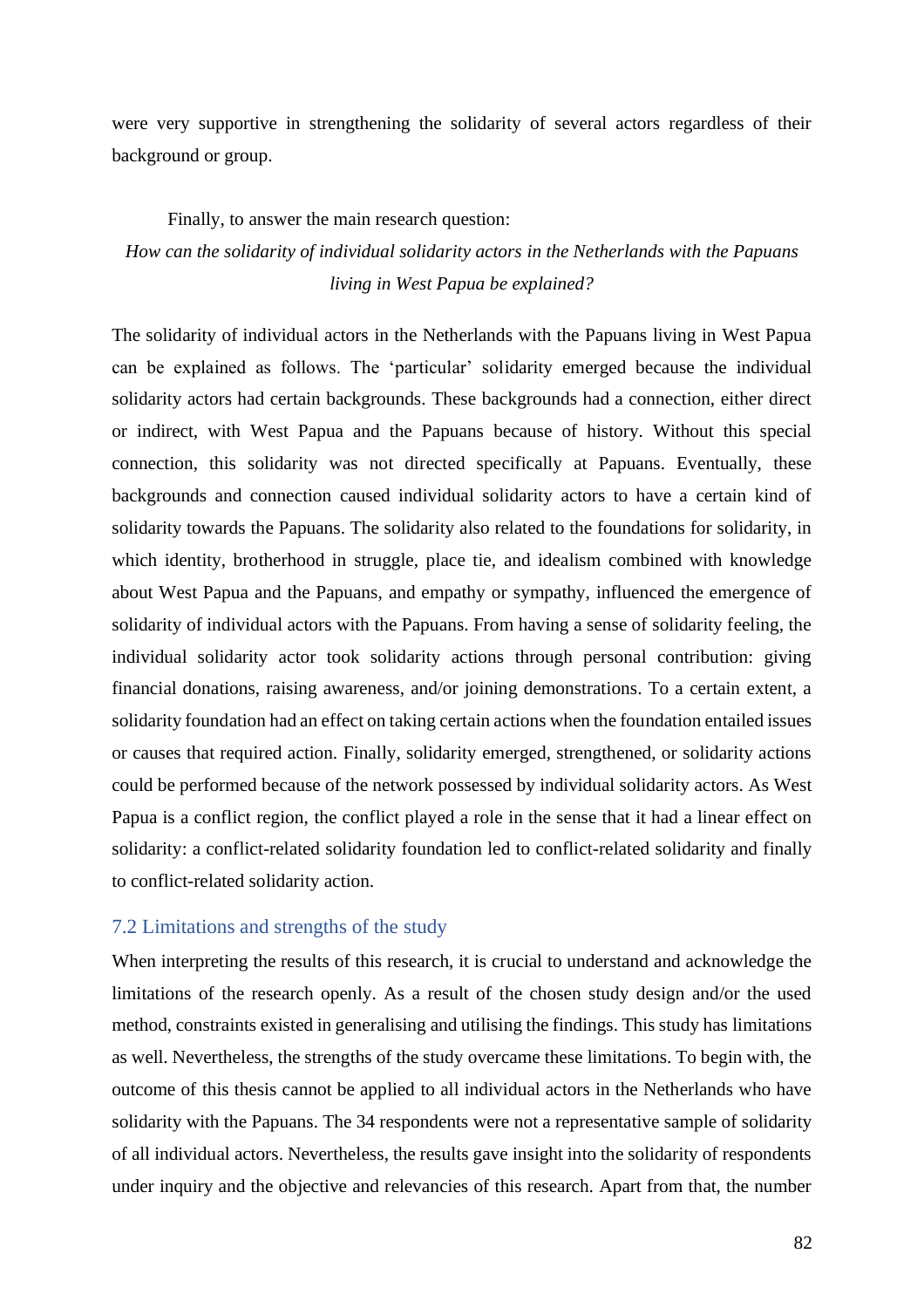of respondents, 34 people, was relatively a large sample amid the world pandemic of COVID-19, providing a rich and significant amount of data.

Furthermore, the participants under investigation formed a limitation as well. The respondents were not selected on characteristics of age, sex, or race background, as long as they met the essential criteria that they have experienced the phenomenon of solidarity with the Papuans. Because of this, it was not easy to analyse the sources for the emergence of solidarity by the individual actors. As the basis of solidarity became quite broad, it was uneasy about narrowing down and interpreting the results. The age gap of participants, 20-70 years, was also a limitation. I realised that the older participants witnessed what happened in the past regarding political events and developments between the Netherlands and West Papua and, therefore, had prior knowledge about West Papua. In contrast, the young participants did not experience it by themselves. Hence, it was not easy to generalise the views between old and young participants as they had different experiences. The distinction for respondents could be made beforehand to limit the scope and increase the depth of the focus level of the research discussions. However, as the participants were not selected with a certain distinction, the study was then not limited to certain individuals. Correspondingly, the study found extensive results.

Another limitation was the strategy to recruit the research participants. Although various strategies were employed, the recruitment of respondents relied excessively on identifying individuals in the Netherlands who probably have solidarity with the Papuans before recruiting the participants (see section 3.2.2). As a consequence of the investigation, individuals from other major groups, such as the Turkish, Moroccan, or Indonesian community in the Netherlands who might have solidarity with the Papuans, were not available and not interviewed. To find respondents as diverse as possible in the future to generate more accurate findings, adverts could be published online, for example, on community pages on social media. Aside from the constraint of the recruitment strategy, this study still presented depth and rich data of solidarity of individuals in the Netherlands who were assumed to have solidarity with the Papuans. Also, respondents beyond the identification were still present and interviewed, although they were not from the major groups mentioned above.

Finally, the language used was another restraint. As stated in the methodology chapter, three languages - English, Bahasa Indonesia, Dutch - were used. On the one hand, as Dutch is my least proficient language compared to Bahasa Indonesia and English, I could not express myself in probing the questions. Consequently, yielding sufficient depth and detailed data from interviews in Dutch was not always maximal. On the other hand, respondents who were not fluent in English also encountered problems. They could not express themselves wholly or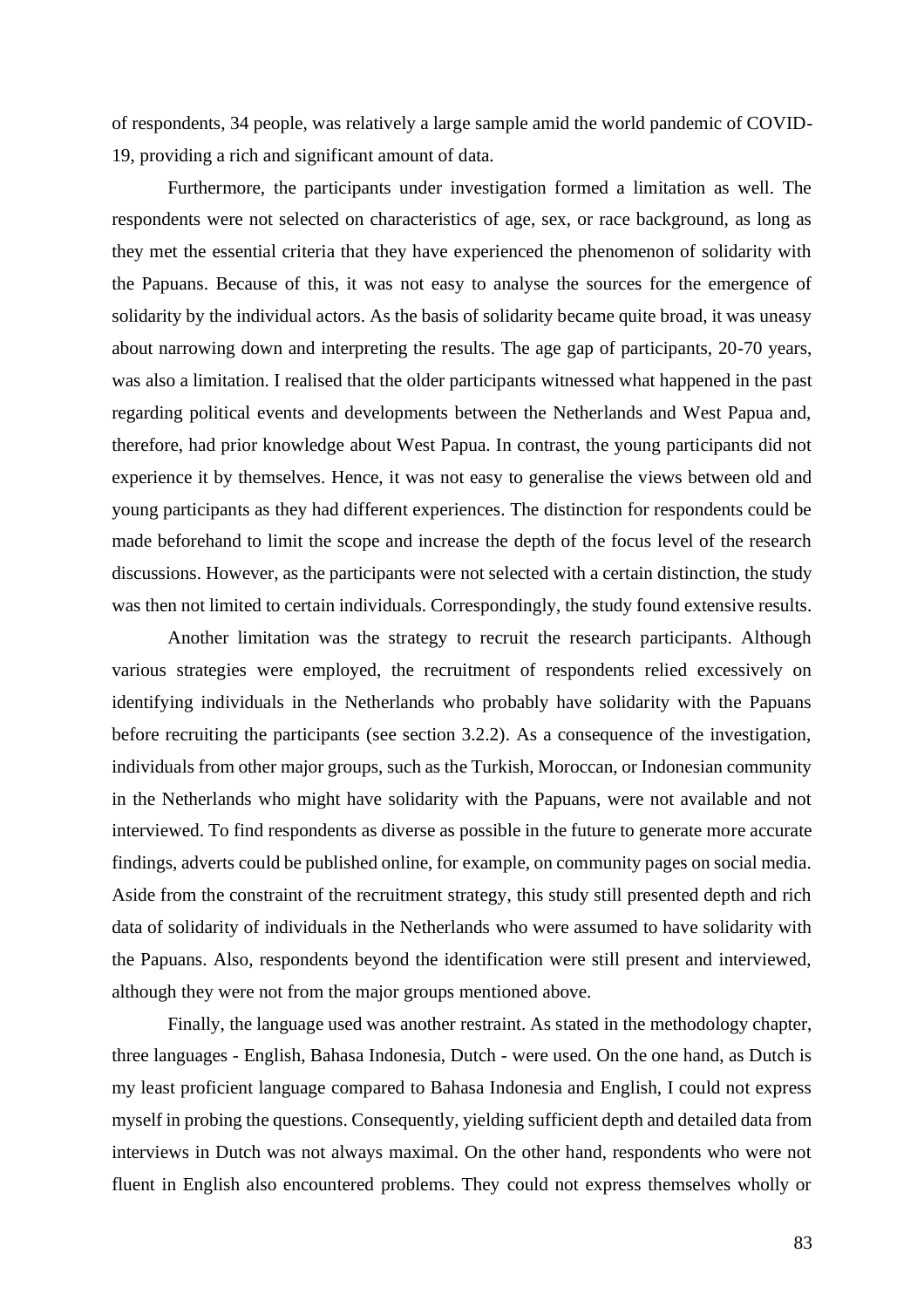sometimes did not understand or misunderstood the questions. Accordingly, the quality - rich and detailed data - of interviews in English suffered. During the interview, probing the question by using different questions or words was done to overcome this limitation. Meanwhile, after the interview, reviewing the interview (see section 3.3.1) helped identify suffered rich and detailed data. Based on this, email or instant messenger was then employed by sending questions to ask confirmation and clarification. Regardless of the constraint on the possibility of undetailed data, the research provided a wide-ranging group of respondents by using various languages. Not only respondents who could only speak English. Thus, overall, although this research had shortcomings, it also had strengths, as previously stated, and therefore the results of the research results are still valid.

#### 7.3 Suggestions for further research

Departing from the used methodology and the results of this research, there are four leading suggestions for further research. First, this thesis is a phenomenological study of solidarity in a certain place with another specific place, in this case between the Netherlands and West Papua, by studying an instead select group of individual actors who have solidarity with the Papuans. The results revealed that most of the individuals who have solidarity directly relate with West Papua, either they are from there or have visited or lived there. The subsequent research can study individuals from West Papua or have visited or lived in West Papua but do not have a sense of solidarity with the Papuans to understand the solidarity in the Netherlands more in-depth and more nuanced. An explorative study can be conducted to examine which factors prohibit individuals from having solidarity. The results will give an alternative insight in understanding the existence and non-existence of solidarity of individual actors in the Netherlands, especially solidarity with a group of people in another place beyond the national border, solidarity from people in a certain place with people in another specific territory, about which knowledge remains scarce.

Besides that, the following research may discuss another subject of solidarity. It would be interesting to study solidarity at the level of organisations, such as non-governmental organisations that focus on West Papua, and their role in sustaining the solidarity of individual actors. Additionally, considering the Netherlands was the former coloniser of West Papua, the state level is an interesting topic to analyse and, in particular, whether the solidarity of the Dutch government exists, exploring facilitating and hindering factors. From both levels, the research will yield further insight into the variant subjects of solidarity.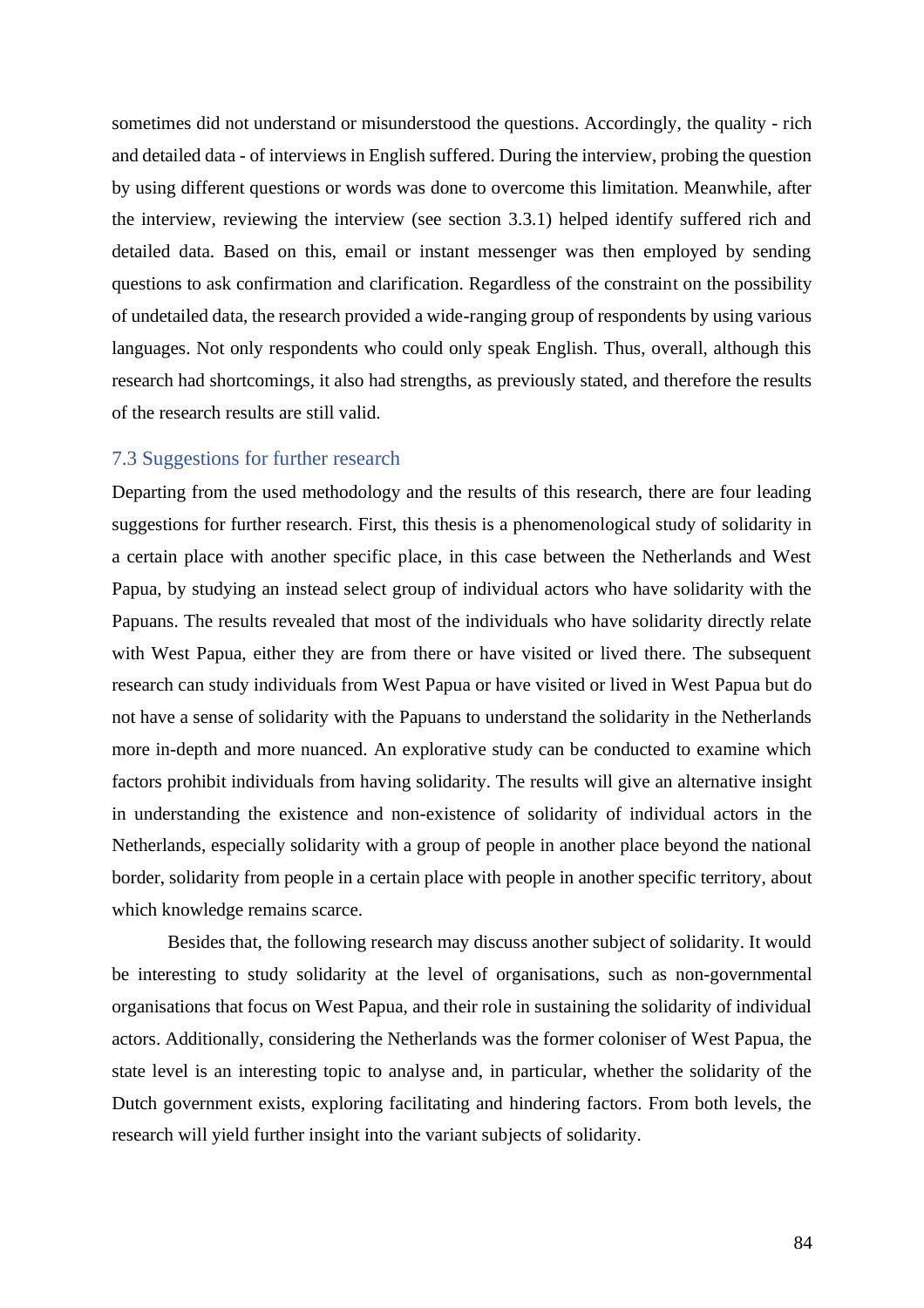Second, a future research recommendation is to focus on the role of certain events in the development of solidarity in the Netherlands for the Papuans living in West Papua. In 2020, the death of George Floyd sparked an international wave of protest against racist violence, socalled Black Lives Matter movement protests. The demonstration also happened in the Netherlands. Future research can investigate to what extent the Black Lives Matter movement in the Netherlands influences and shapes the sense of solidarity with the Papuans. Besides, the emergence of COVID-19 can be investigated, focusing on whether a disastrous global event impedes or promotes solidarity with the Papuans.

Third, this research study has shown insight into the current knowledge of solidarity between the Netherlands and West Papua. It would be interesting to conduct follow-up research about the development of solidarity in the Netherlands with the Papuans living in West Papua in the future by using a longitudinal design. The study will provide the latest knowledge of demographic characteristic of actors or new kind of solidarity actions as an example. Furthermore, the results will show the differences in or change of solidarity over time, whether the solidarity of individuals in the Netherlands with the Papuans declines or increases, exhibiting which factors inhibit or trigger solidarity. These results might be necessary for policymakers, campaigners, or activists who want to promote solidarity for West Papua.

Last, this study has focused on the phenomenon of solidarity in the Netherlands. Another possible research is then a comparative study of solidarity with the Papuans between or among countries, such as between the Netherlands and Australia, where the solidarity with the Papuans also exists. The follow-up study will identify the differences and similarities of solidarity between or among countries. Besides between countries, further research can carry out a comparative study of solidarity in a certain region, such as in Oceania, or between regions, such as Europe and Oceania. It will show an illuminating insight into the geography of solidarity, considering that most of the discussion about solidarity nowadays is focused on a national dimension.

#### 7.4 Reflection and the positionality of the researcher

In general, the research process of this master's thesis has been a challenging and enriching journey for me, teaching me a great deal in doing good and proper research as a researcher. During the study, I undertook positioning and reflecting on myself as this role is pivotal to the quality of the produced scientific knowledge and decisions to conduct qualitative research (Kvale & Brinkmann, 2014). As a researcher who studied solidarity for West Papua, with the Papuans living in West Papua, I positioned myself to be solidary with this region. I shared a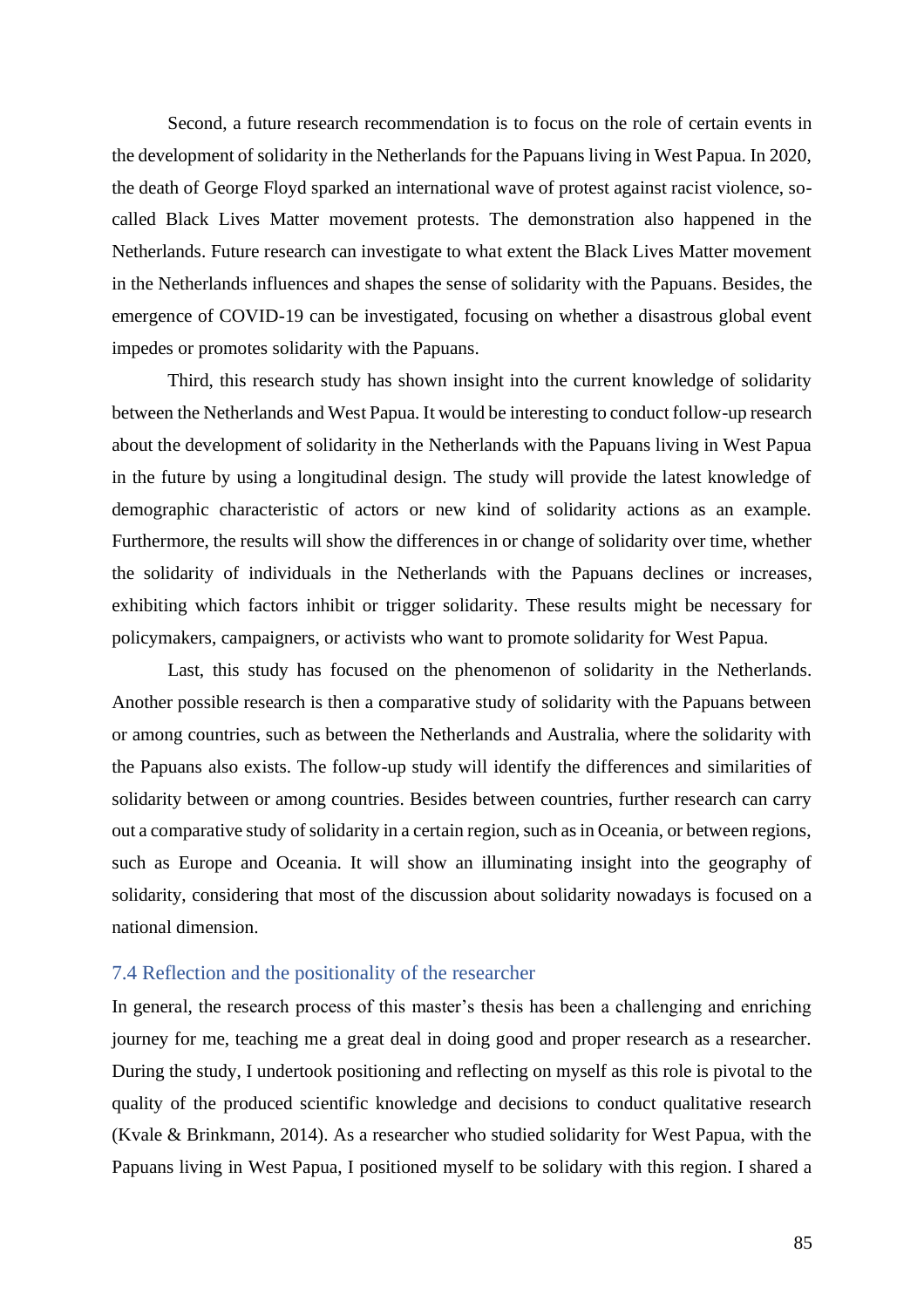sense of solidarity with all interviewees. I also have a sense of solidarity with the Papuans because I have visited this region as a tourist in 2011. I look at this region where the Papuans live as one of the poorest regions in Indonesia. The economic development and education are less especially compared to the region I come from, Java. Nevertheless, the experiences and how West Papua and the Papuans were being seen between my respondents and I could differ, making my solidarity position also differ. Aside from that, I had a hunch before starting the research that the participants would have the same view on West Papua and the Papuans. In doing phenomenology research to understand other people's perceptions and experiences clearly, I kept reminding myself to step back from my own presumption and common sense, including everyday beliefs and theoretical assumptions, before collecting data. Over time, I became open-minded to approach other people and aware of diversity in looking at West Papua and the people.

Furthermore, as an Indonesian researcher, especially from Java, studying a topic related to West Papua, I realised that this would raise the suspicion of working for the Indonesian government. Consequently, it was possible that I did not find respondents with a high position and/or an intimate relation with West Papua and the Papuans, inhibiting rich, valuable data. For the same reason, research participant candidates cancelled their participation or questioned my personal purpose regarding West Papua. Nevertheless, it was overcome by telling my background information (such as the status of my immigration to the Netherlands, marital status, and personal story of my connection with West Papua), the reason and purpose of the study, and sending a participation information letter. Furthermore, in interviews, I realised that I could not probe the answers to a certain topic in more detail, for instance, the name of people or organisations and activities. I overcame this by asking about the kind of organisations and activities in general.

Moreover, as a student, I have the privilege of having more knowledge on the topic I study for my research. I benefit from all aspects of the research, such as collecting data and choosing the questions to be addressed. The latter might have caused an asymmetrical power relation, putting me in a more powerful position in which I knew the questions beforehand. To overcome this, I sent the list of questions for the interview in advance when the participants asked it to make them more comfortable preparing the answers to the questions.

All in all, I endeavoured to position and reflect on myself. Notwithstanding, adapting a statement of Gillian Rose (1997), I could not notice everything, nor could I scrutinise power as I could not be wholly conscious or transparent to myself. As an Indonesian doing research in the Netherlands, I probably have made mistakes unintendedly in contacting the participants,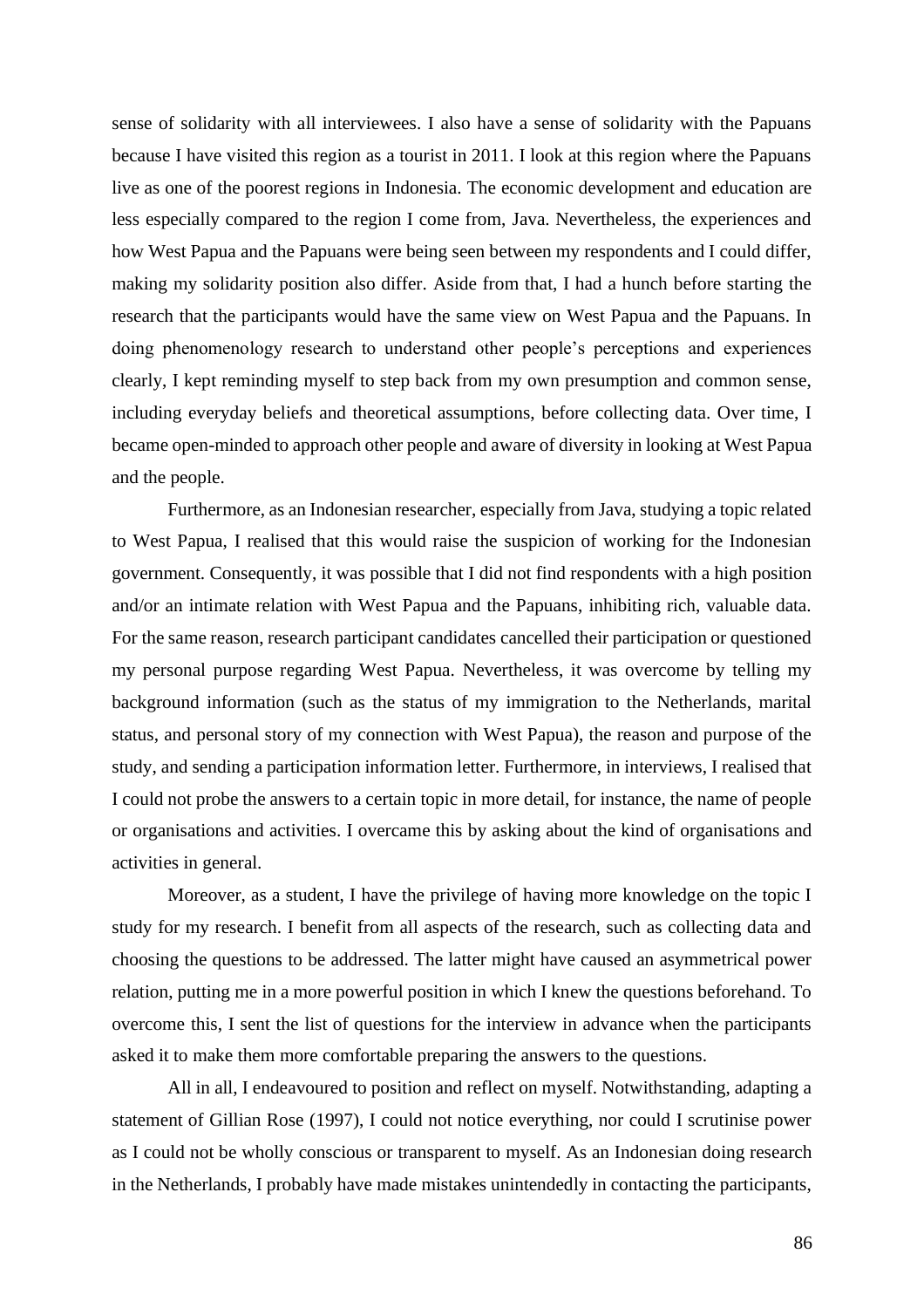interviewing, and writing the research results due to cultural differences, habits, false expectations and interpretations. What I was able to do was, then, to write what I have so far identified.

Besides positioning and reflecting on myself during the research, I also reflected on myself by linking the study finding and my own experience regarding my solidarity with the Papuans. Seeing West Papua as the least developed region in Indonesia when I was in Sorong and Raja Ampat in 2011, my identity as an Indonesian motivated me to have solidarity with fellow citizens living in West Papua. Then, I contacted my friends whether they would like to help me for building a library in an elementary school in Raja Ampat. As this plan has never been implemented, the fund collected would be given to HAPIN as this organisation has an education project in West Papua, and I knew this organisation quite well since 2019. Thus, from my own story, place tie and identity were the foundations for solidarity. Building a library was a solidarity action to help students in West Papua to have a decent education. Furthermore, my network in this solidarity was friend network in the beginning and organisation network later. Clearly, my solidarity feeling for the Papuans was not influenced by this network, but I could do real things through my networks: helping students in West Papua to have a better education.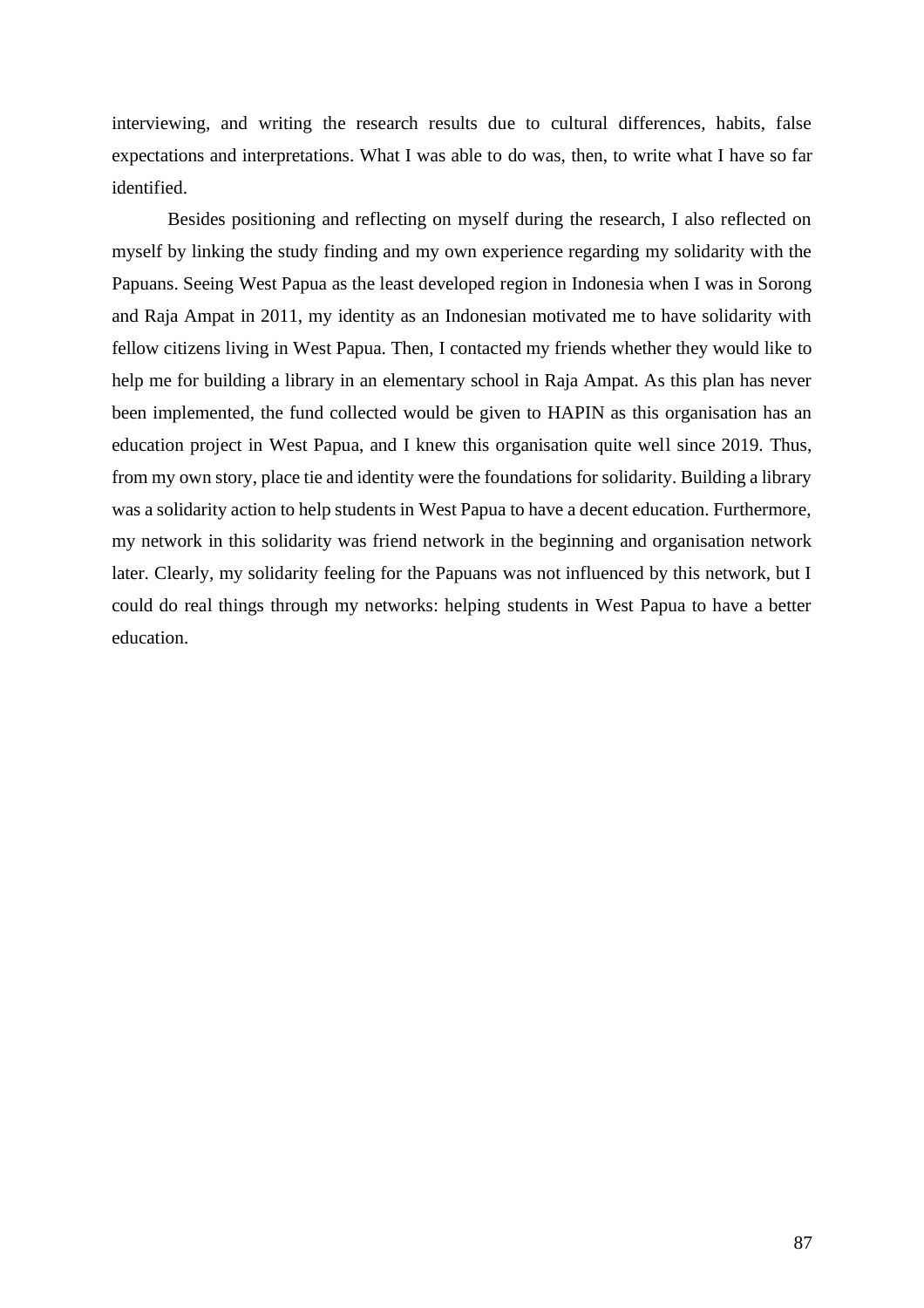# Reference list

- Aeckerlin, T. (2010). *Paradijsvogels en kroonduiven: Indische Nederlanders in voormalig Nieuw-Guinea*. KIT.
- Anderson, B. (2006). *Imagined communities: Reflections on the origin and spread of nationalism*. Verso.
- Askary, P., & Fallah, F. (2020). The right to international solidarity and humanitarian assistance in the era of covid-19 pandemic. *Journal of International Humanitarian Legal Studies*, 1-11. DOI:10.1163/18781527-bja10018
- Badan Pusat Statistik. (2020a). *Profil kemiskinan di Indonesia Maret 2020.* Badan Pusat Statistik. [https://www.bps.go.id/pressrelease/2020/07/15/1744/persentase-penduduk](https://www.bps.go.id/pressrelease/2020/07/15/1744/persentase-penduduk-miskin-maret-2020-naik-menjadi-9-78-persen.html)[miskin-maret-2020-naik-menjadi-9-78-persen.html](https://www.bps.go.id/pressrelease/2020/07/15/1744/persentase-penduduk-miskin-maret-2020-naik-menjadi-9-78-persen.html)
- Badan Pusat Statistik. (2020b). *Indeks pembangunan manusia (IPM) tahun 2020.* Badan Pusat Statistik. [https://www.bps.go.id/pressrelease/2020/12/15/1758/indeks-pembangunan](https://www.bps.go.id/pressrelease/2020/12/15/1758/indeks-pembangunan-manusia--ipm--indonesia-pada-tahun-2020-mencapai-71-94.html)[manusia--ipm--indonesia-pada-tahun-2020-mencapai-71-94.html](https://www.bps.go.id/pressrelease/2020/12/15/1758/indeks-pembangunan-manusia--ipm--indonesia-pada-tahun-2020-mencapai-71-94.html)
- Badan Pusat Statistik Provinsi Papua. (n.d.). *Indikator strategis.* Retrieved September 30, 2020, from<https://papua.bps.go.id/quickMap.html>
- Badan Pusat Statistik Provinsi Papua Barat. (n.d.). *Indikator strategis.* Retrieved September 30, 2020, from<https://papuabarat.bps.go.id/quickMap.html>
- Banting, K., & Kymlicka, W. (2017). Introduction. In Banting, K., & Kymlicka, W. (Eds.), *The strains of commitment: The political sources of solidarity in diverse societies* (pp. 1-63). Oxford University Press. DOI:10.1093/acprof:oso/9780198795452.003.0001
- Bernard, H. R. (2011). *Research methods in anthropology: Qualitative and quantitative approaches* (5th ed.). AltaMira.
- Bertrand, J. (2004). *Nationalism and ethnic conflict in Indonesia* (Ser. Cambridge Asia-Pacific studies). Cambridge University Press.
- Blades, J. (2020). West Papua: The issue that won't go away for Melanesia*. Lowy Institute Analysis*, May 2020, 1-46.
- Budiardjo, C. & Liong, L. S. (1988). *West Papua: The obliteration of a people*. TAPOL.
- Chauvel, R. (2008). Refugee, displacement, and dispossession: Responses to Indonesian rule and conflict in Papua. In Hedman, E.-L. E. (Ed), *Conflict, violence, and displacement in Indonesia* (pp. 147-172). Southeast Asia Program Publications, Cornell University.
- Coser, L. A. (2001). *The functions of social conflict*. Routledge.
- Creswell, J. (2009). *Research design: Qualitative, quantitative, and mixed methods approaches*. SAGE.
- Creswell, J., & Poth, C. (2018). *Qualitative inquiry & research design: Choosing among five approaches* (Fourth edition, international student ed.). SAGE.
- Crow, G. (2001). *Social solidarities: Theories, identities and social change*. Open University Press.
- de Best, R. (2020, February 17). *Social media penetration in the Netherlands 2020, by social network*. Statista. [https://www.statista.com/statistics/579626/social-media-penetration](https://www.statista.com/statistics/579626/social-media-penetration-in-the-netherlands-by-social-network/#statisticContainer)[in-the-netherlands-by-social-network/#statisticContainer](https://www.statista.com/statistics/579626/social-media-penetration-in-the-netherlands-by-social-network/#statisticContainer)
- Denscombe, M. (2003). *The good research guide: For small-scale social research projects*  (2nd ed.). Open University Press.
- Drooglever, P. J. (2009). *Een Daad van Vrije Keuze: De Papoea's van Westelijk Nieuw-Guinea en de grenzen van het zelfbeschikkingsrecht.* Boom.
- *Dutch measures against coronavirus: basic rules for everyone*. (n.d.). Government of the Netherlands. Retrieved July 22, 2020, from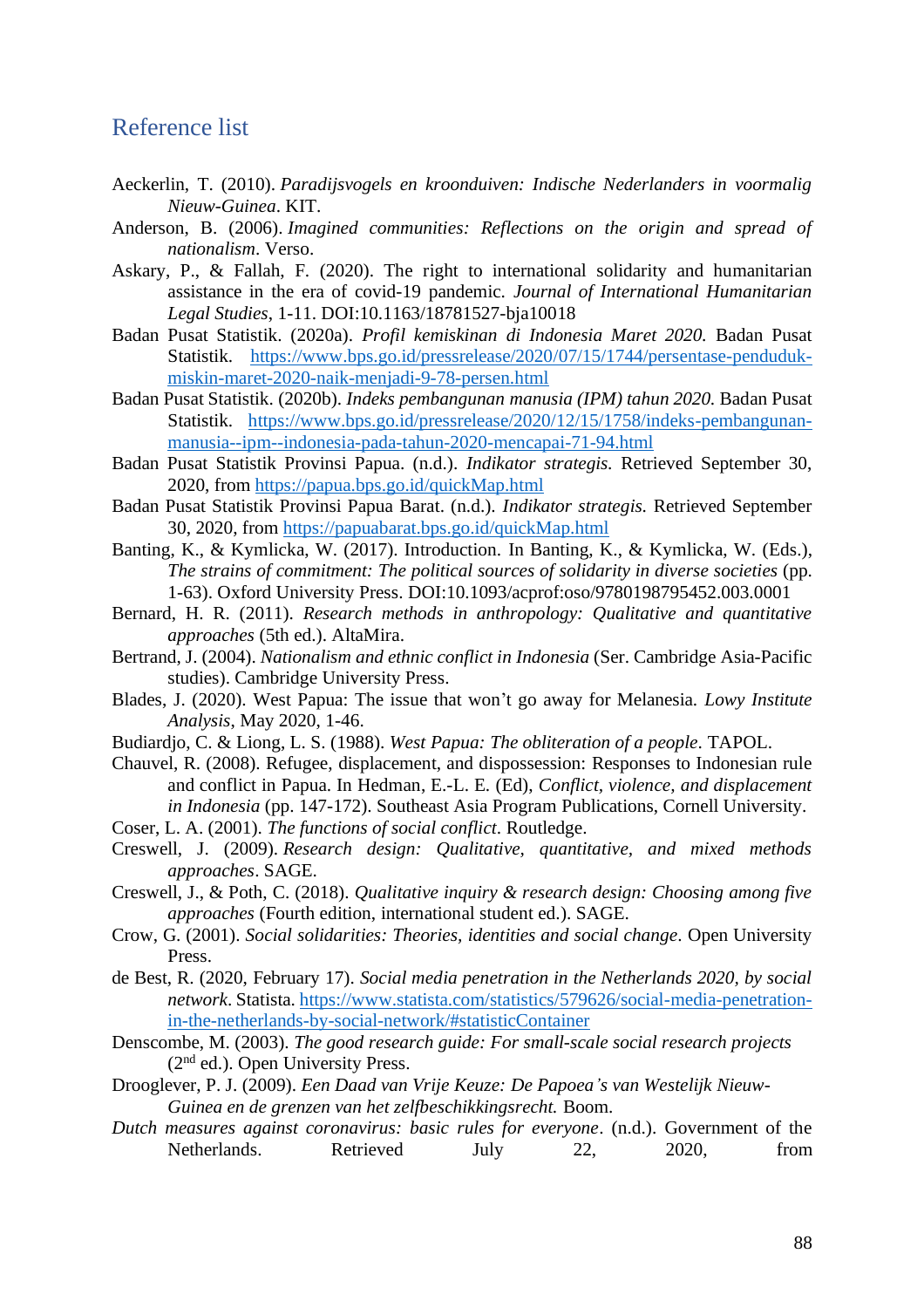[https://www.government.nl/topics/coronavirus-covid-19/tackling-new-coronavirus-in](https://www.government.nl/topics/coronavirus-covid-19/tackling-new-coronavirus-in-the-netherlands/basic-rules-for-everyone)[the-netherlands/basic-rules-for-everyone](https://www.government.nl/topics/coronavirus-covid-19/tackling-new-coronavirus-in-the-netherlands/basic-rules-for-everyone)

- Elisabeth, A., Widjojo, M. S., Cahyadi, R., & Blegur, S. (2004). *Pemetaan peran & kepentingan para aktor dalam konflik di Papua.* LIPI.
- Friese, S. (2014). *Qualitative data analysis with atlas.ti* (2nd ed.). SAGE.
- Friese, S. (2015). *Computer-Assisted Grounded Theory Analysis With ATLAS.ti*. DOI:10.14279/depositonce-5155
- Gaztambide-Fernández, R. A. (2020, April 13). *What is solidarity? During coronavirus and always, it's more than 'we're all in this together'*. The Conversation. [https://theconversation.com/what-is-solidarity-during-coronavirus-and-always-its](https://theconversation.com/what-is-solidarity-during-coronavirus-and-always-its-more-than-were-all-in-this-together-135002)[more-than-were-all-in-this-together-135002](https://theconversation.com/what-is-solidarity-during-coronavirus-and-always-its-more-than-were-all-in-this-together-135002)
- Gould, C. C. (2007). Transnational Solidarities. *Journal of Social Philosophy, 38*(1), 148-164. DOI:10.1111/j.1467-9833.2007.00371.x
- Gould, C. C. (2020). Solidarity between the national and the transnational: What do we owe to 'outsiders'? In Krunke, H., Petersen, H., & Manners I. (Eds.), *Transnational solidarity: Concept, challenges and opportunities* (pp. 22-41). Cambridge University Press. DOI:10.1017/9781108766593.004
- Gregory, D., Johnston, R., Pratt, G., Watts, M., & Whatmore, S. (2009). *The dictionary of human geography* (5th ed). Blackwell Publishing.
- Hay, I. (2016). On being ethical in geographical research. In Clifford, N., Cope, M., Gillespie, T., & French, S. (Eds.), *Key methods in geography* (pp. 30-43). SAGE.
- Hewson, C. (2014). Qualitative approaches in internet-mediated research: Opportunities, issues, possibilities. In Leavy, P. (Ed.), *The Oxford handbook of qualitative research* (pp. 423-451). EBSCO Publishing.
- Hinchcliffe, V., & Gavin, H. (2009). Social and virtual networks: Evaluating synchronous online interviewing using instant messenger. *The Qualitative Report, 14*(2), 318-340. Retrieved from<https://nsuworks.nova.edu/tqr/vol14/iss2/7>
- Janghorban, R., Roudsari, R. L., & Taghipour, A. (2014). Skype interviewing: The new generation of online synchronous interview in qualitative research. *International Journal of Qualitative Studies on Health and Well-being, 9*(1), 24152.
- Johannesson, P., & Perjons, E. (2014). *An introduction to design science*. Springer. DOI:10.1007/978-3-319-10632-8\_3
- Jouwe, N. (2012). Inleiding. In Anaïs, B., Prins, E., & Jouwe, N. (Eds.), *Paradijsvogels in de polder: Papoea's in Nederland* [Birds of paradise in the polder: Papuans in the Netherlands] (pp. 6-9)*.* KIT.
- King, P. (2004). *West Papua & Indonesia since Suharto: Independence, autonomy or chaos?* University of New South Wales Press.
- Knoke, D., & Yang, S. (2008). Network Fundamentals. In *Quantitative Applications in the Social Sciences: Social network analysis* (pp. 4-15). SAGE. DOI:10.4135/9781412985864
- Komter A. (2010). Solidarity. In Anheier, H.K., & Toepler, S. (Eds.), *International Encyclopedia of Civil Society* (pp. 1460-1464). Springer.
- Kurowska, A. & Theiss, M. (2018). Solidarity practices in Poland and their social capital foundations. In Lahusen, C., & Grasso, M. T. (Eds.), *Solidarity in Europe: Citizens' responses in times of crisis* (pp. 103-126). Palgrave Macmillan. DOI:10.1007/978-3- 319-73335-7
- Kuzmenko, I. R., Narykov, N. V., Kubiakin, E. O., Piliugina, I. G., & Plotnikov, V.V. (2017). Cultural and political aspects of developing social solidarity in modern society. *Series Historia et Sociologia, 27*(3), 529-536.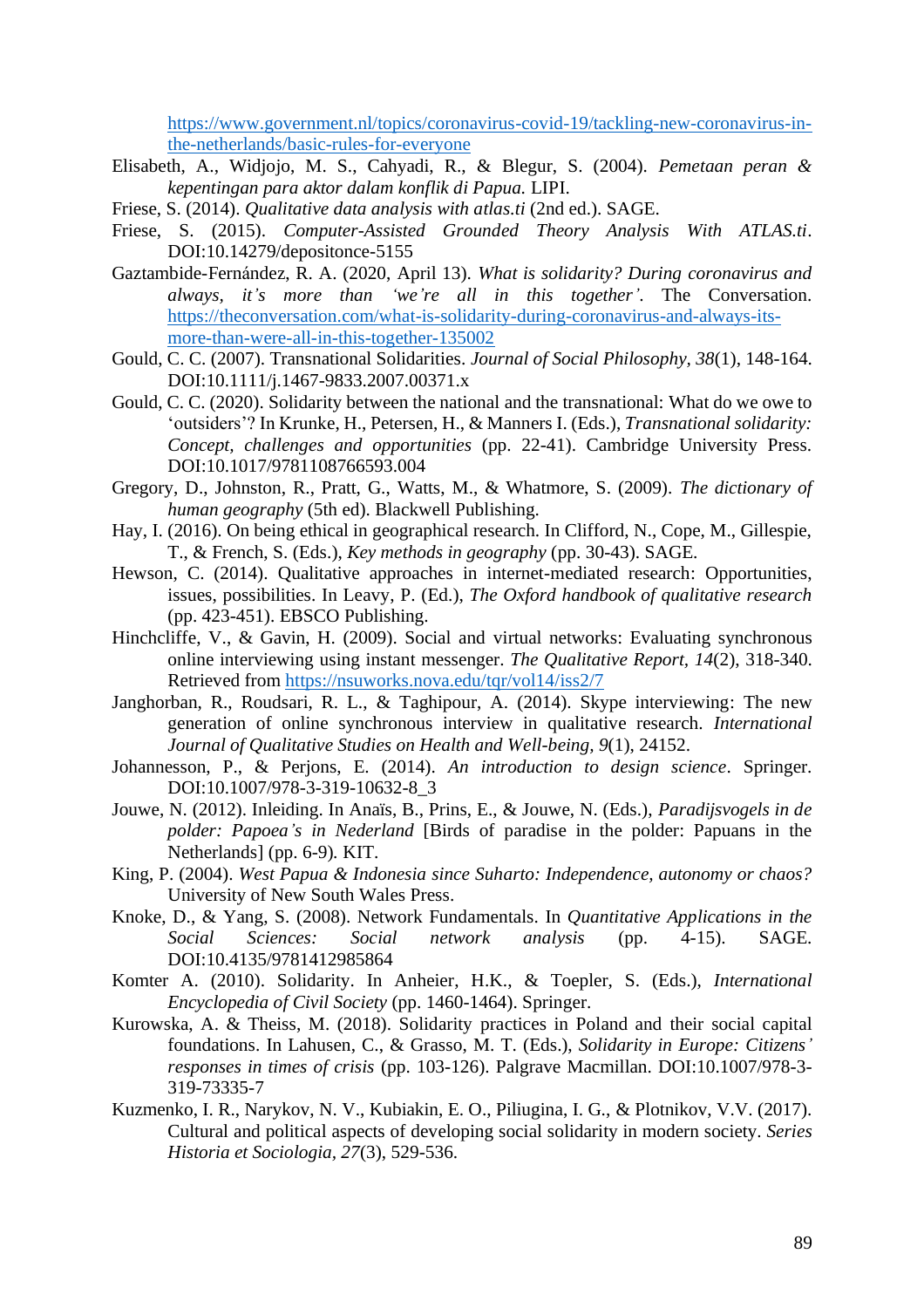- Kvale, S. (2007). Introduction to interview research. In Kvale, S. (Ed.) *Qualitative Research kit: Doing interviews* (pp. 2-10). SAGE. DOI: 10.4135/9781849208963
- Kvale, S., & Brinkmann, S. (2014). *Interviews: learning the craft of qualitative research interviewing* (3rd ed). SAGE.

Lagerberg, K. (2005). *Schuldig zwijgen: de Papua in zijn bestaan bedreigd*. IJzer.

- Lahusen, C., & Grasso, M. T. (2018). Solidarity in Europe–European solidarity: An introduction. In Lahusen, C., & Grasso, M. T. (Eds.), *Solidarity in Europe: Citizens' responses in times of crisis* (pp. 1-18). Palgrave Macmillan. DOI:10.1007/978-3-319- 73335-7
- Laitinen, A., & Pessi, A. B. (2014a). Solidarity and motivations to help others: The case of Finns. In Laitinen, A., & Pessi, A. B. (Eds.), *Solidarity: Theory and practice* (pp. 211- 233). Lexington Books.
- Laitinen, A., & Pessi, A. B. (2014b). Solidarity: theory and practice. An introduction. In Laitinen, A., & Pessi, A. B. (Eds.), *Solidarity: Theory and practice* (pp. 10-29). Lexington Books.
- Longhurst, R. (2016). Semi-structured interviews and focus groups. In Clifford, N., Cope, M., Gillespie, T., & French, S. (Eds.), *Key methods in geography* (pp. 143-156). SAGE.
- MacLeod, J. (2013). What kind of solidarity for West Papua? *Papua paper, 5*. [https://espace.library.uq.edu.au/data/UQ\\_294874/UQ294874\\_fulltext.pdf?Expires=15](https://espace.library.uq.edu.au/data/UQ_294874/UQ294874_fulltext.pdf?Expires=1583623194&Key-Pair-Id=APKAJKNBJ4MJBJNC6NLQ&Signature=Pl-RYQfVzdzoyCcA0Y4IoD-9Ixh-TnWwzMtHtWgvLIXiMKW1VSJjCyj~0x-TWgjPkkJx42Kmrdd~5KgbgKDJxDSUVTnu5KHG8C2DQ10vHBlaZTcLn8wcU8cwApoR9SEitl9KAtabWAdqr6iu11H7fhsvdcCKMo7faiaH3KMnwa22gemMShqP9MEg-meU9zadIAjSXZqBbnaFfcm0mCHoSDHKXvxEzQnLwmulAhBcus2RqojFbMGXEbPSvauVom8QVc9pJ2yhz7DIqGnNeJ5plfX~4LtHa0NkWCedQImaNGxxEDE7cT45os3G3QQK8uSD9TDCWPIi-dLu3TIx2zb1~Q__) [83623194&Key-Pair-Id=APKAJKNBJ4MJBJNC6NLQ&Signature=Pl-](https://espace.library.uq.edu.au/data/UQ_294874/UQ294874_fulltext.pdf?Expires=1583623194&Key-Pair-Id=APKAJKNBJ4MJBJNC6NLQ&Signature=Pl-RYQfVzdzoyCcA0Y4IoD-9Ixh-TnWwzMtHtWgvLIXiMKW1VSJjCyj~0x-TWgjPkkJx42Kmrdd~5KgbgKDJxDSUVTnu5KHG8C2DQ10vHBlaZTcLn8wcU8cwApoR9SEitl9KAtabWAdqr6iu11H7fhsvdcCKMo7faiaH3KMnwa22gemMShqP9MEg-meU9zadIAjSXZqBbnaFfcm0mCHoSDHKXvxEzQnLwmulAhBcus2RqojFbMGXEbPSvauVom8QVc9pJ2yhz7DIqGnNeJ5plfX~4LtHa0NkWCedQImaNGxxEDE7cT45os3G3QQK8uSD9TDCWPIi-dLu3TIx2zb1~Q__)[RYQfVzdzoyCcA0Y4IoD-9Ixh-TnWwzMtHtWgvLIXiMKW1VSJjCyj~0x-](https://espace.library.uq.edu.au/data/UQ_294874/UQ294874_fulltext.pdf?Expires=1583623194&Key-Pair-Id=APKAJKNBJ4MJBJNC6NLQ&Signature=Pl-RYQfVzdzoyCcA0Y4IoD-9Ixh-TnWwzMtHtWgvLIXiMKW1VSJjCyj~0x-TWgjPkkJx42Kmrdd~5KgbgKDJxDSUVTnu5KHG8C2DQ10vHBlaZTcLn8wcU8cwApoR9SEitl9KAtabWAdqr6iu11H7fhsvdcCKMo7faiaH3KMnwa22gemMShqP9MEg-meU9zadIAjSXZqBbnaFfcm0mCHoSDHKXvxEzQnLwmulAhBcus2RqojFbMGXEbPSvauVom8QVc9pJ2yhz7DIqGnNeJ5plfX~4LtHa0NkWCedQImaNGxxEDE7cT45os3G3QQK8uSD9TDCWPIi-dLu3TIx2zb1~Q__)[TWgjPkkJx42Kmrdd~5KgbgKDJxDSUVTnu5KHG8C2DQ10vHBlaZTcLn8wcU8c](https://espace.library.uq.edu.au/data/UQ_294874/UQ294874_fulltext.pdf?Expires=1583623194&Key-Pair-Id=APKAJKNBJ4MJBJNC6NLQ&Signature=Pl-RYQfVzdzoyCcA0Y4IoD-9Ixh-TnWwzMtHtWgvLIXiMKW1VSJjCyj~0x-TWgjPkkJx42Kmrdd~5KgbgKDJxDSUVTnu5KHG8C2DQ10vHBlaZTcLn8wcU8cwApoR9SEitl9KAtabWAdqr6iu11H7fhsvdcCKMo7faiaH3KMnwa22gemMShqP9MEg-meU9zadIAjSXZqBbnaFfcm0mCHoSDHKXvxEzQnLwmulAhBcus2RqojFbMGXEbPSvauVom8QVc9pJ2yhz7DIqGnNeJ5plfX~4LtHa0NkWCedQImaNGxxEDE7cT45os3G3QQK8uSD9TDCWPIi-dLu3TIx2zb1~Q__) [wApoR9SEitl9KAtabWAdqr6iu11H7fhsvdcCKMo7faiaH3KMnwa22gemMShqP9M](https://espace.library.uq.edu.au/data/UQ_294874/UQ294874_fulltext.pdf?Expires=1583623194&Key-Pair-Id=APKAJKNBJ4MJBJNC6NLQ&Signature=Pl-RYQfVzdzoyCcA0Y4IoD-9Ixh-TnWwzMtHtWgvLIXiMKW1VSJjCyj~0x-TWgjPkkJx42Kmrdd~5KgbgKDJxDSUVTnu5KHG8C2DQ10vHBlaZTcLn8wcU8cwApoR9SEitl9KAtabWAdqr6iu11H7fhsvdcCKMo7faiaH3KMnwa22gemMShqP9MEg-meU9zadIAjSXZqBbnaFfcm0mCHoSDHKXvxEzQnLwmulAhBcus2RqojFbMGXEbPSvauVom8QVc9pJ2yhz7DIqGnNeJ5plfX~4LtHa0NkWCedQImaNGxxEDE7cT45os3G3QQK8uSD9TDCWPIi-dLu3TIx2zb1~Q__) [Eg](https://espace.library.uq.edu.au/data/UQ_294874/UQ294874_fulltext.pdf?Expires=1583623194&Key-Pair-Id=APKAJKNBJ4MJBJNC6NLQ&Signature=Pl-RYQfVzdzoyCcA0Y4IoD-9Ixh-TnWwzMtHtWgvLIXiMKW1VSJjCyj~0x-TWgjPkkJx42Kmrdd~5KgbgKDJxDSUVTnu5KHG8C2DQ10vHBlaZTcLn8wcU8cwApoR9SEitl9KAtabWAdqr6iu11H7fhsvdcCKMo7faiaH3KMnwa22gemMShqP9MEg-meU9zadIAjSXZqBbnaFfcm0mCHoSDHKXvxEzQnLwmulAhBcus2RqojFbMGXEbPSvauVom8QVc9pJ2yhz7DIqGnNeJ5plfX~4LtHa0NkWCedQImaNGxxEDE7cT45os3G3QQK8uSD9TDCWPIi-dLu3TIx2zb1~Q__)[meU9zadIAjSXZqBbnaFfcm0mCHoSDHKXvxEzQnLwmulAhBcus2RqojFbMGXE](https://espace.library.uq.edu.au/data/UQ_294874/UQ294874_fulltext.pdf?Expires=1583623194&Key-Pair-Id=APKAJKNBJ4MJBJNC6NLQ&Signature=Pl-RYQfVzdzoyCcA0Y4IoD-9Ixh-TnWwzMtHtWgvLIXiMKW1VSJjCyj~0x-TWgjPkkJx42Kmrdd~5KgbgKDJxDSUVTnu5KHG8C2DQ10vHBlaZTcLn8wcU8cwApoR9SEitl9KAtabWAdqr6iu11H7fhsvdcCKMo7faiaH3KMnwa22gemMShqP9MEg-meU9zadIAjSXZqBbnaFfcm0mCHoSDHKXvxEzQnLwmulAhBcus2RqojFbMGXEbPSvauVom8QVc9pJ2yhz7DIqGnNeJ5plfX~4LtHa0NkWCedQImaNGxxEDE7cT45os3G3QQK8uSD9TDCWPIi-dLu3TIx2zb1~Q__) [bPSvauVom8QVc9pJ2yhz7DIqGnNeJ5plfX~4LtHa0NkWCedQImaNGxxEDE7cT45](https://espace.library.uq.edu.au/data/UQ_294874/UQ294874_fulltext.pdf?Expires=1583623194&Key-Pair-Id=APKAJKNBJ4MJBJNC6NLQ&Signature=Pl-RYQfVzdzoyCcA0Y4IoD-9Ixh-TnWwzMtHtWgvLIXiMKW1VSJjCyj~0x-TWgjPkkJx42Kmrdd~5KgbgKDJxDSUVTnu5KHG8C2DQ10vHBlaZTcLn8wcU8cwApoR9SEitl9KAtabWAdqr6iu11H7fhsvdcCKMo7faiaH3KMnwa22gemMShqP9MEg-meU9zadIAjSXZqBbnaFfcm0mCHoSDHKXvxEzQnLwmulAhBcus2RqojFbMGXEbPSvauVom8QVc9pJ2yhz7DIqGnNeJ5plfX~4LtHa0NkWCedQImaNGxxEDE7cT45os3G3QQK8uSD9TDCWPIi-dLu3TIx2zb1~Q__) [os3G3QQK8uSD9TDCWPIi-dLu3TIx2zb1~Q\\_\\_](https://espace.library.uq.edu.au/data/UQ_294874/UQ294874_fulltext.pdf?Expires=1583623194&Key-Pair-Id=APKAJKNBJ4MJBJNC6NLQ&Signature=Pl-RYQfVzdzoyCcA0Y4IoD-9Ixh-TnWwzMtHtWgvLIXiMKW1VSJjCyj~0x-TWgjPkkJx42Kmrdd~5KgbgKDJxDSUVTnu5KHG8C2DQ10vHBlaZTcLn8wcU8cwApoR9SEitl9KAtabWAdqr6iu11H7fhsvdcCKMo7faiaH3KMnwa22gemMShqP9MEg-meU9zadIAjSXZqBbnaFfcm0mCHoSDHKXvxEzQnLwmulAhBcus2RqojFbMGXEbPSvauVom8QVc9pJ2yhz7DIqGnNeJ5plfX~4LtHa0NkWCedQImaNGxxEDE7cT45os3G3QQK8uSD9TDCWPIi-dLu3TIx2zb1~Q__)
- Markovsky, B., & Lawler, E. J. (1994). *A new theory of group solidarity* [Electronic version]. Retrieved February 20, 2020, from Cornell University, ILR School site: <http://digitalcommons.ilr.cornell.edu/articles/1157>
- May, L. (1996). *The socially responsive self: Social theory and professional ethics*. The University of Chicago Press.
- Merriam-Webster. (n.d.-a). Solidarity. In *Merriam-Webster.com dictionary*. Retrieved from <https://www.merriam-webster.com/dictionary/solidarity>
- Merriam-Webster. (n.d.-b). Individual. In *Merriam-Webster.com dictionary*. Retrieved from <https://www.merriam-webster.com/dictionary/individual>
- Miller, D. (2017). Solidarity and its sources. In Banting, K., & Kymlicka, W. (Eds.), *The strains of commitment: The political sources of solidarity in diverse societies*. Oxford University Press. DOI: 10.1093/acprof:oso/9780198795452.001.0001
- Ministerie van Sociale Zaken en Werkgelegenheid (2014, February 20). *Kernwaarden van de Nederlandse samenleving* Retrieved from [https://www.rijksoverheid.nl/documenten/brochures/2014/05/21/kernwaarden](https://www.rijksoverheid.nl/documenten/brochures/2014/05/21/kernwaarden-nederland)[nederland](https://www.rijksoverheid.nl/documenten/brochures/2014/05/21/kernwaarden-nederland)
- Nicolaysen, B. B. (2014). Volunteering, the humanitarian gift to "distant suffering," and solidarity. In Laitinen, A., & Pessi, A. B. (Eds.), *Solidarity: Theory and practice* (pp. 247-265). Lexington Books.
- *Nieuw-Guinea*. (2014, November 14). Veteranen Institute. Retrieved October 1, 2020, from <https://www.veteraneninstituut.nl/missie/nieuw-guinea/>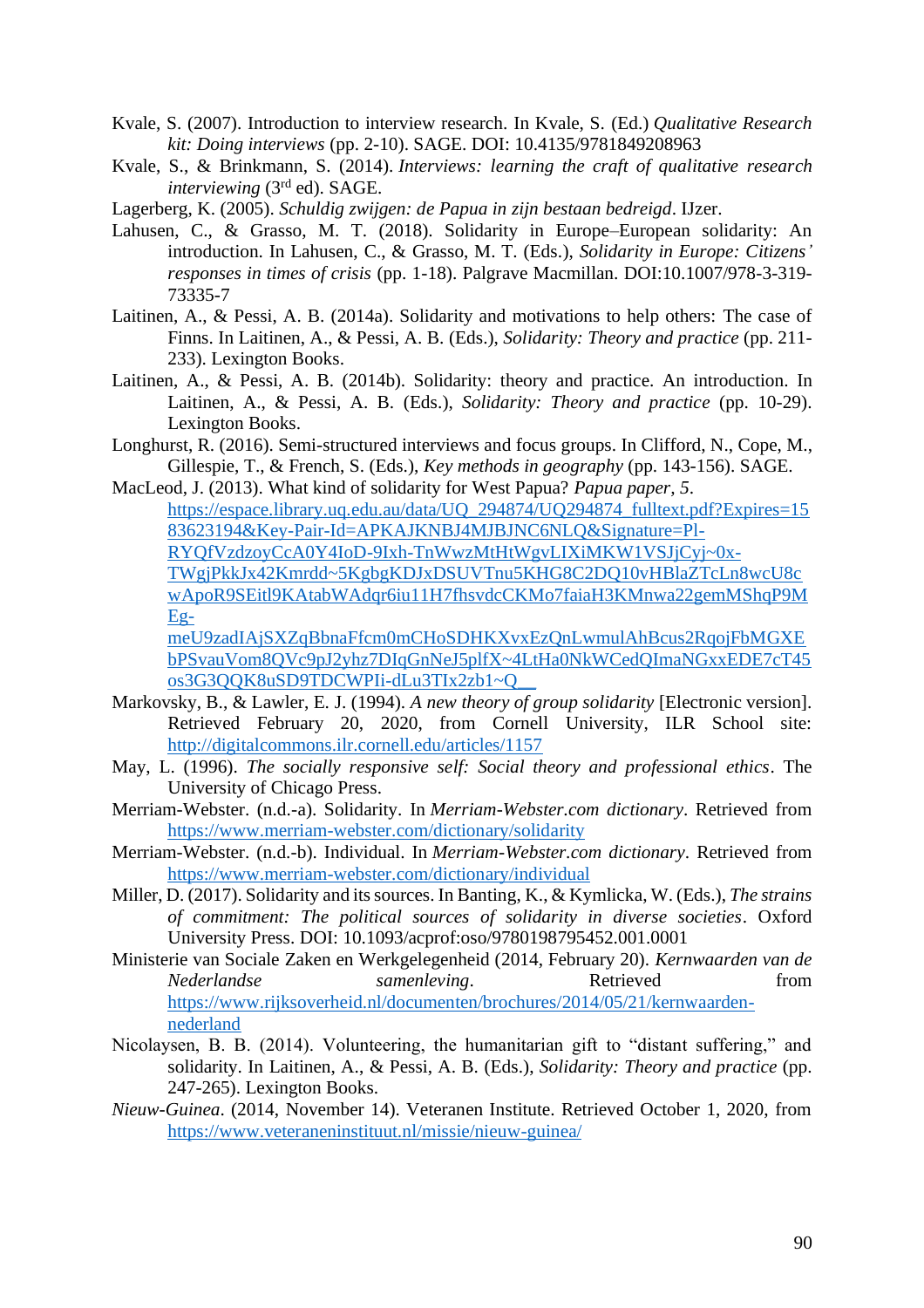- Oosterlynck, S., Loopmans, M., Schuermans, N., Vandenabeele, J., & Zemni, S. (2015). Putting flesh to the bone: looking for solidarity in diversity, here and now. *Ethnic and Racial Studies, 39*(5), 764-782. DOI:10.1080/01419870.2015.1080380
- *Papoea Solidariteitsdag 2020*. (n.d.). Papoea Solidariteit. Retrieved February 4, 2020, from [http://www.papoeasolidariteit.nl](http://www.papoeasolidariteit.nl/)
- Pelcher, M. (2012). Fear, grief and hope in occupied West Papua. In McManama, B. J., & Schertow, J. (Eds.), *People land truth* (pp. 64-67). Intercontinental Cry. <https://intercontinentalcry.org/publications/people-land-truth>
- Putnam, R. D. & Goss, K. A. (2002). Introduction. In Putnam, R. D. (Ed.), *Democracies in flux. The evolution of social capital in contemporary society*. University Press.
- Rippe, K. P. (1998). Diminishing Solidarity. *Ethical Theory and Moral Practice, 1*(3), 355- 373. DOI:10.1023/a/1009965816147
- Rizki, R. M. (2009, July 22). *Human rights and international solidarity: Note by the United Nations High Commissioner for Human Rights.* United Nations Digital Library System. <https://digitallibrary.un.org/record/661848?ln=en#record-files-collapse-header>
- Rogers, A., Castree, N., & Kitchin, R. (2013). Network. In A Rogers, A., Castree, N., & Kitchin, R. (Eds.), *A dictionary of human geography*. Oxford University Press.
- Rorty, R. (1989). *Contingency, irony, and solidarity*. Cambridge University Press.
- Rose, G. (1997). Situating knowledges: Positionality, reflexivities and other tactics. *Progress in Human Geography, 21*(3), 305-320. DOI:10.1191/030913297673302122
- Rutherford, D. (2012). *Laughing at Leviathan: Sovereignty and audience in West Papua*  (Chicago studies in practices of meaning 291068987). University of Chicago Press.
- Scholz, S. J. (2008). *Political solidarity*. Pennsylvania State University Press.
- Scholz, S. J. (2011). Solidarity. In Chatterjee, D. K. (Ed.), *Encyclopedia of Global Justice*, (pp. 1022-1025). Springer. DOI:10.1007/978-1-4020-9160-5.
- Scholz, S. J. (2015). Seeking solidarity. *Philosophy Compass, 10*(10), 725-735. DOI:10.1111/phc3.12255
- Schuermans, N., Spijkers, F., & Loopmans, M. (2013). Solidarity in human geography: Responsibility, care, place and encounter. DieGem working paper, 1-52.
- Scruton, R. (2015). Solidarity: Unity or diversity? In Salamon, J. (Ed), *Solidarity beyond borders: Ethics in a globalising world* (pp. ix-xiv). Bloomsbury Academic.
- Singh, B. (2008). *Papua: Geopolitics and the quest for nationhood*. Transaction.
- Smit, B. (2002). Atlas.ti for qualitative data analysis. *Perspectives in Education, 20*(3), 65-77.
- *Social media stats Netherlands: June 2019 - June 2020.* (n.d.). Statcounter GlobalStats. Retrieved July 15, 2020, from [https://gs.statcounter.com/social-media](https://gs.statcounter.com/social-media-stats/all/netherlands)[stats/all/netherlands](https://gs.statcounter.com/social-media-stats/all/netherlands)
- Srivastava, P., & Hopwood, N. (2009). A practical iterative framework for qualitative data analysis. *International Journal of Qualitative Methods, 8*(1), 76-84.
- Statista Research Department. (2016, October 28). *Messaging apps installed on smartphones in the Netherlands 2016, by type*. Statista. [https://www.statista.com/statistics/754891/messaging-apps-installed-on-smartphones](https://www.statista.com/statistics/754891/messaging-apps-installed-on-smartphones-in-the-netherlands-by-type/)[in-the-netherlands-by-type/](https://www.statista.com/statistics/754891/messaging-apps-installed-on-smartphones-in-the-netherlands-by-type/)
- Steinvorth, U. (1999). The concept and possibilities of solidarity. In Bayertz, K. (Ed.), *Solidarity* (pp. 29-38). Springer.
- Stjernø, S. (2005). *Solidarity in Europe: The history of an idea*. Cambridge University Press.
- *Stop de 'slow motion' genocide in West-Papoea -zet onrecht recht*. (n.d.). Petities.nl. Retrieved November 21, 2020, from [https://westpapoea.petities.nl](https://westpapoea.petities.nl/)
- Strand, H., Rustad, S. A., Nygård, H. M., & Hegre, H. (2020). Trends in armed conflict, 1946– 2019. *Conflict Trends, 8*. PRIO.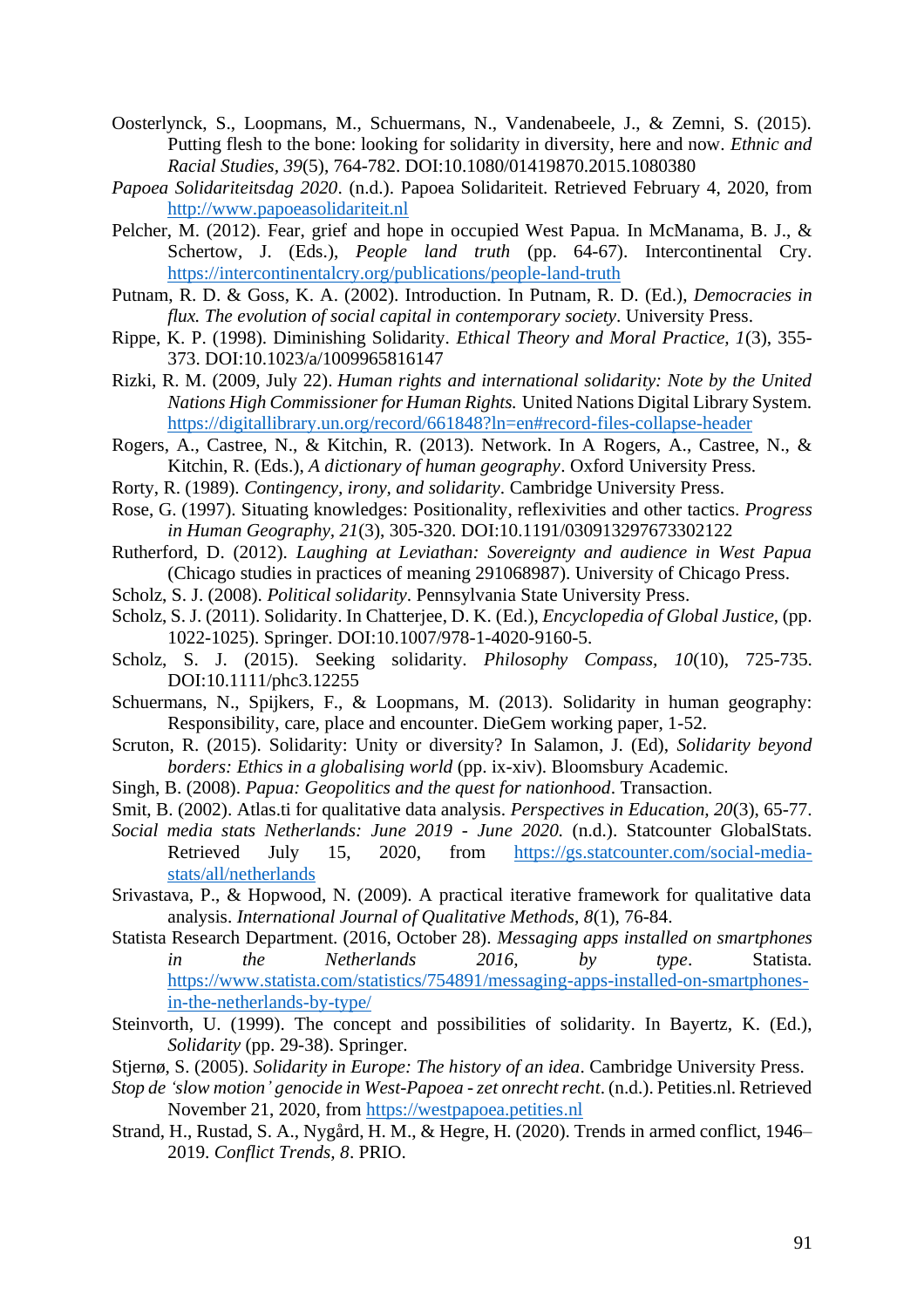- Takacs, K. (2003). Modeling intergroup conflict as strategic interaction. *Review of Sociology, 9*(2), 113-137. DOI:10.1556/RevSoc.9.2003.2.5
- UCL, (n.d.). *History of immigration in the Netherlands*. UCL. Retrieved from [https://www.ucl.ac.uk/dutchstudies/an/SP\\_LINKS\\_UCL\\_POPUP/SPs\\_english/multic](https://www.ucl.ac.uk/dutchstudies/an/SP_LINKS_UCL_POPUP/SPs_english/multicultureel_gev_ENG/pages/geschiedenis_imm.html#top) [ultureel\\_gev\\_ENG/pages/geschiedenis\\_imm.html#top](https://www.ucl.ac.uk/dutchstudies/an/SP_LINKS_UCL_POPUP/SPs_english/multicultureel_gev_ENG/pages/geschiedenis_imm.html#top)
- Vasiljević, J. (2017). Reflecting on the principles and problems of solidarity. *Filozofija I Društvo, 28*(4), 1175-1192.
- Verschuren, P., & Doorewaard, H. (2010). *Designing a research project* (2nd ed.). Eleven International Publishing.
- Vivanco, L. A. (2018). *A dictionary of cultural anthropology*. Oxford University Press.
- Vlasblom, D. (2004). *Papoea. Een geschiedenis* [Papua. A history]. Mets en Schilt.
- Waterman, P. (1993). Globalisation, civil society, solidarity: The politics and ethics of a world both real and universal. *Working Paper Series no. 147.* Institute of Social Studies.
- Widjojo, M., & Entus, S. (2010). *Papua road map: Negotiating the past, improving the present and securing the future*. KITLV.

Wilde, L. (2013). *Global solidarity*. Edinburgh University Press.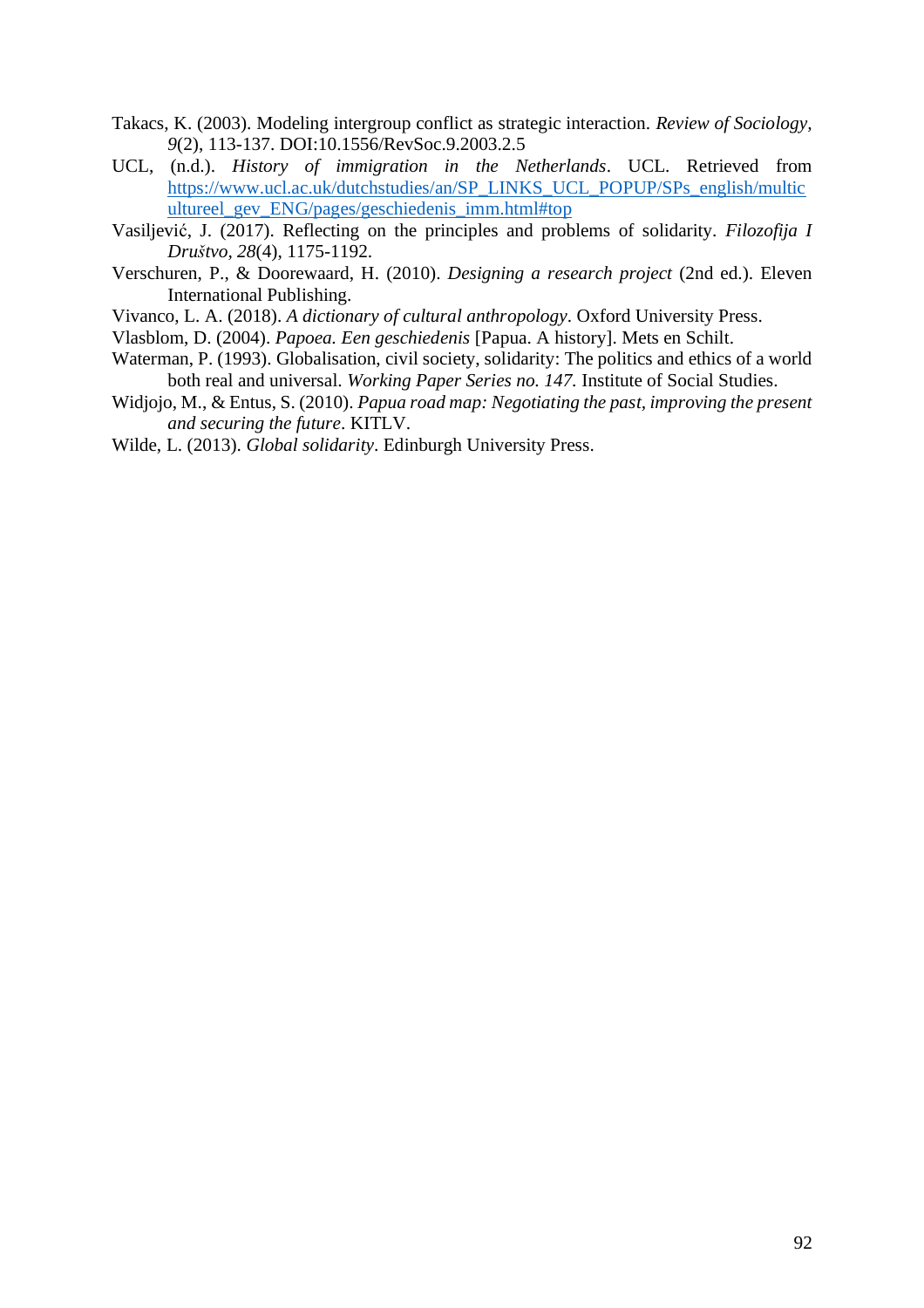# Appendix 1: Interview guide project

Time: Date<sup>.</sup> Place: Duration: Interviewer: Interviewee: Position of interviewee:

Intro: consent and information to the interviewee (has been sent beforehand)

# *Questions (in English):*

#### **Background of information:**

- Tell me about yourself, please!

#### **Network:**

- How do you have a connection/relation with West Papua?
- Have you been to West Papua before? How was your experience?
- Did you have an interaction with Papuans in West Papua? With whom?
- Did you also have an interaction with Papuans community in the Netherlands? With whom?

#### **Aspects of Solidarity:**

- **(General meaning)**
	- o What does solidarity mean for you?
- **(affection feeling/empathy)**
	- o How do you feel about West Papua? / What do you think about West Papua? Why?

#### - **(basis for solidarity)**

- o How do you have solidarity with West Papua?
- o Why is it necessary for you to have solidarity with West Papua?
- o Why is it then West Papua? Why not another corner of the globe?
- o Which situations in West Papua you pay attention to? Why?
- **(inclusiveness)**
	- o With whom do you have solidarity in West Papua? All people who live in Papua or only indigenous/native Papuans (Melanesian)? Why?

#### - **(action in support)**

- o What kind of action in support have you done or are you doing for your solidarity with West Papua?
- o Did you ask them what they need? Did you ask them what forms of aid or support most beneficial to them?
	- If not, self-decision?
- o Do you want your support/action to be recognised by the people there?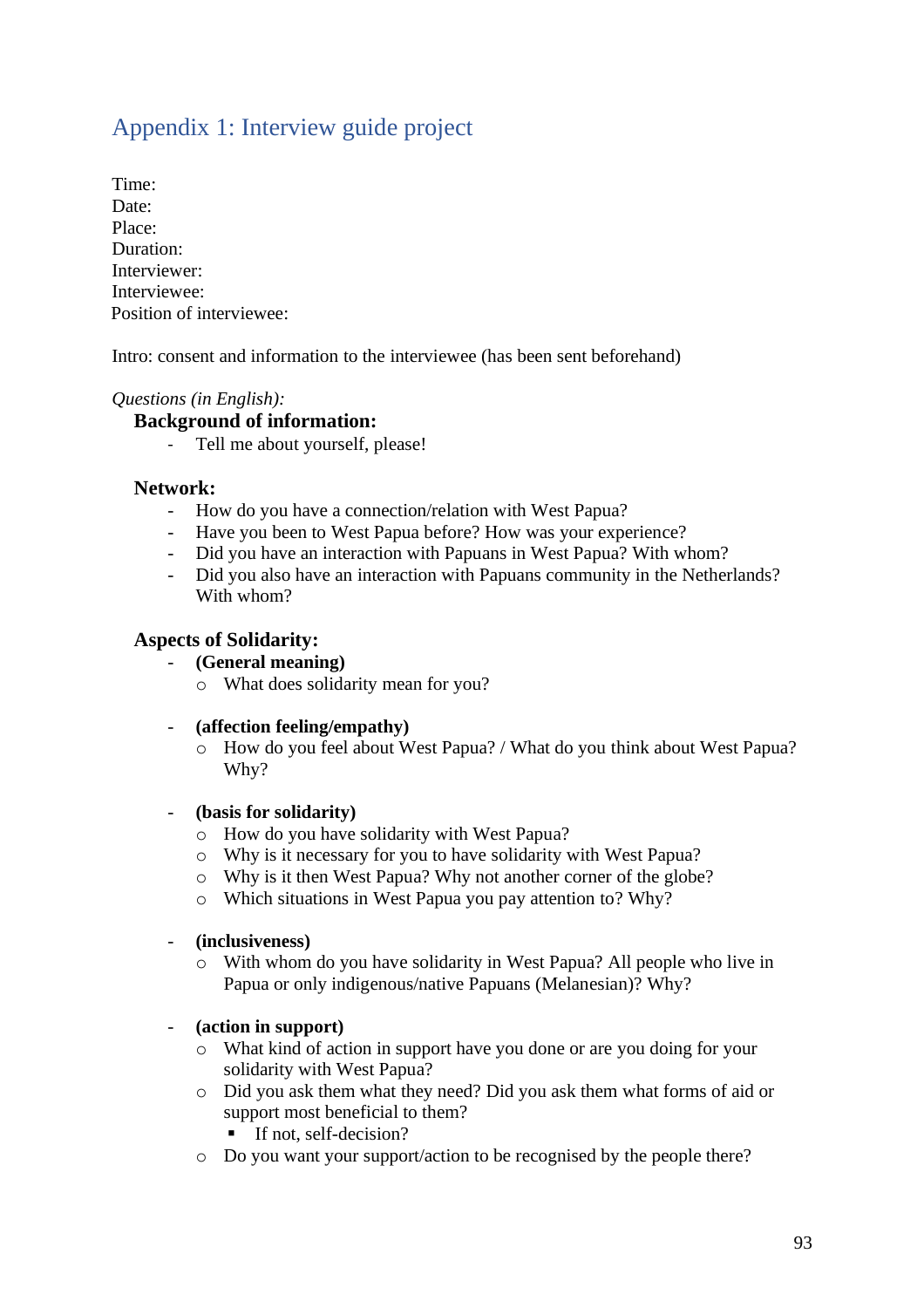# *Questions (in Dutch):*

# **Achtergrondinformatie**

Kunt u mij iets over uzelf vertellen?

#### **Netwerk**:

- Kunt u de achtergrond van uw band/relatie met West-Papoea nader toelichten?
- Heeft u West-Papoea bezocht? Zo ja, wat waren uw ervaringen?
- Heeft/Had u contact/interactie met Papoea's in West-Papoea? Met wie?
- Heeft/Had u contact/interactie met de Papoea gemeenschap in Nederland? Met wie?

#### **Aspecten van solidariteit:**

- **(Betekenis)**
	- o Wat betekent solidariteit voor u?

#### - **(Gevoel van affectie/empathie)**

o Kunt u uw gevoel met betrekking tot West-Papoea beschrijven? Hoe denkt u over West-Papoea? Waarom?

#### - **(Basis voor solidariteit)**

- o Hoe komt het dat u solidariteit heeft (solidair bent) met West-Papoea?
- o Waarom is het nodig voor u dat u solidariteit heeft (solidair bent) met West-Papoea?
- o Waarom met West-Papoea? Waarom niet een ander land/gebied?
- o Welke gebeurtenissen in West-Papoea hebben uw aandacht/interesse? Waarom?

# - **(Inclusiviteit)**

o Met wie heeft u precies solidariteit (met wie voelt u zich solidair) in West-Papoea? Alle mensen die in Papoea leven of alleen de inheemse Papoea's (Melanesiërs)? Waarom?

# - (**Ondersteuning)**

- o Wat voor acties ter ondersteuning van uw solidariteit met West-Papoea heeft u ondernomen of onderneemt u?
- o Heeft u hen gevraagd wat zij nodig hebben? Heeft u hen gevraagd wat voor soort hulp zij nodig hebben of bij welke steun zij het meeste baat hebben?
	- Zo niet, heeft u zelf besloten welke hulp u verstrekte?
- o Wenst u dat uw steun wordt erkend door de mensen in West-Papoea?

#### *Questions (in Bahasa Indonesia):*

# **Latar belakang informasi:**

- Ceritakan tentang dirimu! Umur, aktivitas (belajar / bekerja)

#### **Jaringan:**

- Bagaimana anda memiliki relasi/ koneksi / hubungan dengan Papua Barat?
- Pernahkah anda ke Papua Barat sebelumnya? Bagaimana pengalaman Anda?
- Apakah anda berinteraksi dengan orang Papua di Papua Barat? Dengan siapa?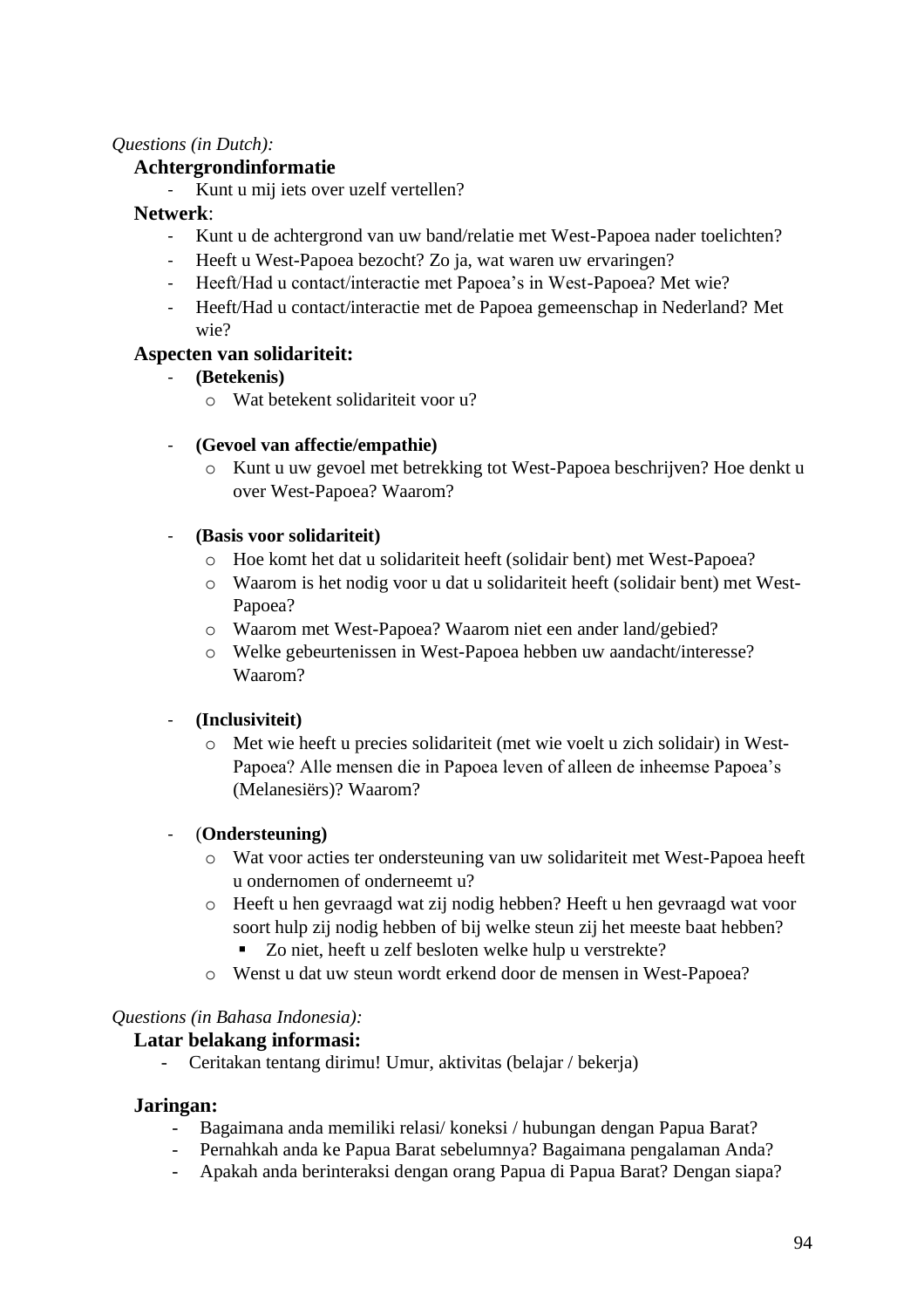- Apakah anda juga berinteraksi dengan masyarakat Papua di Belanda? Dengan siapa?

# **Aspek Solidaritas:**

- **(Pengertian umum)**
	- o Apa arti solidaritas bagi anda?
- **(Perasaan sayang / empati)**
	- o Bagaimana perasaan anda tentang Papua Barat? / Apa pendapat anda tentang Papua Barat? Mengapa?

# - **(Dasar untuk solidaritas)**

- o Bagaimana anda memiliki solidaritas dengan Papua Barat?
- o Mengapa penting bagi anda untuk memiliki solidaritas dengan Papua Barat?
- o Mengapa harus solidaritas dengan Papua Barat? Mengapa bukan sudut dunia yang lain?
- o Situasi apa di Papua Barat yang Anda perhatikan? Mengapa?

# - **(Inklusivitas)**

o Dengan siapa anda memiliki solidaritas di Papua Barat? Semua orang yang tinggal di Papua atau hanya orang asli Papua (Melanesia)? Mengapa?

#### - **(Tindakan mendukung)**

- o Apa jenis tindakan dalam dukungan yang telah Anda lakukan atau Anda lakukan untuk solidaritas Anda dengan Papua Barat?
- o Apakah Anda bertanya kepada mereka apa yang mereka butuhkan?
- o Apakah Anda bertanya kepada mereka bentuk bantuan atau dukungan apa yang paling bermanfaat bagi mereka?

#### Closure:

- End with cooling off question  $&$  thank for contribution.
- Contact for further question.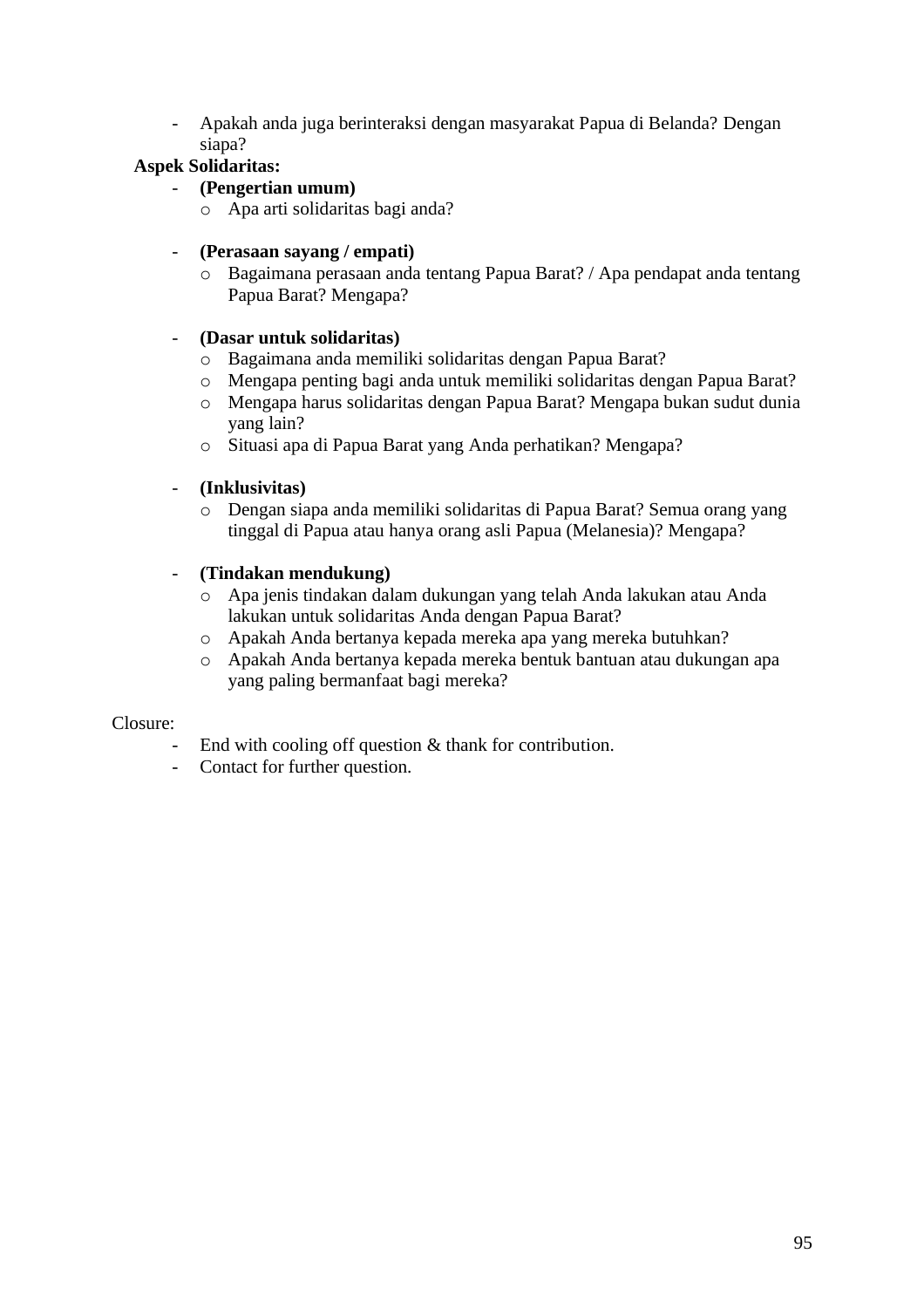# Appendix 2: A letter of request for an interview

(*English version)*

Dear friends of West Papua,

My name is Tri Mulyasari, I am a master student of Human Geography at Radboud University, Nijmegen. Currently, I am conducting a research for my master thesis about "Solidarity in the Netherlands with West Papua". Furthermore, I have an informal internship at Hapin with Mr. Wietse Tolsma as my contact person.

The master thesis contributes to an MSc Human Geography degree from Radboud University. The research aims to get an understanding of the existence of solidarity in the Netherlands with (the people of) West Papua. Specifically, I want to have an insight in how and why there is solidarity in the Netherlands with West Papua and among what specific social groups in Dutch society solidarity does exist.

At this moment, I am looking for respondents in the Netherlands with essential criteria that they have solidarity with West Papua. If you have this solidarity, I would like to request you to participate in my research for an interview around June 2020. I can come to your place or city for an interview to meet you in person. However, due to the corona crisis, we can do the interview online by Skype or WhatsApp (video call), or if you feel more comfortable by telephone.

In the interview, I would like you to tell me your story of having solidarity with West Papua. I am interested to hear about your connections to West Papua, what leads you to have solidarity with West Papua, which themes in West Papua you pay attention to in particular, and how you express your solidarity. If possible, I would like to do the interview in English. But if this is difficult for you, I am prepared to do it in Dutch, but in that case, you have to accept that I am not mastering Dutch language a hundred percent.

I am looking forward to your reply. If you respond positively, please let me know your email address and telephone number. Your privacy will be guaranteed. Inform me as well about the language you prefer.

Thank you in advance for your participation.

Kind regards, Tri Mulyasari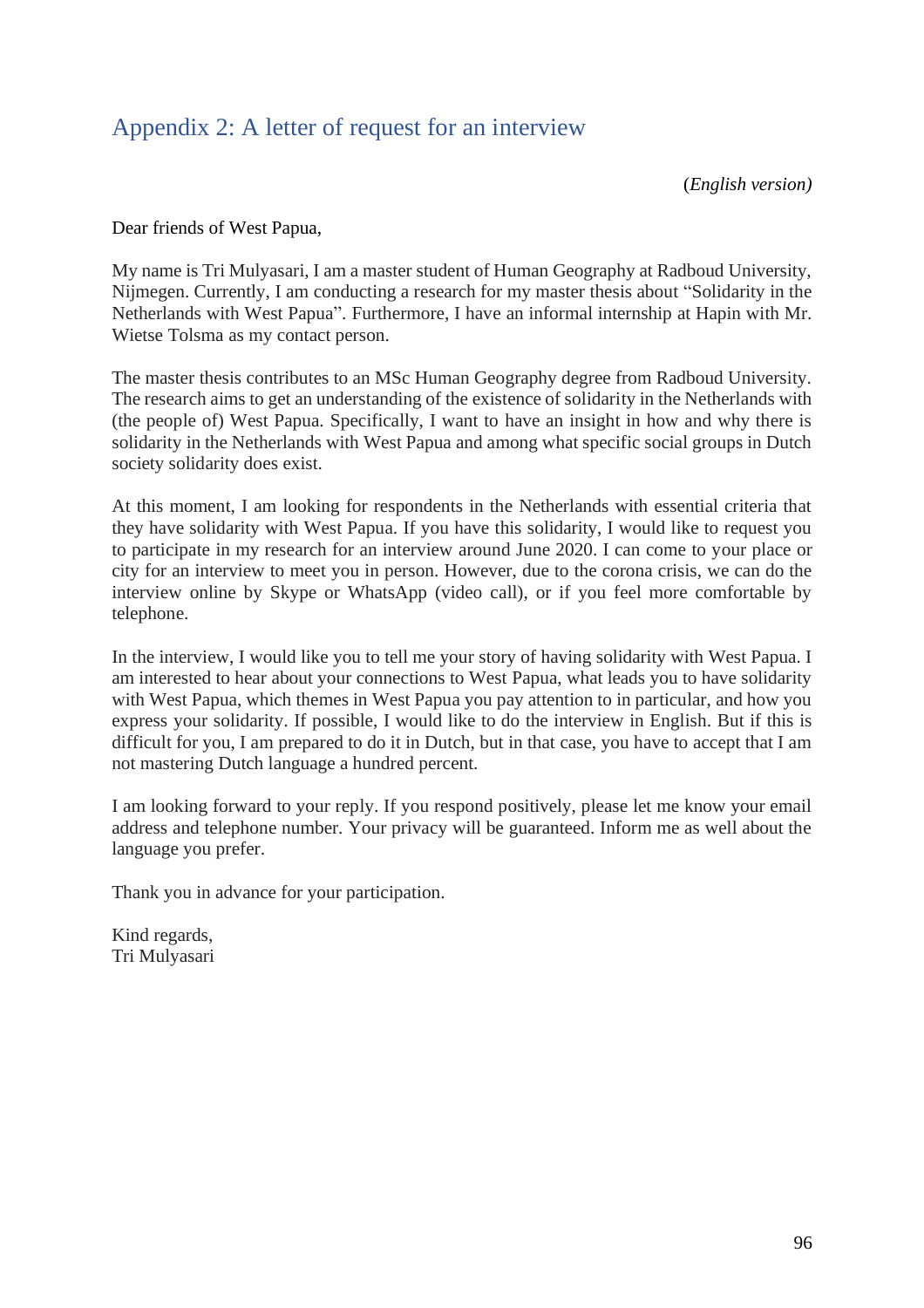Beste vriend, vriendin van Papua,

Mijn naam is Tri Mulyasari. Ik volg een Master Human Geography aan de Radboud Universiteit in Nijmegen. Op dit moment doe ik onderzoek voor mijn masterthesis met als onderwerp "Solidariteit in Nederland met West-Papua". Verder loop ik (een informele) stage bij Hapin met Wietse Tolsma als contactpersoon.

De masterthesis draagt bij aan het behalen van de MSc Human Geography graad van de Radboud Universiteit. Het onderzoek heeft tot doel om inzicht te krijgen in het bestaan van solidariteit in Nederland met (het volk van) West-Papua. In het bijzonder ben ik geïnteresseerd in hoe en waarom er in Nederland solidariteit is met West-Papua, in welke maatschappelijke groepen die solidariteit voorkomt en op welke manieren die tot uitdrukking wordt gebracht.

Op dit moment ben ik op zoek naar deelnemers in Nederland die voldoen aan het essentiële criterium dat zij solidair zijn met (het volk van) West-Papua. Als bij u inderdaad deze solidariteit leeft, dan wil ik u vriendelijk uitnodigen deel te nemen aan mijn onderzoek. Dat kan door u een interview af te nemen omstreeks juni 2020. Ik kan naar uw woonplaats komen voor het interview en u in persoon ontmoeten. Echter, gelet op de corona crisis kan het interview ook via Skype of WhatsApp plaatsvinden, of gewoon per telefoon.

Tijdens het interview wil ik u vragen uw verhaal te vertellen over uw solidariteit met West Papua. Ik ben benieuwd om te horen over uw band met de Papoea's van West Papua en de achtergronden daarvan en in welke aangelegenheden betreffende West Papua u het meest geïnteresseerd bent. Indien mogelijk zou ik graag het interview in het Engels willen doen. Maar als dat op problemen stuit, dan kan het ook in het Nederlands. Ik verontschuldig mij dan bij voorbaat over mijn matige beheersing van het Nederlands.

Ik zie uw reactie graag tegemoet. Wilt u mij, bij een positieve reactie, dan ook laten op welke manier u het interview de liefste vorm geeft en in welke taal het gesprek gevoerd kan worden? Ook zou ik graag uw mailadres en telefoonnummer tegemoet zin. Ik zeg u toe dat ik met uw privacy op een zeer zorgvuldige manier zal omgaan en dat die gewaarborgd is.

Bij voorbaat dank voor uw medewerking.

Met vriendelijke groet, Tri Mulyasari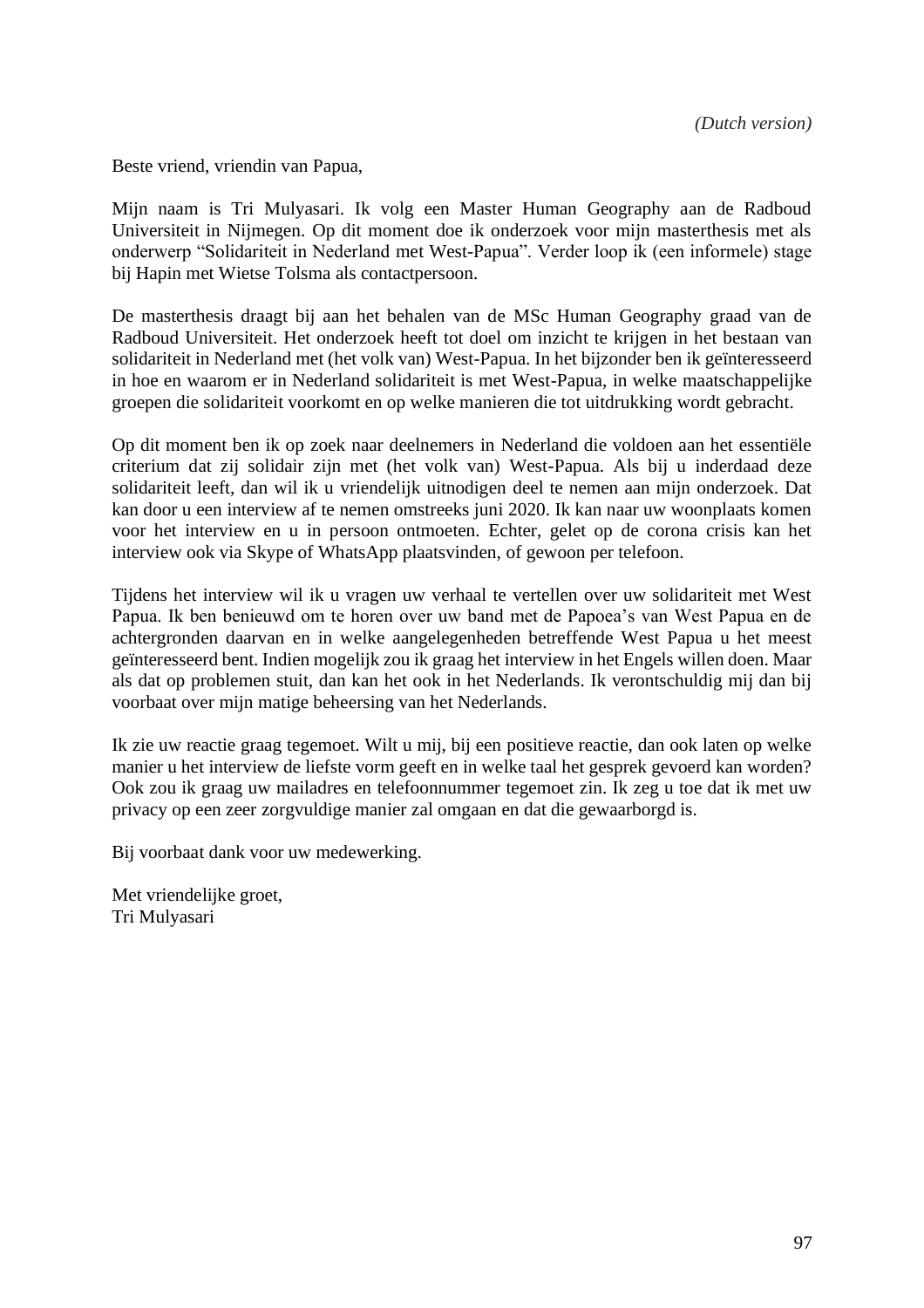# Appendix 3: Participant information letter

*(English version)*

# Dear participant,

Thank you very much for your interest and participation in my master's thesis research. This letter consists of a preparation guide for the online interview (Skype/Facetime/WhatsApp), and consent and information for the interview.

# Preparation guide for the online interview

Before the online interview, please check your device and internet connection, and minimise background noise. If you use your mobile device, it could be more convenient for you to place it on the table instead of holding it.

# Consent and information

- **Purpose of the interview and study**. The interview is for my master's thesis research with (tentative) title "A study of solidarity in the Netherlands with West Papua", regarding an understanding of the existence of solidarity in the Netherlands with (the people of) West Papua.
- Length of the interview. The duration of the interview is approximately 30 minutes up to an hour.
- **Right to withdraw and not answer questions**. You have the right to voluntarily withdraw from the interview at any time and not answer questions.
- **Permission to record.** To aid my analysis, the interview will be audio recorded. The recording will be used only for transcription and analysis purposes.
- **Usage and storage of data**. The data will be used for analysis. It will be stored safely according to the privacy-rules of the university. The data which I have in my laptop will be destroyed on completion of my study.
- **Anonymity**. You will remain anonymous and your confidentiality will be protected. Only myself will know your identity as a participant.

Should you have a question before the interview, do not hesitate to let me know.

Thank you for your participation.

----------------------------------------------------------------------------------------------------------------

I agree to take part in the interview "A study of solidarity in the Netherlands with West Papua". I agree / do not agree (delete as appropriate) that the interview can be audio recorded for transcription and analysis.

| ъ т<br>------ | $  -$<br>. |  |
|---------------|------------|--|
|---------------|------------|--|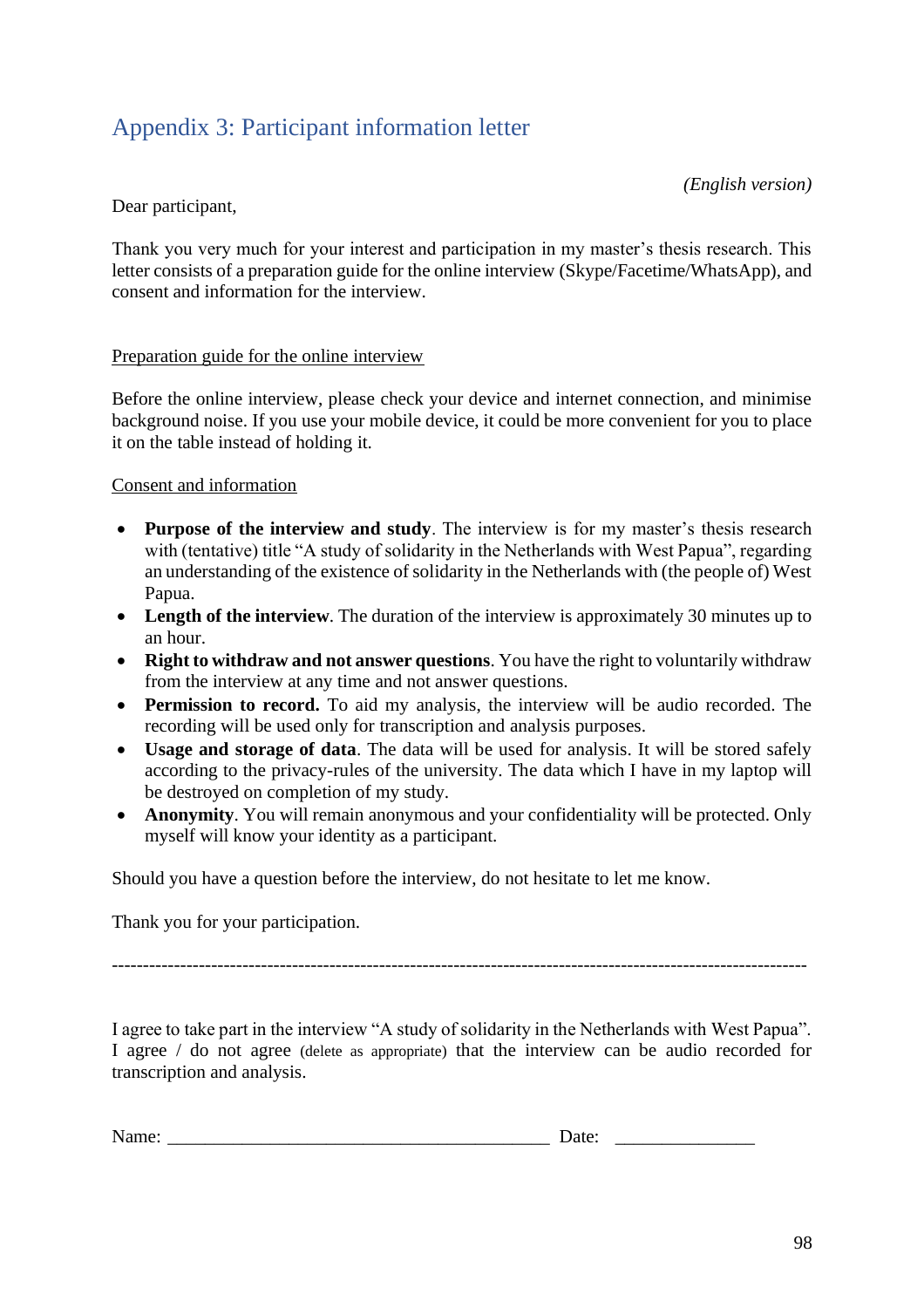#### Beste deelnemer,

Bedankt voor uw interesse en deelname aan mijn master thesis onderzoek. Deze brief bevat enkele aanbevelingen ter voorbereiding van het online interview (Skype/FaceTime/WhatsApp), alsook toestemming voor en informatie over het interview.

#### Aanbevelingen

Graag verzoek ik u voorafgaande aan het online interview uw internetverbinding te controleren alsook of uw camera en microfoon aanstaan en werken. Daarnaast verdient het de voorkeur om het interview in een rustige omgeving af te nemen met zo min mogelijk achtergrondgeluid.

Indien u gebruik maakt van een mobiel apparaat dan kan het handig voor u zijn om het apparaat op een tafel te plaatsen in plaats van het vast te houden.

Toestemming en informatie

- **Doel van het interview**. Het interview vindt plaats in het kader van mijn master thesis onderzoek met de (voorlopige) titel: "De bestudering van solidariteit in Nederland met West Papoea", met als doel meer inzicht te verkrijgen in het bestaan van solidariteit in Nederland met West Papoea.
- **Duur van het interview**. Het interview duurt ongeveer 30 minuten tot een uur.
- **Beëindiging van het interview en het onbeantwoord laten van vragen.** Het staat u vrij om het interview op ieder gewenst moment te beëindigen en bepaalde vragen onbeantwoord te laten.
- **Toestemming voor opname**. Ten behoeve van de analyse van de onderzoeksresultaten, zal van het interview (het vraag en antwoord gedeelte maar niet de introductie) een geluidsopname worden gemaakt. De opname zal alleen worden gebruikt voor transcriptie en analyse.
- **Gebruik en opslag van informatie**. De beschikbare informatie zal worden gebruikt voor analysedoeleinden. De informatie zal veilig worden opgeslagen en bewaard conform de privacyregels van de universiteit. De informatie welke is opgeslagen op mijn laptop zal worden verwijderd op het moment van voltooiing van mijn studie.
- **Anonimiteit**. U blijft anoniem en de vertrouwelijkheid van uw gegevens wordt gewaarborgd. Alleen ikzelf ben op de hoogte van uw identiteit als deelnemer aan het onderzoek.

Mocht u nog vragen hebben voorafgaande aan het interview dan hoor ik dat graag.

Hartelijk dank voor uw deelname.

----------------------------------------------------------------------------------------------------------------

Ik neem deel aan het interview "Solidariteit in Nederland met West-Papoea". En geef WEL / GEEN (s.v.p. doorhalen wat niet van toepassing is) voor de opname van het interview ten behoeve van transcriptie en analyse.

| ъT  | - |
|-----|---|
|     |   |
| $-$ |   |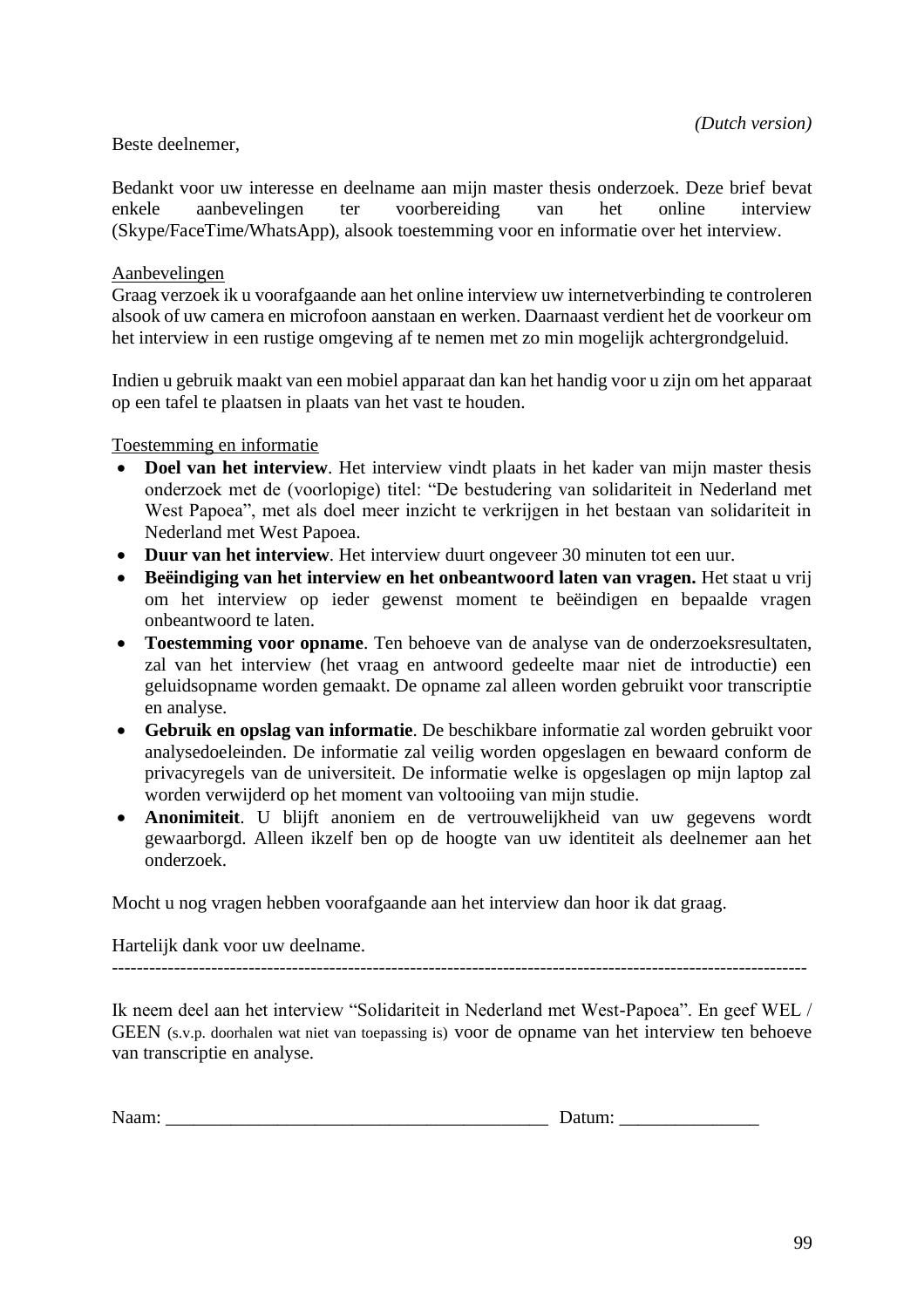#### **Number of interview Name Date Type of interview Info sent** 1 Respondent 1 | Monday, 8 June 2020, at 11:00 Online interview | Yes 2 Respondent 2 Wednesday, 10 June 2020, at 13:00 Online interview Yes 3 Respondent 3 Thursday, 11 June 2020, at 13:00 Online interview | Yes 4 Respondent 4 Friday, 12 June 2020, at 12:00 Online interview  $\vert$  Yes 5 Respondent 5 Friday, 12 June 2020, at 14:00 Online interview  $\vert$  Yes 6 Respondent 6 Monday, 15 June 2020, at 11:00 Online interview | Yes 7 Respondent 7 Monday, 15 June 2020, at 13:15 Online interview | Yes 8 Respondent 8 Tuesday, 16 June 2020, at 12:00 Online interview | Yes 9 Respondent 9 Tuesday, 16 June 2020, at 15:00 Online interview  $\vert$  Yes 10 Respondent 10 Wednesday, 17 June 2020, at 11:00 Online interview | Yes 11 Respondent 11 Wednesday, 17 June 2020, at 13:00 Online interview  $\vert$  Yes 12 Respondent 12 Thursday, 18 June 2020, at 13:30 Face-to-face interview Yes 13 Respondent 13 Friday, 19 June 2020, at 14:00. Online interview  $\vert$  Yes 14 Respondent 14 | Monday, 22 June 2020, at 10:00 Online interview | Yes 15 Respondent 15 | Monday, 22 June 2020, at 15:00 Online interview | Yes 16 Respondent 16 Tuesday, 23 June 2020, at 10:00 Online interview | Yes 17 Respondent 17 Wednesday, 24 June 2020, at 16:00 Online interview  $\vert$  Yes 18 Respondent 18 Thursday, 25 June 2020, at 09:00 Online interview  $\vert$  Yes 19 Respondent 19 Thursday, 25 June 2020, at 13:00 Online interview  $\vert$  Yes 20 Respondent 20 Friday 26 June 2020, at 10:00 Online interview  $\vert$  Yes 21 Respondent 21 Friday, 26 June 2020, at 13:00 Online interview  $\vert$  Yes 22 Respondent 22 | Monday, 29 June 2020, at 10:00 Online interview  $\vert$  Yes

# Appendix 4: Interview schedule